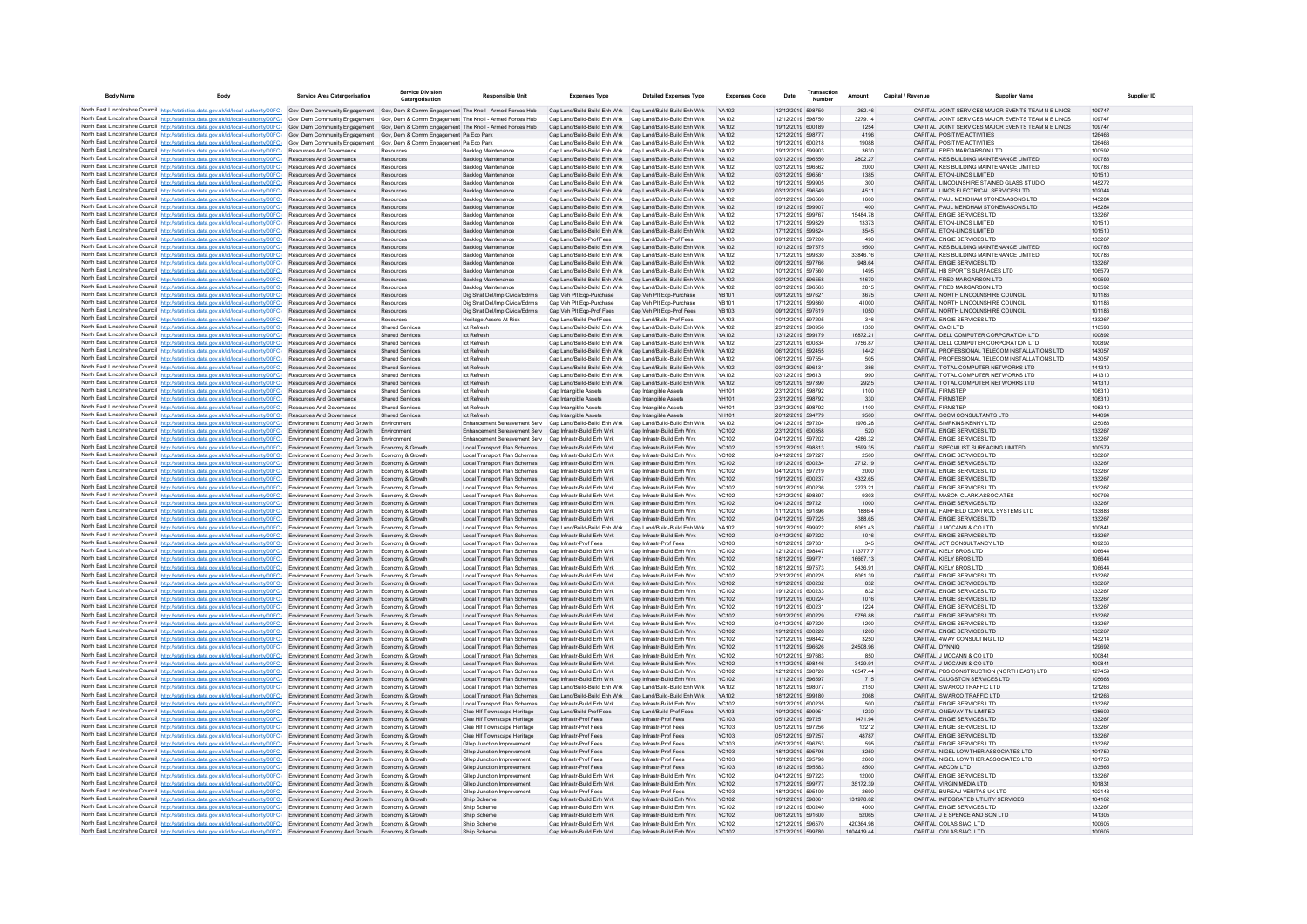| <b>Body Name</b>                                                                                                                                                                                                                                                | <b>Body</b> | <b>Service Area Catergorisation</b> | Service Divisio<br>Catergorisation             | <b>Responsible Unit</b>                                                                                                      | <b>Expenses Type</b>                                                                                                   | <b>Detailed Expenses Type</b>                                   | <b>Expenses Code</b>         | Date                                   | Number | Amount                 | Capital / Revenue | <b>Supplier Name</b>                                                   | <b>Supplier ID</b> |
|-----------------------------------------------------------------------------------------------------------------------------------------------------------------------------------------------------------------------------------------------------------------|-------------|-------------------------------------|------------------------------------------------|------------------------------------------------------------------------------------------------------------------------------|------------------------------------------------------------------------------------------------------------------------|-----------------------------------------------------------------|------------------------------|----------------------------------------|--------|------------------------|-------------------|------------------------------------------------------------------------|--------------------|
| North East Lincolnshire Council http://statistics.data.gov.uk/id/local-authority/00FC) Environment Economy And Growth Economy & Growth                                                                                                                          |             |                                     |                                                | Shiin Scheme                                                                                                                 | Can Infrastr-Build Enh Wrk                                                                                             | Can Infrastr-Build Enh Wrk                                      | YC102                        | 03/12/2019 596808                      |        | 3513381                |                   | CAPITAL JMCCANN & CO LTD                                               | 100841             |
| North East Lincolnshire Council http://statistics.data.gov.uk/id/local-authority/00FC) Environment Economy And Growth Economy & Growth                                                                                                                          |             |                                     |                                                | Shiip Scheme                                                                                                                 | Cap Infrastr-Build Enh Wrk                                                                                             | Cap Infrastr-Build Enh Wrk                                      | YC102                        | 03/12/2019 596813                      |        | 12407 16               |                   | CAPITAL J MCCANN & CO LTD                                              | 100841             |
| North East Lincolnshire Council http://statistics.data.gov.uk/id/local-authority/00FC)                                                                                                                                                                          |             | Environment Economy And Growth      | Economy & Growth                               | Shiip Scheme                                                                                                                 | Cap Infrastr-Build Enh Wrk                                                                                             | Cap Infrastr-Build Enh Wrk                                      | <b>YC102</b>                 | 12/12/2019 598444                      |        | 9933.07                |                   | CAPITAL J MCCANN & CO LTD                                              | 100841             |
| North East Lincolnshire Council http://statistics.data.gov.uk/id/local-authority/00FC)<br>North East Lincolnshire Council http://statistics.data.gov.uk/id/local-authority/00FC) Environment Economy And Growth                                                 |             | Environment Economy And Growth      | Economy & Growth<br>Economy & Growth           | Shiip Scheme<br>Unlocking The Potential                                                                                      | Cap Infrastr-Prof Fees<br>Cap Infrastr-Build Enh Wrk                                                                   | Cap Infrastr-Prof Fees<br>Cap Infrastr-Build Enh Wrk            | <b>YC103</b><br>YC102        | 05/12/2019 597254<br>03/12/2019 595547 |        | 8352.15<br>465.3       |                   | CAPITAL ENGIE SERVICES LTD<br>CAPITAL CGC ECOLOGY                      | 133267<br>142378   |
| North East Lincolnshire Council http://statistics.data.gov.uk/id/local-authority/00FC) Environment Economy And Growth                                                                                                                                           |             |                                     | Economy & Growth                               | Unlocking The Potential                                                                                                      | Cap Infrastr-Build Enh Wrk                                                                                             | Cap Infrastr-Build Enh Wrk                                      | <b>YC102</b>                 | 05/12/2019 597193                      |        | 670                    |                   | CAPITAL ENGIE SERVICES LTD                                             | 133267             |
| North East Lincolnshire Council http://statistics.data.gov.uk/id/local-authority/00FC) Environment Economy And Growth                                                                                                                                           |             |                                     | Economy & Growth                               | <b>Unlocking The Potential</b>                                                                                               | Cap Infrastr-Build Enh Wrk                                                                                             | Cap Infrastr-Build Enh Wrk                                      | YC102                        | 03/12/2019 596630                      |        | 780                    |                   | CAPITAL SOUTHAM SERVICES (LINCS) LTD                                   | 140951             |
| North East Lincolnshire Council http://statistics.data.gov.uk/id/local-authority/00FC) Environment Economy And Growth                                                                                                                                           |             |                                     | Economy & Growth                               | Coastal Communities Fund                                                                                                     | Cap Infrastr-Build Enh Wrk                                                                                             | Cap Infrastr-Build Enh Wrk                                      | <b>YC102</b>                 | 02/12/2019 596534                      |        | 100000.82              |                   | CAPITAL J MCCANN & CO LTD                                              | 10084              |
| North East Lincolnshire Council http://statistics.data.gov.uk/id/local-authority/00FC)<br>North East Lincolnshire Council http://statistics.data.gov.uk/id/local-authority/00FC) Environment Economy And Growth                                                 |             | Environment Economy And Growth      | Fronomy & Growth<br>Economy & Growth           | Coastal Communities Fund<br>Coastal Communities Fund                                                                         | Cap Infrastr-Build Enh Wrk<br>Cap Infrastr-Build Enh Wrk                                                               | Cap Infrastr-Build Enh Wrk<br>Cap Infrastr-Build Enh Wrk        | <b>YC102</b><br><b>YC102</b> | 05/12/2019 597252<br>17/12/2019 599296 |        | 6743.52<br>3360        |                   | CAPITAL ENGIE SERVICES LTD<br>CAPITAL ONEWAY TM LIMITED                | 133267<br>128602   |
| North East Lincolnshire Council http://statistics.data.gov.uk/id/local-authority/00FC) Environment Economy And Growth                                                                                                                                           |             |                                     | Economy & Growth                               | Coastal Communities Fund                                                                                                     | Can Infrastr-Prof Fees                                                                                                 | Can Infrastr-Prof Fees                                          | YC103                        | 03/12/2019 596709                      |        | 940                    |                   | CAPITAL OUANTS ENVIRONMENTAL LTD                                       | 144848             |
| North East Lincolnshire Council http://statistics.data.gov.uk/id/local-authority/00FC)                                                                                                                                                                          |             | Environment Economy And Growth      | Economy & Growth                               | Coastal Communities Fund                                                                                                     | Cap Infrastr-Prof Fees                                                                                                 | Cap Infrastr-Prof Fees                                          | YC103                        | 05/12/2019 597255                      |        | 2900                   |                   | CAPITAL HODSON ARCHITECTS LTD                                          | 101328             |
| North East Lincolnshire Council http://statistics.data.gov.uk/id/local-authority/00FC) Environment Economy And Growth                                                                                                                                           |             |                                     | Economy & Growth                               | Coastal Communities Fund                                                                                                     | Cap Infrastr-Prof Fees                                                                                                 | Cap Infrastr-Prof Fees                                          | <b>YC103</b>                 | 12/12/2019 598830                      |        | 2900                   |                   | CAPITAL HODSON ARCHITECTS LTD                                          | 101328             |
| North East Lincolnshire Council http://statistics.data.gov.uk/id/local-authority/00FC) Environment Economy And Growth                                                                                                                                           |             |                                     | Economy & Growth<br>Economy & Growth           | Coastal Communities Fund<br>Coastal Communities Fund                                                                         | Cap Infrastr-Prof Fees<br>Cap Infrastr-Prof Fees                                                                       | Cap Infrastr-Prof Fees<br>Cap Infrastr-Prof Fees                | YC103<br><b>YC103</b>        | 16/12/2019 599291<br>16/12/2019 598461 |        | 2823<br>4235           |                   | CAPITAL SHUTTERMEDIA LTD<br>CAPITAL THE LIGHT LAB                      | 143709<br>144607   |
| North East Lincolnshire Council http://statistics.data.gov.uk/id/local-authority/00FC) Environment Economy And Growth<br>North East Lincolnshire Council http://statistics.data.gov.uk/id/local-authority/00FC) Environment Economy And Growth Economy & Growth |             |                                     |                                                | Coastal Communities Fund                                                                                                     | Cap Infrastr-Prof Fees                                                                                                 | Cap Infrastr-Prof Fees                                          | YC103                        | 03/12/2019 596592                      |        | 270                    |                   | CAPITAL QUANTS ENVIRONMENTAL LTD                                       | 144848             |
| North East Lincolnshire Council http://statistics.data.gov.uk/id/local-authority/00FC) Environment Economy And Growth                                                                                                                                           |             |                                     |                                                | A18 Laceby To Ludborough                                                                                                     | Cap Infrastr-Build Enh Wrk                                                                                             | Cap Infrastr-Build Enh Wrk                                      | <b>YC102</b>                 | 19/12/2019 600230                      |        | 1224                   |                   | CAPITAL ENGIE SERVICES LTD                                             | 133267             |
| North East Lincolnshire Council http://statistics.data.gov.uk/id/local-authority/00FC) Environment Economy And Growth Economy & Growth                                                                                                                          |             |                                     |                                                | A18 Laceby To Ludborough                                                                                                     | Cap Infrastr-Build Enh Wrk                                                                                             | Cap Infrastr-Build Enh Wrk                                      | <b>YC102</b>                 | 04/12/2019 597226                      |        | 5000                   |                   | CAPITAL ENGIE SERVICES LTD                                             | 133267             |
| North East Lincolnshire Council http://statistics.data.gov.uk/id/local-authority/00FC) Environment Economy And Growth                                                                                                                                           |             |                                     | Economy & Growth                               | A18 Laceby To Ludborough                                                                                                     | Cap Infrastr-Build Enh Wrk                                                                                             | Cap Infrastr-Build Enh Wrk                                      | <b>YC102</b>                 | 05/12/2019 597192                      |        | 905                    |                   | CAPITAL ENGIE SERVICES LTD                                             | 133267             |
| North East Lincolnshire Council http://statistics.data.gov.uk/id/local-authority/00FC) Environment Economy And Growth Economy & Growth<br>North East Lincolnshire Council http://statistics.data.gov.uk/id/local-authority/00FC) Environment Economy And Growth |             |                                     | Economy & Growth                               | A18 Laceby To Ludborough<br>A18 Laceby To Ludborough                                                                         | Cap Infrastr-Build Enh Wrk<br>Cap Infrastr-Build Enh Wrk                                                               | Can Infrastr-Build Enh Wrk<br>Cap Infrastr-Build Enh Wrk        | <b>YC102</b><br>YC102        | 05/12/2019 597192<br>05/12/2019 597192 |        | 320<br>775             |                   | CAPITAL ENGIE SERVICES LTD<br>CAPITAL ENGIE SERVICES LTD               | 133267<br>133267   |
| North East Lincolnshire Council http://statistics.data.gov.uk/id/local-authority/00FC) Environment Economy And Growth                                                                                                                                           |             |                                     | Economy & Growth                               | Smart Energy For Business                                                                                                    | Cap Land/Build-Build Enh Wrk                                                                                           | Cap Land/Build-Build Enh Wrk                                    | YA102                        | 17/12/2019 599477                      |        | 7124.02                |                   | CAPITAL SAKER CONTROLS                                                 | 143926             |
| North East Lincolnshire Council http://statistics.data.gov.uk/id/local-authority/00FC) Environment Economy And Growth                                                                                                                                           |             |                                     | Economy & Growth                               | <b>Smart Energy For Business</b>                                                                                             | Cap Land/Build-Build Enh Wrk                                                                                           | Cap Land/Build-Build Enh Wrk                                    | <b>YA102</b>                 | 03/12/2019 596649                      |        | 30481.7                |                   | CAPITAL LINCS ELECTRICAL SERVICES LTD                                  | 102044             |
| North East Lincolnshire Council http://statistics.data.gov.uk/id/local-authority/00FC) Environment Economy And Growth                                                                                                                                           |             |                                     | Economy & Growth                               | <b>Smart Energy For Business</b>                                                                                             | Cap Land/Build-Build Enh Wrk                                                                                           | Cap Land/Build-Build Enh Wrk                                    | YA102                        | 17/12/2019 599401                      |        | 15240.85               |                   | CAPITAL LINCS ELECTRICAL SERVICES LTD                                  | 102044             |
| North East Lincolnshire Council http://statistics.data.gov.uk/id/local-authority/00FC) Environment Economy And Growth<br>North East Lincolnshire Council http://statistics.data.gov.uk/id/local-authority/00FC) Environment Economy And Growth Economy & Growth |             |                                     | Economy & Growth                               | <b>Smart Energy For Business</b>                                                                                             | Cap Land/Build-Build Enh Wrk<br>Cap Land/Build-Build Enh Wrk Cap Land/Build-Build Enh Wrk                              | Cap Land/Build-Build Enh Wrk                                    | <b>YA102</b><br>YA102        | 19/12/2019 600179<br>12/12/2019 598864 |        | 125788.05<br>227373.92 |                   | CAPITAL LINDUM GROUP LIMITED<br>CAPITAL LINDUM GROUP LIMITED           | 101185<br>101185   |
| North East Lincolnshire Council http://statistics.data.gov.uk/id/local-authority/00FC)                                                                                                                                                                          |             | Environment Economy And Growth      | Economy & Growtl                               | Smart Energy For Business<br>Smart Energy For Business                                                                       | Cap Land/Build-Prof Fees                                                                                               | Cap Land/Build-Prof Fees                                        | YA103                        | 03/12/2019 596576                      |        | 47498.15               |                   | CAPITAL ENGIE SERVICES LTD                                             | 133267             |
| North East Lincolnshire Council http://statistics.data.gov.uk/id/local-authority/00FC) Environment Economy And Growth Economy & Growth                                                                                                                          |             |                                     |                                                | Smart Energy For Business                                                                                                    | Cap Land/Build-Build Enh Wrk Cap Land/Build-Build Enh Wrk                                                              |                                                                 | YA102                        | 17/12/2019 599477                      |        | 5771.25                |                   | CAPITAL SAKER CONTROLS                                                 | 143926             |
| North East Lincolnshire Council http://statistics.data.gov.uk/id/local-authority/00FC) Environment Economy And Growth                                                                                                                                           |             |                                     | Fronomy & Growth                               | <b>Smart Energy For Business</b>                                                                                             | Can Land/Build-Build Enh Wrk Can Land/Build-Build Enh Wrk                                                              |                                                                 | YA102                        | 06/12/2019 597537                      |        | 3113187                |                   | CAPITAL LINCS ELECTRICAL SERVICES LTD.                                 | 102044             |
| North East Lincolnshire Council http://statistics.data.gov.uk/id/local-authority/00FC)                                                                                                                                                                          |             | Environment Economy And Growth      | Economy & Growth                               | <b>Smart Energy For Business</b>                                                                                             | Cap Land/Build-Build Enh Wrk                                                                                           | Cap Land/Build-Build Enh Wrk                                    | YA102                        | 17/12/2019 599487                      |        | 12597.29               |                   | CAPITAL WIL-LEC GROUP LIMITED                                          | 121711             |
| North East Lincolnshire Council http://statistics.data.gov.uk/id/local-authority/00FC) Environment Economy And Growth<br>North East Lincolnshire Council http://statistics.data.gov.uk/id/local-authority/00FC) Environment Economy And Growth                  |             |                                     | Economy & Growth<br>Economy & Growth           | Smart Energy For Business<br><b>Smart Energy For Business</b>                                                                | Cap Land/Build-Prof Fees<br>Cap Land/Build-Build Enh Wrk                                                               | Cap Land/Build-Prof Fees<br>Cap Land/Build-Build Enh Wrk        | YA103<br>YA102               | 11/12/2019 598463<br>12/12/2019 598860 |        | 9859.5<br>40078.29     |                   | CAPITAL ENGIE SERVICES LTD<br>CAPITAL WIL-LEC GROUP LIMITED            | 133267<br>121711   |
| North East Lincolnshire Council http://statistics.data.gov.uk/id/local-authority/00FC) Environment Economy And Growth                                                                                                                                           |             |                                     | Economy & Growth                               | <b>Smart Energy For Business</b>                                                                                             | Cap Land/Build-Build Enh Wrk Cap Land/Build-Build Enh Wrk                                                              |                                                                 | YA102                        | 19/12/2019 600096                      |        | 4000                   |                   | CAPITAL WOLDMARSH PRODUCERS LTD                                        | 145599             |
| North East Lincolnshire Council http://statistics.data.gov.uk/id/local-authority/00FC) Environment Economy And Growth Economy & Growth                                                                                                                          |             |                                     |                                                | Smart Energy For Business                                                                                                    | Cap Land/Build-Build Enh Wrk Cap Land/Build-Build Enh Wrk                                                              |                                                                 | YA102                        | 19/12/2019 600097                      |        | 34847                  |                   | CAPITAL E-TECH SOLUTIONS (LINCS) LTD                                   | 143212             |
| North East Lincolnshire Council http://statistics.data.gov.uk/id/local-authority/00FC)                                                                                                                                                                          |             | Environment Economy And Growth      | Economy & Growt                                | <b>Smart Energy For Business</b>                                                                                             | Cap Land/Build-Build Enh Wrk                                                                                           | Cap Land/Build-Build Enh Wrk                                    | YA102                        | 03/12/2019 596679                      |        | 350                    |                   | CAPITAL REILYN LIMITED                                                 | 133193             |
| North East Lincolnshire Council http://statistics.data.gov.uk/id/local-authority/00FC) Environment Economy And Growth Economy & Growth<br>North East Lincolnshire Council http://statistics.data.gov.uk/id/local-authority/00FC) Environment Economy And Growth |             |                                     |                                                | Smart Energy For Business                                                                                                    | Cap Land/Build-Build Enh Wrk Cap Land/Build-Build Enh Wrk<br>Cap Land/Build-Build Enh Wrk                              | Cap Land/Build-Build Enh Wrk                                    | YA102<br>YA102               | 17/12/2019 599477<br>12/12/2019 59886  |        | 6190.67<br>23808.33    |                   | CAPITAL SAKER CONTROLS<br>CAPITAL WATT ENERGY SAVER LTD                | 143926<br>144341   |
| North East Lincolnshire Council http://statistics.data.gov.uk/id/local-authority/00FC) Environment Economy And Growth Economy & Growth                                                                                                                          |             |                                     | Economy & Growth                               | <b>Smart Energy For Business</b><br>Smart Energy For Business                                                                | Can Land/Build-Build Enh Wrk Can Land/Build-Build Enh Wrk                                                              |                                                                 | YA102                        | 17/12/2019 599477                      |        | 1026 47                |                   | CAPITAL SAKER CONTROLS                                                 | 143926             |
| North East Lincolnshire Council http://statistics.data.gov.uk/id/local-authority/00FC) Environment Economy And Growth                                                                                                                                           |             |                                     | Economy & Growth                               | Smart Energy For Business                                                                                                    | Cap Land/Build-Build Enh Wrk Cap Land/Build-Build Enh Wrk                                                              |                                                                 | <b>YA102</b>                 | 12/12/2019 598861                      |        | 9183202                |                   | CAPITAL WATT ENERGY SAVER LTD                                          | 144341             |
| North East Lincolnshire Council http://statistics.data.gov.uk/id/local-authority/00FC)                                                                                                                                                                          |             | Environment Economy And Growth      | Economy & Growth                               | <b>Smart Energy For Business</b>                                                                                             | Cap Land/Build-Build Enh Wrk                                                                                           | Cap Land/Build-Build Enh Wrk                                    | <b>YA102</b>                 | 17/12/2019 599477                      |        | 5037.37                |                   | CAPITAL SAKER CONTROLS                                                 | 143926             |
| North East Lincolnshire Council http://statistics.data.gov.uk/id/local-authority/00FC) Environment Economy And Growth                                                                                                                                           |             |                                     | Economy & Growth                               | Smart Energy For Business                                                                                                    | Cap Land/Build-Build Enh Wrk Cap Land/Build-Build Enh Wrk                                                              |                                                                 | YA102                        | 06/12/2019 597537                      |        | 28668.72               |                   | CAPITAL LINCS ELECTRICAL SERVICES LTD                                  | 102044             |
| North East Lincolnshire Council http://statistics.data.gov.uk/id/local-authority/00FC) Environment Economy And Growth<br>North East Lincolnshire Council http://statistics.data.gov.uk/id/local-authority/00FC) Environment Economy And Growth                  |             |                                     | Economy & Growth<br>Fronomy & Growth           | <b>Smart Energy For Business</b><br><b>Smart Energy For Business</b>                                                         | Cap Land/Build-Build Enh Wrk Cap Land/Build-Build Enh Wrk<br>Can Land/Build-Build Enh Wrk Can Land/Build-Build Enh Wrk |                                                                 | YA102<br>YA102               | 17/12/2019 599400<br>12/12/2019 598861 |        | 7167.18<br>26161.68    |                   | CAPITAL LINCS ELECTRICAL SERVICES LTD<br>CAPITAL WATT ENERGY SAVER LTD | 102044<br>144341   |
| North East Lincolnshire Council http://statistics.data.gov.uk/id/local-authority/00FC)                                                                                                                                                                          |             | Environment Economy And Growth      | Economy & Growth                               | Smart Energy For Business                                                                                                    | Cap Land/Build-Build Enh Wrk Cap Land/Build-Build Enh Wrk                                                              |                                                                 | YA102                        | 17/12/2019 599477                      |        | 7058.98                |                   | CAPITAL SAKER CONTROLS                                                 | 143926             |
| North East Lincolnshire Council http://statistics.data.gov.uk/id/local-authority/00FC)                                                                                                                                                                          |             | Environment Economy And Growth      | Economy & Growtl                               | <b>Smart Energy For Business</b>                                                                                             | Cap Land/Build-Build Enh Wrk                                                                                           | Cap Land/Build-Build Enh Wri                                    | YA102                        | 06/12/2019 597537                      |        | 27689.18               |                   | CAPITAL LINCS ELECTRICAL SERVICES LTD                                  | 102044             |
| North East Lincolnshire Council http://statistics.data.gov.uk/id/local-authority/00FC) Environment Economy And Growth Economy & Growth                                                                                                                          |             |                                     |                                                | <b>Smart Energy For Business</b>                                                                                             | Cap Land/Build-Build Enh Wrk Cap Land/Build-Build Enh Wrk                                                              |                                                                 | YA102                        | 17/12/2019 599400                      |        | 3076.58                |                   | CAPITAL LINCS ELECTRICAL SERVICES LTD                                  | 102044             |
| North East Lincolnshire Council http://statistics.data.gov.uk/id/local-authority/00FC) Environment Economy And Growth<br>North East Lincolnshire Council http://statistics.data.gov.uk/id/local-authority/00FC) Environment Economy And Growth                  |             |                                     | Economy & Growth<br>Economy & Growth           | <b>Smart Energy For Business</b>                                                                                             | Cap Land/Build-Build Enh Wrk Cap Land/Build-Build Enh Wrk<br>Cap Land/Build-Build Enh Wrk Cap Land/Build-Build Enh Wrk |                                                                 | <b>YA102</b><br>YA102        | 12/12/2019 598861<br>17/12/2019 599477 |        | 21622.35<br>9274 86    |                   | CAPITAL WATT ENERGY SAVER LTD<br>CAPITAL SAKER CONTROLS                | 144341<br>143926   |
| North East Lincolnshire Council http://statistics.data.gov.uk/id/local-authority/00FC) Environment Economy And Growth                                                                                                                                           |             |                                     | Economy & Growth                               | <b>Smart Energy For Business</b><br><b>Smart Energy For Business</b>                                                         | Cap Land/Build-Build Enh Wrk Cap Land/Build-Build Enh Wrk                                                              |                                                                 | <b>YA102</b>                 | 06/12/2019 597537                      |        | 22395.68               |                   | CAPITAL LINCS ELECTRICAL SERVICES LTD                                  | 102044             |
| North East Lincolnshire Council http://statistics.data.gov.uk/id/local-authority/00FC)                                                                                                                                                                          |             | Environment Economy And Growth      | Economy & Growth                               | Smart Energy For Business                                                                                                    | Cap Land/Build-Build Enh Wrk                                                                                           | Cap Land/Build-Build Enh Wrk                                    | YA102                        | 17/12/2019 599400                      |        | 5598.92                |                   | CAPITAL LINCS ELECTRICAL SERVICES LTD                                  | 102044             |
| North East Lincolnshire Council http://statistics.data.gov.uk/id/local-authority/00FC) Environment Economy And Growth                                                                                                                                           |             |                                     | Economy & Growth                               | Smart Energy For Business                                                                                                    | Cap Land/Build-Build Enh Wrk Cap Land/Build-Build Enh Wrk                                                              |                                                                 | YA102                        | 17/12/2019 599400                      |        | 9340.4                 |                   | CAPITAL LINCS ELECTRICAL SERVICES LTD                                  | 102044             |
| North East Lincolnshire Council http://statistics.data.gov.uk/id/local-authority/00FC) Environment Economy And Growth Economy & Growth                                                                                                                          |             |                                     | Fronomy & Growth                               | <b>Smart Energy For Business</b><br><b>Smart Energy For Business</b>                                                         | Can Land/Build-Build Enh Wrk Can Land/Build-Build Enh Wrk<br>Can Land/Build-Build Enh Wrk Can Land/Build-Build Enh Wrk |                                                                 | YA102<br>YA102               | 17/12/2019 599477<br>06/12/2019 597537 |        | 3542.55<br>2718131     |                   | CAPITAL SAKER CONTROLS<br>CAPITAL LINCS ELECTRICAL SERVICES LTD.       | 143926<br>102044   |
| North East Lincolnshire Council http://statistics.data.gov.uk/id/local-authority/00FC) Environment Economy And Growth<br>North East Lincolnshire Council http://statistics.data.gov.uk/id/local-authority/00FC) Environment Economy And Growth Economy & Growth |             |                                     |                                                | <b>Smart Energy For Business</b>                                                                                             | Cap Land/Build-Build Enh Wrk Cap Land/Build-Build Enh Wrk                                                              |                                                                 | YA102                        | 17/12/2019 599400                      |        | 3020.15                |                   | CAPITAL LINCS ELECTRICAL SERVICES LTD                                  | 102044             |
| North East Lincolnshire Council http://statistics.data.gov.uk/id/local-authority/00FC) Environment Economy And Growth                                                                                                                                           |             |                                     | Economy & Growth                               | <b>Smart Energy For Business</b>                                                                                             | Cap Land/Build-Build Enh Wrk                                                                                           | Cap Land/Build-Build Enh Wrk                                    | <b>YA102</b>                 | 03/12/2019 596650                      |        | 33158.8                |                   | CAPITAL LINCS ELECTRICAL SERVICES LTD                                  | 102044             |
| North East Lincolnshire Council http://statistics.data.gov.uk/id/local-authority/00FC) Environment Economy And Growth Economy & Growth                                                                                                                          |             |                                     |                                                | Smart Energy For Business                                                                                                    | Cap Land/Build-Build Enh Wrk Cap Land/Build-Build Enh Wrk                                                              |                                                                 | YA102                        | 17/12/2019 599399                      |        | 33158.8                |                   | CAPITAL LINCS ELECTRICAL SERVICES LTD                                  | 102044             |
| North East Lincolnshire Council http://statistics.data.gov.uk/id/local-authority/00FC) Environment Economy And Growth                                                                                                                                           |             |                                     | Fronomy & Growth                               | <b>Smart Energy For Business</b><br>A180 Sth Humb Bank Maior Maint Cap Land/Build-Build Enh Wrk Cap Land/Build-Build Enh Wrk | Can Land/Build-Build Enh Wrk Can Land/Build-Build Enh Wrk                                                              |                                                                 | YA102<br>YA102               | 17/12/2019 599525<br>19/12/2019 599922 |        | 38861.65<br>1860.54    |                   | CAPITAL NERG LTD<br>CAPITAL J MCCANN & CO LTD                          | 144866<br>100841   |
| North East Lincolnshire Council http://statistics.data.gov.uk/id/local-authority/00FC) Environment Economy And Growth<br>North East Lincolnshire Council http://statistics.data.gov.uk/id/local-authority/00FC) Environment Economy And Growth                  |             |                                     | Economy & Growth<br>Economy & Growth           | A180 Sth Humb Bank Maior Maint Cap Land/Build-Build Enh Wrk Cap Land/Build-Build Enh Wrk                                     |                                                                                                                        |                                                                 | YA102                        | 11/12/2019 598445                      |        | 54702.85               |                   | CAPITAL C R REYNOLDS (CONSTRUCTION) LTD                                | 10302              |
| North East Lincolnshire Council http://statistics.data.gov.uk/id/local-authority/00FC) Environment Economy And Growth                                                                                                                                           |             |                                     | Fronomy & Growth                               | A180 Sth Humb Bank Maior Maint Cap Infrastr-Build Enh Wrk                                                                    |                                                                                                                        | Cap Infrastr-Build Enh Wrk                                      | <b>YC102</b>                 | 04/12/2019 597224                      |        | 2500                   |                   | CAPITAL ENGIE SERVICES LTD                                             | 133267             |
| North East Lincolnshire Council http://statistics.data.gov.uk/id/local-authority/00FC) Environment Economy And Growth                                                                                                                                           |             |                                     | Economy & Growth                               | A180 Sth Humb Bank Maior Maint Cap Infrastr-Build Enh Wrk                                                                    |                                                                                                                        | Cap Infrastr-Build Enh Wrk                                      | <b>YC102</b>                 | 19/12/2019 600226                      |        | 2664.56                |                   | CAPITAL ENGIE SERVICES LTD                                             | 133267             |
| North East Lincolnshire Council http://statistics.data.gov.uk/id/local-authority/00FC) Environment Economy And Growth Economy & Growth                                                                                                                          |             |                                     |                                                | Heritage Action Zone                                                                                                         | Cap Land/Build-Prof Fees                                                                                               | Cap Land/Build-Prof Fees                                        | YA103                        | 10/12/2019 598072                      |        | 4600                   |                   | CAPITAL FLEET ARCHITECTS LTD                                           | 143390             |
| North East Lincolnshire Council http://statistics.data.gov.uk/id/local-authority/00FC)<br>North East Lincolnshire Council http://statistics.data.gov.uk/id/local-authority/00FC) Environment Economy And Growth Economy & Growth                                |             | Environment Economy And Growth      | Economy & Growth                               | Town Deal Investmen<br>Town Deal Investment                                                                                  | Cap Land/Build-Build Enh Wrk<br>Cap Land/Build-Prof Fees                                                               | Cap Land/Build-Build Enh Wri<br>Cap Land/Build-Prof Fees        | YA102<br>YA103               | 20/12/2019 600816<br>09/12/2019 597631 |        | 39731.63<br>5343.75    |                   | CAPITAL TOPCON CONSTRUCTION LTD<br>CAPITAL MASON CLARK ASSOCIATES      | 108462<br>100793   |
| North East Lincolnshire Council http://statistics.data.gov.uk/id/local-authority/00FC) Environment Economy And Growth                                                                                                                                           |             |                                     | Economy & Growth                               | Central Clee Regeneration                                                                                                    | Cap Infrastr-Build Enh Wrk                                                                                             | Cap Infrastr-Build Enh Wrk                                      | YC102                        | 05/12/2019 596840                      |        | 2560                   |                   | CAPITAL ACTS GROUP LTD                                                 | 141545             |
| North East Lincolnshire Council http://statistics.data.gov.uk/id/local-authority/00FC) Environment Economy And Growth                                                                                                                                           |             |                                     | Economy & Growth                               | Central Clee Regeneration                                                                                                    | Cap Infrastr-Build Enh Wrk                                                                                             | Cap Infrastr-Build Enh Wrk                                      | <b>YC102</b>                 | 17/12/2019 599150                      |        | 720                    |                   | CAPITAL VIRGIN MEDIA LTD                                               | 101831             |
| North East Lincolnshire Council http://statistics.data.gov.uk/id/local-authority/00FC) Environment Economy And Growth                                                                                                                                           |             |                                     | Economy & Growth                               | Central Clee Regeneration                                                                                                    | Cap Infrastr-Prof Fees                                                                                                 | Cap Infrastr-Prof Fees                                          | YC103                        | 05/12/2019 597253                      |        | 5000                   |                   | CAPITAL ENGIE SERVICES LTD                                             | 133267             |
| North East Lincolnshire Council http://statistics.data.gov.uk/id/local-authority/00FC) Environment Economy And Growth<br>North East Lincolnshire Council http://statistics.data.gov.uk/id/local-authority/00FC) Environment Economy And Growth Economy & Growth |             |                                     | Economy & Growth                               | Europarc Fez<br>Stallingborough Aemu                                                                                         | Cap Land/Build-Build Enh Wrk<br>Cap Infrastr-Prof Fees                                                                 | Cap Land/Build-Build Enh Wrk<br>Cap Infrastr-Prof Fees          | YA102<br>YC103               | 06/12/2019 597541<br>19/12/2019 595264 |        | 218851.67<br>5719      |                   | CAPITAL WYKELAND GROUP LTD<br>CAPITAL GROUND ENGINEERING LIMITED       | 101729<br>144824   |
| North East Lincolnshire Council http://statistics.data.gov.uk/id/local-authority/00FC) Environment Economy And Growth                                                                                                                                           |             |                                     | Housing                                        | Housing Assist Grants And Loan                                                                                               | Cap Grants To O/Side Sources Cap Grants To O/Side Sources                                                              |                                                                 | YJ101                        | 03/12/2019 596571                      |        | 2523.52                |                   | CAPITAL ENGIE SERVICES LTD                                             | 133267             |
| North East Lincolnshire Council http://statistics.data.gov.uk/id/local-authority/00FC) Environment Economy And Growth                                                                                                                                           |             |                                     | Housing                                        | Housing Assist Grants And Loan                                                                                               | Can Grants To O/Side Sources Can Grants To O/Side Sources                                                              |                                                                 | Y.1101                       | 19/12/2019 600249                      |        | 349.5                  |                   | CAPITAL KES BUILDING MAINTENANCE LIMITED                               | 100786             |
| North East Lincolnshire Council http://statistics.data.gov.uk/id/local-authority/00FC) Environment Economy And Growth Housing                                                                                                                                   |             |                                     |                                                | Conv Rd Apartment Block                                                                                                      | Cap Land/Build-Build Enh Wrk Cap Land/Build-Build Enh Wrk                                                              |                                                                 | YA102                        | 19/12/2019 599476                      |        | 590                    |                   | CAPITAL ENGIE SERVICES LTD                                             | 133267             |
| North East Lincolnshire Council http://statistics.data.gov.uk/id/local-authority/00FC) Environment Economy And Growth                                                                                                                                           |             |                                     | Housing<br>Public Health                       | Community Hsg Fund                                                                                                           | Cap Land/Build-Prof Fees                                                                                               | Cap Land/Build-Prof Fees                                        | YA103<br>YA102               | 12/12/2019 598426<br>11/12/2019 597762 |        | 300<br>15417.02        |                   | CAPITAL CASE<br>CAPITAL ENGIE SERVICES LTD                             | 145403<br>133267   |
| North East Lincolnshire Council http://statistics.data.gov.uk/id/local-authority/00FC) Public Health And Leisure<br>North East Lincolnshire Council http://statistics.data.gov.uk/id/local-authority/00FC) Public Health And Leisure                            |             |                                     | Leisure                                        | Drug & Alcohol Recovery<br>Bradley Football Redevelopment                                                                    | Cap Land/Build-Build Enh Wrk Cap Land/Build-Build Enh Wrk<br>Cap Land/Build-Build Enh Wrk Cap Land/Build-Build Enh Wrk |                                                                 | <b>YA102</b>                 | 12/12/2019 598795                      |        | 2255.4                 |                   | CAPITAL ENGIE SERVICES LTD                                             | 133267             |
| North East Lincolnshire Council http://statistics.data.gov.uk/id/local-authority/00FC)                                                                                                                                                                          |             | <b>Adult Services</b>               | Adult Services                                 | Hps-Disabled Fac. Grants                                                                                                     | Cap Grants To O/Side Sources Cap Grants To O/Side Sources                                                              |                                                                 | YJ101                        | 03/12/2019 596816                      |        | 4045                   |                   | CAPITAL OBAM LIFT SERVICES LTD                                         | 112666             |
| North East Lincolnshire Council http://statistics.data.gov.uk/id/local-authority/00FC)                                                                                                                                                                          |             | <b>Adult Services</b>               | <b>Adult Services</b>                          | Hps-Disabled Fac. Grants                                                                                                     | Cap Grants To O/Side Sources Cap Grants To O/Side Sources                                                              |                                                                 | YJ101                        | 17/12/2019 599385                      |        | 8157.1                 |                   | CAPITAL SAFESPACES (CORNHOLME) LTD                                     | 143385             |
| North East Lincolnshire Council http://statistics.data.gov.uk/id/local-authority/00FC)                                                                                                                                                                          |             | <b>Adult Services</b>               | Adult Services                                 | Hps-Disabled Fac. Grants                                                                                                     | Cap Grants To O/Side Sources Cap Grants To O/Side Sources                                                              |                                                                 | YJ101                        | 03/12/2019 596571                      |        | 14436.69               |                   | CAPITAL ENGIE SERVICES LTD                                             | 133267             |
| North East Lincolnshire Council http://statistics.data.gov.uk/id/local-authority/00FC) Adult Services<br>North East Lincolnshire Council http://statistics.data.gov.uk/id/local-authority/00FC)                                                                 |             | <b>Adult Services</b>               | <b>Adult Services</b><br><b>Adult Services</b> | Hps-Disabled Fac. Grants<br>Hos-Disabled Eac, Grants                                                                         | Cap Grants To O/Side Sources Cap Grants To O/Side Sources<br>Can Grants To O/Side Sources Can Grants To O/Side Sources |                                                                 | Y.1101<br>Y.1101             | 17/12/2019 599775<br>03/12/2019 596714 |        | 13365.26<br>3354       |                   | CAPITAL ENGIE SERVICES LTD<br>CAPITAL ENGIE SERVICES LTD               | 133267<br>133267   |
| North East Lincolnshire Council http://statistics.data.gov.uk/id/local-authority/00FC)                                                                                                                                                                          |             | <b>Adult Services</b>               | <b>Adult Services</b>                          | Hps-Disabled Fac. Grants                                                                                                     | Cap Grants To O/Side Sources Cap Grants To O/Side Sources                                                              |                                                                 | YJ101                        | 03/12/2019 596716                      |        | 5718                   |                   | CAPITAL ENGIE SERVICES LTD                                             | 133267             |
| North East Lincolnshire Council http://statistics.data.gov.uk/id/local-authority/00FC) Adult Services                                                                                                                                                           |             |                                     | Adult Services                                 | Hps-Disabled Fac. Grants                                                                                                     | Cap Grants To O/Side Sources Cap Grants To O/Side Sources                                                              |                                                                 | YJ101                        | 17/12/2019 599763                      |        | 4800                   |                   | CAPITAL CLOSOMAT LTD                                                   | 100849             |
| North East Lincolnshire Council http://statistics.data.gov.uk/id/local-authority/00FC)                                                                                                                                                                          |             | <b>Adult Services</b>               | Adult Services                                 | Hps-Disabled Fac. Grants                                                                                                     | Cap Grants To O/Side Sources Cap Grants To O/Side Sources                                                              |                                                                 | YJ101                        | 02/12/2019 596519                      |        | 1195                   |                   | CAPITAL OBAM LIFT SERVICES LTD                                         | 112666             |
| North East Lincolnshire Council http://statistics.data.gov.uk/id/local-authority/00FC) Adult Services                                                                                                                                                           |             |                                     | <b>Adult Services</b><br>Adult Services        | Hos-Disabled Fac. Grants<br>Hps-Disabled Fac. Grants                                                                         | Cap Grants To O/Side Sources Cap Grants To O/Side Sources<br>Cap Grants To O/Side Sources Cap Grants To O/Side Sources |                                                                 | YJ101                        | 09/12/2019 597645<br>03/12/2019 596625 |        | 9552.67<br>7354.55     |                   | CAPITAL MARK BENNETT<br>CAPITAL MARK BENNETT                           | 101838<br>101838   |
| North East Lincolnshire Council http://statistics.data.gov.uk/id/local-authority/00FC) Adult Services<br>North East Lincolnshire Council http://statistics.data.gov.uk/id/local-authority/00FC)                                                                 |             | <b>Adult Services</b>               | <b>Adult Services</b>                          | Hps-Disabled Fac. Grants                                                                                                     | Cap Grants To O/Side Sources Cap Grants To O/Side Sources                                                              |                                                                 | YJ101<br>YJ101               | 05/12/2019 597406                      |        | 4380                   |                   | CAPITAL OBAM LIFT SERVICES LTD                                         | 112666             |
| North East Lincolnshire Council http://statistics.data.gov.uk/id/local-authority/00FC) Adult Services                                                                                                                                                           |             |                                     | <b>Adult Services</b>                          | Hps-Disabled Fac. Grants                                                                                                     | Cap Grants To O/Side Sources Cap Grants To O/Side Sources                                                              |                                                                 | YJ101                        | 13/12/2019 599243                      |        | 19394.01               |                   | CAPITAL E S RUDKIN LTD                                                 | 100632             |
| North East Lincolnshire Council http://statistics.data.gov.uk/id/local-authority/00FC)                                                                                                                                                                          |             | <b>Adult Services</b>               | <b>Adult Services</b>                          | Hos-Disabled Fac. Grants                                                                                                     | Cap Grants To O/Side Sources Cap Grants To O/Side Sources                                                              |                                                                 | Y.1101                       | 09/12/2019 597630                      |        | 3934.7                 |                   | CAPITAL P G INGOLDBY & SONS LTD                                        | 100591             |
| North East Lincolnshire Council http://statistics.data.gov.uk/id/local-authority/00FC) Adult Services                                                                                                                                                           |             |                                     | <b>Adult Services</b><br>Adult Services        | Hos-Disabled Fac, Grants<br>Hos-Disabled Fac. Grants                                                                         |                                                                                                                        | Cap Grants To O/Side Sources Cap Grants To O/Side Sources YJ101 |                              | 10/12/2019 598028<br>19/12/2019 600214 |        | 925                    |                   | CAPITAL OBAM LIFT SERVICES LTD.<br>CAPITAL ENGIE SERVICES LTD          | 112666<br>133267   |
| North East Lincolnshire Council http://statistics.data.gov.uk/id/local-authority/00FC) Adult Services<br>North East Lincolnshire Council http://statistics.data.gov.uk/id/local-authority/00FC)                                                                 |             | <b>Adult Services</b>               | <b>Adult Services</b>                          | Hps-Disabled Fac. Grants                                                                                                     | Cap Grants To O/Side Sources Cap Grants To O/Side Sources<br>Cap Grants To O/Side Sources Cap Grants To O/Side Sources |                                                                 | YJ101<br>YJ101               | 09/12/2019 597599                      |        | 5926<br>1680           |                   | CAPITAL OBAM LIFT SERVICES LTD                                         | 112666             |
|                                                                                                                                                                                                                                                                 |             |                                     |                                                |                                                                                                                              |                                                                                                                        |                                                                 |                              |                                        |        |                        |                   |                                                                        |                    |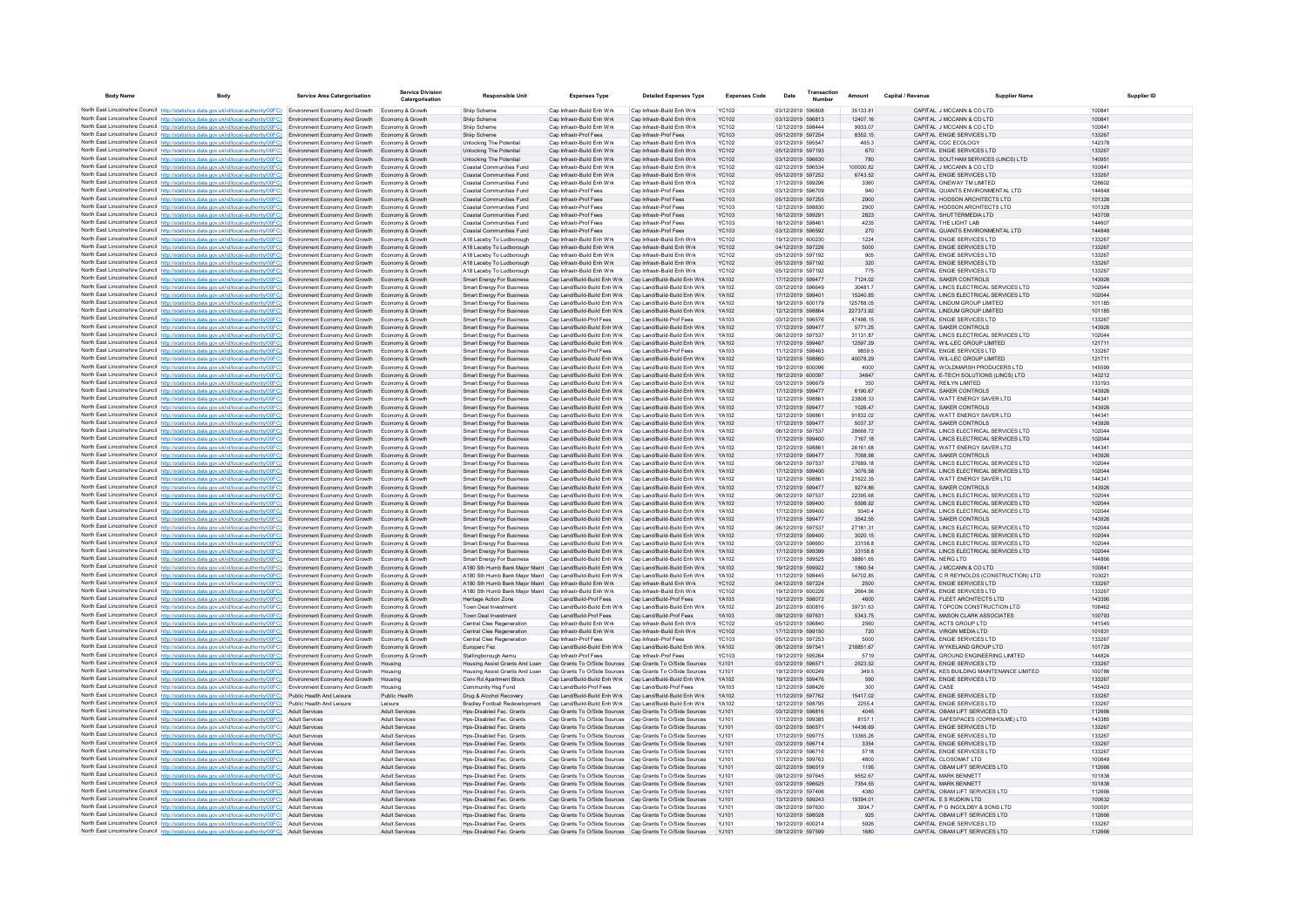| <b>Body Name</b> | Body                                                                                                                                                                                                                                   | <b>Service Area Catergorisation</b>                      | Catergorisation                            | <b>Responsible Unit</b>                                               | <b>Expenses Type</b>                                                                                               | <b>Detailed Expenses Type</b> | <b>Expenses Code</b> | Date                                   | Number | Amount         | Capital / Revenue | <b>Supplier Name</b>                                                         | Supplier ID                             |
|------------------|----------------------------------------------------------------------------------------------------------------------------------------------------------------------------------------------------------------------------------------|----------------------------------------------------------|--------------------------------------------|-----------------------------------------------------------------------|--------------------------------------------------------------------------------------------------------------------|-------------------------------|----------------------|----------------------------------------|--------|----------------|-------------------|------------------------------------------------------------------------------|-----------------------------------------|
|                  | North East Lincolnshire Council http://statistics.data.gov.uk/id/local-authority/00FC) Adult Services                                                                                                                                  |                                                          | <b>Adult Services</b>                      | Hos-Disabled Fac. Grants                                              | Cap Grants To O/Side Sources Cap Grants To O/Side Sources                                                          |                               | Y.1101               | 12/12/2019 598456                      |        | 2080           |                   | CAPITAL DOLPHIN MOBILITY EAST MIDLANDS LTD                                   | 101317                                  |
|                  | North East Lincolnshire Council http://statistics.data.gov.uk/id/local-authority/00FC)                                                                                                                                                 | <b>Adult Services</b>                                    | Adult Services                             | Hps-Disabled Fac. Grants                                              | Cap Grants To O/Side Sources Cap Grants To O/Side Sources                                                          |                               | Y.1101               | 04/12/2019 597123                      |        | 60000          |                   | CAPITAL ENGIF SERVICES LTD                                                   | 133267                                  |
|                  | North East Lincolnshire Council http://statistics.data.gov.uk/id/local-authority/00FC)                                                                                                                                                 | Children & Family Services                               | Ass Dir - Skills                           | Pause                                                                 | Rents                                                                                                              | Rent                          | GC101                | 12/12/2019 598874                      |        | 253.33         |                   | REVENUE CENTRE4 LIMITED                                                      | 126893                                  |
|                  | North East Lincolnshire Council http://statistics.data.gov.uk/id/local-authority/00FC)<br>North East Lincolnshire Council http://statistics.data.gov.uk/id/local-authority/00FC)                                                       | Children & Family Services<br>Children & Family Services | Ass Dir - Education<br>Ass Dir - Education | Access And Education Services<br>Access And Education Services        | Contract Hire-Operating Leases Vehicles - Contract Hire<br>Contract Hire-Operating Leases Vehicles - Contract Hire |                               | JC101<br>JC101       | 11/12/2019 598488<br>12/12/2019 597680 |        | 900<br>1113.5  |                   | <b>REVENUE LINKS TAXIS</b><br>REVENUE REDACTED PERSONAL INFORMATION          | 100546<br>REDACTED PERSONAL INFORMATION |
|                  | North East Lincolnshire Council http://statistics.data.gov.uk/id/local-authority/00FC)                                                                                                                                                 | Children & Family Services                               | Ass Dir - Education                        | Access And Education Services                                         | Contract Hire-Operating Leases Vehicles - Contract Hire                                                            |                               | JC101                | 12/12/2019 598484                      |        | 1040           |                   | <b>REVENUE LINKS TAXIS</b>                                                   | 100546                                  |
|                  | North East Lincolnshire Council http://statistics.data.gov.uk/id/local-authority/00FC)                                                                                                                                                 | Children & Family Services                               | Ass Dir - Education                        | Access And Education Services                                         | Contract Hire-Operating Leases Vehicles - Contract Hire                                                            |                               | JC101                | 12/12/2019 598483                      |        | 720            |                   | REVENUE LINKS TAXIS                                                          | 100546                                  |
|                  | North East Lincolnshire Council http://statistics.data.gov.uk/id/local-authority/00FC)                                                                                                                                                 | Children & Family Services                               | Ass Dir - Education                        | Access And Education Services                                         | Contract Hire-Operating Leases Vehicles - Contract Hire                                                            |                               | JC101                | 03/12/2019 596584                      |        | 1104.6         |                   | REVENUE GRIMSBY MINIBUSES LTD                                                | 121524                                  |
|                  | North East Lincolnshire Council http://statistics.data.gov.uk/id/local-authority/00FC)<br>North East Lincolnshire Council http://statistics.data.gov.uk/id/local-authority/00FC)                                                       | Children & Family Services<br>Children & Family Services | Ass Dir - Education<br>Ass Dir - Education | Access And Education Services<br>Access And Education Services        | Contract Hire-Operating Leases Vehicles - Contract Hire<br>Contract Hire-Operating Leases Vehicles - Contract Hire |                               | JC101<br>JC101       | 23/12/2019 600851<br>03/12/2019 596585 |        | 789<br>796.8   |                   | REVENUE GRIMSBY MINIBUSES LTD<br>REVENUE GRIMSBY MINIBUSES LTD               | 121524<br>121524                        |
|                  | North East Lincolnshire Council http://statistics.data.gov.uk/id/local-authority/00FC)                                                                                                                                                 | Children & Family Services                               | Ass Dir - Education                        | Access And Education Services                                         | Contract Hire-Operating Leases Vehicles - Contract Hire                                                            |                               | IC.101               | 23/12/2019 600850                      |        | 597.6          |                   | REVENUE GRIMSBY MINIBUSES LTD.                                               | 121524                                  |
|                  | North East Lincolnshire Council http://statistics.data.gov.uk/id/local-authority/00FC)                                                                                                                                                 | Children & Family Service                                | Ass Dir - Education                        | <b>Access And Education Services</b>                                  | Contract Hire-Operating Leases Vehicles - Contract Hire                                                            |                               | JC101                | 03/12/2019 596616                      |        | 936            |                   | REVENUE DRS TAXI SERVICE                                                     | 141083                                  |
|                  | North East Lincolnshire Council http://statistics.data.gov.uk/id/local-authority/00FC)                                                                                                                                                 | Children & Family Services                               | Ass Dir - Education                        | Access And Education Services                                         | Contract Hire-Operating Leases Vehicles - Contract Hire                                                            |                               | JC101                | 11/12/2019 598501                      |        | 1059.12        |                   | REVENUE LINKS TAXIS                                                          | 100546                                  |
|                  | North East Lincolnshire Council http://statistics.data.gov.uk/id/local-authority/00FC)<br>North East Lincolnshire Council http://statistics.data.gov.uk/id/local-authority/00FC)                                                       | Children & Family Services<br>Children & Family Services | Ass Dir - Education<br>Ass Dir - Education | Access And Education Services<br>Access And Education Services        | Contract Hire-Operating Leases Vehicles - Contract Hire<br>Contract Hire-Operating Leases Vehicles - Contract Hire |                               | JC101<br>JC101       | 17/12/2019 599779<br>12/12/2019 598787 |        | 550<br>742.6   |                   | <b>REVENUE LINKS TAXIS</b><br>REVENUE REDACTED PERSONAL INFORMATION          | 100546<br>REDACTED PERSONAL INFORMATION |
|                  | North East Lincolnshire Council http://statistics.data.gov.uk/id/local-authority/00FC)                                                                                                                                                 | Children & Family Services                               | Ass Dir - Education                        | Access And Education Services                                         | Contract Hire-Operating Leases Vehicles - Contract Hire                                                            |                               | JC101                | 12/12/2019 598791                      |        | 410.8          |                   | REVENUE REDACTED PERSONAL INFORMATION                                        | REDACTED PERSONAL INFORMATION           |
|                  | North East Lincolnshire Council http://statistics.data.gov.uk/id/local-authority/00FC)                                                                                                                                                 | Children & Family Services                               | Ass Dir - Education                        | Access And Education Services                                         | Contract Hire-Operating Leases Vehicles - Contract Hire                                                            |                               | JC101                | 13/12/2019 599211                      |        | 1011.2         |                   | REVENUE REDACTED PERSONAL INFORMATION                                        | REDACTED PERSONAL INFORMATION           |
|                  | North East Lincolnshire Council http://statistics.data.gov.uk/id/local-authority/00FC)                                                                                                                                                 | Children & Family Services                               | Ass Dir - Education                        | Access And Education Services                                         | Private Contractors                                                                                                | Concessionary Fares           | PH104                | 19/12/2019 600242                      |        | 682            |                   | REVENUE STAGECOACH SERVICES                                                  | 101404                                  |
|                  | North East Lincolnshire Council http://statistics.data.gov.uk/id/local-authority/00FC)                                                                                                                                                 | Children & Family Services                               | Ass Dir - Education                        | Access And Education Services                                         | Contract Hire-Operating Leases Vehicles - Contract Hire                                                            |                               | JC101                | 12/12/2019 598496                      |        | 720            |                   | <b>REVENUE LINKS TAXIS</b><br>REVENUE MINICARS CLEETHORPES (LINCS) LTD.      | 100546                                  |
|                  | North East Lincolnshire Council http://statistics.data.gov.uk/id/local-authority/00FC)<br>North East Lincolnshire Council http://statistics.data.gov.uk/id/local-authority/00FC)                                                       | Children & Family Services<br>Children & Family Services | Ass Dir - Education<br>Ass Dir - Education | <b>Access And Education Services</b><br>Access And Education Services | Contract Hire-Operating Leases Vehicles - Contract Hire<br>Contract Hire-Operating Leases Vehicles - Contract Hire |                               | IC.101<br>JC101      | 10/12/2019 598082<br>12/12/2019 598824 |        | 462<br>3360    |                   | REVENUE BEST FUTURES COMMUNITY INTEREST COMPANY                              | 102124<br>128600                        |
|                  | North East Lincolnshire Council http://statistics.data.gov.uk/id/local-authority/00FC)                                                                                                                                                 | Children & Family Services                               | Ass Dir - Education                        | Access And Education Services                                         | Contract Hire-Operating Leases Vehicles - Contract Hire                                                            |                               | JC101                | 11/12/2019 598506                      |        | 1908.8         |                   | REVENUE LINKS TAXIS                                                          | 100546                                  |
|                  | North East Lincolnshire Council http://statistics.data.gov.uk/id/local-authority/00FC)                                                                                                                                                 | Children & Family Services                               | Ass Dir - Education                        | Access And Education Services                                         | Contract Hire-Operating Leases Vehicles - Contract Hire                                                            |                               | JC101                | 12/12/2019 598422                      |        | 665            |                   | REVENUE LINKS TAXIS                                                          | 100546                                  |
|                  | North East Lincolnshire Council http://statistics.data.gov.uk/id/local-authority/00FC)                                                                                                                                                 | Children & Family Services                               | Ass Dir - Education                        | Access And Education Services                                         | Contract Hire-Operating Leases Vehicles - Contract Hire                                                            |                               | JC101                | 09/12/2019 597827                      |        | 1000           |                   | REVENUE AA RADIO CARS LTD                                                    | 101222                                  |
|                  | North East Lincolnshire Council http://statistics.data.gov.uk/id/local-authority/00FC)<br>North East Lincolnshire Council http://statistics.data.gov.uk/id/local-authority/00FC)                                                       | Children & Family Services<br>Children & Family Services | Ass Dir - Education<br>Ass Dir - Education | Access And Education Services<br>Access And Education Services        | Contract Hire-Operating Leases Vehicles - Contract Hire<br>Contract Hire-Operating Leases Vehicles - Contract Hire |                               | JC101<br>JC101       | 10/12/2019 597952<br>12/12/2019 598423 |        | 760<br>1189    |                   | <b>REVENUE LINKS TAXIS</b><br>REVENUE LINKS TAXIS                            | 100546<br>100546                        |
|                  | North East Lincolnshire Council http://statistics.data.gov.uk/id/local-authority/00FC)                                                                                                                                                 | Children & Family Services                               | Ass Dir - Education                        | Access And Education Services                                         | Contract Hire-Operating Leases Vehicles - Contract Hire                                                            |                               | JC101                | 11/12/2019 598491                      |        | 1000           |                   | REVENUE LINKS TAXIS                                                          | 100546                                  |
|                  | North East Lincolnshire Council http://statistics.data.gov.uk/id/local-authority/00FC)                                                                                                                                                 | Children & Family Services                               | Ass Dir - Education                        | Access And Education Services                                         | <b>Private Contractors</b>                                                                                         | Concessionary Fares           | PH104                | 19/12/2019 600242                      |        | 2643.4         |                   | REVENUE STAGECOACH SERVICES                                                  | 101404                                  |
|                  | North East Lincolnshire Council http://statistics.data.gov.uk/id/local-authority/00FC)                                                                                                                                                 | Children & Family Services                               | Ass Dir - Education                        | <b>Access And Education Services</b>                                  | Contract Hire-Onerating Leases Vehicles - Contract Hire                                                            |                               | IC.101               | 12/12/2019 598494                      |        | 1240           |                   | REVENUE LINKS TAXIS                                                          | 100546                                  |
|                  | North East Lincolnshire Council http://statistics.data.gov.uk/id/local-authority/00FC)                                                                                                                                                 | Children & Family Services                               | Ass Dir - Education                        | Access And Education Services                                         | Contract Hire-Operating Leases Vehicles - Contract Hire                                                            |                               | JC101                | 12/12/2019 598424                      |        | 1240           |                   | <b>REVENUE LINKS TAXIS</b>                                                   | 100546                                  |
|                  | North East Lincolnshire Council http://statistics.data.gov.uk/id/local-authority/00FC)<br>North East Lincolnshire Council http://statistics.data.gov.uk/id/local-authority/00FC)                                                       | Children & Family Services<br>Children & Family Services | Ass Dir - Education<br>Ass Dir - Education | Access And Education Services<br>Access And Education Services        | Contract Hire-Operating Leases Vehicles - Contract Hire<br>Contract Hire-Operating Leases Vehicles - Contract Hire |                               | JC101<br>JC101       | 11/12/2019 598495<br>09/12/2019 597778 |        | 1218<br>3465   |                   | <b>REVENUE LINKS TAXIS</b><br>REVENUE AMVALE LIMITED                         | 100546<br>101030                        |
|                  | North East Lincolnshire Council http://statistics.data.gov.uk/id/local-authority/00FC)                                                                                                                                                 | Children & Family Services                               | Ass Dir - Education                        | Access And Education Services                                         | Contract Hire-Operating Leases Vehicles - Contract Hire                                                            |                               | JC101                | 09/12/2019 597779                      |        | 3675           |                   | REVENUE AMVALE LIMITED                                                       | 101030                                  |
|                  | North East Lincolnshire Council http://statistics.data.gov.uk/id/local-authority/00FC)                                                                                                                                                 | Children & Family Services                               | Ass Dir - Education                        | Access And Education Services                                         | Contract Hire-Operating Leases Vehicles - Contract Hire                                                            |                               | JC101                | 12/12/2019 597782                      |        | 3465           |                   | REVENUE AMVALE LIMITED.                                                      | 101030                                  |
|                  | North East Lincolnshire Council http://statistics.data.gov.uk/id/local-authority/00FC)                                                                                                                                                 | Children & Family Services                               | Ass Dir - Education                        | Access And Education Services                                         | Contract Hire-Operating Leases Vehicles - Contract Hire                                                            |                               | JC101                | 09/12/2019 597780                      |        | 3255           |                   | REVENUE AMVALE LIMITED                                                       | 101030                                  |
|                  | North East Lincolnshire Council http://statistics.data.gov.uk/id/local-authority/00FC)<br>North East Lincolnshire Council http://statistics.data.gov.uk/id/local-authority/00FC)                                                       | Children & Family Services                               | Ass Dir - Education<br>Ass Dir - Education | Access And Education Services                                         | Contract Hire-Operating Leases Vehicles - Contract Hire                                                            |                               | JC101<br>JC101       | 09/12/2019 597656<br>11/12/2019 598500 |        | 588<br>1218    |                   | REVENUE COXONS CARS LIMITED<br>REVENUE LINKS TAXIS                           | 100578<br>100546                        |
|                  | North East Lincolnshire Council http://statistics.data.gov.uk/id/local-authority/00FC)                                                                                                                                                 | Children & Family Services<br>Children & Family Services | Ass Dir - Education                        | Access And Education Services<br>Access And Education Services        | Contract Hire-Operating Leases Vehicles - Contract Hire<br>Contract Hire-Operating Leases Vehicles - Contract Hire |                               | IC.101               | 12/12/2019 598889                      |        | 2415           |                   | REVENUE AMVALE MEDICAL TRANSPORT LTD.                                        | 130777                                  |
|                  | North East Lincolnshire Council http://statistics.data.gov.uk/id/local-authority/00FC)                                                                                                                                                 | Children & Family Services                               | Ass Dir - Education                        | Access And Education Services                                         | Contract Hire-Operating Leases Vehicles - Contract Hire                                                            |                               | JC101                | 09/12/2019 597781                      |        | 3680           |                   | REVENUE AMVALE LIMITED                                                       | 101030                                  |
|                  | North East Lincolnshire Council http://statistics.data.gov.uk/id/local-authority/00FC)                                                                                                                                                 | Children & Family Services                               | Ass Dir - Education                        | <b>Access And Education Services</b>                                  | Private Contractors                                                                                                | Concessionary Fares           | PH104                | 19/12/2019 600242                      |        | 1436.1         |                   | REVENUE STAGECOACH SERVICES                                                  | 101404                                  |
|                  | North East Lincolnshire Council http://statistics.data.gov.uk/id/local-authority/00FC)                                                                                                                                                 | Children & Family Services                               | Ass Dir - Education                        | Access And Education Services                                         | Contract Hire-Operating Leases Vehicles - Contract Hire                                                            |                               | JC101                | 12/12/2019 598720                      |        | 1956           |                   | <b>REVENUE LINKS TAXIS</b>                                                   | 100546                                  |
|                  | North East Lincolnshire Council http://statistics.data.gov.uk/id/local-authority/00FC)<br>North East Lincolnshire Council http://statistics.data.gov.uk/id/local-authority/00FC)                                                       | Children & Family Services<br>Children & Family Services | Ass Dir - Education<br>Ass Dir - Education | Access And Education Services<br>Access And Education Services        | Contract Hire-Operating Leases Vehicles - Contract Hire<br>Contract Hire-Operating Leases Vehicles - Contract Hire |                               | JC101<br>IC.101      | 11/12/2019 598464<br>12/12/2019 598507 |        | 1850<br>1570   |                   | REVENUE REDACTED PERSONAL INFORMATION<br><b>REVENUE LINKS TAXIS</b>          | REDACTED PERSONAL INFORMATION<br>100546 |
|                  | North East Lincolnshire Council http://statistics.data.gov.uk/id/local-authority/00FC)                                                                                                                                                 | Children & Family Services                               | Ass Dir - Education                        | Access And Education Services                                         | Contract Hire-Operating Leases Vehicles - Contract Hire                                                            |                               | JC101                | 03/12/2019 596582                      |        | 2956.8         |                   | REVENUE GRIMSBY MINIBUSES LTD                                                | 121524                                  |
|                  | North East Lincolnshire Council http://statistics.data.gov.uk/id/local-authority/00FC)                                                                                                                                                 | Children & Family Services                               | Ass Dir - Education                        | <b>Access And Education Services</b>                                  | Contract Hire-Operating Leases Vehicles - Contract Hire                                                            |                               | JC101                | 23/12/2019 600847                      |        | 2112           |                   | REVENUE GRIMSBY MINIBUSES LTD                                                | 121524                                  |
|                  | North East Lincolnshire Council http://statistics.data.gov.uk/id/local-authority/00FC)                                                                                                                                                 | Children & Family Services                               | Ass Dir - Education                        | Access And Education Services                                         | Contract Hire-Operating Leases Vehicles - Contract Hire                                                            |                               | JC101                | 03/12/2019 596581                      |        | 2946.3         |                   | REVENUE GRIMSBY MINIBUSES LTD                                                | 121524                                  |
|                  | North East Lincolnshire Council http://statistics.data.gov.uk/id/local-authority/00FC)<br>North East Lincolnshire Council http://statistics.data.gov.uk/id/local-authority/00FC)                                                       | Children & Family Services<br>Children & Family Services | Ass Dir - Education<br>Ass Dir - Education | Access And Education Services<br>Access And Education Services        | Contract Hire-Operating Leases Vehicles - Contract Hire<br>Contract Hire-Operating Leases Vehicles - Contract Hire |                               | JC101<br>JC101       | 23/12/2019 600849<br>11/12/2019 597931 |        | 2104.5         |                   | REVENUE GRIMSBY MINIBUSES LTD<br>REVENUE LINKS TAXIS                         | 121524<br>100546                        |
|                  | North East Lincolnshire Council http://statistics.data.gov.uk/id/local-authority/00FC)                                                                                                                                                 | Children & Family Services                               | Ass Dir - Education                        | Access And Education Services                                         | Contract Hire-Operating Leases Vehicles - Contract Hire                                                            |                               | JC101                | 10/12/2019 598073                      |        | 1270<br>820    |                   | REVENUE AMVALE LIMITED                                                       | 101030                                  |
|                  | North East Lincolnshire Council http://statistics.data.gov.uk/id/local-authority/00FC)                                                                                                                                                 | Children & Family Services                               | Ass Dir - Education                        | Access And Education Services                                         | Contract Hire-Operating Leases Vehicles - Contract Hire                                                            |                               | JC101                | 10/12/2019 598060                      |        | 820            |                   | REVENUE AMVALE LIMITED                                                       | 101030                                  |
|                  | North East Lincolnshire Council http://statistics.data.gov.uk/id/local-authority/00FC)                                                                                                                                                 | Children & Family Services                               | Ass Dir - Education                        | Access And Education Services                                         | Contract Hire-Operating Leases Vehicles - Contract Hire                                                            |                               | JC101                | 19/12/2019 600243                      |        | 5400           |                   | REVENUE AMVALE MEDICAL TRANSPORT LTD                                         | 130777                                  |
|                  | North East Lincolnshire Council http://statistics.data.gov.uk/id/local-authority/00FC)                                                                                                                                                 | Children & Family Services<br>Children & Family Services | Ass Dir - Education<br>Ass Dir - Education | Access And Education Services<br><b>Access And Education Services</b> | Contract Hire-Operating Leases Vehicles - Contract Hire<br>Contract Hire-Operating Leases Vehicles - Contract Hire |                               | JC101<br>IC.101      | 19/12/2019 600241<br>09/12/2019 597740 |        | 6000<br>3217.5 |                   | REVENUE AMVALE MEDICAL TRANSPORT LTD<br>REVENUE WATAXIS                      | 130777<br>141297                        |
|                  | North East Lincolnshire Council http://statistics.data.gov.uk/id/local-authority/00FC)<br>North East Lincolnshire Council http://statistics.data.gov.uk/id/local-authority/00FC)                                                       | Children & Family Services                               | Ass Dir - Education                        | Access And Education Services                                         | Contract Hire-Operating Leases Vehicles - Contract Hire                                                            |                               | JC101                | 12/12/2019 598421                      |        | 1986           |                   | REVENUE LINKS TAXIS                                                          | 100546                                  |
|                  | North East Lincolnshire Council http://statistics.data.gov.uk/id/local-authority/00FC)                                                                                                                                                 | Children & Family Services                               | Ass Dir - Education                        | <b>Access And Education Services</b>                                  | Contract Hire-Operating Leases Vehicles - Contract Hire                                                            |                               | JC101                | 11/12/2019 598499                      |        | 2625           |                   | REVENUE LINKS TAXIS                                                          | 100546                                  |
|                  | North East Lincolnshire Council http://statistics.data.gov.uk/id/local-authority/00FC)                                                                                                                                                 | Children & Family Services                               | Ass Dir - Education                        | Access And Education Services                                         | Contract Hire-Operating Leases Vehicles - Contract Hire                                                            |                               | JC101                | 09/12/2019 597822                      |        | 683            |                   | REVENUE AA RADIO CARS LTD                                                    | 101222                                  |
|                  | North East Lincolnshire Council http://statistics.data.gov.uk/id/local-authority/00EC)                                                                                                                                                 | Children & Family Services<br>Children & Family Services | Ass Dir - Education<br>Ass Dir - Education | <b>Access And Education Services</b><br>Access And Education Services | Contract Hire-Operating Leases Vehicles - Contract Hire                                                            |                               | IC.101<br>JC101      | 12/12/2019 598414<br>12/12/2019 598886 |        | 680<br>4557    |                   | REVENUE LINKS TAXIS<br>REVENUE AMVALE MEDICAL TRANSPORT LTD                  | 100546<br>130777                        |
|                  | North East Lincolnshire Council http://statistics.data.gov.uk/id/local-authority/00FC)<br>North East Lincolnshire Council http://statistics.data.gov.uk/id/local-authority/00FC)                                                       | Children & Family Services                               | Ass Dir - Education                        | Access And Education Services                                         | Contract Hire-Operating Leases Vehicles - Contract Hire<br>Contract Hire-Operating Leases Vehicles - Contract Hire |                               | JC101                | 09/12/2019 597825                      |        | 1113           |                   | REVENUE AA RADIO CARS LTD                                                    | 101222                                  |
|                  | North East Lincolnshire Council http://statistics.data.gov.uk/id/local-authority/00FC)                                                                                                                                                 | Children & Family Services                               | Ass Dir - Education                        | Access And Education Services                                         | Contract Hire-Operating Leases Vehicles - Contract Hire                                                            |                               | JC101                | 12/12/2019 598887                      |        | 4515           |                   | REVENUE AMVALE MEDICAL TRANSPORT LTD                                         | 130777                                  |
|                  | North East Lincolnshire Council http://statistics.data.gov.uk/id/local-authority/00FC)                                                                                                                                                 | Children & Family Services                               | Ass Dir - Education                        | Access And Education Services                                         | Contract Hire-Operating Leases Vehicles - Contract Hire                                                            |                               | JC101                | 12/12/2019 598888                      |        | 2499           |                   | REVENUE AMVALE MEDICAL TRANSPORT LTD                                         | 130777                                  |
|                  | North East Lincolnshire Council http://statistics.data.gov.uk/id/local-authority/00FC)                                                                                                                                                 | Children & Family Services                               | Ass Dir - Education                        | Access And Education Services                                         | Contract Hire-Operating Leases Vehicles - Contract Hire                                                            |                               | JC101                | 09/12/2019 597689                      |        | 630            |                   | REVENUE, REDACTED PERSONAL INFORMATION                                       | REDACTED PERSONAL INFORMATION           |
|                  | North East Lincolnshire Council http://statistics.data.gov.uk/id/local-authority/00FC)<br>North East Lincolnshire Council http://statistics.data.gov.uk/id/local-authority/00FC)                                                       | Children & Family Services<br>Children & Family Services | Ass Dir - Education<br>Ass Dir - Education | <b>Access And Education Services</b><br>Access And Education Services | Contract Hire-Operating Leases Vehicles - Contract Hire<br>Contract Hire-Operating Leases Vehicles - Contract Hire |                               | JC101<br>JC101       | 12/12/2019 598890<br>04/12/2019 596807 |        | 3080<br>1080   |                   | REVENUE AMVALE MEDICAL TRANSPORT LTD<br>REVENUE FON A CAR LTD                | 130777<br>140517                        |
|                  | North East Lincolnshire Council http://statistics.data.gov.uk/id/local-authority/00FC).                                                                                                                                                | Children & Family Services                               | Ass Dir - Education                        | Access And Education Services                                         | Contract Hire-Operating Leases Vehicles - Contract Hire                                                            |                               | JC101                | 09/12/2019 597828                      |        | 1230           |                   | REVENUE FON A CAR LTD                                                        | 140517                                  |
|                  | North East Lincolnshire Council http://statistics.data.gov.uk/id/local-authority/00FC)                                                                                                                                                 | Children & Family Services                               | Ass Dir - Education                        | Access And Education Services                                         | Contract Hire-Operating Leases Vehicles - Contract Hire                                                            |                               | JC101                | 10/12/2019 598080                      |        | 1638           |                   | REVENUE MINICABS CLEETHORPES (LINCS) LTD                                     | 102124                                  |
|                  | North East Lincolnshire Council http://statistics.data.gov.uk/id/local-authority/00FC)                                                                                                                                                 | Children & Family Services                               | Ass Dir - Education                        | Access And Education Services                                         | Contract Hire-Operating Leases Vehicles - Contract Hire                                                            |                               | JC101                | 03/12/2019 596632                      |        | 620            |                   | REVENUE ANDY'S MINIBUS TAXI SERVICE                                          | 136184                                  |
|                  | North East Lincolnshire Council http://statistics.data.gov.uk/id/local-authority/00FC)<br>North East Lincolnshire Council http://statistics.data.gov.uk/id/local-authority/00FC)                                                       | Children & Family Services<br>Children & Family Services | Ass Dir - Education<br>Ass Dir - Education | Access And Education Services<br>Access And Education Services        | Contract Hire-Operating Leases Vehicles - Contract Hire<br>Contract Hire-Operating Leases Vehicles - Contract Hire |                               | JC101<br>JC101       | 23/12/2019 600819<br>12/12/2019 597680 |        | 465<br>1113.5  |                   | REVENUE ANDY'S MINIBUS TAXI SERVICE<br>REVENUE REDACTED PERSONAL INFORMATION | 136184<br>REDACTED PERSONAL INFORMATION |
|                  | North East Lincolnshire Council http://statistics.data.gov.uk/id/local-authority/00FC)                                                                                                                                                 | Children & Family Services                               | Ass Dir - Education                        | Access And Education Services                                         | Contract Hire-Operating Leases Vehicles - Contract Hire                                                            |                               | JC101                | 12/12/2019 598744                      |        | 1520           |                   | REVENUE TAXIS 4U                                                             | 144556                                  |
|                  | North East Lincolnshire Council http://statistics.data.gov.uk/id/local-authority/00FC)                                                                                                                                                 | Children & Family Services                               | Ass Dir - Education                        | <b>Access And Education Services</b>                                  | Contract Hire-Operating Leases Vehicles - Contract Hire                                                            |                               | IC.101               | 09/12/2019 597832                      |        | 2525           |                   | REVENUE THE BUS RUN                                                          | 101522                                  |
|                  | North East Lincolnshire Council http://statistics.data.gov.uk/id/local-authority/00FC)                                                                                                                                                 | Children & Family Services                               | Ass Dir - Education                        | Access And Education Services                                         | Contract Hire-Operating Leases Vehicles - Contract Hire                                                            |                               | JC101                | 12/12/2019 598502                      |        | 890            |                   | <b>REVENUE LINKS TAXIS</b>                                                   | 100546                                  |
|                  | North East Lincolnshire Council http://statistics.data.gov.uk/id/local-authority/00FC)                                                                                                                                                 | Children & Family Services<br>Children & Family Services | Ass Dir - Education<br>Ass Dir - Education | <b>Access And Education Services</b><br>Access And Education Services | Contract Hire-Operating Leases Vehicles - Contract Hire<br>Contract Hire-Operating Leases Vehicles - Contract Hire |                               | JC101<br>JC101       | 11/12/2019 598497<br>09/12/2019 597824 |        | 1370<br>702    |                   | <b>REVENUE LINKS TAXIS</b><br>REVENUE AA RADIO CARS LTD                      | 100546<br>101222                        |
|                  | North East Lincolnshire Council http://statistics.data.gov.uk/id/local-authority/00FC)<br>North East Lincolnshire Council http://statistics.data.gov.uk/id/local-authority/00FC)                                                       | Children & Family Services                               | Ass Dir - Education                        | Access And Education Services                                         | Contract Hire-Operating Leases Vehicles - Contract Hire                                                            |                               | JC101                | 12/12/2019 598479                      |        | 1360           |                   | <b>REVENUE LINKS TAXIS</b>                                                   | 100546                                  |
|                  | North East Lincolnshire Council http://statistics.data.gov.uk/id/local-authority/00FC)                                                                                                                                                 | Children & Family Services                               | Ass Dir - Education                        | Access And Education Services                                         | Contract Hire-Operating Leases Vehicles - Contract Hire                                                            |                               | JC101                | 11/12/2019 597862                      |        | 640            |                   | <b>REVENUE LINKS TAXIS</b>                                                   | 100546                                  |
|                  | North East Lincolnshire Council http://statistics.data.gov.uk/id/local-authority/00FC)                                                                                                                                                 | Children & Family Services                               | Ass Dir - Education                        | Access And Education Services                                         | Contract Hire-Operating Leases Vehicles - Contract Hire                                                            |                               | JC101                | 09/12/2019 597652                      |        | 640            |                   | REVENUE COXONS CARS LIMITED                                                  | 100578                                  |
|                  | North East Lincolnshire Council http://statistics.data.gov.uk/id/local-authority/00FC)                                                                                                                                                 | Children & Family Services                               | Ass Dir - Education                        | <b>Access And Education Services</b>                                  | Contract Hire-Operating Leases Vehicles - Contract Hire                                                            |                               | JC101                | 09/12/2019 597654                      |        | 760            |                   | REVENUE COXONS CARS LIMITED                                                  | 100578                                  |
|                  | North East Lincolnshire Council http://statistics.data.gov.uk/id/local-authority/00FC)<br>North East Lincolnshire Council http://statistics.data.gov.uk/id/local-authority/00FC)                                                       | Children & Family Services<br>Children & Family Services | Ass Dir - Education<br>Ass Dir - Education | Access And Education Services<br>Access And Education Services        | Contract Hire-Operating Leases Vehicles - Contract Hire<br>Contract Hire-Operating Leases Vehicles - Contract Hire |                               | JC101<br>JC101       | 10/12/2019 597954<br>11/12/2019 597684 |        | 850<br>2205    |                   | REVENUE LINKS TAXIS<br>REVENUE HANSONS AIRPORT EXPRESS                       | 100546<br>111879                        |
|                  | North East Lincolnshire Council http://statistics.data.gov.uk/id/local-authority/00FC)                                                                                                                                                 | Children & Family Services                               | Ass Dir - Education                        | Access And Education Services                                         | Contract Hire-Operating Leases Vehicles - Contract Hire                                                            |                               | JC101                | 09/12/2019 597682                      |        | 2205           |                   | REVENUE HANSONS AIRPORT EXPRESS                                              | 111879                                  |
|                  | North East Lincolnshire Council http://statistics.data.gov.uk/id/local-authority/00FC)                                                                                                                                                 | Children & Family Services                               | Ass Dir - Education                        | Access And Education Services                                         | Contract Hire-Operating Leases Vehicles - Contract Hire                                                            |                               | JC101                | 12/12/2019 598891                      |        | 2709           |                   | REVENUE AMVALE MEDICAL TRANSPORT LTD                                         | 130777                                  |
|                  | North East Lincolnshire Council http://statistics.data.gov.uk/id/local-authority/00FC)                                                                                                                                                 | Children & Family Services                               | Ass Dir - Education                        | <b>Access And Education Services</b>                                  | Contract Hire-Operating Leases Vehicles - Contract Hire                                                            |                               | JC101                | 10/12/2019 598088                      |        | 1395.5         |                   | REVENUE MINICABS CLEETHORPES (LINCS) LTD                                     | 102124                                  |
|                  | North East Lincolnshire Council http://statistics.data.gov.uk/id/local-authority/00FC)<br>North East Lincolnshire Council http://statistics.data.gov.uk/id/local-authority/00FC)                                                       | Children & Family Services<br>Children & Family Services | Ass Dir - Education<br>Ass Dir - Education | Access And Education Services<br>Access And Education Services        | Contract Hire-Operating Leases Vehicles - Contract Hire<br>Contract Hire-Operating Leases Vehicles - Contract Hire |                               | JC101<br>JC101       | 12/12/2019 598419<br>11/12/2019 598481 |        | 2300<br>840    |                   | <b>REVENUE LINKS TAXIS</b><br><b>REVENUE LINKS TAXIS</b>                     | 100546<br>100546                        |
|                  | North East Lincolnshire Council http://statistics.data.gov.uk/id/local-authority/00FC)                                                                                                                                                 | Children & Family Services                               | Ass Dir - Education                        | Access And Education Services                                         | Contract Hire-Operating Leases Vehicles - Contract Hire                                                            |                               | JC101                | 10/12/2019 598089                      |        | 1205.4         |                   | REVENUE MINICABS CLEETHORPES (LINCS) LTD                                     | 102124                                  |
|                  | North East Lincolnshire Council http://statistics.data.gov.uk/id/local-authority/00FC)                                                                                                                                                 | Children & Family Services                               | Ass Dir - Education                        | Access And Education Services                                         | Contract Hire-Operating Leases Vehicles - Contract Hire                                                            |                               | JC101                | 09/12/2019 597686                      |        | 1150           |                   | REVENUE WATAXIS                                                              | 141297                                  |
|                  | North East Lincolnshire Council http://statistics.data.gov.uk/id/local-authority/00FC)                                                                                                                                                 | Children & Family Services                               | Ass Dir - Education                        | Access And Education Services                                         | Contract Hire-Operating Leases Vehicles - Contract Hire                                                            |                               | JC101                | 10/12/2019 598087                      |        | 1752.75        |                   | REVENUE MINICABS CLEETHORPES (LINCS) LTD                                     | 102124                                  |
|                  | North East Lincolnshire Council http://statistics.data.gov.uk/id/local-authority/00FC) Children & Family Services<br>North East Lincolnshire Council http://statistics.data.gov.uk/id/local-authority/00FC) Children & Family Services |                                                          | Ass Dir - Education<br>Ass Dir - Education | Access And Education Services                                         | Contract Hire-Operating Leases Vehicles - Contract Hire                                                            |                               | IC.101               | 10/12/2019 598085<br>11/12/2019 598498 |        | 1710           |                   | REVENUE, MINICARS CLEETHORPES (LINCS) LTD<br><b>REVENUE LINKS TAXIS</b>      | 102124                                  |
|                  | North East Lincolnshire Council http://statistics.data.gov.uk/id/local-authority/00FC)                                                                                                                                                 | Children & Family Services                               | Ass Dir - Education                        | Access And Education Services<br>Access And Education Services        | Contract Hire-Operating Leases Vehicles - Contract Hire<br>Contract Hire-Operating Leases Vehicles - Contract Hire |                               | JC101<br>JC101       | 11/12/2019 598493                      |        | 2123<br>1848   |                   | REVENUE LINKS TAXIS                                                          | 100546<br>100546                        |
|                  |                                                                                                                                                                                                                                        |                                                          |                                            |                                                                       |                                                                                                                    |                               |                      |                                        |        |                |                   |                                                                              |                                         |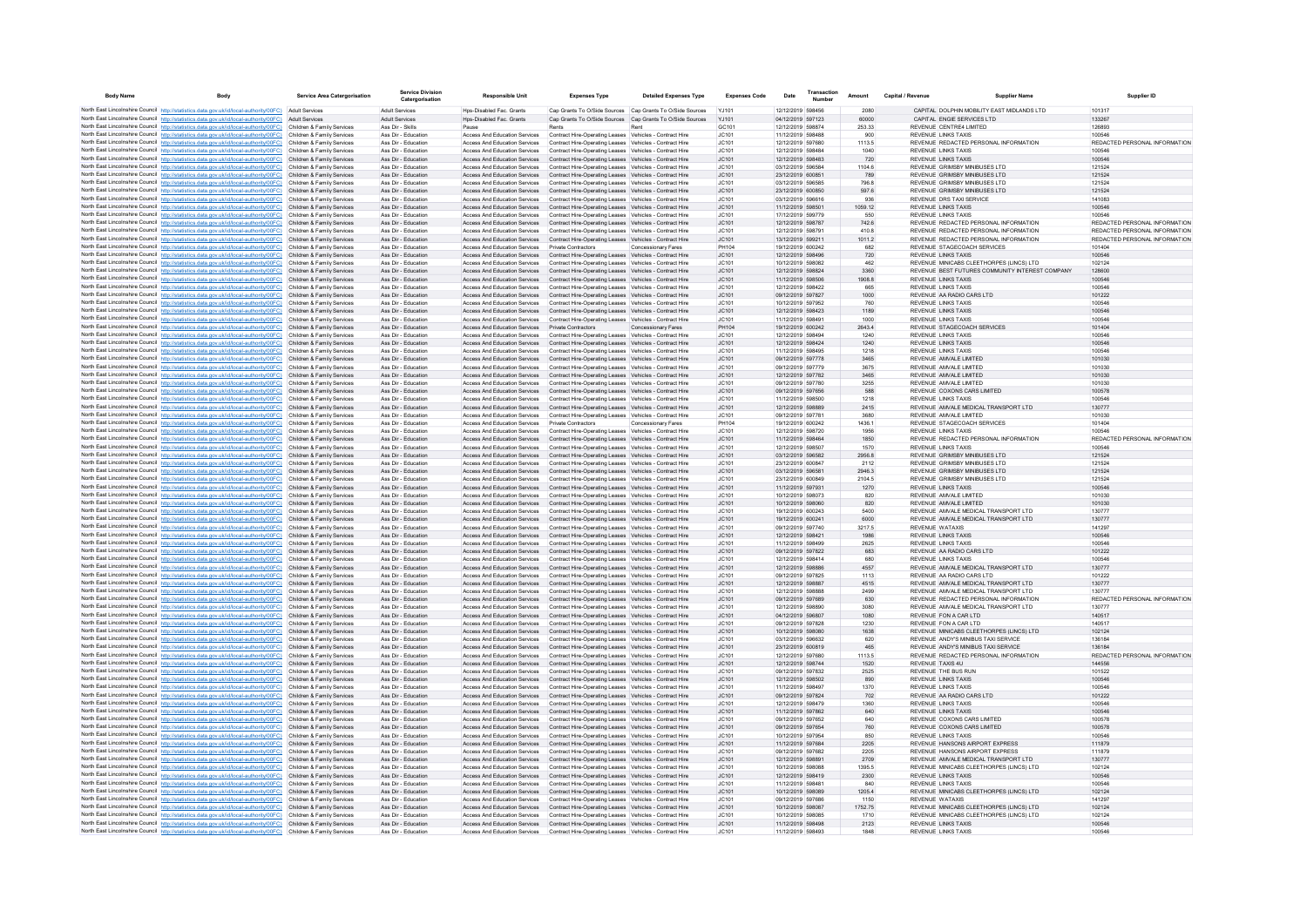| <b>Body Name</b> | Body                                                                                                                                                                                                        | <b>Service Area Catergorisation</b>                      | <b>Service Division</b><br>Catergorisation | <b>Responsible Unit</b>                                                                                                       | <b>Expenses Type</b>                                                                                               | <b>Detailed Expenses Type</b>                              | <b>Expenses Code</b> | Date                                   | Transaction | Amount             | Capital / Revenue | Supplier Nam                                                                   | <b>Supplier ID</b>                                             |
|------------------|-------------------------------------------------------------------------------------------------------------------------------------------------------------------------------------------------------------|----------------------------------------------------------|--------------------------------------------|-------------------------------------------------------------------------------------------------------------------------------|--------------------------------------------------------------------------------------------------------------------|------------------------------------------------------------|----------------------|----------------------------------------|-------------|--------------------|-------------------|--------------------------------------------------------------------------------|----------------------------------------------------------------|
|                  | North East Lincolnshire Council http://statistics.data.gov.uk/id/local-authority/00FC) Children & Family Services                                                                                           |                                                          | Ass Dir - Education                        | Access And Education Services Contract Hire-Operating Leases Vehicles - Contract Hire                                         |                                                                                                                    |                                                            | JC101                | 11/12/2019 598506                      |             | 477.2              |                   | REVENUE LINKS TAXIS                                                            | 100546                                                         |
|                  | North East Lincolnshire Council http://statistics.data.gov.uk/id/local-authority/00FC)                                                                                                                      | Children & Family Services                               | Ass Dir - Education                        | <b>Access And Education Services</b>                                                                                          | Contract Hire-Operating Leases Vehicles - Contract Hire                                                            |                                                            | JC101                | 09/12/2019 597738                      |             | 2617               |                   | <b>REVENUE WATAXIS</b>                                                         | 141297                                                         |
|                  | North East Lincolnshire Council http://statistics.data.gov.uk/id/local-authority/00FC)<br>North East Lincolnshire Council http://statistics.data.gov.uk/id/local-authority/00FC)                            | Children & Family Services<br>Children & Family Services | Ass Dir - Education<br>Ass Dir - Education | Access And Education Services Contract Hire-Operating Leases Vehicles - Contract Hire<br><b>Access And Education Services</b> |                                                                                                                    |                                                            | JC101<br>JC101       | 09/12/2019 597829<br>09/12/2019 597649 |             | 525<br>586         |                   | REVENUE FON A CAR LTD<br>REVENUE COXONS CARS LIMITED                           | 140517<br>100578                                               |
|                  | North East Lincolnshire Council http://statistics.data.gov.uk/id/local-authority/00FC)                                                                                                                      | Children & Family Services                               | Ass Dir - Education                        | Access And Education Services                                                                                                 | Contract Hire-Operating Leases Vehicles - Contract Hire<br>Contract Hire-Operating Leases Vehicles - Contract Hire |                                                            | JC101                | 12/12/2019 598892                      |             | 2709               |                   | REVENUE AMVALE MEDICAL TRANSPORT LTD                                           | 130777                                                         |
|                  | North East Lincolnshire Council http://statistics.data.gov.uk/id/local-authority/00FC)                                                                                                                      | Children & Family Services                               | Ass Dir - Education                        | Access And Education Services                                                                                                 | Contract Hire-Operating Leases Vehicles - Contract Hire                                                            |                                                            | JC101                | 12/12/2019 598482                      |             | 1092               |                   | <b>REVENUE LINKS TAXIS</b>                                                     | 100546                                                         |
|                  | North East Lincolnshire Council http://statistics.data.gov.uk/id/local-authority/00FC)                                                                                                                      | Children & Family Services                               | Ass Dir - Education                        | Access And Education Services                                                                                                 | Contract Hire-Operating Leases Vehicles - Contract Hire                                                            |                                                            | JC101                | 10/12/2019 598084                      |             | 1470               |                   | REVENUE MINICABS CLEETHORPES (LINCS) LTD                                       | 102124                                                         |
|                  | North East Lincolnshire Council http://statistics.data.gov.uk/id/local-authority/00FC)                                                                                                                      | Children & Family Services                               | Ass Dir - Education                        | Access And Education Services                                                                                                 | Contract Hire-Operating Leases Vehicles - Contract Hire                                                            |                                                            | JC101                | 10/12/2019 598083                      |             | 1260               |                   | REVENUE MINICABS CLEETHORPES (LINCS) LTD<br><b>REVENUE LINKS TAXIS</b>         | 102124                                                         |
|                  | North East Lincolnshire Council http://statistics.data.gov.uk/id/local-authority/00FC)<br>North East Lincolnshire Council http://statistics.data.gov.uk/id/local-authority/00FC)                            | Children & Family Services<br>Children & Family Services | Ass Dir - Education<br>Ass Dir - Education | Access And Education Services<br><b>Access And Education Services</b>                                                         | Contract Hire-Operating Leases Vehicles - Contract Hire<br>Contract Hire-Operating Leases Vehicles - Contract Hire |                                                            | JC101<br>JC101       | 12/12/2019 598478<br>11/12/2019 598492 |             | 2065<br>1332       |                   | <b>REVENUE LINKS TAXIS</b>                                                     | 100546<br>100546                                               |
|                  | North East Lincolnshire Council http://statistics.data.gov.uk/id/local-authority/00FC)                                                                                                                      | Children & Family Services                               | Ass Dir - Education                        | Access And Education Services                                                                                                 | Contract Hire-Operating Leases Vehicles - Contract Hire                                                            |                                                            | JC101                | 10/12/2019 598056                      |             | 912                |                   | REVENUE WATAXIS                                                                | 141297                                                         |
|                  | North East Lincolnshire Council http://statistics.data.gov.uk/id/local-authority/00FC)                                                                                                                      | Children & Family Services                               | Ass Dir - Education                        | Access And Education Services                                                                                                 | Contract Hire-Operating Leases Vehicles - Contract Hire                                                            |                                                            | JC101                | 12/12/2019 597688                      |             | 840                |                   | REVENUE WATAXIS                                                                | 141297                                                         |
|                  | North East Lincolnshire Council http://statistics.data.gov.uk/id/local-authority/00FC)                                                                                                                      | Children & Family Services                               | Ass Dir - Education                        | Access And Education Services                                                                                                 | Contract Hire-Operating Leases Vehicles - Contract Hire                                                            |                                                            | IC.101               | 09/12/2019 597830                      |             | 262.5              |                   | REVENUE FON A CAR LTD                                                          | 140517                                                         |
|                  | North East Lincolnshire Council http://statistics.data.gov.uk/id/local-authority/00FC)<br>North East Lincolnshire Council http://statistics.data.gov.uk/id/local-authority/00FC)                            | Children & Family Services<br>Children & Family Services | Ass Dir - Education<br>Ass Dir - Education | Access And Education Services<br>Access And Education Services                                                                | Contract Hire-Operating Leases Vehicles - Contract Hire<br>Contract Hire-Operating Leases Vehicles - Contract Hire |                                                            | JC101<br>JC101       | 09/12/2019 597826<br>09/12/2019 597650 |             | 640<br>560         |                   | REVENUE AA RADIO CARS LTD<br>REVENUE COXONS CARS LIMITED                       | 101222<br>100578                                               |
|                  | North East Lincolnshire Council http://statistics.data.gov.uk/id/local-authority/00FC)                                                                                                                      | Children & Family Services                               | Ass Dir - Education                        | Access And Education Services                                                                                                 | Contract Hire-Operating Leases Vehicles - Contract Hire                                                            |                                                            | JC101                | 11/12/2019 598503                      |             | 672                |                   | <b>REVENUE LINKS TAXIS</b>                                                     | 100546                                                         |
|                  | North East Lincolnshire Council http://statistics.data.gov.uk/id/local-authority/00FC)                                                                                                                      | Children & Family Services                               | Ass Dir - Education                        | Access And Education Services                                                                                                 | Contract Hire-Operating Leases Vehicles - Contract Hire                                                            |                                                            | JC101                | 10/12/2019 598082                      |             | 693                |                   | REVENUE MINICABS CLEETHORPES (LINCS) LTD                                       | 102124                                                         |
|                  | North East Lincolnshire Council http://statistics.data.gov.uk/id/local-authority/00FC)                                                                                                                      | Children & Family Services                               | Ass Dir - Education                        | Access And Education Services                                                                                                 | Contract Hire-Operating Leases Vehicles - Contract Hire                                                            |                                                            | IC.101               | 11/12/2019 597800                      |             | 1828               |                   | REVENUE LINKS TAXIS                                                            | 100546                                                         |
|                  | North East Lincolnshire Council http://statistics.data.gov.uk/id/local-authority/00FC)<br>North East Lincolnshire Council http://statistics.data.gov.uk/id/local-authority/00FC)                            | Children & Family Services<br>Children & Family Services | Ass Dir - Education<br>Ass Dir - Education | <b>Access And Education Services</b><br>Access And Education Services                                                         | Contract Hire-Operating Leases Vehicles - Contract Hire<br>Contract Hire-Operating Leases Vehicles - Contract Hire |                                                            | JC101<br>JC101       | 12/12/2019 597798<br>09/12/2019 597827 |             | 499.5<br>474       |                   | <b>REVENUE LINKS TAXIS</b><br>REVENUE AA RADIO CARS LTD                        | 100546<br>101222                                               |
|                  | North East Lincolnshire Council http://statistics.data.gov.uk/id/local-authority/00FC)                                                                                                                      | Children & Family Services                               | Ass Dir - Education                        | Access And Education Services                                                                                                 | Contract Hire-Operating Leases Vehicles - Contract Hire                                                            |                                                            | JC101                | 10/12/2019 598086                      |             | 1305.85            |                   | REVENUE MINICABS CLEETHORPES (LINCS) LTD                                       | 102124                                                         |
|                  | North East Lincolnshire Council http://statistics.data.gov.uk/id/local-authority/00FC)                                                                                                                      | Children & Family Services                               | Ass Dir - Education                        | Access And Education Services                                                                                                 | Contract Hire-Operating Leases Vehicles - Contract Hire                                                            |                                                            | JC101                | 12/12/2019 597797                      |             | 1661               |                   | <b>REVENUE LINKS TAXIS</b>                                                     | 100546                                                         |
|                  | North East Lincolnshire Council http://statistics.data.gov.uk/id/local-authority/00FC)                                                                                                                      | Children & Family Services                               | Ass Dir - Education                        | Access And Education Services                                                                                                 | Contract Hire-Operating Leases Vehicles - Contract Hire                                                            |                                                            | JC101                | 10/12/2019 598081                      |             | 650                |                   | REVENUE MINICABS CLEETHORPES (LINCS) LTD                                       | 102124                                                         |
|                  | North East Lincolnshire Council http://statistics.data.gov.uk/id/local-authority/00FC)<br>North East Lincolnshire Council http://statistics.data.gov.uk/id/local-authority/00FC)                            | Children & Family Services<br>Children & Family Services | Ass Dir - Education<br>Ass Dir - Education | Access And Education Services<br><b>Access And Education Services</b>                                                         | Contract Hire-Operating Leases Vehicles - Contract Hire<br>Contract Hire-Operating Leases Vehicles - Contract Hire |                                                            | JC101<br>JC101       | 09/12/2019 597820<br>09/12/2019 597821 |             | 752<br>752         |                   | REVENUE AA RADIO CARS LTD<br>REVENUE AA RADIO CARS LTD                         | 101222<br>101222                                               |
|                  | North East Lincolnshire Council http://statistics.data.gov.uk/id/local-authority/00FC)                                                                                                                      | Children & Family Services                               | Ass Dir - Education                        | Access And Education Services                                                                                                 | Contract Hire-Operating Leases Vehicles - Contract Hire                                                            |                                                            | JC101                | 09/12/2019 597823                      |             | 855                |                   | REVENUE AA RADIO CARS LTD                                                      | 101222                                                         |
|                  | North East Lincolnshire Council http://statistics.data.gov.uk/id/local-authority/00FC)                                                                                                                      | Children & Family Services                               | Ass Dir - Education                        | Access And Education Services                                                                                                 | Contract Hire-Operating Leases Vehicles - Contract Hire                                                            |                                                            | JC101                | 11/12/2019 598491                      |             | 572                |                   | <b>REVENUE LINKS TAXIS</b>                                                     | 100546                                                         |
|                  | North East Lincolnshire Council http://statistics.data.gov.uk/id/local-authority/00FC)                                                                                                                      | Children & Family Services                               | Ass Dir - Education                        | Access And Education Services                                                                                                 | Contract Hire-Operating Leases Vehicles - Contract Hire                                                            |                                                            | JC101                | 12/12/2019 598505                      |             | 624                |                   | <b>REVENUE LINKS TAXIS</b>                                                     | 100546                                                         |
|                  | North East Lincolnshire Council http://statistics.data.gov.uk/id/local-authority/00FC)                                                                                                                      | Children & Family Services                               | Ass Dir - Education                        | Access And Education Services                                                                                                 | Contract Hire-Operating Leases Vehicles - Contract Hire                                                            |                                                            | JC101                | 09/12/2019 597651                      |             | 872                |                   | REVENUE COXONS CARS LIMITED                                                    | 100578                                                         |
|                  | North East Lincolnshire Council http://statistics.data.gov.uk/id/local-authority/00FC)<br>North East Lincolnshire Council http://statistics.data.gov.uk/id/local-authority/00FC)                            | Children & Family Services<br>Children & Family Services | Ass Dir - Education<br>Ass Dir - Education | <b>Access And Education Services</b><br>Access And Education Services                                                         | Contract Hire-Operating Leases Vehicles - Contract Hire<br>Contract Hire-Operating Leases Vehicles - Contract Hire |                                                            | JC101<br>JC101       | 12/12/2019 598480<br>11/12/2019 598485 |             | 656<br>1000        |                   | REVENUE LINKS TAXIS<br><b>REVENUE LINKS TAXIS</b>                              | 100546<br>100546                                               |
|                  | North East Lincolnshire Council http://statistics.data.gov.uk/id/local-authority/00FC)                                                                                                                      | Children & Family Services                               | Ass Dir - Education                        | Access And Education Services                                                                                                 | Contract Hire-Operating Leases Vehicles - Contract Hire                                                            |                                                            | JC101                | 09/12/2019 597655                      |             | 560                |                   | REVENUE COXONS CARS LIMITED                                                    | 100578                                                         |
|                  | North East Lincolnshire Council http://statistics.data.gov.uk/id/local-authority/00FC)                                                                                                                      | Children & Family Services                               | Ass Dir - Education                        | <b>Access And Education Services</b>                                                                                          | Contract Hire-Operating Leases Vehicles - Contract Hire                                                            |                                                            | JC101                | 09/12/2019 597657                      |             | 1000               |                   | REVENUE COXONS CARS LIMITED                                                    | 100578                                                         |
|                  | North East Lincolnshire Council http://statistics.data.gov.uk/id/local-authority/00FC)                                                                                                                      | Children & Family Services                               | Ass Dir - Education                        | Access And Education Services                                                                                                 | Contract Hire-Operating Leases Vehicles - Contract Hire                                                            |                                                            | JC101                | 09/12/2019 597737                      |             | 874                |                   | REVENUE DRS TAXI SERVICE                                                       | 141083                                                         |
|                  | North East Lincolnshire Council http://statistics.data.gov.uk/id/local-authority/00FC)<br>North East Lincolnshire Council http://statistics.data.gov.uk/id/local-authority/00FC)                            | Children & Family Services<br>Children & Family Services | Ass Dir - Education<br>Ass Dir - Education | Access And Education Services<br>Access And Education Services                                                                | Contract Hire-Operating Leases Vehicles - Contract Hire<br>Contract Hire-Operating Leases Vehicles - Contract Hire |                                                            | JC101<br>JC101       | 12/12/2019 598489<br>12/12/2019 598465 |             | 1071<br>1520       |                   | <b>REVENUE LINKS TAXIS</b><br>REVENUE DJ TAXIS                                 | 100546<br>144612                                               |
|                  | North East Lincolnshire Council http://statistics.data.gov.uk/id/local-authority/00EC)                                                                                                                      | Children & Family Services                               | Ass Dir - Education                        | Access And Education Services                                                                                                 | Contract Hire-Operating Leases Vehicles - Contract Hire                                                            |                                                            | IC.101               | 10/12/2019 597953                      |             | 900                |                   | <b>REVENUE LINKS TAXIS</b>                                                     | 100546                                                         |
|                  | North East Lincolnshire Council http://statistics.data.gov.uk/id/local-authority/00FC)                                                                                                                      | Children & Family Services                               | Ass Dir - Education                        | <b>Access And Education Services</b>                                                                                          | Contract Hire-Operating Leases Vehicles - Contract Hire                                                            |                                                            | JC101                | 11/12/2019 598508                      |             | 3492               |                   | <b>REVENUE LINKS TAXIS</b>                                                     | 100546                                                         |
|                  | North East Lincolnshire Council http://statistics.data.gov.uk/id/local-authority/00FC)                                                                                                                      | Children & Family Services                               | Ass Dir - Education                        | Access And Education Services                                                                                                 | Contract Hire-Operating Leases Vehicles - Contract Hire                                                            |                                                            | JC101                | 12/12/2019 598490                      |             | 2466               |                   | <b>REVENUE LINKS TAXIS</b>                                                     | 100546                                                         |
|                  | North East Lincolnshire Council http://statistics.data.gov.uk/id/local-authority/00FC)                                                                                                                      | Children & Family Services                               | Ass Dir - Education<br>Ass Dir - Education | <b>Access And Education Services</b>                                                                                          | Contract Hire-Operating Leases Vehicles - Contract Hire                                                            |                                                            | JC101                | 11/12/2019 597863<br>12/12/2019 597739 |             | 808<br>1827.5      |                   | <b>REVENUE LINKS TAXIS</b><br>REVENUE DRS TAXI SERVICE                         | 100546                                                         |
|                  | North East Lincolnshire Council http://statistics.data.gov.uk/id/local-authority/00FC)<br>North East Lincolnshire Council http://statistics.data.gov.uk/id/local-authority/00FC)                            | Children & Family Services<br>Children & Family Services | Ass Dir - Education                        | Access And Education Services<br><b>Access And Education Services</b>                                                         | Contract Hire-Operating Leases Vehicles - Contract Hire<br>Contract Hire-Operating Leases Vehicles - Contract Hire |                                                            | JC101<br>JC101       | 11/12/2019 598486                      |             | 1302               |                   | REVENUE LINKS TAXIS                                                            | 141083<br>100546                                               |
|                  | North East Lincolnshire Council http://statistics.data.gov.uk/id/local-authority/00FC)                                                                                                                      | Children & Family Services                               | Ass Dir - Education                        | Access And Education Services                                                                                                 | Contract Hire-Operating Leases Vehicles - Contract Hire                                                            |                                                            | JC101                | 11/12/2019 598487                      |             | 777                |                   | REVENUE LINKS TAXIS                                                            | 100546                                                         |
|                  | North East Lincolnshire Council http://statistics.data.gov.uk/id/local-authority/00FC)                                                                                                                      | Children & Family Services                               | Ass Dir - Education                        | Access And Education Services                                                                                                 | Contract Hire-Operating Leases Vehicles - Contract Hire                                                            |                                                            | JC101                | 09/12/2019 597741                      |             | 4084.5             |                   | REVENUE F HUNT (COACH HIRE) LTD                                                | 104034                                                         |
|                  | North East Lincolnshire Council http://statistics.data.gov.uk/id/local-authority/00FC)                                                                                                                      | Children & Family Services                               | Ass Dir - Education                        | Access And Education Services                                                                                                 | Contract Hire-Operating Leases Vehicles - Contract Hire                                                            |                                                            | JC101                | 10/12/2019 598057                      |             | 555                |                   | REVENUE WATAXIS                                                                | 141297                                                         |
|                  | North East Lincolnshire Council http://statistics.data.gov.uk/id/local-authority/00FC)<br>North East Lincolnshire Council http://statistics.data.gov.uk/id/local-authority/00FC)                            | Children & Family Services<br>Children & Family Services | Ass Dir - Education<br>Ass Dir - Education | Access And Education Services<br>Access And Education Services                                                                | Direct Employee Expenses<br>Direct Employee Expenses                                                               | Agency Supply Teachers<br>Agency Supply Teachers           | EA104<br>EA104       | 12/12/2019 598802<br>13/12/2019 597851 |             | 300<br>750         |                   | REVENUE MATT GIDLOW<br>REVENUE MRS RUTH HART                                   | 103864<br>101928                                               |
|                  | North East Lincolnshire Council http://statistics.data.gov.uk/id/local-authority/00FC)                                                                                                                      | Children & Family Services                               | Ass Dir - Education                        | <b>Access And Education Services</b>                                                                                          | Direct Employee Expenses                                                                                           | Agency Supply Teachers                                     | EA104                | 03/12/2019 597146                      |             | 750                |                   | REVENUE CAROLINE MASSDAM GOOCH                                                 | 104894                                                         |
|                  | North East Lincolnshire Council http://statistics.data.gov.uk/id/local-authority/00FC)                                                                                                                      | Children & Family Services                               | Ass Dir - Education                        | Access And Education Services                                                                                                 | Direct Employee Expenses                                                                                           | Agency Supply Teachers                                     | EA104                | 17/12/2019 599383                      |             | 500                |                   | REVENUE MUSIC LINCS LTD                                                        | 100944                                                         |
|                  | North East Lincolnshire Council http://statistics.data.gov.uk/id/local-authority/00FC)                                                                                                                      | Children & Family Services                               | Ass Dir - Education                        | <b>Access And Education Services</b>                                                                                          | Direct Employee Expenses                                                                                           | Agency Supply Teachers                                     | FA104                | 17/12/2019 599386                      |             | 300                |                   | REVENUE MUSIC LINCS LTD                                                        | 100944                                                         |
|                  | North East Lincolnshire Council http://statistics.data.gov.uk/id/local-authority/00FC)<br>North East Lincolnshire Council http://statistics.data.gov.uk/id/local-authority/00FC)                            | Children & Family Services<br>Children & Family Services | Ass Dir - Education<br>Ass Dir - Education | Access And Education Services<br>Access And Education Services                                                                | Direct Employee Expenses<br>Direct Employee Expenses                                                               | Agency Supply Teachers<br>Agency Supply Teachers           | FA104<br>EA104       | 23/12/2019 600891<br>09/12/2019 597752 |             | 360<br>1175        |                   | REVENUE MUSIC LINCS LTD<br>REVENUE AMY NAYLOR                                  | 100944<br>133863                                               |
|                  | North East Lincolnshire Council http://statistics.data.gov.uk/id/local-authority/00FC)                                                                                                                      | Children & Family Services                               | Ass Dir - Education                        | Access And Education Services                                                                                                 | Direct Employee Expenses                                                                                           | Agency Supply Teachers                                     | EA104                | 19/12/2019 599967                      |             | 540                |                   | REVENUE BENJAMIN NUNN                                                          | 143807                                                         |
|                  | North East Lincolnshire Council http://statistics.data.gov.uk/id/local-authority/00FC)                                                                                                                      | Children & Family Services                               | Ass Dir - Education                        | Access And Education Services                                                                                                 | Direct Employee Expenses                                                                                           | Agency Supply Teachers                                     | EA104                | 19/12/2019 600253                      |             | 1125               |                   | REVENUE ANDREW IAN TAYLOR MUSIC                                                | 139100                                                         |
|                  | North East Lincolnshire Council http://statistics.data.gov.uk/id/local-authority/00FC)                                                                                                                      | Children & Family Services                               | Ass Dir - Education                        | <b>Access And Education Services</b>                                                                                          | Direct Employee Expenses                                                                                           | Agency Supply Teachers                                     | EA104                | 11/12/2019 598460                      |             | 425                |                   | REVENUE SAMUEL CARLTON                                                         | 139890                                                         |
|                  | North East Lincolnshire Council http://statistics.data.gov.uk/id/local-authority/00FC)                                                                                                                      | Children & Family Services<br>Children & Family Services | Ass Dir - Education<br>Ass Dir - Education | Access And Education Services<br>Access And Education Services                                                                | Direct Employee Expenses<br>Direct Employee Expenses                                                               | Agency Supply Teachers                                     | FA104<br>FA104       | 16/12/2019 599295<br>19/12/2019 600259 |             | 550<br>1475        |                   | REVENUE MRS RUTH HART<br>REVENUE ANDREW JAN TAYLOR MUSIC                       | 101928<br>139100                                               |
|                  | North East Lincolnshire Council http://statistics.data.gov.uk/id/local-authority/00FC)<br>North East Lincolnshire Council http://statistics.data.gov.uk/id/local-authority/00FC)                            | Children & Family Services                               | Ass Dir - Education                        | Access And Education Services                                                                                                 | Rents                                                                                                              | Agency Supply Teachers<br>Rent                             | GC101                | 16/12/2019 599122                      |             | 1250               |                   | REVENUE JOHN WHITGIFT ACADEMY                                                  | 106898                                                         |
|                  | North East Lincolnshire Council http://statistics.data.gov.uk/id/local-authority/00FC)                                                                                                                      | Children & Family Services                               | Ass Dir - Education                        | Access And Education Services                                                                                                 | Other Agencies                                                                                                     | Other                                                      | PJ121                | 23/12/2019 600876                      |             | 600                |                   | REVENUE SUE BAKER                                                              | 103216                                                         |
|                  | North East Lincolnshire Council http://statistics.data.gov.uk/id/local-authority/00FC)                                                                                                                      | Children & Family Services                               | Ass Dir - Education                        | Access And Education Services                                                                                                 | Other Agencies                                                                                                     | Performers                                                 | PJ101                | 10/12/2019 597985                      |             | 414                |                   | REVENUE STUART OVERINGTON                                                      | 144027                                                         |
|                  | North East Lincolnshire Council http://statistics.data.gov.uk/id/local-authority/00FC)                                                                                                                      | Children & Family Services                               | Ass Dir - Education<br>Ass Dir - Education | Access And Education Services                                                                                                 | Other Agencies                                                                                                     | Performers                                                 | P.1101<br>P.1101     | 06/12/2019 597557<br>20/12/2019 600770 |             | 250                |                   | REVENUE EMMA MIDDLETON<br><b>REVENUE STEVE WALKER</b>                          | 105103<br>103219                                               |
|                  | North East Lincolnshire Council http://statistics.data.gov.uk/id/local-authority/00FC)<br>North East Lincolnshire Council http://statistics.data.gov.uk/id/local-authority/00FC)                            | Children & Family Services<br>Children & Family Services | Ass Dir - Education                        | Access And Education Services<br>Access And Education Services                                                                | Other Agencies<br>Other Agencies                                                                                   | Performers<br>Performers                                   | PJ101                | 20/12/2019 600770                      |             | 250<br>300         |                   | <b>REVENUE STEVE WALKER</b>                                                    | 103219                                                         |
|                  | North East Lincolnshire Council http://statistics.data.gov.uk/id/local-authority/00FC)                                                                                                                      | Children & Family Services                               | Ass Dir - Education                        | Access And Education Services                                                                                                 | <b>Other Agencies</b>                                                                                              | Performers                                                 | PJ101                | 03/12/2019 597143                      |             | 500                |                   | REVENUE CAROLINE MASSDAM GOOCH                                                 | 104894                                                         |
|                  | North East Lincolnshire Council http://statistics.data.gov.uk/id/local-authority/00FC)                                                                                                                      | Children & Family Services                               | Ass Dir - Education                        | Access And Education Services                                                                                                 | Other Agencies                                                                                                     | Performers                                                 | P.1101               | 12/12/2019 597736                      |             | 350                |                   | REVENUE JASON SCOTT                                                            | 141398                                                         |
|                  | North East Lincolnshire Council http://statistics.data.gov.uk/id/local-authority/00FC)                                                                                                                      | Children & Family Services                               | Ass Dir - Education                        | <b>Access And Education Services</b>                                                                                          | Communications And Computing Computer H/Ware - Purchases                                                           |                                                            | LE105                | 12/12/2019 598793                      |             | 474                |                   | REVENUE EDEN TELECOM LTD.                                                      | 135601<br>REDACTED PERSONAL INFORMATION                        |
|                  | North East Lincolnshire Council http://statistics.data.gov.uk/id/local-authority/00FC) Children & Family Services<br>North East Lincolnshire Council http://statistics.data.gov.uk/id/local-authority/00FC) | Children & Family Services                               | Ass Dir - Education<br>Ass Dir - Education | Access And Education Services<br>Access And Education Services                                                                | Other Agencies<br>Other Agencies                                                                                   | Tuition<br>Tuition                                         | PJ112<br>PJ112       | 09/12/2019 746144<br>16/12/2019 748732 |             | 250<br>275         |                   | REVENUE REDACTED PERSONAL INFORMATION<br>REVENUE REDACTED PERSONAL INFORMATION | REDACTED PERSONAL INFORMATION                                  |
|                  | North East Lincolnshire Council http://statistics.data.gov.uk/id/local-authority/00FC)                                                                                                                      | Children & Family Services                               | Ass Dir - Education                        | Access And Education Services                                                                                                 | Other Agencies                                                                                                     | Tuition                                                    | PJ112                | 13/12/2019 599207                      |             | 485.88             |                   | REVENUE JEFF LAKE                                                              | 142061                                                         |
|                  | North East Lincolnshire Council http://statistics.data.gov.uk/id/local-authority/00FC)                                                                                                                      | Children & Family Services                               | Ass Dir - Education                        | Access And Education Services                                                                                                 | Other Agencies                                                                                                     | Tuition                                                    | PJ112                | 12/12/2019 597811                      |             | 399.98             |                   | REVENUE ARGOS BUSINESS SOLUTIONS                                               | 101032                                                         |
|                  | North East Lincolnshire Council http://statistics.data.gov.uk/id/local-authority/00FC)                                                                                                                      | Children & Family Services                               | Ass Dir - Education                        | <b>Access And Education Services</b>                                                                                          | Other Agencies                                                                                                     | Tuition                                                    | PJ112                | 12/12/2019 597810                      |             | 383.98             |                   | REVENUE ARGOS BUSINESS SOLUTIONS                                               | 101032                                                         |
|                  | North East Lincolnshire Council http://statistics.data.gov.uk/id/local-authority/00FC)<br>North East Lincolnshire Council http://statistics.data.gov.uk/id/local-authority/00FC)                            | Children & Family Services<br>Children & Family Services | Ass Dir - Education<br>Ass Dir - Education | Access And Education Services<br>Access And Education Services                                                                | Other Agencies<br>Other Agencies                                                                                   | Tuition<br>Tuition                                         | PJ112<br>PJ112       | 17/12/2019 599516<br>17/12/2019 599515 |             | 500<br>900         |                   | REVENUE PROSPERO RECRUITMENT LTD<br>REVENUE PROSPERO RECRUITMENT LTD           | 145278<br>145278                                               |
|                  | North East Lincolnshire Council http://statistics.data.gov.uk/id/local-authority/00FC)                                                                                                                      | Children & Family Services                               | Ass Dir - Education                        | Access And Education Services                                                                                                 | Other Agencies                                                                                                     | Tuition                                                    | PJ112                | 17/12/2019 599511                      |             | 500                |                   | REVENUE PROSPERO RECRUITMENT LTD                                               | 145278                                                         |
|                  | North East Lincolnshire Council http://statistics.data.gov.uk/id/local-authority/00FC)                                                                                                                      | Children & Family Services                               | Ass Dir - Education                        | Access And Education Services                                                                                                 | Other Agencies                                                                                                     | Tuition                                                    | PJ112                | 17/12/2019 599512                      |             | 500                |                   | REVENUE PROSPERO RECRUITMENT LTD.                                              | 145278                                                         |
|                  | North East Lincolnshire Council http://statistics.data.gov.uk/id/local-authority/00FC)                                                                                                                      | Children & Family Services                               | Ass Dir - Education                        | <b>Access And Education Services</b>                                                                                          | Other Agencies                                                                                                     | Tuition                                                    | PJ112                | 17/12/2019 599513                      |             | 500                |                   | REVENUE PROSPERO RECRUITMENT LTD                                               | 145278                                                         |
|                  | North East Lincolnshire Council http://statistics.data.gov.uk/id/local-authority/00FC)<br>North East Lincolnshire Council http://statistics.data.gov.uk/id/local-authority/00FC)                            | Children & Family Services<br>Children & Family Services | Ass Dir - Education<br>Ass Dir - Education | Access And Education Services<br><b>Access And Education Services</b>                                                         | Other Agencies<br>Other Agencies                                                                                   | Tuition<br>Tuition                                         | PJ112<br>PJ112       | 17/12/2019 599510<br>17/12/2019 599514 |             | 500<br>950         |                   | REVENUE PROSPERO RECRUITMENT LTD<br>REVENUE PROSPERO RECRUITMENT LTD           | 145278<br>145278                                               |
|                  | North East Lincolnshire Council http://statistics.data.gov.uk/id/local-authority/00FC)                                                                                                                      | Children & Family Services                               | Ass Dir - Education                        | Access And Education Services                                                                                                 | Other Agencies                                                                                                     | Tuition                                                    | PJ112                | 17/12/2019 599509                      |             | 500                |                   | REVENUE PROSPERO RECRUITMENT LTD                                               | 145278                                                         |
|                  | North East Lincolnshire Council http://statistics.data.gov.uk/id/local-authority/00FC)                                                                                                                      | Children & Family Services                               | Ass Dir - Education                        | Access And Education Services                                                                                                 | Other Agencies                                                                                                     | Tuition                                                    | PJ112                | 23/12/2019 600221                      |             | 508.8              |                   | REVENUE ARGOS BUSINESS SOLUTIONS                                               | 101032                                                         |
|                  | North East Lincolnshire Council http://statistics.data.gov.uk/id/local-authority/00FC)                                                                                                                      | Children & Family Services                               | Ass Dir - Education                        | Sen/Inclusion                                                                                                                 | Private Contractors                                                                                                | Third Party Prov - Private                                 | PH101                | 04/12/2019 597237                      |             | 4000               |                   | REVENUE REDACTED PERSONAL INFORMATION                                          | REDACTED PERSONAL INFORMATION                                  |
|                  | North East Lincolnshire Council http://statistics.data.gov.uk/id/local-authority/00FC)                                                                                                                      | Children & Family Services                               | Ass Dir - Education<br>Ass Dir - Education | Sen/Inclusion<br>Sen/Inclusion                                                                                                | Other Local Authorities                                                                                            | Third Pp - Other Local Auth                                | PC101<br>PC101       | 13/12/2019 599152                      |             | 6207.54<br>3823.56 |                   | REVENUE REDACTED PERSONAL INFORMATION<br>REVENUE REDACTED PERSONAL INFORMATION | REDACTED PERSONAL INFORMATION<br>REDACTED PERSONAL INFORMATION |
|                  | North East Lincolnshire Council http://statistics.data.gov.uk/id/local-authority/00FC)<br>North East Lincolnshire Council http://statistics.data.gov.uk/id/local-authority/00FC)                            | Children & Family Services<br>Children & Family Services | Ass Dir - Education                        | Sen/Inclusion                                                                                                                 | Other Local Authorities<br>Other Local Authorities                                                                 | Third Pp - Other Local Auth<br>Third Po - Other Local Auth | PC101                | 04/12/2019 597158<br>03/12/2019 597156 |             | 3144.88            |                   | REVENUE REDACTED PERSONAL INFORMATION                                          | REDACTED PERSONAL INFORMATION                                  |
|                  | North East Lincolnshire Council http://statistics.data.gov.uk/id/local-authority/00FC)                                                                                                                      | Children & Family Services                               | Ass Dir - Education                        | Sen/Inclusion                                                                                                                 | Other Local Authorities                                                                                            | Third Pp - Other Local Auth                                | PC101                | 05/12/2019 597239                      |             | 171566.01          |                   | REVENUE REDACTED PERSONAL INFORMATION                                          | REDACTED PERSONAL INFORMATION                                  |
|                  | North East Lincolnshire Council http://statistics.data.gov.uk/id/local-authority/00FC)                                                                                                                      | Children & Family Services                               | Ass Dir - Education                        | Sen/Inclusion                                                                                                                 | Other Local Authorities                                                                                            | Third Pp - Other Local Auth                                | PC101                | 18/12/2019 599826                      |             | 4329.36            |                   | REVENUE REDACTED PERSONAL INFORMATION                                          | REDACTED PERSONAL INFORMATION                                  |
|                  | North East Lincolnshire Council http://statistics.data.gov.uk/id/local-authority/00FC)                                                                                                                      | Children & Family Services                               | Ass Dir - Education                        | Sen/Inclusion                                                                                                                 | Other Local Authorities                                                                                            | Third Pp - Other Local Auth                                | PC101                | 17/12/2019 599251                      |             | 12240              |                   | REVENUE REDACTED PERSONAL INFORMATION                                          | REDACTED PERSONAL INFORMATION                                  |
|                  | North East Lincolnshire Council http://statistics.data.gov.uk/id/local-authority/00FC)<br>North East Lincolnshire Council http://statistics.data.gov.uk/id/local-authority/00FC) Children & Family Services | Children & Family Services                               | Ass Dir - Education<br>Ass Dir - Education | Sen/Inclusion<br>Sen/Inclusion                                                                                                | Other Local Authorities<br>Other Local Authorities                                                                 | Third Pp - Other Local Auth<br>Third Pp - Other Local Auth | PC101<br>PC101       | 11/12/2019 598534<br>17/12/2019 599254 |             | 30481.92<br>3861   |                   | REVENUE REDACTED PERSONAL INFORMATION<br>REVENUE REDACTED PERSONAL INFORMATION | REDACTED PERSONAL INFORMATION<br>REDACTED PERSONAL INFORMATION |
|                  | North East Lincolnshire Council http://statistics.data.gov.uk/id/local-authority/00FC) Children & Family Services                                                                                           |                                                          | Ass Dir - Education                        | Sen/Inclusion                                                                                                                 | Other Local Authorities                                                                                            | Third Pp - Other Local Auth                                | PC101                | 16/12/2019 599257                      |             | 4356               |                   | REVENUE, REDACTED PERSONAL INFORMATION                                         | REDACTED PERSONAL INFORMATION                                  |
|                  | North East Lincolnshire Council http://statistics.data.gov.uk/id/local-authority/00FC)                                                                                                                      | Children & Family Services                               | Ass Dir - Education                        | Sen/Inclusion                                                                                                                 | Other Local Authorities                                                                                            | Third Pp - Other Local Auth                                | PC101                | 17/12/2019 599261                      |             | 6303.6             |                   | REVENUE REDACTED PERSONAL INFORMATION                                          | REDACTED PERSONAL INFORMATION                                  |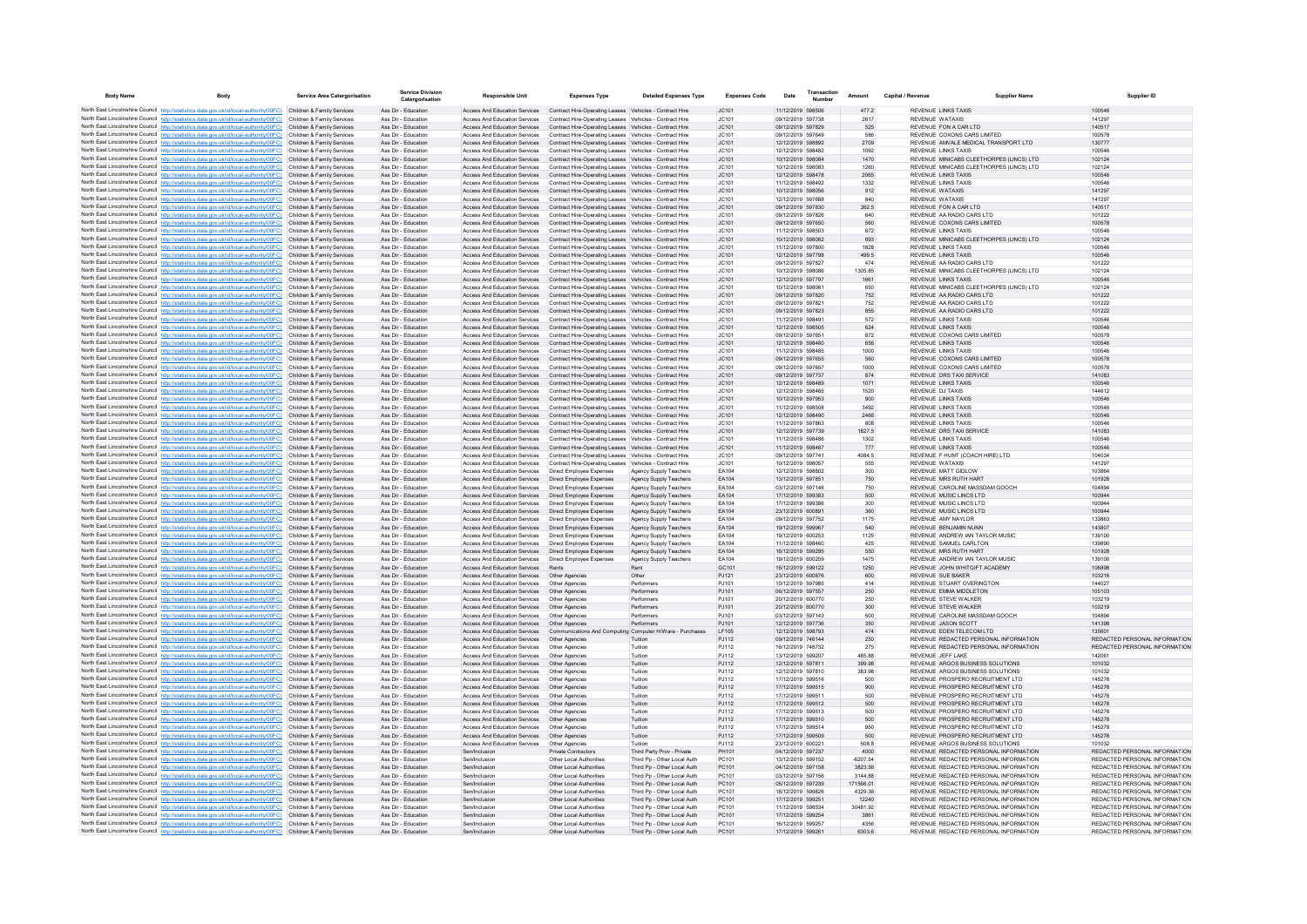| <b>Body Name</b> | Body                                                                                                                                                                             | Service Area Catergorisation                             | Service Division<br>Catergorisation        | <b>Responsible Unit</b>                  | <b>Expenses Type</b>                                             | <b>Detailed Expenses Type</b>                                | <b>Expenses Code</b> | Date                                   | Transaction | Amount            | Capital / Revenue | <b>Supplier Name</b>                                                                       | Supplier ID                                                    |
|------------------|----------------------------------------------------------------------------------------------------------------------------------------------------------------------------------|----------------------------------------------------------|--------------------------------------------|------------------------------------------|------------------------------------------------------------------|--------------------------------------------------------------|----------------------|----------------------------------------|-------------|-------------------|-------------------|--------------------------------------------------------------------------------------------|----------------------------------------------------------------|
|                  | North East Lincolnshire Council http://statistics.data.gov.uk/id/local-authority/00FC) Children & Family Services                                                                |                                                          | Ass Dir - Education                        | Sen/Inclusion                            | Other Local Authorities                                          | Third Pp - Other Local Auth                                  | PC101                | 17/12/2019 599263                      |             | 2978.57           |                   | REVENUE, REDACTED PERSONAL INFORMATION                                                     | REDACTED PERSONAL INFORMATION                                  |
|                  | North East Lincolnshire Council http://statistics.data.gov.uk/id/local-authority/00FC)                                                                                           | Children & Family Services                               | Ass Dir - Education                        | Sen/Inclusion                            | Other Local Authorities                                          | Third Pp - Other Local Auth                                  | PC101                | 16/12/2019 599268                      |             | 17377.98          |                   | REVENUE REDACTED PERSONAL INFORMATION                                                      | REDACTED PERSONAL INFORMATION                                  |
|                  | North East Lincolnshire Council http://statistics.data.gov.uk/id/local-authority/00FC)                                                                                           | Children & Family Services                               | Ass Dir - Education                        | Sen/Inclusion                            | Other Local Authorities                                          | Third Pp - Other Local Auth                                  | PC101                | 16/12/2019 599267                      |             | 9396.94           |                   | REVENUE REDACTED PERSONAL INFORMATION                                                      | REDACTED PERSONAL INFORMATION                                  |
|                  | North East Lincolnshire Council http://statistics.data.gov.uk/id/local-authority/00FC)                                                                                           | Children & Family Services                               | Ass Dir - Education                        | Sen/Inclusion                            | Other Local Authorities                                          | Third Pp - Other Local Auth                                  | PC101                | 13/12/2019 599242                      |             | 22500             |                   | REVENUE REDACTED PERSONAL INFORMATION                                                      | REDACTED PERSONAL INFORMATION                                  |
|                  | North East Lincolnshire Council http://statistics.data.gov.uk/id/local-authority/00FC)<br>North East Lincolnshire Council http://statistics.data.gov.uk/id/local-authority/00FC) | Children & Family Services<br>Children & Family Services | Ass Dir - Education<br>Ass Dir - Education | Sen/Inclusion<br>Sen/Inclusion           | Other Local Authorities<br>Private Contractors                   | Third Pp - Other Local Auth<br>Third Party Prov - Private    | PC101<br>PH101       | 12/12/2019 598863<br>03/12/2019 597083 |             | 57025<br>2978.57  |                   | REVENUE REDACTED PERSONAL INFORMATION<br>REVENUE REDACTED PERSONAL INFORMATION             | REDACTED PERSONAL INFORMATION<br>REDACTED PERSONAL INFORMATION |
|                  | North East Lincolnshire Council http://statistics.data.gov.uk/id/local-authority/00FC)                                                                                           | Children & Family Services                               | Ass Dir - Education                        | Sen/Inclusion                            | Private Contractors                                              | Third Party Prov - Private                                   | PH101                | 03/12/2019 597082                      |             | 27950             |                   | REVENUE REDACTED PERSONAL INFORMATION                                                      | REDACTED PERSONAL INFORMATION                                  |
|                  | North East Lincolnshire Council http://statistics.data.gov.uk/id/local-authority/00FC)                                                                                           | Children & Family Services                               | Ass Dir - Education                        | Sen/Inclusion                            | Private Contractors                                              | Third Party Prov - Private                                   | PH101                | 17/12/2019 599249                      |             | 11457.22          |                   | REVENUE REDACTED PERSONAL INFORMATION                                                      | REDACTED PERSONAL INFORMATION                                  |
|                  | North East Lincolnshire Council http://statistics.data.gov.uk/id/local-authority/00FC)                                                                                           | Children & Family Services                               | Ass Dir - Education                        | Sen/Inclusion                            | Private Contractors                                              | Third Party Prov - Private                                   | PH101                | 16/12/2019 599252                      |             | 14327 14          |                   | REVENUE REDACTED PERSONAL INFORMATION                                                      | REDACTED PERSONAL INFORMATION                                  |
|                  | North East Lincolnshire Council http://statistics.data.gov.uk/id/local-authority/00FC)                                                                                           | Children & Family Services                               | Ass Dir - Education                        | Sen/Inclusion                            | Private Contractors                                              | Third Party Prov - Private                                   | PH101                | 17/12/2019 599250                      |             | 14327 14          |                   | REVENUE REDACTED PERSONAL INFORMATION                                                      | REDACTED PERSONAL INFORMATION                                  |
|                  | North East Lincolnshire Council http://statistics.data.gov.uk/id/local-authority/00FC)                                                                                           | Children & Family Services                               | Ass Dir - Education                        | Sen/Inclusion                            | Private Contractors                                              | Third Party Prov - Private                                   | PH101                | 17/12/2019 599251                      |             | 2121.43           |                   | REVENUE REDACTED PERSONAL INFORMATION                                                      | REDACTED PERSONAL INFORMATION                                  |
|                  | North East Lincolnshire Council http://statistics.data.gov.uk/id/local-authority/00FC)<br>North East Lincolnshire Council http://statistics.data.gov.uk/id/local-authority/00FC) | Children & Family Services<br>Children & Family Services | Ass Dir - Education<br>Ass Dir - Education | Sen/Inclusion<br>Sen/Inclusion           | Private Contractors<br>Private Contractors                       | Third Party Prov - Private<br>Third Party Prov - Private     | PH101<br>PH101       | 16/12/2019 599253<br>16/12/2019 599260 |             | 7962.85<br>4356   |                   | REVENUE REDACTED PERSONAL INFORMATION<br>REVENUE REDACTED PERSONAL INFORMATION             | REDACTED PERSONAL INFORMATION<br>REDACTED PERSONAL INFORMATION |
|                  | North East Lincolnshire Council http://statistics.data.gov.uk/id/local-authority/00FC)                                                                                           | Children & Family Services                               | Ass Dir - Education                        | Sen/Inclusion                            | Private Contractors                                              | Third Party Prov - Private                                   | PH101                | 17/12/2019 599258                      |             | 4356              |                   | REVENUE REDACTED PERSONAL INFORMATION                                                      | REDACTED PERSONAL INFORMATION                                  |
|                  | North East Lincolnshire Council http://statistics.data.gov.uk/id/local-authority/00FC)                                                                                           | Children & Family Services                               | Ass Dir - Education                        | Sen/Inclusion                            | Private Contractors                                              | Third Party Prov - Private                                   | PH101                | 16/12/2019 599255                      |             | 3861              |                   | REVENUE REDACTED PERSONAL INFORMATION                                                      | REDACTED PERSONAL INFORMATION                                  |
|                  | North East Lincolnshire Council http://statistics.data.gov.uk/id/local-authority/00FC)                                                                                           | Children & Family Services                               | Ass Dir - Education                        | Sen/Inclusion                            | Private Contractors                                              | Third Party Prov - Private                                   | PH101                | 17/12/2019 599259                      |             | 4356              |                   | REVENUE REDACTED PERSONAL INFORMATION                                                      | REDACTED PERSONAL INFORMATION                                  |
|                  | North East Lincolnshire Council http://statistics.data.gov.uk/id/local-authority/00FC)                                                                                           | Children & Family Services                               | Ass Dir - Education                        | Sen/Inclusion                            | Private Contractors                                              | Third Party Prov - Private                                   | PH101                | 17/12/2019 599256                      |             | 4356              |                   | REVENUE REDACTED PERSONAL INFORMATION                                                      | REDACTED PERSONAL INFORMATION                                  |
|                  | North East Lincolnshire Council http://statistics.data.gov.uk/id/local-authority/00FC)                                                                                           | Children & Family Services                               | Ass Dir - Education                        | Sen/Inclusion                            | Private Contractors                                              | Third Party Prov - Private                                   | PH101                | 16/12/2019 599262                      |             | 16950             |                   | REVENUE REDACTED PERSONAL INFORMATION                                                      | REDACTED PERSONAL INFORMATION<br>REDACTED PERSONAL INFORMATION |
|                  | North East Lincolnshire Council http://statistics.data.gov.uk/id/local-authority/00FC)<br>North East Lincolnshire Council http://statistics.data.gov.uk/id/local-authority/00FC) | Children & Family Services<br>Children & Family Services | Ass Dir - Education<br>Ass Dir - Education | Sen/Inclusion<br>Sen/Inclusion           | Private Contractors<br>Private Contractors                       | Third Party Prov - Private<br>Third Party Prov - Private     | PH101<br>PH101       | 16/12/2019 599265<br>17/12/2019 599264 |             | 128659<br>9945.55 |                   | REVENUE REDACTED PERSONAL INFORMATION<br>REVENUE REDACTED PERSONAL INFORMATION             | REDACTED PERSONAL INFORMATION                                  |
|                  | North East Lincolnshire Council http://statistics.data.gov.uk/id/local-authority/00FC)                                                                                           | Children & Family Services                               | Ass Dir - Education                        | Sen/Inclusion                            | Private Contractors                                              | Third Party Prov - Private                                   | PH101                | 17/12/2019 599266                      |             | 8321.25           |                   | REVENUE REDACTED PERSONAL INFORMATION                                                      | REDACTED PERSONAL INFORMATION                                  |
|                  | North East Lincolnshire Council http://statistics.data.gov.uk/id/local-authority/00FC)                                                                                           | Children & Family Services                               | Ass Dir - Education                        | Sen/Inclusion                            | <b>Private Contractors</b>                                       | Third Party Prov - Private                                   | PH101                | 13/12/2019 599238                      |             | 8960              |                   | REVENUE REDACTED PERSONAL INFORMATION                                                      | REDACTED PERSONAL INFORMATION                                  |
|                  | North East Lincolnshire Council http://statistics.data.gov.uk/id/local-authority/00FC)                                                                                           | Children & Family Services                               | Ass Dir - Education                        | Sen/Inclusion                            | Miscellaneous Expenses                                           | <b>Contingency Reserve</b>                                   | LL123                | 19/12/2019 600053                      |             | 8550              |                   | REVENUE THE CAMBRIDGE PARK ACADEMY                                                         | 107472                                                         |
|                  | North East Lincolnshire Council http://statistics.data.gov.uk/id/local-authority/00FC)                                                                                           | Children & Family Services                               | Ass Dir - Education                        | Sen/Inclusion                            | Miscellaneous Expenses                                           | Contingency Reserve                                          | LL123                | 13/12/2019 599190                      |             | 1497.53           |                   | REVENUE MIDDI ETHORPE PRIMARY ACADEMY                                                      | 114833                                                         |
|                  | North East Lincolnshire Council http://statistics.data.gov.uk/id/local-authority/00FC)                                                                                           | Children & Family Services                               | Ass Dir - Education                        | Sen/Inclusion                            | Miscellaneous Expenses                                           | Other Expenses General                                       | LL119                | 19/12/2019 600059                      |             | 4654              |                   | REVENUE PHOENIX PARK ACADEMY                                                               | 126685                                                         |
|                  | North East Lincolnshire Council http://statistics.data.gov.uk/id/local-authority/00FC)<br>North East Lincolnshire Council http://statistics.data.gov.uk/id/local-authority/00FC) | Children & Family Services<br>Children & Family Services | Ass Dir - Education<br>Ass Dir - Education | Sen/Inclusion<br>Sen/Inclusion           | Contributions To Provisions<br><b>Indirect Employee Expenses</b> | Contributions - Other<br>Staff Training                      | LK103<br>EB122       | 05/12/2019 597154<br>03/12/2019 596821 |             | 518<br>421.5      |                   | REVENUE COMMUNITY ACCORD<br>REVENUE DOWNRIGHT SPECIAL                                      | 106613<br>145363                                               |
|                  | North East Lincolnshire Council http://statistics.data.gov.uk/id/local-authority/00FC)                                                                                           | Children & Family Services                               | Ass Dir - Education                        | Sen/Inclusion                            | Fouin / Furniture / Materials                                    | <b>Teaching Materials</b>                                    | <b>LA117</b>         | 16/12/2019 599483                      |             | 703 14            |                   | REVENUE SENSE TOYS LIMITED                                                                 | 107382                                                         |
|                  | North East Lincolnshire Council http://statistics.data.gov.uk/id/local-authority/00FC)                                                                                           | Children & Family Services                               | Ass Dir - Education                        | Sen/Inclusion                            | Equip / Furniture / Materials                                    | <b>Teaching Materials</b>                                    | LA117                | 03/12/2019 596652                      |             | 460               |                   | REVENUE ANN ARBOR PUBLISHERS LTD                                                           | 105547                                                         |
|                  | North East Lincolnshire Council http://statistics.data.gov.uk/id/local-authority/00FC)                                                                                           | Children & Family Services                               | Ass Dir - Education                        | Sen/Inclusion                            | Direct Employee Expenses                                         | Pay Teachers Supply Cover                                    | EA106                | 03/12/2019 596548                      |             | 500               |                   | REVENUE TEACH LINCS LIMITED                                                                | 142059                                                         |
|                  | North East Lincolnshire Council http://statistics.data.gov.uk/id/local-authority/00FC)                                                                                           | Children & Family Services                               | Ass Dir - Education                        | Sen/Inclusion                            | Direct Employee Expenses                                         | Pay Teachers Supply Cover                                    | EA106                | 17/12/2019 598903                      |             | 300               |                   | REVENUE TEACH LINCS LIMITED                                                                | 142059                                                         |
|                  | North East Lincolnshire Council http://statistics.data.gov.uk/id/local-authority/00FC)                                                                                           | Children & Family Services                               | Ass Dir - Education                        | Sen/Inclusion                            | Direct Employee Expenses                                         | Pay Teachers Supply Cover                                    | EA106                | 05/12/2019 596843                      |             | 600               |                   | REVENUE TEACH LINCS LIMITED                                                                | 142059                                                         |
|                  | North East Lincolnshire Council http://statistics.data.gov.uk/id/local-authority/00FC)                                                                                           | Children & Family Services                               | Ass Dir - Education                        | Sen/Inclusion                            | Direct Employee Expenses                                         | Pay Teachers Supply Cover                                    | EA106                | 10/12/2019 597962                      |             | 500               |                   | REVENUE TEACH LINCS LIMITED                                                                | 142059                                                         |
|                  | North East Lincolnshire Council http://statistics.data.gov.uk/id/local-authority/00FC)<br>North East Lincolnshire Council http://statistics.data.gov.uk/id/local-authority/00FC) | Children & Family Services<br>Children & Family Services | Ass Dir - Education<br>Ass Dir - Education | Sen/Inclusion<br>Sen/Inclusion           | Equip / Furniture / Materials<br>Equip / Furniture / Materials   | <b>Teaching Materials</b><br><b>Teaching Materials</b>       | LA117<br>LA117       | 06/12/2019 592614<br>06/12/2019 596243 |             | 280<br>385        |                   | REVENUE BRITISH ASSOCIATION OF TEACHERS OF THE DEAF<br>REVENUE HUMANWARE EUROPE LTD        | 145154<br>128854                                               |
|                  | North East Lincolnshire Council http://statistics.data.gov.uk/id/local-authority/00FC)                                                                                           | Children & Family Services                               | Ass Dir - Education                        | Sen/Inclusion                            | Contributions To Provisions                                      | Contributions - Third Sector                                 | LK102                | 13/12/2019 599235                      |             | 666.72            |                   | REVENUE LINKAGE COMMUNITY TRUST                                                            | 100343                                                         |
|                  | North East Lincolnshire Council http://statistics.data.gov.uk/id/local-authority/00FC)                                                                                           | Children & Family Services                               | Ass Dir - Education                        | Sen/Inclusion                            | <b>Contributions To Provisions</b>                               | Contributions - Third Sector                                 | LK102                | 13/12/2019 599234                      |             | 666.72            |                   | REVENUE LINKAGE COMMUNITY TRUST                                                            | 100343                                                         |
|                  | North East Lincolnshire Council http://statistics.data.gov.uk/id/local-authority/00FC)                                                                                           | Children & Family Services                               | Ass Dir - Education                        | Sen/Inclusion                            | Contributions To Provisions                                      | Contributions - Third Sector                                 | LK102                | 13/12/2019 599237                      |             | 500.04            |                   | REVENUE LINKAGE COMMUNITY TRUST                                                            | 100343                                                         |
|                  | North East Lincolnshire Council http://statistics.data.gov.uk/id/local-authority/00FC)                                                                                           | Children & Family Services                               | Ass Dir - Education                        | Sen/Inclusion                            | Contributions To Provisions                                      | Contributions - Third Sector                                 | LK102                | 13/12/2019 599236                      |             | 666.72            |                   | REVENUE LINKAGE COMMUNITY TRUST                                                            | 100343                                                         |
|                  | North East Lincolnshire Council http://statistics.data.gov.uk/id/local-authority/00FC)                                                                                           | Children & Family Services                               | Ass Dir - Education                        | Sen/Inclusion                            | Private Contractors                                              | Third Party Prov - Private                                   | PH101                | 10/12/2019 745928                      |             | 620.36            |                   | REVENUE REDACTED PERSONAL INFORMATION                                                      | REDACTED PERSONAL INFORMATION                                  |
|                  | North East Lincolnshire Council http://statistics.data.gov.uk/id/local-authority/00FC)<br>North East Lincolnshire Council http://statistics.data.gov.uk/id/local-authority/00FC) | Children & Family Services<br>Children & Family Services | Ass Dir - Education<br>Ass Dir - Education | Sen/Inclusion<br>Sen/Inclusion           | Miscellaneous Expenses                                           | Contingency Reserve                                          | LL123                | 19/12/2019 600060<br>19/12/2019 600062 |             | 1317<br>15800     |                   | REVENUE PHOENIX PARK ACADEMY<br>REVENUE PHOENIX PARK ACADEMY                               | 126685<br>126685                                               |
|                  | North East Lincolnshire Council http://statistics.data.gov.uk/id/local-authority/00FC)                                                                                           | Children & Family Services                               | Ass Dir - Education                        | Sen/Inclusion                            | Miscellaneous Expenses<br>Miscellaneous Expenses                 | <b>Contingency Reserve</b><br>Contingency Reserve            | LL123<br>LL123       | 19/12/2019 600061                      |             | 44767             |                   | REVENUE PHOENIX PARK ACADEMY                                                               | 126685                                                         |
|                  | North East Lincolnshire Council http://statistics.data.gov.uk/id/local-authority/00FC)                                                                                           | Children & Family Services                               | Ass Dir - Education                        | Sen/Inclusion                            | Miscellaneous Expenses                                           | Contingency Reserve                                          | LL123                | 19/12/2019 600064                      |             | 26333             |                   | REVENUE SEVENHILLS ACADEMY                                                                 | 128660                                                         |
|                  | North East Lincolnshire Council http://statistics.data.gov.uk/id/local-authority/00FC)                                                                                           | Children & Family Services                               | Ass Dir - Education                        | Sen/Inclusion                            | Miscellaneous Expenses                                           | Contingency Reserve                                          | LL123                | 19/12/2019 600063                      |             | 26333             |                   | REVENUE SEVENHILLS ACADEMY                                                                 | 128660                                                         |
|                  | North East Lincolnshire Council http://statistics.data.gov.uk/id/local-authority/00FC)                                                                                           | Children & Family Services                               | Ass Dir - Education                        | Sen/Inclusion                            | Contributions To Provisions                                      | Contributions - Other                                        | LK103                | 03/12/2019 597153                      |             | 451               |                   | REVENUE TEACHING PERSONNEL LTD                                                             | 101305                                                         |
|                  | North East Lincolnshire Council http://statistics.data.gov.uk/id/local-authority/00FC)                                                                                           | Children & Family Services                               | Ass Dir - Education                        | Sen/Inclusion                            | Contributions To Provisions                                      | Contributions - Third Secto                                  | LK102                | 16/12/2019 748719                      |             | 495.15            |                   | REVENUE REDACTED PERSONAL INFORMATION                                                      | REDACTED PERSONAL INFORMATION                                  |
|                  | North East Lincolnshire Council http://statistics.data.gov.uk/id/local-authority/00FC)<br>North East Lincolnshire Council http://statistics.data.gov.uk/id/local-authority/00FC) | Children & Family Services<br>Children & Family Services | Ass Dir - Education<br>Ass Dir - Education | Sen/Inclusion<br>Sen/Inclusion           | Contributions To Provisions<br>Contributions To Provisions       | Contributions - Third Sector<br>Contributions - Third Sector | LK102<br>LK102       | 09/12/2019 746515<br>16/12/2019 750677 |             | 280<br>280        |                   | REVENUE REDACTED PERSONAL INFORMATION<br>REVENUE REDACTED PERSONAL INFORMATION             | REDACTED PERSONAL INFORMATION<br>REDACTED PERSONAL INFORMATION |
|                  | North East Lincolnshire Council http://statistics.data.gov.uk/id/local-authority/00FC)                                                                                           | Children & Family Services                               | Ass Dir - Education                        | Sen/Inclusion                            | Contributions To Provisions                                      | Contributions - Third Sector                                 | LK102                | 02/12/2019 744764                      |             | 526.63            |                   | REVENUE REDACTED PERSONAL INFORMATION                                                      | REDACTED PERSONAL INFORMATION                                  |
|                  | North East Lincolnshire Council http://statistics.data.gov.uk/id/local-authority/00FC)                                                                                           | Children & Family Services                               | Ass Dir - Education                        | Sen/Inclusion                            | Contributions To Provisions                                      | Contributions - Third Sector                                 | 1K102                | 16/12/2019 750628                      |             | 526.63            |                   | REVENUE REDACTED PERSONAL INFORMATION                                                      | REDACTED PERSONAL INFORMATION                                  |
|                  | North East Lincolnshire Council http://statistics.data.gov.uk/id/local-authority/00FC)                                                                                           | Children & Family Services                               | Ass Dir - Education                        | Sen/Inclusion                            | Contributions To Provisions                                      | Contributions - Third Sector                                 | LK102                | 04/12/2019 597151                      |             | 382.11            |                   | REVENUE JOANNE HOLMES TUTORING                                                             | 145309                                                         |
|                  | North East Lincolnshire Council http://statistics.data.gov.uk/id/local-authority/00FC)                                                                                           | Children & Family Services                               | Ass Dir - Education                        | Sen/Inclusion                            | Miscellaneous Expenses                                           | Contingency Reserve                                          | LL123                | 19/12/2019 600054                      |             | 142929            |                   | REVENUE THE CAMBRIDGE PARK ACADEMY                                                         | 107472                                                         |
|                  | North East Lincolnshire Council http://statistics.data.gov.uk/id/local-authority/00FC)                                                                                           | Children & Family Services                               | Ass Dir - Education                        | Sen/Inclusion                            | Miscellaneous Expenses                                           | Contingency Reserve                                          | LL123                | 19/12/2019 600055                      |             | 112773            |                   | REVENUE HUMBERSTON PARK SPECIAL SCHOOL                                                     | 107911                                                         |
|                  | North East Lincolnshire Council http://statistics.data.gov.uk/id/local-authority/00FC)<br>North East Lincolnshire Council http://statistics.data.gov.uk/id/local-authority/00FC) | Children & Family Services<br>Children & Family Services | Ass Dir - Education<br>Ass Dir - Education | Sen/Inclusion<br>Sen/Inclusion           | Miscellaneous Expenses<br>Miscellaneous Expenses                 | Other Expenses General<br>Other Expenses General             | LL119<br>LL119       | 19/12/2019 600058<br>19/12/2019 600056 |             | 5833<br>1944.92   |                   | REVENUE EASTFIELD PRIMARY ACADEMY<br>REVENUE EASTFIELD PRIMARY ACADEMY                     | 121907<br>121907                                               |
|                  | North East Lincolnshire Council http://statistics.data.gov.uk/id/local-authority/00FC)                                                                                           | Children & Family Services                               | Ass Dir - Education                        | Sen/Inclusion                            | Miscellaneous Expenses                                           | Other Expenses General                                       | LL119                | 19/12/2019 600057                      |             | 8750              |                   | REVENUE EASTFIELD PRIMARY ACADEMY                                                          | 121907                                                         |
|                  | North East Lincolnshire Council http://statistics.data.gov.uk/id/local-authority/00FC)                                                                                           | Children & Family Services                               | Ass Dir - Education                        | Sen/Inclusion                            | Miscellaneous Expenses                                           | Other Expenses General                                       | LL119                | 03/12/2019 597155                      |             | 5833              |                   | REVENUE EASTFIELD PRIMARY ACADEMY                                                          | 121907                                                         |
|                  | North East Lincolnshire Council http://statistics.data.gov.uk/id/local-authority/00FC)                                                                                           | Children & Family Services                               | Ass Dir - Education                        | Sen/Inclusion                            | Private Contractors                                              | Third Party Prov - Private                                   | PH101                | 05/12/2019 597379                      |             | 58858             |                   | REVENUE REDACTED PERSONAL INFORMATION                                                      | REDACTED PERSONAL INFORMATION                                  |
|                  | North East Lincolnshire Council http://statistics.data.gov.uk/id/local-authority/00FC)                                                                                           | Children & Family Services                               | Ass Dir - Education                        | School Improvement                       | Contributions To Provisions                                      | Contributions - Other                                        | 1K103                | 03/12/2019 596786                      |             | 615               |                   | REVENUE HUMBERSTON PRE SCHOOL                                                              | 114491                                                         |
|                  | North East Lincolnshire Council http://statistics.data.gov.uk/id/local-authority/00FC)                                                                                           | Children & Family Services                               | Ass Dir - Education                        | School Improvement                       | Contributions To Provisions                                      | Contributions - Other                                        | LK103                | 03/12/2019 596778                      |             | 615               |                   | REVENUE I ITTLE BLOSSOMS DAY NURSERY                                                       | 111058                                                         |
|                  | North East Lincolnshire Council http://statistics.data.gov.uk/id/local-authority/00FC)<br>North East Lincolnshire Council http://statistics.data.gov.uk/id/local-authority/00FC) | Children & Family Services<br>Children & Family Services | Ass Dir - Education<br>Ass Dir - Education | School Improvement<br>School Improvement | Contributions To Provisions<br>Contributions To Provisions       | Contributions - Other<br>Contributions - Other               | LK103<br>LK103       | 03/12/2019 596782<br>03/12/2019 596787 |             | 1845<br>615       |                   | REVENUE GRIMSBY INSTITUTE - LITTLE STARS DAY NURSERY<br>REVENUE ST CHRISTOPHERS PRE SCHOOL | 114230<br>121589                                               |
|                  | North East Lincolnshire Council http://statistics.data.gov.uk/id/local-authority/00FC)                                                                                           | Children & Family Services                               | Ass Dir - Education                        | School Improvement                       | Contributions To Provisions                                      | Contributions - Other                                        | LK103                | 03/12/2019 596769                      |             | 615               |                   | REVENUE ST MARGARETS PRE-SCHOOL                                                            | 101724                                                         |
|                  | North East Lincolnshire Council http://statistics.data.gov.uk/id/local-authority/00FC)                                                                                           | Children & Family Services                               | Ass Dir - Education                        | School Improvement                       | Contributions To Provisions                                      | Contributions - Other                                        | LK103                | 03/12/2019 596772                      |             | 615               |                   | REVENUE WALTHAM LEAS PRE-SCHOOL                                                            | 108236                                                         |
|                  | North East Lincolnshire Council http://statistics.data.gov.uk/id/local-authority/00FC)                                                                                           | Children & Family Services                               | Ass Dir - Education                        | School Improvement                       | Contributions To Provisions                                      | Contributions - Other                                        | LK103                | 03/12/2019 596770                      |             | 615               | REVENUE WIZ KIDZ  |                                                                                            | 102424                                                         |
|                  | North East Lincolnshire Council http://statistics.data.gov.uk/id/local-authority/00FC)                                                                                           | Children & Family Services                               | Ass Dir - Education                        | School Improvement                       | Other Agencies                                                   | Nursery Educ Fund - Standard                                 | PJ139                | 03/12/2019 596755                      |             | 840               |                   | REVENUE FOR UNDER FIVES LTD                                                                | 100647                                                         |
|                  | North East Lincolnshire Council http://statistics.data.gov.uk/id/local-authority/00FC)                                                                                           | Children & Family Services                               | Ass Dir - Education                        | School Improvement                       | Other Agencies                                                   | Nursery Educ Fund - Standard                                 | PJ139                | 03/12/2019 596768                      |             | 900               |                   | REVENUE BUTTERFLIES DAY NURSERY                                                            | 101694                                                         |
|                  | North East Lincolnshire Council http://statistics.data.gov.uk/id/local-authority/00FC)<br>North East Lincolnshire Council http://statistics.data.gov.uk/id/local-authority/00FC) | Children & Family Services<br>Children & Family Services | Ass Dir - Education<br>Ass Dir - Education | School Improvement<br>School Improvement | Other Agencies<br>Other Agencies                                 | Nursery Educ Fund - Standard<br>Nursery Educ Fund - Standard | P.1139<br>P.1139     | 03/12/2019 596757<br>03/12/2019 596763 |             | 430.5<br>420      |                   | REVENUE FOR UNDER EIVES LTD.<br>REVENUE THE CHILDRENS HOUSE                                | 100647<br>101141                                               |
|                  | North East Lincolnshire Council http://statistics.data.gov.uk/id/local-authority/00FC)                                                                                           | Children & Family Services                               | Ass Dir - Education                        | School Improvement                       | Other Agencies                                                   | Nursery Educ Fund - Standard                                 | PJ139                | 03/12/2019 596803                      |             | 840               |                   | REVENUE EXPLOROSITY EDUCATION LTD                                                          | 145026                                                         |
|                  | North East Lincolnshire Council http://statistics.data.gov.uk/id/local-authority/00FC)                                                                                           | Children & Family Services                               | Ass Dir - Education                        | School Improvement                       | Other Agencies                                                   | Nursery Educ Fund - Standard                                 | PJ139                | 03/12/2019 596795                      |             | 300               |                   | REVENUE FAIRFIELD PRIMARY ACADEMY                                                          | 129030                                                         |
|                  | North East Lincolnshire Council http://statistics.data.gov.uk/id/local-authority/00FC)                                                                                           | Children & Family Services                               | Ass Dir - Education                        | School Improvement                       | Other Agencies                                                   | Nursery Educ Fund - Standard                                 | PJ139                | 03/12/2019 596785                      |             | 780               |                   | REVENUE HUMBERSTON PRE SCHOOL                                                              | 114491                                                         |
|                  | North East Lincolnshire Council http://statistics.data.gov.uk/id/local-authority/00FC)                                                                                           | Children & Family Services                               | Ass Dir - Education                        | School Improvement                       | Other Agencies                                                   | Nursery Educ Fund - Standard                                 | PJ139                | 03/12/2019 596762                      |             | 784               |                   | REVENUE HEALING VILLAGE NURSERY                                                            | 101096                                                         |
|                  | North East Lincolnshire Council http://statistics.data.gov.uk/id/local-authority/00FC)                                                                                           | Children & Family Services                               | Ass Dir - Education                        | School Improvement                       | Other Agencies                                                   | Nursery Educ Fund - Standard                                 | P.1139               | 03/12/2019 596761                      |             | 380               |                   | REVENUE IMMINGHAM DAY NURSERY                                                              | 100998                                                         |
|                  | North East Lincolnshire Council http://statistics.data.gov.uk/id/local-authority/00FC)                                                                                           | Children & Family Services                               | Ass Dir - Education                        | School Improvement                       | Other Agencies                                                   | Nursery Educ Fund - Standard                                 | PJ139                | 03/12/2019 596802                      |             | 336               |                   | REVENUE KATIE ROBBINS                                                                      | 143660                                                         |
|                  | North East Lincolnshire Council http://statistics.data.gov.uk/id/local-authority/00FC)<br>North East Lincolnshire Council http://statistics.data.gov.uk/id/local-authority/00FC) | Children & Family Services<br>Children & Family Services | Ass Dir - Education<br>Ass Dir - Education | School Improvement<br>School Improvement | Other Agencies<br>Other Agencies                                 | Nursery Educ Fund - Standard<br>Nursery Educ Fund - Standard | PJ139<br>PJ139       | 03/12/2019 596792<br>03/12/2019 596801 |             | 567<br>475.65     |                   | REVENUE LEAP AHEAD NURSERY<br>REVENUE MIDDLETHORPE NURSERY                                 | 128017<br>143658                                               |
|                  | North East Lincolnshire Council http://statistics.data.gov.uk/id/local-authority/00FC)                                                                                           | Children & Family Services                               | Ass Dir - Education                        | School Improvement                       | Other Agencies                                                   | Nursery Educ Eund - Standard                                 | P.1139               | 03/12/2019 596773                      |             | 615               |                   | REVENUE NEW WAI THAM ACADEMY                                                               | 108556                                                         |
|                  | North East Lincolnshire Council http://statistics.data.gov.uk/id/local-authority/00FC)                                                                                           | Children & Family Services                               | Ass Dir - Education                        | School Improvement                       | Other Agencies                                                   | Nursery Educ Fund - Standard                                 | PJ139                | 03/12/2019 596774                      |             | 412.87            |                   | REVENUE NEW WALTHAM ACADEMY                                                                | 108556                                                         |
|                  | North East Lincolnshire Council http://statistics.data.gov.uk/id/local-authority/00FC)                                                                                           | Children & Family Services                               | Ass Dir - Education                        | School Improvement                       | Other Agencies                                                   | Nursery Educ Fund - Standard                                 | PJ139                | 03/12/2019 596780                      |             | 1458.45           |                   | REVENUE ORMISTON SOUTH PARADE ACADEMY                                                      | 111750                                                         |
|                  | North East Lincolnshire Council http://statistics.data.gov.uk/id/local-authority/00FC)                                                                                           | Children & Family Services                               | Ass Dir - Education                        | School Improvement                       | Other Agencies                                                   | Nursery Educ Fund - Standard                                 | PJ139                | 03/12/2019 596800                      |             | 300               |                   | REVENUE PILGRIM ACADEMY                                                                    | 136366                                                         |
|                  | North East Lincolnshire Council http://statistics.data.gov.uk/id/local-authority/00FC)                                                                                           | Children & Family Services                               | Ass Dir - Education                        | School Improvement                       | Other Agencies                                                   | Nursery Educ Fund - Standard                                 | PJ139                | 03/12/2019 596767                      |             | 406               |                   | REVENUE PRECIOUS TIMES CHILDCARE SERVICES                                                  | 101420                                                         |
|                  | North East Lincolnshire Council http://statistics.data.gov.uk/id/local-authority/00FC)<br>North East Lincolnshire Council http://statistics.data.gov.uk/id/local-authority/00FC) | Children & Family Services<br>Children & Family Services | Ass Dir - Education<br>Ass Dir - Education | School Improvement<br>School Improvement | Other Agencies<br>Other Agencies                                 | Nursery Educ Fund - Standard<br>Nursery Educ Fund - Standard | P.1139<br>PJ139      | 03/12/2019 596789<br>03/12/2019 596796 |             | 861<br>884        |                   | REVENUE REYNOLDS PRIMARY ACADEMY<br>REVENUE SPRINGFIELD PRIMARY ACADEMY                    | 122175<br>131306                                               |
|                  | North East Lincolnshire Council http://statistics.data.gov.uk/id/local-authority/00FC)                                                                                           | Children & Family Services                               | Ass Dir - Education                        | School Improvement                       | Other Agencies                                                   | Nursery Educ Fund - Standard                                 | PJ139                | 03/12/2019 596758                      |             | 1260              |                   | REVENUE ST MARTINS PREPARATORY SCHOOL                                                      | 100889                                                         |
|                  | North East Lincolnshire Council http://statistics.data.gov.uk/id/local-authority/00FC)                                                                                           | Children & Family Services                               | Ass Dir - Education                        | School Improvement                       | Other Agencies                                                   | Nursery Educ Fund - Standard                                 | PJ139                | 03/12/2019 596781                      |             | 430.5             |                   | REVENUE STRAND PRIMARY ACADEMY                                                             | 111862                                                         |
|                  | North East Lincolnshire Council http://statistics.data.gov.uk/id/local-authority/00FC)                                                                                           | Children & Family Services                               | Ass Dir - Education                        | School Improvement                       | Other Agencies                                                   | Nursery Educ Fund - Standard                                 | P.1139               | 03/12/2019 596791                      |             | 500               |                   | REVENUE WELHOLME ACADEMY                                                                   | 127227                                                         |
|                  | North East Lincolnshire Council http://statistics.data.gov.uk/id/local-authority/00FC)                                                                                           | Children & Family Services                               | Ass Dir - Education                        | School Improvement                       | Other Agencies                                                   | Nursery Educ Fund - Standard                                 | P.1139               | 03/12/2019 596766                      |             | 840               |                   | REVENUE WENDOVER PRE-SCHOOL                                                                | 101350                                                         |
|                  | North East Lincolnshire Council http://statistics.data.gov.uk/id/local-authority/00FC) Children & Family Services                                                                |                                                          | Ass Dir - Education                        | School Improvement                       | Other Agencies                                                   | Nursery Educ Fund - Standard                                 | PJ139                | 03/12/2019 596798                      |             | 1537.5            |                   | REVENUE WOODLANDS ACADEMY                                                                  | 132649                                                         |
|                  | North East Lincolnshire Council http://statistics.data.gov.uk/id/local-authority/00FC) Children & Family Services                                                                |                                                          | Ass Dir - Education                        | School Improvement                       | Other Agencies                                                   | Nursery Educ Fund - Standard                                 | PJ139                | 17/12/2019 599523                      |             | 1080              |                   | REVENUE MS AMY VERNON                                                                      | 141558                                                         |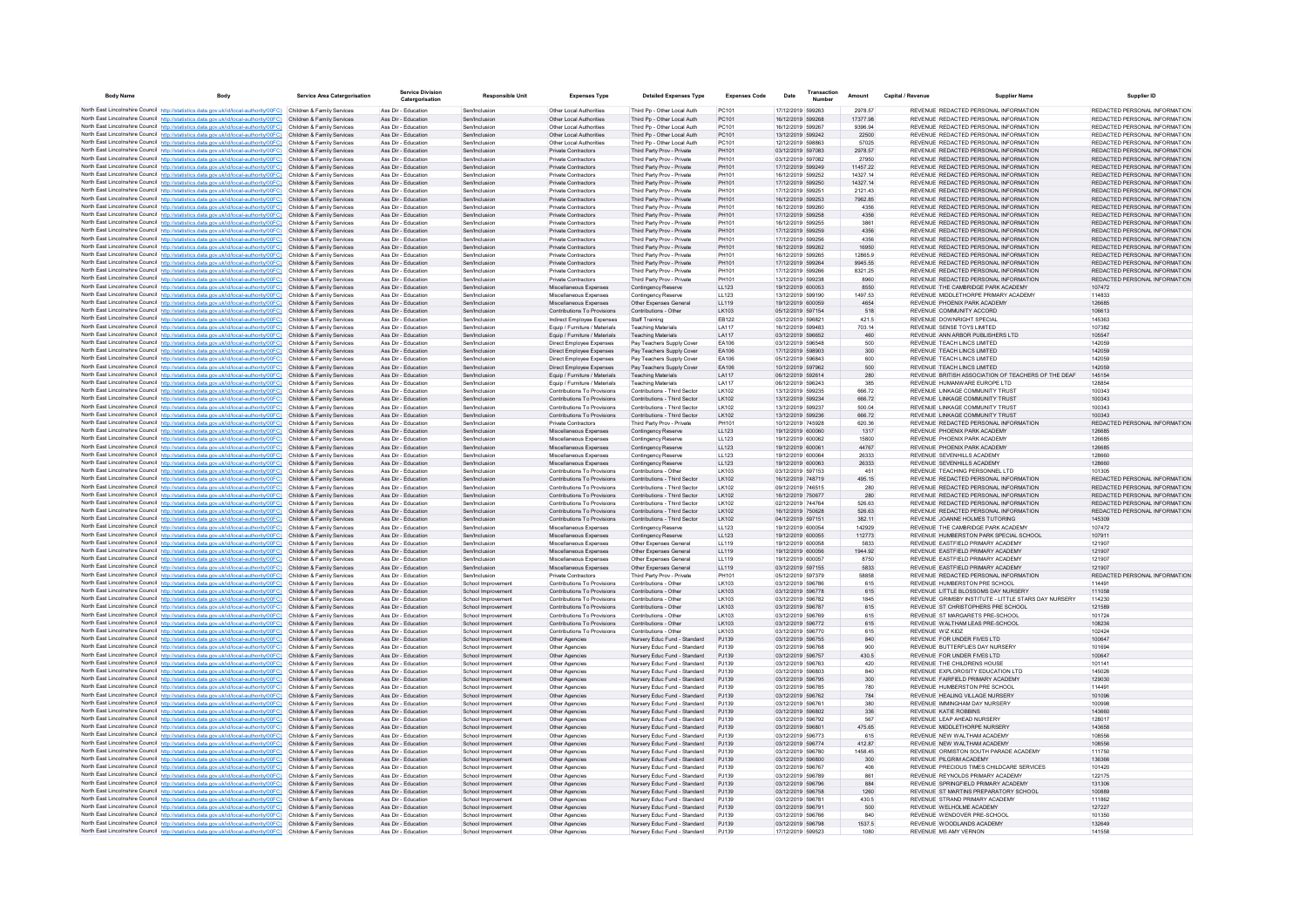| <b>Body Name</b>                                                                                                                                                                                                                       | <b>Body</b> | <b>Service Area Catergorisation</b>                      | <b>Service Division</b><br>Catergorisation | <b>Responsible Unit</b>                  | <b>Expenses Type</b>             | <b>Detailed Expenses Type</b>                                | Expenses Code   | Transaction<br>Date                    | Amount            | Capital / Revenue | <b>Supplier Name</b>                                                                          | Supplier ID      |
|----------------------------------------------------------------------------------------------------------------------------------------------------------------------------------------------------------------------------------------|-------------|----------------------------------------------------------|--------------------------------------------|------------------------------------------|----------------------------------|--------------------------------------------------------------|-----------------|----------------------------------------|-------------------|-------------------|-----------------------------------------------------------------------------------------------|------------------|
| North East Lincolnshire Council http://statistics.data.gov.uk/id/local-authority/00FC) Children & Family Services                                                                                                                      |             |                                                          | Ass Dir - Education                        | School Improvement                       | Other Agencies                   | Nursery Educ Fund - Standard                                 | PJ139           | 12/12/2019 598659                      | 405.9             |                   | REVENUE ANDREA CULLUM - LITTLE GEMS                                                           | 127347           |
| North East Lincolnshire Council http://statistics.data.gov.uk/id/local-authority/00FC)                                                                                                                                                 |             | Children & Family Services                               | Ass Dir - Education                        | School Improvemen                        | Other Agencie                    | Nursery Educ Fund - Standard                                 | P.1139          | 12/12/2019 598702                      | 540               |                   | REVENUE MS AMY VERNON                                                                         | 141558           |
| North East Lincolnshire Council http://statistics.data.gov.uk/id/local-authority/00FC) Children & Family Services<br>North East Lincolnshire Council http://statistics.data.gov.uk/id/local-authority/00FC) Children & Family Services |             |                                                          | Ass Dir - Education<br>Ass Dir - Education | School Improvement<br>School Improvement | Other Agencies<br>Other Agencies | Nursery Educ Fund - Standard<br>Nursery Educ Fund - Standard | PJ139<br>PJ139  | 12/12/2019 598633<br>12/12/2019 598698 | 2160<br>1080      |                   | REVENUE MISS AMANDA YOUNG<br>REVENUE ALEXANDER BEECH                                          | 119739<br>13987  |
| North East Lincolnshire Council http://statistics.data.gov.uk/id/local-authority/00FC).                                                                                                                                                |             | Children & Family Services                               | Ass Dir - Education                        | School Improvement                       | Other Agencies                   | Nursery Educ Fund - Standard                                 | PJ139           | 12/12/2019 598552                      | 20844             |                   | REVENUE FOR UNDER FIVES LTD                                                                   | 100647           |
| North East Lincolnshire Council http://statistics.data.gov.uk/id/local-authority/00FC)                                                                                                                                                 |             | Children & Family Services                               | Ass Dir - Education                        | School Improvemen                        | Other Agencies                   | Nursery Educ Fund - Standard                                 | PJ139           | 12/12/2019 598616                      | 24057             |                   | REVENUE BURSAR PRIMARY ACADEMY                                                                | 111550           |
| North East Lincolnshire Council http://statistics.data.gov.uk/id/local-authority/00FC)<br>North East Lincolnshire Council http://statistics.data.gov.uk/id/local-authority/00FC)                                                       |             | Children & Family Services<br>Children & Family Services | Ass Dir - Education<br>Ass Dir - Education | School Improvemen<br>School Improvement  | Other Agencies<br>Other Agencies | Nursery Educ Fund - Standard<br>Nursery Educ Fund - Standard | PJ139<br>P.1139 | 12/12/2019 598592<br>12/12/2019 598684 | 38043.9<br>15309  |                   | REVENUE BUTTERFLIES DAY NURSERY<br>REVENUE CAMPDEN KIDS ITD                                   | 101694<br>132975 |
| North East Lincolnshire Council http://statistics.data.gov.uk/id/local-authority/00FC)                                                                                                                                                 |             | Children & Family Services                               | Ass Dir - Education                        | School Improvement                       | Other Agencies                   | Nursery Educ Fund - Standard                                 | P.1139          | 12/12/2019 598654                      | 16051.5           |                   | REVENUE, CANON PETER HALL CE PRIMARY ACADEMY                                                  | 126646           |
| North East Lincolnshire Council http://statistics.data.gov.uk/id/local-authority/00FC)                                                                                                                                                 |             | Children & Family Services                               | Ass Dir - Education                        | School Improvement                       | Other Agencies                   | Nursery Educ Eund - Standard                                 | P.1139          | 12/12/2019 598559                      | 21033             |                   | REVENUE FOR UNDER EMES LTD.                                                                   | 100647           |
| North East Lincolnshire Council http://statistics.data.gov.uk/id/local-authority/00FC)                                                                                                                                                 |             | Children & Family Services                               | Ass Dir - Education                        | School Improvemen                        | Other Agencies                   | Nursery Educ Fund - Standard                                 | PJ139           | 12/12/2019 598571                      | 30888             |                   | REVENUE THE CHILDRENS HOUSE                                                                   | 101141           |
| North East Lincolnshire Council http://statistics.data.gov.uk/id/local-authority/00FC)<br>North East Lincolnshire Council http://statistics.data.gov.uk/id/local-authority/00FC) Children & Family Services                            |             | Children & Family Services                               | Ass Dir - Education<br>Ass Dir - Education | School Improvemen<br>School Improvement  | Other Agencies<br>Other Agencies | Nursery Educ Fund - Standard<br>Nursery Educ Fund - Standard | PJ139<br>PJ139  | 12/12/2019 598700<br>12/12/2019 598603 | 4920.75<br>1008   |                   | REVENUE CLARE HOLNESS<br>REVENUE CATHERINE WALLACE                                            | 140793<br>103189 |
| North East Lincolnshire Council http://statistics.data.gov.uk/id/local-authority/00FC)                                                                                                                                                 |             | Children & Family Services                               | Ass Dir - Education                        | School Improvement                       | Other Agencies                   | Nursery Educ Fund - Standard                                 | PJ139           | 12/12/2019 598643                      | 15120             |                   | REVENUE EASTEIELD PRIMARY ACADEMY                                                             | 121907           |
| North East Lincolnshire Council http://statistics.data.gov.uk/id/local-authority/00FC)                                                                                                                                                 |             | Children & Family Services                               | Ass Dir - Education                        | School Improvemen                        | Other Agencies                   | Nursery Educ Fund - Standard                                 | P.1139          | 12/12/2019 598607                      | 1728              |                   | REVENUE EAST RAVENDALE C OF E PRIMARY SCHOOL ACADEMY                                          | 109167           |
| North East Lincolnshire Council http://statistics.data.gov.uk/id/local-authority/00FC)<br>North East Lincolnshire Council http://statistics.data.gov.uk/id/local-authority/00FC)                                                       |             | Children & Family Services<br>Children & Family Services | Ass Dir - Education<br>Ass Dir - Education | School Improvement                       | Other Agencies                   | Nursery Educ Fund - Standard<br>Nursery Educ Fund - Standard | PJ139<br>PJ139  | 12/12/2019 598617<br>12/12/2019 598676 | 14944.5<br>36531  |                   | REVENUE EDWARD HENEAGE PRIMARY (ACADEMY)<br>REVENUE ELLISTON PRIMARY ACADEMY                  | 111742<br>129629 |
| North East Lincolnshire Council http://statistics.data.gov.uk/id/local-authority/00FC) Children & Family Services                                                                                                                      |             |                                                          | Ass Dir - Education                        | School Improvement<br>School Improvement | Other Agencies<br>Other Agencies | Nursery Educ Fund - Standard                                 | P.1139          | 12/12/2019 598685                      | 540               |                   | REVENUE EMMA BRYAN                                                                            | 133307           |
| North East Lincolnshire Council http://statistics.data.gov.uk/id/local-authority/00FC)                                                                                                                                                 |             | Children & Family Services                               | Ass Dir - Education                        | School Improvement                       | Other Agencies                   | Nursery Educ Eund - Standard                                 | P.1139          | 12/12/2019 598715                      | 4500              |                   | REVENUE EXPLOROSITY EDUCATION LTD                                                             | 145026           |
| North East Lincolnshire Council http://statistics.data.gov.uk/id/local-authority/00FC)                                                                                                                                                 |             | Children & Family Services                               | Ass Dir - Education                        | School Improvement                       | Other Agencies                   | Nursery Educ Fund - Standard                                 | PJ139           | 12/12/2019 598675                      | 19440             |                   | REVENUE FAIRFIELD PRIMARY ACADEMY                                                             | 129030           |
| North East Lincolnshire Council http://statistics.data.gov.uk/id/local-authority/00FC) Children & Family Services<br>North East Lincolnshire Council http://statistics.data.gov.uk/id/local-authority/00FC).                           |             | Children & Family Services                               | Ass Dir - Education<br>Ass Dir - Education | School Improvement<br>School Improvement | Other Agencies<br>Other Agencies | Nursery Educ Fund - Standard<br>Nursery Educ Fund - Standard | PJ139<br>PJ139  | 12/12/2019 598704<br>12/12/2019 598673 | 360<br>1107       |                   | REVENUE MRS FAY L RENSHAW<br>REVENUE FREESTON TOTS PRESCHOOL                                  | 141559<br>128592 |
| North East Lincolnshire Council http://statistics.data.gov.uk/id/local-authority/00FC)                                                                                                                                                 |             | Children & Family Services                               | Ass Dir - Education                        | School Improvement                       | Other Agencies                   | Nursery Educ Fund - Standard                                 | PJ139           | 12/12/2019 598580                      | 19926             |                   | REVENUE FIRST STEPS GRIMSBY LIMITED                                                           | 101411           |
| North East Lincolnshire Council http://statistics.data.gov.uk/id/local-authority/00FC)                                                                                                                                                 |             | Children & Family Services                               | Ass Dir - Education                        | School Improvement                       | Other Agencies                   | Nursery Educ Fund - Standard                                 | PJ139           | 12/12/2019 598655                      | 1080              |                   | REVENUE FIRST STEPS WITH SURE START                                                           | 126658           |
| North East Lincolnshire Council http://statistics.data.gov.uk/id/local-authority/00FC)<br>North East Lincolnshire Council http://statistics.data.gov.uk/id/local-authority/00FC)                                                       |             | Children & Family Services<br>Children & Family Services | Ass Dir - Education<br>Ass Dir - Education | School Improvemen<br>School Improvement  | Other Agencie<br>Other Agencies  | Nursery Educ Fund - Standard<br>Nursery Educ Fund - Standard | PJ139<br>PJ139  | 12/12/2019 598627<br>12/12/2019 598693 | 15660<br>20776.5  |                   | REVENUE HUMBERSTON PRE SCHOOL<br>REVENUE GREAT COATES PRIMARY ACADEMY                         | 11449<br>134467  |
| North East Lincolnshire Council http://statistics.data.gov.uk/id/local-authority/00FC)                                                                                                                                                 |             | Children & Family Services                               | Ass Dir - Education                        | School Improvement                       | Other Agencies                   | Nursery Educ Fund - Standard                                 | PJ139           | 12/12/2019 598652                      | 396               |                   | REVENUE HANNAH TOFTON - LITTLE LAMBS CHILDMINDER                                              | 123304           |
| North East Lincolnshire Council http://statistics.data.gov.uk/id/local-authority/00FC)                                                                                                                                                 |             | Children & Family Services                               | Ass Dir - Education                        | School Improvement                       | Other Agencies                   | Nursery Educ Fund - Standard                                 | P.1139          | 12/12/2019 598557                      | 21060             |                   | REVENUE FOR UNDER EIVES LTD.                                                                  | 100647           |
| North East Lincolnshire Council http://statistics.data.gov.uk/id/local-authority/00FC)                                                                                                                                                 |             | Children & Family Services                               | Ass Dir - Education                        | School Improvemen                        | Other Agencies                   | Nursery Educ Fund - Standard                                 | P.1139          | 12/12/2019 598585                      | 540               |                   | REVENUE HELEN CROOKS                                                                          | 101529           |
| North East Lincolnshire Council http://statistics.data.gov.uk/id/local-authority/00FC)<br>North East Lincolnshire Council http://statistics.data.gov.uk/id/local-authority/00FC) Children & Family Services                            |             | Children & Family Services                               | Ass Dir - Education<br>Ass Dir - Education | School Improvemen<br>School Improvement  | Other Agencies<br>Other Agencies | Nursery Educ Fund - Standard<br>Nursery Educ Fund - Standard | PJ139<br>PJ139  | 12/12/2019 598570<br>12/12/2019 598670 | 18540<br>5400     |                   | REVENUE HEALING VILLAGE NURSERY<br>REVENUE ELLIE TOTS CHILDMINDING SERVICES                   | 101096<br>128251 |
| North East Lincolnshire Council http://statistics.data.gov.uk/id/local-authority/00FC)                                                                                                                                                 |             | Children & Family Services                               | Ass Dir - Education                        | School Improvement                       | Other Agencies                   | Nursery Educ Fund - Standard                                 | PJ139           | 12/12/2019 598590                      | 10608.75          |                   | REVENUE CLEETHORPES CHILDCARE                                                                 | 101591           |
| North East Lincolnshire Council http://statistics.data.gov.uk/id/local-authority/00FC)                                                                                                                                                 |             | Children & Family Services                               | Ass Dir - Education                        | School Improvement                       | Other Agencies                   | Nursery Educ Fund - Standard                                 | P.1139          | 12/12/2019 598709                      | 1080              |                   | REVENUE CHRISTIANNA HOCKNEY                                                                   | 143657           |
| North East Lincolnshire Council http://statistics.data.gov.uk/id/local-authority/00FC)                                                                                                                                                 |             | Children & Family Services                               | Ass Dir - Education                        | School Improvement                       | Other Agencies                   | Nursery Educ Fund - Standard                                 | PJ139           | 12/12/2019 598679                      | 39420             |                   | REVENUE HUMBERSTON CLOVERFIELDS ACADEMY NURSERY                                               | 132178           |
| North East Lincolnshire Council http://statistics.data.gov.uk/id/local-authority/00FC).<br>North East Lincolnshire Council http://statistics.data.gov.uk/id/local-authority/00FC)                                                      |             | Children & Family Services<br>Children & Family Services | Ass Dir - Education<br>Ass Dir - Education | School Improvement<br>School Improvement | Other Agencies<br>Other Agencies | Nursery Educ Fund - Standard<br>Nursery Educ Fund - Standard | PJ139<br>PJ139  | 12/12/2019 598628<br>12/12/2019 598649 | 24300<br>5400     |                   | REVENUE HUMBERSTON PRE SCHOOL<br>REVENUE IMMINGHAM DAY CARE                                   | 11449<br>122312  |
| North East Lincolnshire Council http://statistics.data.gov.uk/id/local-authority/00FC)                                                                                                                                                 |             | Children & Family Services                               | Ass Dir - Education                        | School Improvemen                        | Other Agencies                   | Nursery Educ Fund - Standard                                 | PJ139           | 12/12/2019 598567                      | 5400              |                   | REVENUE IMMINGHAM DAY NURSERY                                                                 | 100998           |
| North East Lincolnshire Council http://statistics.data.gov.uk/id/local-authority/00FC)                                                                                                                                                 |             | Children & Family Services                               | Ass Dir - Education                        | School Improvement                       | Other Agencies                   | Nursery Educ Fund - Standard                                 | PJ139           | 12/12/2019 598692                      | 1080              |                   | REVENUE JULIE MOORE CHILDMINDING                                                              | 134452           |
| North East Lincolnshire Council http://statistics.data.gov.uk/id/local-authority/00FC).<br>North East Lincolnshire Council http://statistics.data.gov.uk/id/local-authority/00FC)                                                      |             | Children & Family Services<br>Children & Family Services | Ass Dir - Education<br>Ass Dir - Education | School Improvemen<br>School Improvemen   | Other Agencies<br>Other Agencies | Nursery Educ Fund - Standard<br>Nursery Educ Fund - Standard | PJ139<br>PJ139  | 12/12/2019 598561<br>12/12/2019 598598 | 12177<br>8928     |                   | REVENUE JUDY CLARK CHILD CARE<br>REVENUE MS KAREN HUDSON                                      | 10093<br>102103  |
| North East Lincolnshire Council http://statistics.data.gov.uk/id/local-authority/00FC) Children & Family Services                                                                                                                      |             |                                                          | Ass Dir - Education                        | School Improvement                       | Other Agencies                   | Nursery Educ Fund - Standard                                 | PJ139           | 12/12/2019 598696                      | 1217.7            |                   | REVENUE MRS KAREN RICH                                                                        | 136994           |
| North East Lincolnshire Council http://statistics.data.gov.uk/id/local-authority/00FC)                                                                                                                                                 |             | Children & Family Services                               | Ass Dir - Education                        | School Improvement                       | Other Agencies                   | Nursery Educ Fund - Standard                                 | PJ139           | 12/12/2019 598710                      | 2520              |                   | REVENUE KATIE ROBBINS                                                                         | 143660           |
| North East Lincolnshire Council http://statistics.data.gov.uk/id/local-authority/00FC).                                                                                                                                                |             | Children & Family Services                               | Ass Dir - Education                        | School Improvemen                        | Other Agencie                    | Nursery Educ Fund - Standard                                 | PJ139           | 12/12/2019 598662                      | 17712             |                   | REVENUE LEAP AHEAD NURSERY                                                                    | 128017           |
| North East Lincolnshire Council http://statistics.data.gov.uk/id/local-authority/00FC)<br>North East Lincolnshire Council http://statistics.data.gov.uk/id/local-authority/00FC)                                                       |             | Children & Family Services<br>Children & Family Services | Ass Dir - Education<br>Ass Dir - Education | School Improvemen<br>School Improvement  | Other Agencies<br>Other Agencies | Nursery Educ Fund - Standard<br>Nursery Educ Fund - Standard | PJ139<br>PJ139  | 12/12/2019 598667<br>12/12/2019 598665 | 7195.5<br>7472.25 |                   | REVENUE LEAP AHEAD NURSERY<br>REVENUE LEAP AHEAD NURSERY                                      | 128017<br>12801  |
| North East Lincolnshire Council http://statistics.data.gov.uk/id/local-authority/00FC) Children & Family Services                                                                                                                      |             |                                                          | Ass Dir - Education                        | School Improvement                       | Other Agencies                   | Nursery Educ Fund - Standard                                 | PJ139           | 12/12/2019 598613                      | 33228             |                   | REVENUE LITTLE BLOSSOMS DAY NURSERY                                                           | 111058           |
| North East Lincolnshire Council http://statistics.data.gov.uk/id/local-authority/00FC) Children & Family Services                                                                                                                      |             |                                                          | Ass Dir - Education                        | School Improvemen                        | Other Agencies                   | Nursery Educ Fund - Standard                                 | PJ139           | 12/12/2019 598713                      | 540               |                   | REVENUE LITTLE OAKS DAY NURSERY                                                               | 144718           |
| North East Lincolnshire Council http://statistics.data.gov.uk/id/local-authority/00FC)                                                                                                                                                 |             | Children & Family Services<br>Children & Family Services | Ass Dir - Education<br>Ass Dir - Education | School Improvemen<br>School Improvemen   | Other Agencies<br>Other Agencies | Nursery Educ Fund - Standard<br>Nursery Educ Fund - Standard | PJ139<br>PJ139  | 12/12/2019 598624<br>12/12/2019 598646 | 38880<br>11208.38 |                   | REVENUE GRIMSBY INSTITUTE - LITTLE STARS DAY NURSERY<br>REVENUE LITTLE TWINKLES CHILDCARE LTD | 114230<br>122217 |
| North East Lincolnshire Council http://statistics.data.gov.uk/id/local-authority/00FC)<br>North East Lincolnshire Council http://statistics.data.gov.uk/id/local-authority/00FC)                                                       |             | Children & Family Services                               | Ass Dir - Education                        | School Improvement                       | Other Agencies                   | Nursery Educ Fund - Standard                                 | PJ139           | 12/12/2019 598610                      | 61965             |                   | REVENUE LISLE MARSDEN CHILDCARE LIMITED                                                       | 110493           |
| North East Lincolnshire Council http://statistics.data.gov.uk/id/local-authority/00FC)                                                                                                                                                 |             | Children & Family Services                               | Ass Dir - Education                        | School Improvement                       | Other Agencies                   | Nursery Educ Fund - Standard                                 | P.1139          | 12/12/2019 598691                      | 157194            |                   | REVENUE LITTLECOATES PRIMARY ACADEMY                                                          | 134261           |
| North East Lincolnshire Council http://statistics.data.gov.uk/id/local-authority/00FC).                                                                                                                                                |             | Children & Family Services                               | Ass Dir - Education                        | School Improvemen                        | Other Agencies                   | Nursery Educ Fund - Standard                                 | PJ139           | 12/12/2019 598688                      | 1107              |                   | REVENUE LINDA PENDRED                                                                         | 133792           |
| North East Lincolnshire Council http://statistics.data.gov.uk/id/local-authority/00FC)<br>North East Lincolnshire Council http://statistics.data.gov.uk/id/local-authority/00FC)                                                       |             | Children & Family Services<br>Children & Family Services | Ass Dir - Education<br>Ass Dir - Education | School Improvemen<br>School Improvement  | Other Agencie<br>Other Agencies  | Nursery Educ Fund - Standard<br>Nursery Educ Fund - Standard | PJ139<br>PJ139  | 12/12/2019 598622<br>12/12/2019 598706 | 42066<br>1620     |                   | REVENUE MACAULAY PRIMARY ACADEMY<br>REVENUE MS NATASHA DYKE                                   | 112680<br>141560 |
| North East Lincolnshire Council http://statistics.data.gov.uk/id/local-authority/00FC)                                                                                                                                                 |             | Children & Family Services                               | Ass Dir - Education                        | School Improvement                       | Other Agencies                   | Nursery Educ Fund - Standard                                 | PJ139           | 12/12/2019 598606                      | 21600             |                   | REVENUE NEW WALTHAM ACADEMY                                                                   | 108556           |
| North East Lincolnshire Council http://statistics.data.gov.uk/id/local-authority/00FC).                                                                                                                                                |             | Children & Family Services                               | Ass Dir - Education                        | School Improvemen                        | Other Agencies                   | Nursery Educ Fund - Standard                                 | PJ139           | 12/12/2019 598636                      | 1080              |                   | REVENUE NICKY'S CHILDMINDING                                                                  | 119901           |
| North East Lincolnshire Council http://statistics.data.gov.uk/id/local-authority/00FC)<br>North East Lincolnshire Council http://statistics.data.gov.uk/id/local-authority/00FC)                                                       |             | Children & Family Services<br>Children & Family Services | Ass Dir - Education<br>Ass Dir - Education | School Improvemen<br>School Improvemen   | Other Agencies<br>Other Agencies | Nursery Educ Fund - Standard<br>Nursery Educ Fund - Standard | PJ139<br>PJ139  | 12/12/2019 598681<br>12/12/2019 598668 | 540<br>16380      |                   | REVENUE NATALIE MUNDAY<br>REVENUE ONLY ABOUT KIDS                                             | 132728<br>12812  |
| North East Lincolnshire Council http://statistics.data.gov.uk/id/local-authority/00FC)                                                                                                                                                 |             | Children & Family Services                               | Ass Dir - Education                        | School Improvement                       | Other Agencies                   | Nursery Educ Fund - Standard                                 | PJ139           | 12/12/2019 598650                      | 18265.5           |                   | REVENUE OASIS ACADEMY SCHOOL (NUNSTHORPE SCHOOL)                                              | 122861           |
| North East Lincolnshire Council http://statistics.data.gov.uk/id/local-authority/00FC)                                                                                                                                                 |             | Children & Family Services                               | Ass Dir - Education                        | School Improvemen                        | Other Agencies                   | Nursery Educ Eund - Standard                                 | P.1139          | 12/12/2019 598635                      | 35977.5           |                   | REVENUE OLD CLEE PRIMARY ACADEMY                                                              | 119822           |
| North East Lincolnshire Council http://statistics.data.gov.uk/id/local-authority/00FC)                                                                                                                                                 |             | Children & Family Services                               | Ass Dir - Education                        | School Improvement                       | Other Agencies                   | Nursery Educ Fund - Standard                                 | P.1139          | 12/12/2019 598618                      | 481545            |                   | REVENUE ORMISTON SOUTH PARADE ACADEMY                                                         | 111750           |
| North East Lincolnshire Council http://statistics.data.gov.uk/id/local-authority/00FC)<br>North East Lincolnshire Council http://statistics.data.gov.uk/id/local-authority/00FC)                                                       |             | Children & Family Services<br>Children & Family Services | Ass Dir - Education<br>Ass Dir - Education | School Improvemen<br>School Improvement  | Other Agencie<br>Other Agencies  | Nursery Educ Fund - Standard<br>Nursery Educ Fund - Standard | PJ139<br>PJ139  | 12/12/2019 598695<br>12/12/2019 598583 | 28620<br>22248    |                   | REVENUE PILGRIM ACADEMY<br>REVENUE PRECIOUS TIMES CHILDCARE SERVICES                          | 136366<br>101420 |
| North East Lincolnshire Council http://statistics.data.gov.uk/id/local-authority/00FC) Children & Family Services                                                                                                                      |             |                                                          | Ass Dir - Education                        | School Improvement                       | Other Agencies                   | Nursery Educ Fund - Standard                                 | PJ139           | 12/12/2019 598581                      | 34776             |                   | REVENUE PRECIOUS TIMES CHILDCARE SERVICES                                                     | 101420           |
| North East Lincolnshire Council http://statistics.data.gov.uk/id/local-authority/00FC).                                                                                                                                                |             | Children & Family Services                               | Ass Dir - Education                        | School Improvement                       | Other Agencies                   | Nursery Educ Fund - Standard                                 | PJ139           | 12/12/2019 598555                      | 16605             |                   | REVENUE FOR UNDER EIVES LTD.                                                                  | 100647           |
| North East Lincolnshire Council http://statistics.data.gov.uk/id/local-authority/00FC)                                                                                                                                                 |             | Children & Family Services                               | Ass Dir - Education<br>Ass Dir - Education | School Improvement<br>School Improvemen  | Other Agencies<br>Other Agencies | Nursery Educ Fund - Standard<br>Nursery Educ Fund - Standard | PJ139<br>PJ139  | 12/12/2019 598644<br>12/12/2019 598566 | 38191.5<br>21132  |                   | REVENUE REYNOLDS PRIMARY ACADEMY<br>REVENUE READY TEDDY GO                                    | 122175<br>100973 |
| North East Lincolnshire Council http://statistics.data.gov.uk/id/local-authority/00FC) Children & Family Services<br>North East Lincolnshire Council http://statistics.data.gov.uk/id/local-authority/00FC)                            |             | Children & Family Services                               | Ass Dir - Education                        | School Improvement                       | Other Agencies                   | Nursery Educ Fund - Standard                                 | PJ139           | 12/12/2019 598707                      | 2592              |                   | REVENUE SARA BUNCE                                                                            | 142138           |
| North East Lincolnshire Council http://statistics.data.gov.uk/id/local-authority/00FC) Children & Family Services                                                                                                                      |             |                                                          | Ass Dir - Education                        | School Improvement                       | Other Agencies                   | Nursery Educ Fund - Standard                                 | P.1139          | 12/12/2019 598660                      | 3280.5            |                   | REVENUE SARAH FARROW-BROWNE                                                                   | 127842           |
| North East Lincolnshire Council http://statistics.data.gov.uk/id/local-authority/00FC)                                                                                                                                                 |             | Children & Family Services                               | Ass Dir - Education                        | School Improvement                       | Other Agencies                   | Nursery Educ Eund - Standard                                 | P.1139          | 12/12/2019 598671                      | 2767.5            |                   | REVENUE SARAH'S CHILDMINDING                                                                  | 128578           |
| North East Lincolnshire Council http://statistics.data.gov.uk/id/local-authority/00FC)<br>North East Lincolnshire Council http://statistics.data.gov.uk/id/local-authority/00FC)                                                       |             | Children & Family Services<br>Children & Family Services | Ass Dir - Education<br>Ass Dir - Education | School Improvement<br>School Improvement | Other Agencies<br>Other Agencies | Nursery Educ Fund - Standard<br>Nursery Educ Fund - Standard | PJ139<br>PJ139  | 12/12/2019 598611<br>12/12/2019 598589 | 546.75<br>26172   |                   | REVENUE SHARON SPRINGALL<br>REVENUE CLEETHORPES CHILDCARE                                     | 111029<br>10159  |
| North East Lincolnshire Council http://statistics.data.gov.uk/id/local-authority/00FC).                                                                                                                                                |             | Children & Family Services                               | Ass Dir - Education                        | School Improvement                       | Other Agencies                   | Nursery Educ Fund - Standard                                 | PJ139           | 12/12/2019 598553                      | 38304             |                   | REVENUE FOR UNDER FIVES LTD                                                                   | 100647           |
| North East Lincolnshire Council http://statistics.data.gov.uk/id/local-authority/00FC)                                                                                                                                                 |             | Children & Family Services                               | Ass Dir - Education                        | School Improvement                       | Other Agencies                   | Nursery Educ Fund - Standard                                 | PJ139           | 12/12/2019 598677                      | 22572             |                   | REVENUE SPRINGFIELD PRIMARY ACADEMY                                                           | 131306           |
| North East Lincolnshire Council http://statistics.data.gov.uk/id/local-authority/00FC)                                                                                                                                                 |             | Children & Family Services                               | Ass Dir - Education                        | School Improvement                       | Other Agencies                   | Nursery Educ Fund - Standard                                 | PJ139           | 12/12/2019 598596                      | 3780              |                   | REVENUE SARAH SHOTBOLT                                                                        | 101742           |
| North East Lincolnshire Council http://statistics.data.gov.uk/id/local-authority/00FC)<br>North East Lincolnshire Council http://statistics.data.gov.uk/id/local-authority/00FC)                                                       |             | Children & Family Services<br>Children & Family Services | Ass Dir - Education<br>Ass Dir - Education | School Improvemen<br>School Improvement  | Other Agencies<br>Other Agencies | Nursery Educ Fund - Standard<br>Nursery Educ Fund - Standard | PJ139<br>PJ139  | 12/12/2019 598642<br>12/12/2019 598640 | 7712.1<br>972     |                   | REVENUE ST CHRISTOPHERS PRE SCHOOL<br>REVENUE STEPHANIE DURRANT                               | 121589<br>120541 |
| North East Lincolnshire Council http://statistics.data.gov.uk/id/local-authority/00FC)                                                                                                                                                 |             | Children & Family Services                               | Ass Dir - Education                        | School Improvemen                        | Other Agencies                   | Nursery Educ Fund - Standard                                 | P.1139          | 12/12/2019 598564                      | 13500             |                   | REVENUE ST JAMES SCHOOL                                                                       | 100940           |
| North East Lincolnshire Council http://statistics.data.gov.uk/id/local-authority/00FC)                                                                                                                                                 |             | Children & Family Services                               | Ass Dir - Education                        | School Improvement                       | Other Agencies                   | Nursery Educ Fund - Standard                                 | P.1139          | 12/12/2019 598608                      | 7195.5            |                   | REVENUE ST JOSEPH'S RC PRIMARY ACADEMY                                                        | 110066           |
| North East Lincolnshire Council http://statistics.data.gov.uk/id/local-authority/00FC)                                                                                                                                                 |             | Children & Family Services<br>Children & Family Services | Ass Dir - Education<br>Ass Dir - Education | School Improvemen<br>School Improvemen   | Other Agencies<br>Other Agencies | Nursery Educ Fund - Standard<br>Nursery Educ Fund - Standard | PJ139<br>PJ139  | 12/12/2019 598593<br>12/12/2019 598630 | 19116<br>18819    |                   | REVENUE ST MARGARETS PRE-SCHOOL<br>REVENUE ST MARYS CATHOLIC PRIMARY VOLUNTARY ACADEMY        | 101724<br>115108 |
| North East Lincolnshire Council http://statistics.data.gov.uk/id/local-authority/00FC)<br>North East Lincolnshire Council http://statistics.data.gov.uk/id/local-authority/00FC)                                                       |             | Children & Family Services                               | Ass Dir - Education                        | School Improvement                       | Other Agencies                   | Nursery Educ Fund - Standard                                 | PJ139           | 12/12/2019 598573                      | 37084.5           |                   | REVENUE ST PETERS CHILDREN CENTRE                                                             | 101322           |
| North East Lincolnshire Council http://statistics.data.gov.uk/id/local-authority/00FC)                                                                                                                                                 |             | Children & Family Services                               | Ass Dir - Education                        | School Improvement                       | Other Agencies                   | Nursery Educ Fund - Standard                                 | PJ139           | 12/12/2019 598620                      | 6642              |                   | REVENUE STRAND PRIMARY ACADEMY                                                                | 111862           |
| North East Lincolnshire Council http://statistics.data.gov.uk/id/local-authority/00FC)                                                                                                                                                 |             | Children & Family Services                               | Ass Dir - Education                        | School Improvement                       | Other Agencies                   | Nursery Educ Fund - Standard                                 | P.1139          | 12/12/2019 598601                      | 11734.2           |                   | REVENUE THE AVENUE PLAYGROUP                                                                  | 103168           |
| North East Lincolnshire Council http://statistics.data.gov.uk/id/local-authority/00FC)<br>North East Lincolnshire Council http://statistics.data.gov.uk/id/local-authority/00FC).                                                      |             | Children & Family Services<br>Children & Family Services | Ass Dir - Education<br>Ass Dir - Education | School Improvement<br>School Improvement | Other Agencies<br>Other Agencies | Nursery Educ Fund - Standard<br>Nursery Educ Fund - Standard | PJ139<br>PJ139  | 12/12/2019 598631<br>12/12/2019 598576 | 23800.5<br>540    |                   | REVENUE THRUNSCOE PRIMARY AND NURSERY ACADEMY<br>REVENUE MS TRACEY RICHARDS                   | 118749<br>101325 |
| North East Lincolnshire Council http://statistics.data.gov.uk/id/local-authority/00FC)                                                                                                                                                 |             | Children & Family Services                               | Ass Dir - Education                        | School Improvement                       | Other Agencies                   | Nursery Educ Fund - Standard                                 | PJ139           | 12/12/2019 598604                      | 69840             |                   | REVENUE WALTHAM LEAS PRE-SCHOOL                                                               | 108236           |
| North East Lincolnshire Council http://statistics.data.gov.uk/id/local-authority/00FC)                                                                                                                                                 |             | Children & Family Services                               | Ass Dir - Education                        | School Improvement                       | Other Agencies                   | Nursery Educ Eund - Standard                                 | P.1139          | 12/12/2019 598615                      | 12730.5           |                   | REVENUE WEELSBY ACADEMY                                                                       | 111161           |
| North East Lincolnshire Council http://statistics.data.gov.uk/id/local-authority/00FC) Children & Family Services                                                                                                                      |             |                                                          | Ass Dir - Education                        | School Improvement                       | Other Agencies                   | Nursery Educ Fund - Standard                                 | PJ139           | 12/12/2019 598658                      | 29160             |                   | REVENUE WELHOLME ACADEMY                                                                      | 127227           |
| North East Lincolnshire Council http://statistics.data.gov.uk/id/local-authority/00FC) Children & Family Services<br>North East Lincolnshire Council http://statistics.data.gov.uk/id/local-authority/00FC) Children & Family Services |             |                                                          | Ass Dir - Education<br>Ass Dir - Education | School Improvemen<br>School Improvement  | Other Agencies<br>Other Agencies | Nursery Educ Fund - Standard<br>Nursery Educ Fund - Standard | PJ139<br>PJ139  | 12/12/2019 598577<br>12/12/2019 598638 | 10584<br>8302.5   |                   | REVENUE WENDOVER PRE-SCHOOL<br>REVENUE WILLOWS PRIMARY ACADEMY                                | 101350<br>120478 |
|                                                                                                                                                                                                                                        |             |                                                          |                                            |                                          |                                  |                                                              |                 |                                        |                   |                   |                                                                                               |                  |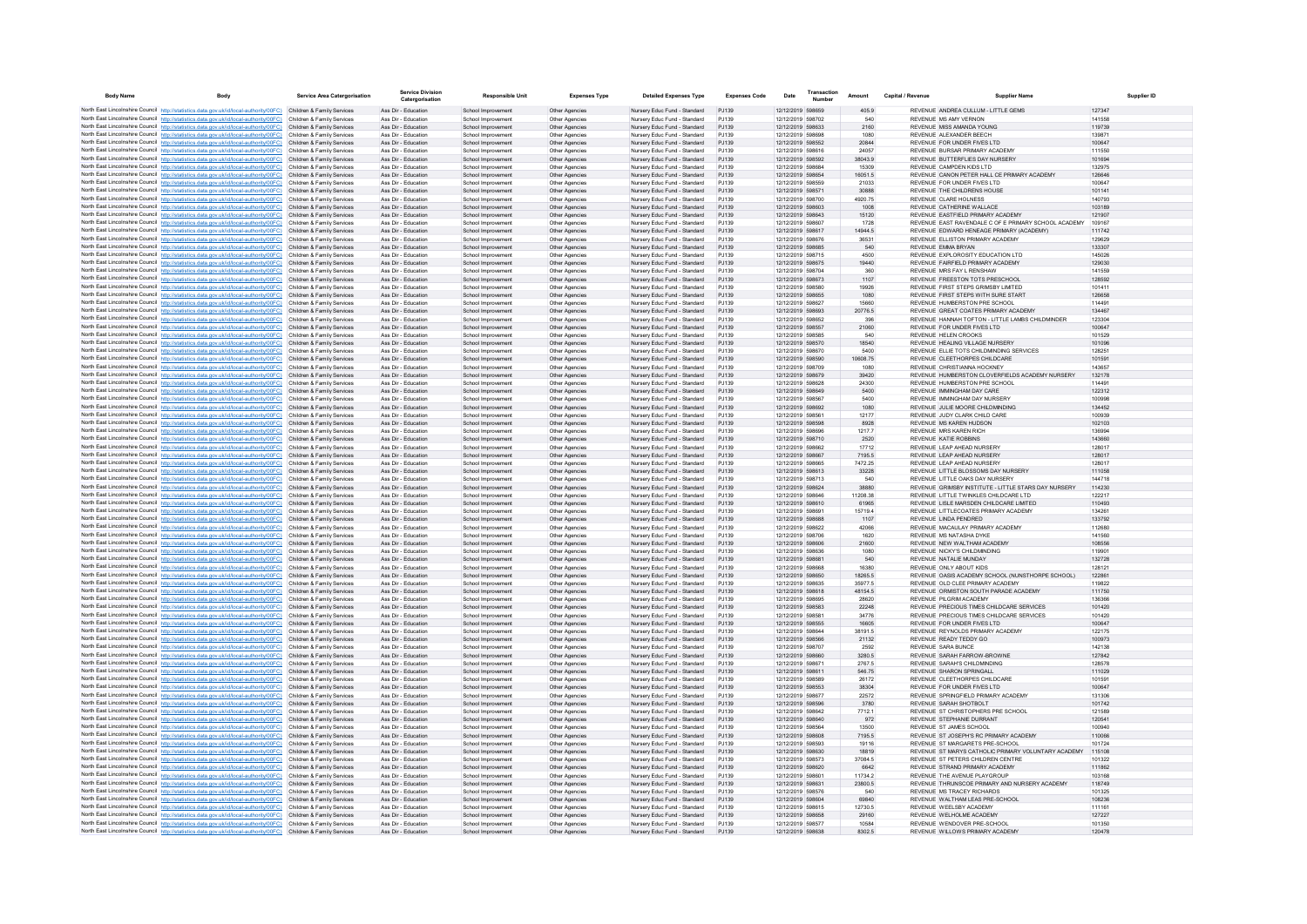| <b>Body Name</b> | <b>Body</b>                                                                                                                                                                                                                            | <b>Service Area Catergorisation</b>                      | <b>Service Division</b><br>Catergorisation | <b>Responsible Unit</b>                  | <b>Expenses Type</b>                                 | <b>Detailed Expenses Type</b> | <b>Expenses Code</b> | Date                                   | Transaction<br>Number | Amount        | Capital / Revenue | <b>Supplier Name</b>                                                                    | Supplier ID      |
|------------------|----------------------------------------------------------------------------------------------------------------------------------------------------------------------------------------------------------------------------------------|----------------------------------------------------------|--------------------------------------------|------------------------------------------|------------------------------------------------------|-------------------------------|----------------------|----------------------------------------|-----------------------|---------------|-------------------|-----------------------------------------------------------------------------------------|------------------|
|                  | North East Lincolnshire Council http://statistics.data.gov.uk/id/local-authority/00FC) Children & Family Services                                                                                                                      |                                                          | Ass Dir - Education                        | School Improvement                       | Other Agencies                                       | Nursery Educ Fund - Standard  | PJ139                | 12/12/2019 598599                      |                       | 23247         |                   | REVENUE WIZ KIDZ                                                                        | 102424           |
|                  | North East Lincolnshire Council http://statistics.data.gov.uk/id/local-authority/00FC) Children & Family Services                                                                                                                      |                                                          | Ass Dir - Education                        | School Improvement                       | Other Agencies                                       | Nursery Educ Fund - Standard  | PJ139                | 12/12/2019 598680                      |                       | 12177         |                   | REVENUE WOODLANDS ACADEMY                                                               | 132649           |
|                  | North East Lincolnshire Council http://statistics.data.gov.uk/id/local-authority/00FC) Children & Family Services                                                                                                                      |                                                          | Ass Dir - Education                        | School Improvement                       | Other Agencies                                       | Nursery Educ Fund - Standard  | PJ139                | 12/12/2019 598623                      |                       | 21600         |                   | REVENUE YARBOROUGH ACADEM                                                               | 112852           |
|                  | North East Lincolnshire Council http://statistics.data.gov.uk/id/local-authority/00FC) Children & Family Services<br>North East Lincolnshire Council http://statistics.data.gov.uk/id/local-authority/00FC) Children & Family Services |                                                          | Ass Dir - Education<br>Ass Dir - Education | School Improvement<br>School Improvement | Other Agencies<br>Other Agencies                     | Other<br>Other                | PJ121<br>PJ121       | 03/12/2019 596756<br>03/12/2019 596764 |                       | 375<br>420    |                   | REVENUE FOR UNDER FIVES LTD<br>REVENUE THE CHILDRENS HOUSE                              | 100647<br>101141 |
|                  | North East Lincolnshire Council http://statistics.data.gov.uk/id/local-authority/00FC) Children & Family Services                                                                                                                      |                                                          | Ass Dir - Education                        | School Improvement                       | Other Agencies                                       | Other                         | PJ121                | 03/12/2019 596804                      |                       | 475           |                   | REVENUE EXPLOROSITY EDUCATION LTD                                                       | 145026           |
|                  | North East Lincolnshire Council http://statistics.data.gov.uk/id/local-authority/00FC)                                                                                                                                                 | Children & Family Services                               | Ass Dir - Education                        | School Improvemen                        | Other Agencie                                        | Othe                          | PJ121                | 03/12/2019 596790                      |                       | 1000          |                   | REVENUE FIRST STEPS WITH SURE START                                                     | 126658           |
|                  | North East Lincolnshire Council http://statistics.data.gov.uk/id/local-authority/00FC) Children & Family Services                                                                                                                      |                                                          | Ass Dir - Education                        | School Improvement                       | Other Agencies                                       | Other                         | PJ121                | 03/12/2019 596784                      |                       | 1600          |                   | REVENUE HUMBERSTON PRE SCHOOL                                                           | 114491           |
|                  | North East Lincolnshire Council http://statistics.data.gov.uk/id/local-authority/00FC) Children & Family Services                                                                                                                      |                                                          | Ass Dir - Education<br>Ass Dir - Education | School Improvement<br>School Improvement | Other Anencies<br>Other Agencies                     | Other<br>Other                | P.1121<br>P.1121     | 03/12/2019 596797<br>03/12/2019 596793 |                       | 525<br>525    |                   | REVENUE HUMBERSTON CLOVEREIELDS ACADEMY NURSERY<br>REVENUE LEAP AHEAD NURSERY           | 132178<br>128017 |
|                  | North East Lincolnshire Council http://statistics.data.gov.uk/id/local-authority/00FC) Children & Family Services<br>North East Lincolnshire Council http://statistics.data.gov.uk/id/local-authority/00FC)                            | Children & Family Services                               | Ass Dir - Education                        | School Improvement                       | Other Agencies                                       | Other                         | PJ121                | 03/12/2019 596783                      |                       | 1305          |                   | REVENUE GRIMSBY INSTITUTE - LITTLE STARS DAY NURSERY                                    | 114230           |
|                  | North East Lincolnshire Council http://statistics.data.gov.uk/id/local-authority/00FC)                                                                                                                                                 | Children & Family Services                               | Ass Dir - Education                        | School Improvement                       | Other Agencies                                       | Other                         | PJ121                | 03/12/2019 596779                      |                       | 300           |                   | REVENUE ORMISTON SOUTH PARADE ACADEMY                                                   | 111750           |
|                  | North East Lincolnshire Council http://statistics.data.gov.uk/id/local-authority/00FC) Children & Family Services                                                                                                                      |                                                          | Ass Dir - Education                        | School Improvement                       | Other Agencies                                       | Other                         | PJ121                | 03/12/2019 596759                      |                       | 450           |                   | REVENUE READY TEDDY GO                                                                  | 100973           |
|                  | North East Lincolnshire Council http://statistics.data.gov.uk/id/local-authority/00FC) Children & Family Services                                                                                                                      |                                                          | Ass Dir - Education                        | School Improvement                       | Other Agencies                                       | Other                         | P.1121               | 03/12/2019 596788                      |                       | 910           |                   | REVENUE ST CHRISTOPHERS PRE SCHOOL                                                      | 121589           |
|                  | North East Lincolnshire Council http://statistics.data.gov.uk/id/local-authority/00FC)<br>North East Lincolnshire Council http://statistics.data.gov.uk/id/local-authority/00FC) Children & Family Services                            | Children & Family Services                               | Ass Dir - Education<br>Ass Dir - Education | School Improvement<br>School Improvemen  | Other Agencies<br>Other Agencie                      | Other<br>Other                | PJ121<br>PJ121       | 03/12/2019 596765<br>03/12/2019 596771 |                       | 600<br>620    |                   | REVENUE ST PETERS CHILDREN CENTRE<br>REVENUE WIZ KIDZ                                   | 101322<br>102424 |
|                  | North East Lincolnshire Council http://statistics.data.gov.uk/id/local-authority/00FC)                                                                                                                                                 | Children & Family Services                               | Ass Dir - Education                        | School Improvement                       | Other Agencies                                       | Other                         | PJ121                | 12/12/2019 598634                      |                       | 675           |                   | REVENUE ALISON'S CHILDMINDING SERVICES                                                  | 119740           |
|                  | North East Lincolnshire Council http://statistics.data.gov.uk/id/local-authority/00FC) Children & Family Services                                                                                                                      |                                                          | Ass Dir - Education                        | School Improvement                       | Other Agencies                                       | Other                         | PJ121                | 12/12/2019 598632                      |                       | 675           |                   | REVENUE MISS AMANDA YOUNG                                                               | 119739           |
|                  | North East Lincolnshire Council http://statistics.data.gov.uk/id/local-authority/00FC)                                                                                                                                                 | Children & Family Services                               | Ass Dir - Education                        | School Improvement                       | Other Agencies                                       | Other                         | PJ121                | 12/12/2019 598551                      |                       | 12150         |                   | REVENUE FOR UNDER FIVES LTD                                                             | 100647           |
|                  | North East Lincolnshire Council http://statistics.data.gov.uk/id/local-authority/00FC)                                                                                                                                                 | Children & Family Services                               | Ass Dir - Education                        | School Improvement                       | Other Agencie                                        | Other                         | PJ121                | 12/12/2019 598591                      |                       | 25245         |                   | REVENUE BUTTERELIES DAY NURSERY                                                         | 101694           |
|                  | North East Lincolnshire Council http://statistics.data.gov.uk/id/local-authority/00FC) Children & Family Services<br>North East Lincolnshire Council http://statistics.data.gov.uk/id/local-authority/00FC)                            | Children & Family Services                               | Ass Dir - Education<br>Ass Dir - Education | School Improvement<br>School Improvement | Other Agencies<br>Other Agencies                     | Other<br>Other                | PJ121<br>PJ121       | 12/12/2019 598683<br>12/12/2019 598560 |                       | 6750<br>14625 |                   | REVENUE CAMPDEN KIDS LTD<br>REVENUE FOR UNDER FIVES LTD                                 | 132975<br>100647 |
|                  | North East Lincolnshire Council http://statistics.data.gov.uk/id/local-authority/00FC)                                                                                                                                                 | Children & Family Services                               | Ass Dir - Education                        | School Improvement                       | Other Agencies                                       | Other                         | PJ121                | 12/12/2019 598572                      |                       | 1755          |                   | REVENUE THE CHILDRENS HOUSE                                                             | 101141           |
|                  | North East Lincolnshire Council http://statistics.data.gov.uk/id/local-authority/00FC) Children & Family Services                                                                                                                      |                                                          | Ass Dir - Education                        | School Improvement                       | Other Agencies                                       | Other                         | P.1121               | 12/12/2019 598701                      |                       | 1755          |                   | REVENUE CLARE HOLNESS                                                                   | 140793           |
|                  | North East Lincolnshire Council http://statistics.data.gov.uk/id/local-authority/00FC)                                                                                                                                                 | Children & Family Services                               | Ass Dir - Education                        | School Improvement                       | Other Agencies                                       | Other                         | PJ121                | 12/12/2019 598694                      |                       | 675           |                   | REVENUE DONNA DAYCARE                                                                   | 135022           |
|                  | North East Lincolnshire Council http://statistics.data.gov.uk/id/local-authority/00FC)<br>North East Lincolnshire Council http://statistics.data.gov.uk/id/local-authority/00FC)                                                       | Children & Family Services<br>Children & Family Services | Ass Dir - Education<br>Ass Dir - Education | School Improvement<br>School Improvement | Other Agencies<br>Other Agencies                     | Other<br>Other                | PJ121<br>PJ121       | 12/12/2019 598645<br>12/12/2019 598686 |                       | 675<br>675    |                   | REVENUE ELAINE JOHNSON<br>REVENUE EMMA BRYAN                                            | 122216<br>133307 |
|                  | North East Lincolnshire Council http://statistics.data.gov.uk/id/local-authority/00FC) Children & Family Services                                                                                                                      |                                                          | Ass Dir - Education                        | School Improvement                       | Other Agencies                                       | Other                         | PJ121                | 12/12/2019 598703                      |                       | 360           |                   | REVENUE MRS FAY L RENSHAW                                                               | 141559           |
|                  | North East Lincolnshire Council http://statistics.data.gov.uk/id/local-authority/00FC)                                                                                                                                                 | Children & Family Services                               | Ass Dir - Education                        | School Improvement                       | Other Agencies                                       | Other                         | PJ121                | 12/12/2019 598674                      |                       | 12150         |                   | REVENUE FREESTON TOTS PRESCHOOL                                                         | 128592           |
|                  | North East Lincolnshire Council http://statistics.data.gov.uk/id/local-authority/00FC)                                                                                                                                                 | Children & Family Services                               | Ass Dir - Education                        | School Improvemen                        | Other Agencie                                        | Other                         | PJ121                | 12/12/2019 598579                      |                       | 14850         |                   | REVENUE FIRST STEPS GRIMSBY LIMITED                                                     | 101411           |
|                  | North East Lincolnshire Council http://statistics.data.gov.uk/id/local-authority/00FC) Children & Family Services                                                                                                                      |                                                          | Ass Dir - Education                        | School Improvement                       | Other Agencies                                       | Other                         | PJ121                | 12/12/2019 598656                      |                       | 1350          |                   | REVENUE FIRST STEPS WITH SURE START                                                     | 126658           |
|                  | North East Lincolnshire Council http://statistics.data.gov.uk/id/local-authority/00FC)<br>North East Lincolnshire Council http://statistics.data.gov.uk/id/local-authority/00FC) Children & Family Services                            | Children & Family Services                               | Ass Dir - Education<br>Ass Dir - Education | School Improvement<br>School Improvement | Other Agencies<br>Other Agencies                     | Other<br>Other                | PJ121<br>PJ121       | 12/12/2019 598629<br>12/12/2019 598651 |                       | 24300<br>675  |                   | REVENUE HUMBERSTON PRE SCHOOL<br>REVENUE HANNAH TOFTON - LITTLE LAMBS CHILDMINDER       | 114491<br>123304 |
|                  | North East Lincolnshire Council http://statistics.data.gov.uk/id/local-authority/00FC)                                                                                                                                                 | Children & Family Services                               | Ass Dir - Education                        | School Improvement                       | Other Agencie                                        | Other                         | PJ121                | 12/12/2019 598558                      |                       | 2700          |                   | REVENUE FOR UNDER FIVES LTD                                                             | 100647           |
|                  | North East Lincolnshire Council http://statistics.data.gov.uk/id/local-authority/00FC)                                                                                                                                                 | Children & Family Services                               | Ass Dir - Education                        | School Improvement                       | Other Agencies                                       | Other                         | PJ121                | 12/12/2019 598586                      |                       | 675           |                   | REVENUE HELEN CROOKS                                                                    | 101529           |
|                  | North East Lincolnshire Council http://statistics.data.gov.uk/id/local-authority/00FC) Children & Family Services                                                                                                                      |                                                          | Ass Dir - Education                        | School Improvement                       | Other Agencies                                       | Other                         | PJ121                | 12/12/2019 598569                      |                       | 1260          |                   | REVENUE HEALING VILLAGE NURSERY                                                         | 101096           |
|                  | North East Lincolnshire Council http://statistics.data.gov.uk/id/local-authority/00FC) Children & Family Services                                                                                                                      |                                                          | Ass Dir - Education<br>Ass Dir - Education | School Improvement                       | Other Agencies                                       | Other                         | PJ121                | 12/12/2019 598587                      |                       | 8910          |                   | REVENUE CLEETHORPES CHILDCARE                                                           | 101591           |
|                  | North East Lincolnshire Council http://statistics.data.gov.uk/id/local-authority/00FC) Children & Family Services<br>North East Lincolnshire Council http://statistics.data.gov.uk/id/local-authority/00FC).                           | Children & Family Services                               | Ass Dir - Education                        | School Improvement<br>School Improvement | Other Agencies<br>Other Agencies                     | Other<br>Other                | PJ121<br>PJ121       | 12/12/2019 598678<br>12/12/2019 598626 |                       | 1350<br>675   |                   | REVENUE HUMBERSTON CLOVERFIELDS ACADEMY NURSERY<br>REVENUE HUMBERSTON PRE SCHOOL        | 132178<br>114491 |
|                  | North East Lincolnshire Council http://statistics.data.gov.uk/id/local-authority/00FC)                                                                                                                                                 | Children & Family Services                               | Ass Dir - Education                        | School Improvemen                        | Other Agencie                                        | Othe                          | PJ121                | 12/12/2019 598648                      |                       | 5400          |                   | REVENUE IMMINGHAM DAY CARE                                                              | 122312           |
|                  | North East Lincolnshire Council http://statistics.data.gov.uk/id/local-authority/00FC) Children & Family Services                                                                                                                      |                                                          | Ass Dir - Education                        | School Improvement                       | Other Agencies                                       | Other                         | PJ121                | 12/12/2019 598568                      |                       | 2025          |                   | REVENUE IMMINGHAM DAY NURSERY                                                           | 100998           |
|                  | North East Lincolnshire Council http://statistics.data.gov.uk/id/local-authority/00FC) Children & Family Services                                                                                                                      |                                                          | Ass Dir - Education                        | School Improvement                       | Other Agencies                                       | Other                         | PJ121                | 12/12/2019 598562                      |                       | 12825         |                   | REVENUE JUDY CLARK CHILD CARE                                                           | 100939           |
|                  | North East Lincolnshire Council http://statistics.data.gov.uk/id/local-authority/00FC)<br>North East Lincolnshire Council http://statistics.data.gov.uk/id/local-authority/00FC)                                                       | Children & Family Services<br>Children & Family Services | Ass Dir - Education<br>Ass Dir - Education | School Improvement<br>School Improvement | Other Agencies<br>Other Agencie                      | Other<br>Other                | PJ121<br>PJ121       | 12/12/2019 598597<br>12/12/2019 598663 |                       | 270<br>10125  |                   | REVENUE MS KAREN HUDSON<br>REVENUE I FAP AHEAD NURSERY                                  | 102103<br>128017 |
|                  | North East Lincolnshire Council http://statistics.data.gov.uk/id/local-authority/00FC) Children & Family Services                                                                                                                      |                                                          | Ass Dir - Education                        | School Improvement                       | Other Agencies                                       | Other                         | PJ121                | 12/12/2019 598664                      |                       | 3375          |                   | REVENUE LEAP AHEAD NURSERY                                                              | 128017           |
|                  | North East Lincolnshire Council http://statistics.data.gov.uk/id/local-authority/00FC) Children & Family Services                                                                                                                      |                                                          | Ass Dir - Education                        | School Improvement                       | Other Agencies                                       | Other                         | PJ121                | 12/12/2019 598666                      |                       | 1350          |                   | REVENUE LEAP AHEAD NURSERY                                                              | 128017           |
|                  | North East Lincolnshire Council http://statistics.data.gov.uk/id/local-authority/00FC) Children & Family Services                                                                                                                      |                                                          | Ass Dir - Education                        | School Improvement                       | Other Agencies                                       | Other                         | PJ121                | 12/12/2019 598699                      |                       | 675           |                   | REVENUE MRS LYNSEY CONNOLLY                                                             | 140212           |
|                  | North East Lincolnshire Council http://statistics.data.gov.uk/id/local-authority/00FC) Children & Family Services                                                                                                                      |                                                          | Ass Dir - Education                        | School Improvement                       | Other Agencie                                        | Other                         | PJ121                | 12/12/2019 598614                      |                       | 8100          |                   | REVENUE LITTLE BLOSSOMS DAY NURSERY                                                     | 111058           |
|                  | North East Lincolnshire Council http://statistics.data.gov.uk/id/local-authority/00FC)<br>North East Lincolnshire Council http://statistics.data.gov.uk/id/local-authority/00FC)                                                       | Children & Family Services<br>Children & Family Services | Ass Dir - Education<br>Ass Dir - Education | School Improvement<br>School Improvement | Other Agencie<br>Other Agencies                      | Other<br>Other                | PJ121<br>PJ121       | 12/12/2019 598712<br>12/12/2019 598625 |                       | 3375<br>12825 |                   | REVENUE LITTLE OAKS DAY NURSERY<br>REVENUE GRIMSBY INSTITUTE - LITTLE STARS DAY NURSERY | 144718<br>114230 |
|                  | North East Lincolnshire Council http://statistics.data.gov.uk/id/local-authority/00FC) Children & Family Services                                                                                                                      |                                                          | Ass Dir - Education                        | School Improvement                       | Other Agencies                                       | Other                         | PJ121                | 12/12/2019 598647                      |                       | 2700          |                   | REVENUE LITTLE TWINKLES CHILDCARE LTD                                                   | 122217           |
|                  | North East Lincolnshire Council http://statistics.data.gov.uk/id/local-authority/00FC) Children & Family Services                                                                                                                      |                                                          | Ass Dir - Education                        | School Improvement                       | Other Agencies                                       | Other                         | PJ121                | 12/12/2019 598609                      |                       | 7695          |                   | REVENUE LISLE MARSDEN CHILDCARE LIMITED                                                 | 110493           |
|                  | North East Lincolnshire Council http://statistics.data.gov.uk/id/local-authority/00FC)                                                                                                                                                 | Children & Family Services                               | Ass Dir - Education                        | School Improvement                       | Other Agencies                                       | Other                         | PJ121                | 12/12/2019 598690                      |                       | 6075          |                   | REVENUE LITTLECOATES PRIMARY ACADEMY                                                    | 134261           |
|                  | North East Lincolnshire Council http://statistics.data.gov.uk/id/local-authority/00FC) Children & Family Services<br>North East Lincolnshire Council http://statistics.data.gov.uk/id/local-authority/00FC)                            | Children & Family Services                               | Ass Dir - Education<br>Ass Dir - Education | School Improvement<br>School Improvement | Other Agencie<br>Other Agencies                      | Other<br>Other                | PJ121<br>PJ121       | 12/12/2019 598689<br>12/12/2019 598705 |                       | 675<br>1350   |                   | REVENUE LINDA PENDRED<br>REVENUE MS NATASHA DYKE                                        | 133792<br>141560 |
|                  | North East Lincolnshire Council http://statistics.data.gov.uk/id/local-authority/00FC) Children & Family Services                                                                                                                      |                                                          | Ass Dir - Education                        | School Improvement                       | Other Agencies                                       | Other                         | PJ121                | 12/12/2019 598637                      |                       | 1350          |                   | REVENUE NICKY'S CHILDMINDING                                                            | 119901           |
|                  | North East Lincolnshire Council http://statistics.data.gov.uk/id/local-authority/00FC) Children & Family Services                                                                                                                      |                                                          | Ass Dir - Education                        | School Improvement                       | Other Agencies                                       | Other                         | PJ121                | 12/12/2019 598682                      |                       | 675           |                   | REVENUE NATALIE MUNDAY                                                                  | 132728           |
|                  | North East Lincolnshire Council http://statistics.data.gov.uk/id/local-authority/00FC)                                                                                                                                                 | Children & Family Services                               | Ass Dir - Education                        | School Improvemen                        | Other Agencie                                        | Other                         | PJ121                | 12/12/2019 598669                      |                       | 585           |                   | REVENUE ONLY ABOUT KIDS                                                                 | 128121           |
|                  | North East Lincolnshire Council http://statistics.data.gov.uk/id/local-authority/00FC) Children & Family Services<br>North East Lincolnshire Council http://statistics.data.gov.uk/id/local-authority/00FC) Children & Family Services |                                                          | Ass Dir - Education<br>Ass Dir - Education | School Improvement                       | Other Agencies                                       | Other                         | PJ121<br>PJ121       | 12/12/2019 598714<br>12/12/2019 598619 |                       | 675<br>16875  |                   | REVENUE LAURA SAVAGE<br>REVENUE ORMISTON SOUTH PARADE ACADEMY                           | 144810<br>111750 |
|                  | North East Lincolnshire Council http://statistics.data.gov.uk/id/local-authority/00FC)                                                                                                                                                 | Children & Family Services                               | Ass Dir - Education                        | School Improvement<br>School Improvement | Other Agencies<br>Other Agencies                     | Other<br>Other                | PJ121                | 12/12/2019 598584                      |                       | 1350          |                   | REVENUE PRECIOUS TIMES CHILDCARE SERVICES                                               | 101420           |
|                  | North East Lincolnshire Council http://statistics.data.gov.uk/id/local-authority/00FC) Children & Family Services                                                                                                                      |                                                          | Ass Dir - Education                        | School Improvement                       | Other Agencies                                       | Other                         | PJ121                | 12/12/2019 598582                      |                       | 11205         |                   | REVENUE PRECIOUS TIMES CHILDCARE SERVICES                                               | 101420           |
|                  | North East Lincolnshire Council http://statistics.data.gov.uk/id/local-authority/00FC)                                                                                                                                                 | Children & Family Services                               | Ass Dir - Education                        | School Improvement                       | Other Agencies                                       | Other                         | PJ121                | 12/12/2019 598556                      |                       | 15525         |                   | REVENUE FOR UNDER FIVES LTD                                                             | 100647           |
|                  | North East Lincolnshire Council http://statistics.data.gov.uk/id/local-authority/00FC) Children & Family Services                                                                                                                      |                                                          | Ass Dir - Education                        | School Improvement                       | Other Agencies                                       | Other                         | PJ121                | 12/12/2019 598565                      |                       | 1980          |                   | REVENUE READY TEDDY GO                                                                  | 100973           |
|                  | North East Lincolnshire Council http://statistics.data.gov.uk/id/local-authority/00FC) Children & Family Services<br>North East Lincolnshire Council http://statistics.data.gov.uk/id/local-authority/00FC) Children & Family Services |                                                          | Ass Dir - Education<br>Ass Dir - Education | School Improvement<br>School Improvement | Other Anencies<br>Other Anencies                     | Other<br>Other                | P.1121<br>P.1121     | 12/12/2019 598708<br>12/12/2019 598661 |                       | 675<br>2700   |                   | REVENUE SARA BUNCE<br>REVENUE SARAH FARROW-BROWNE                                       | 142138<br>127842 |
|                  | North East Lincolnshire Council http://statistics.data.gov.uk/id/local-authority/00FC) Children & Family Services                                                                                                                      |                                                          | Ass Dir - Education                        | School Improvement                       | Other Agencies                                       | Other                         | PJ121                | 12/12/2019 598621                      |                       | 1350          |                   | REVENUE SARA HARRISON                                                                   | 112491           |
|                  | North East Lincolnshire Council http://statistics.data.gov.uk/id/local-authority/00FC)                                                                                                                                                 | Children & Family Services                               | Ass Dir - Education                        | School Improvement                       | Other Agencie                                        | Other                         | PJ121                | 12/12/2019 598672                      |                       | 2025          |                   | REVENUE SARAH'S CHILDMINDING                                                            | 128578           |
|                  | North East Lincolnshire Council http://statistics.data.gov.uk/id/local-authority/00FC) Children & Family Services                                                                                                                      |                                                          | Ass Dir - Education                        | School Improvement                       | Other Agencies                                       | Other                         | PJ121                | 12/12/2019 598612                      |                       | 675           |                   | REVENUE SHARON SPRINGALL                                                                | 111029           |
|                  | North East Lincolnshire Council http://statistics.data.gov.uk/id/local-authority/00FC)                                                                                                                                                 | Children & Family Services<br>Children & Family Services | Ass Dir - Education<br>Ass Dir - Education | School Improvement<br>School Improvement | Other Agencies<br>Other Agencies                     | Other<br>Other                | PJ121<br>PJ121       | 12/12/2019 598588<br>12/12/2019 598554 |                       | 1935<br>2610  |                   | REVENUE CLEETHORPES CHILDCARE<br>REVENUE FOR UNDER EIVES LTD.                           | 101591<br>100647 |
|                  | North East Lincolnshire Council http://statistics.data.gov.uk/id/local-authority/00FC)<br>North East Lincolnshire Council http://statistics.data.gov.uk/id/local-authority/00FC) Children & Family Services                            |                                                          | Ass Dir - Education                        | School Improvemen                        | Other Agencie                                        | Other                         | PJ121                | 12/12/2019 598595                      |                       | 2025          |                   | REVENUE SARAH SHOTBOLT                                                                  | 101742           |
|                  | North East Lincolnshire Council http://statistics.data.gov.uk/id/local-authority/00FC)                                                                                                                                                 | Children & Family Services                               | Ass Dir - Education                        | School Improvement                       | Other Agencies                                       | Other                         | PJ121                | 12/12/2019 598641                      |                       | 6030          |                   | REVENUE ST CHRISTOPHERS PRE SCHOOL                                                      | 121589           |
|                  | North East Lincolnshire Council http://statistics.data.gov.uk/id/local-authority/00FC) Children & Family Services                                                                                                                      |                                                          | Ass Dir - Education                        | School Improvement                       | Other Agencies                                       | Other                         | PJ121                | 12/12/2019 598639                      |                       | 1350          |                   | REVENUE STEPHANIE DURRANT                                                               | 120541           |
|                  | North East Lincolnshire Council http://statistics.data.gov.uk/id/local-authority/00FC) Children & Family Services                                                                                                                      |                                                          | Ass Dir - Education                        | School Improvement                       | Other Agencies                                       | Other                         | PJ121                | 12/12/2019 598563                      |                       | 2700          |                   | REVENUE ST JAMES SCHOOL                                                                 | 100940           |
|                  | North East Lincolnshire Council http://statistics.data.gov.uk/id/local-authority/00FC)<br>North East Lincolnshire Council http://statistics.data.gov.uk/id/local-authority/00FC) Children & Family Services                            | Children & Family Services                               | Ass Dir - Education<br>Ass Dir - Education | School Improvement<br>School Improvement | Other Agencie<br>Other Agencies                      | Other<br>Other                | PJ121<br>PJ121       | 12/12/2019 598594<br>12/12/2019 598574 |                       | 1080<br>8100  |                   | REVENUE ST MARGARETS PRE-SCHOOL<br>REVENUE ST PETERS CHILDREN CENTRE                    | 101724<br>101322 |
|                  | North East Lincolnshire Council http://statistics.data.gov.uk/id/local-authority/00FC)                                                                                                                                                 | Children & Family Services                               | Ass Dir - Education                        | School Improvemen                        | Other Agencies                                       | Other                         | PJ121                | 12/12/2019 598602                      |                       | 1350          |                   | REVENUE THE AVENUE PLAYGROUP                                                            | 103168           |
|                  | North East Lincolnshire Council http://statistics.data.gov.uk/id/local-authority/00FC) Children & Family Services                                                                                                                      |                                                          | Ass Dir - Education                        | School Improvement                       | Other Agencies                                       | Other                         | PJ121                | 12/12/2019 598575                      |                       | 675           |                   | REVENUE MS TRACEY RICHARDS                                                              | 101325           |
|                  | North East Lincolnshire Council http://statistics.data.gov.uk/id/local-authority/00FC) Children & Family Services                                                                                                                      |                                                          | Ass Dir - Education                        | School Improvement                       | Other Agencies                                       | Other                         | P.1121               | 12/12/2019 598697                      |                       | 2700          |                   | REVENUE MRS VERITY TAYI OR-GREEN                                                        | 138243           |
|                  | North East Lincolnshire Council http://statistics.data.gov.uk/id/local-authority/00FC)                                                                                                                                                 | Children & Family Services                               | Ass Dir - Education<br>Ass Dir - Education | School Improvement                       | Other Agencies                                       | Other                         | PJ121<br>PJ121       | 12/12/2019 598605<br>12/12/2019 598657 |                       | 5130          |                   | REVENUE WALTHAM LEAS PRE-SCHOOL<br>REVENUE WELHOLME ACADEMY                             | 108236<br>127227 |
|                  | North East Lincolnshire Council http://statistics.data.gov.uk/id/local-authority/00FC) Children & Family Services<br>North East Lincolnshire Council http://statistics.data.gov.uk/id/local-authority/00FC)                            | Children & Family Services                               | Ass Dir - Education                        | School Improvement<br>School Improvement | Other Agencies<br>Other Agencies                     | Other<br>Other                | PJ121                | 12/12/2019 598711                      |                       | 5400<br>675   |                   | REVENUE MARINA WELLBURN                                                                 | 144696           |
|                  | North East Lincolnshire Council http://statistics.data.gov.uk/id/local-authority/00FC) Children & Family Services                                                                                                                      |                                                          | Ass Dir - Education                        | School Improvement                       | Other Agencies                                       | Other                         | PJ121                | 12/12/2019 598578                      |                       | 2025          |                   | REVENUE WENDOVER PRE-SCHOOL                                                             | 101350           |
|                  | North East Lincolnshire Council http://statistics.data.gov.uk/id/local-authority/00FC) Children & Family Services                                                                                                                      |                                                          | Ass Dir - Education                        | School Improvement                       | Other Agencies                                       | Other                         | PJ121                | 12/12/2019 598600                      |                       | 13500         |                   | REVENUE WIZ KIDZ                                                                        | 102424           |
|                  | North East Lincolnshire Council http://statistics.data.gov.uk/id/local-authority/00FC)                                                                                                                                                 | Children & Family Services                               | Ass Dir - Education                        | School Improvement                       | Other Agencies                                       | Other                         | PJ121                | 16/12/2019 599370                      |                       | 750           |                   | REVENUE INCLUSION EXPERT LTD                                                            | 144263           |
|                  | North East Lincolnshire Council http://statistics.data.gov.uk/id/local-authority/00FC) Children & Family Services<br>North East Lincolnshire Council http://statistics.data.gov.uk/id/local-authority/00FC) Children & Family Services |                                                          | Ass Dir - Education<br>Ass Dir - Education | School Improvement<br>School Improvement | Direct Employee Expenses<br>Direct Employee Expenses | Agency Staff<br>Agency Staff  | EA105<br>EA105       | 05/12/2019 597400<br>05/12/2019 597388 |                       | 1600<br>500   |                   | REVENUE SIGNHILLS INFANT ACADEMY<br><b>REVENUE MARK PERRY</b>                           | 114843<br>138952 |
|                  | North East Lincolnshire Council http://statistics.data.gov.uk/id/local-authority/00FC) Children & Family Services                                                                                                                      |                                                          | Ass Dir - Education                        | School Improvement                       | Direct Employee Expenses                             | Agency Staff                  | FA105                | 09/12/2019 597818                      |                       | 6612          |                   | REVENUE NUMBER FUN LTD                                                                  | 106048           |
|                  | North East Lincolnshire Council http://statistics.data.gov.uk/id/local-authority/00FC) Children & Family Services                                                                                                                      |                                                          | Ass Dir - Education                        | School Improvement                       | Direct Employee Expenses                             | Agency Staff                  | EA105                | 09/12/2019 597817                      |                       | 661.2         |                   | REVENUE NUMBER FUN LTD                                                                  | 106048           |
|                  | North East Lincolnshire Council http://statistics.data.gov.uk/id/local-authority/00FC) Children & Family Services                                                                                                                      |                                                          | Ass Dir - Education                        | School Improvement                       | Direct Employee Expenses                             | Agency Staff                  | EA105                | 09/12/2019 597816                      |                       | 661.2         |                   | REVENUE NUMBER FUN LTD                                                                  | 106048           |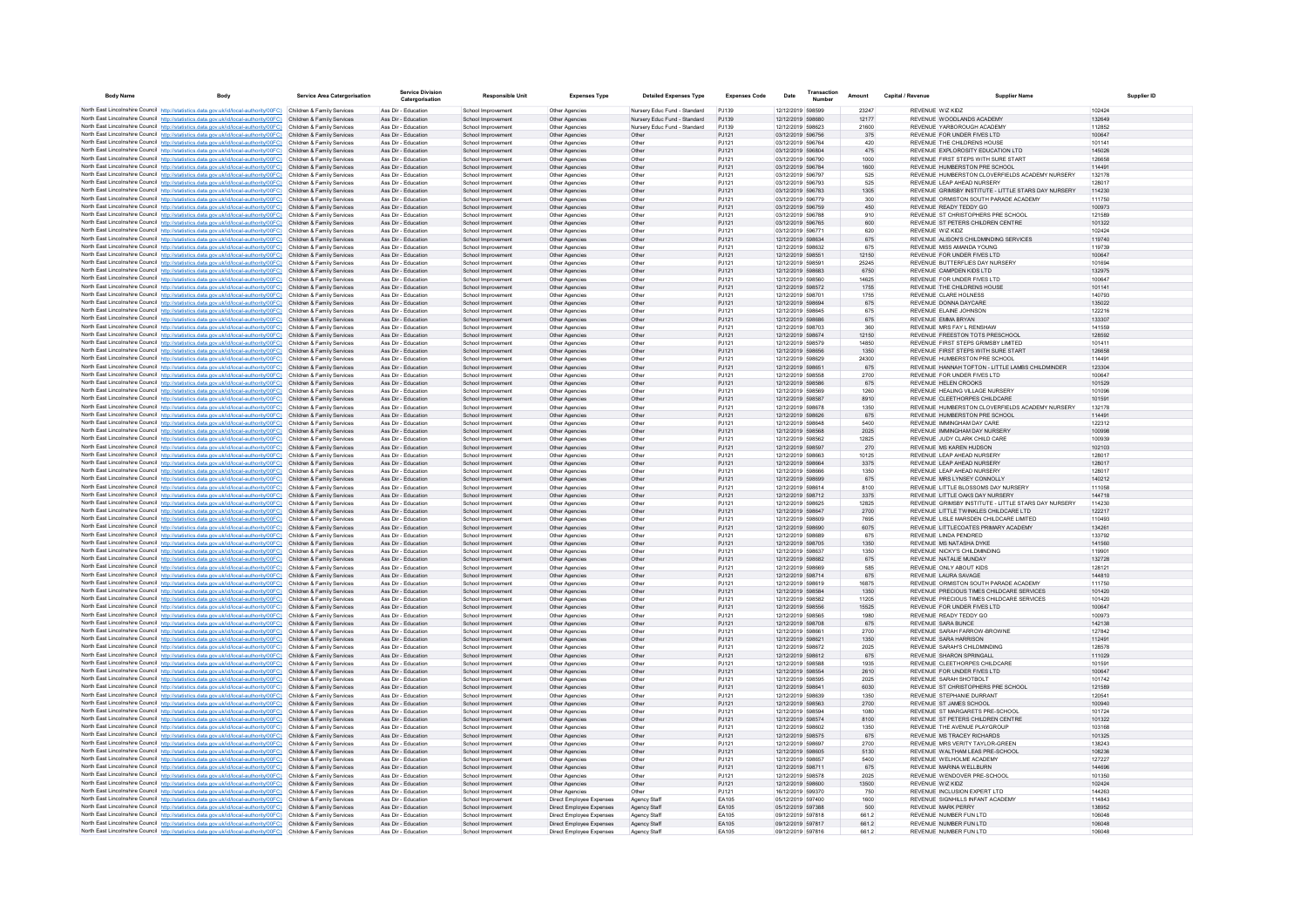| <b>Body Name</b> | Body                                                                                                                                                                              | <b>Service Area Catergorisation</b>                      | <b>Service Division</b><br>Catergorisation                     | <b>Responsible Unit</b>                                       | <b>Expenses Type</b>                               | <b>Detailed Expenses Type</b>                            | <b>Expenses Code</b> | Date                                   | Transaction | Amount         | Capital / Revenue | <b>Supplier Name</b>                                                           | <b>Supplier ID</b>                                             |
|------------------|-----------------------------------------------------------------------------------------------------------------------------------------------------------------------------------|----------------------------------------------------------|----------------------------------------------------------------|---------------------------------------------------------------|----------------------------------------------------|----------------------------------------------------------|----------------------|----------------------------------------|-------------|----------------|-------------------|--------------------------------------------------------------------------------|----------------------------------------------------------------|
|                  | North East Lincolnshire Council http://statistics.data.gov.uk/id/local-authority/00FC) Children & Family Services                                                                 |                                                          | Ass Dir - Education                                            | School Improvement                                            | Direct Employee Expenses                           | Agency Staff                                             | EA105                | 11/12/2019 597833                      |             | 661.2          |                   | REVENUE NUMBER FUN LTD                                                         | 106048                                                         |
|                  | North East Lincolnshire Council http://statistics.data.gov.uk/id/local-authority/00FC)                                                                                            | Children & Family Services                               | Ass Dir - Education                                            | School Improvemer                                             | Direct Employee Expenses                           | Agency Staff                                             | EA105                | 09/12/2019 597819                      |             | 661.2          |                   | REVENUE NUMBER FUN LTD                                                         |                                                                |
|                  | North East Lincolnshire Council http://statistics.data.gov.uk/id/local-authority/00FC)                                                                                            | Children & Family Services                               | Ass Dir - Education                                            | School Improvement                                            | Direct Employee Expenses                           | Agency Staff                                             | EA105                | 11/12/2019 598539                      |             | 800            |                   | REVENUE EAST RIDING OF YORKSHIRE COUNCIL                                       | 100377                                                         |
|                  | North East Lincolnshire Council http://statistics.data.gov.uk/id/local-authority/00FC)                                                                                            | Children & Family Services                               | Ass Dir - Education                                            | School Improvement                                            | Direct Employee Expenses                           | Agency Staff                                             | EA105                | 11/12/2019 598540                      |             | 1500           |                   | REVENUE EAST RIDING OF YORKSHIRE COUNCIL                                       | 100377                                                         |
|                  | North East Lincolnshire Council http://statistics.data.gov.uk/id/local-authority/00FC)                                                                                            | Children & Family Services                               | Ass Dir - Education                                            | School Improvemen                                             | Private Contractors                                | Third Party Prov - Private                               | PH101                | 05/12/2019 597391                      |             | 575            |                   | REVENUE LINCS INSPIRE LTD                                                      | 120610                                                         |
|                  | North East Lincolnshire Council http://statistics.data.gov.uk/id/local-authority/00FC)<br>North East Lincolnshire Council http://statistics.data.gov.uk/id/local-authority/00FC)  | Children & Family Services<br>Children & Family Services | Ass Dir - Education<br>Ass Dir - Education                     | School Improvement                                            | Private Contractors<br>Contributions To Provisions | Third Party Prov - Private                               | PH101<br>LK103       | 23/12/2019 600865<br>05/12/2019 596830 |             | 347<br>1600.95 |                   | REVENUE LINCS INSPIRE LTD<br>REVENUE ELLISTON PRIMARY ACADEMY                  | 120610<br>129629                                               |
|                  | North East Lincolnshire Council http://statistics.data.gov.uk/id/local-authority/00FC)                                                                                            | Children & Family Services                               | Ass Dir - Education                                            | School Improvement<br>Ass Dir Education                       | Miscellaneous Expenses                             | Contributions - Other<br>Legal Fees - General            | LL103                | 10/12/2019 597987                      |             | 250            |                   | <b>REVENUE BRR LAW</b>                                                         | 145440                                                         |
|                  | North East Lincolnshire Council http://statistics.data.gov.uk/id/local-authority/00FC)                                                                                            | Children & Family Services                               | Ass Dir - Children & Families                                  | Head Of Child Resource & Reg                                  | Private Contractors                                | Third Party Prov - Private                               | PH101                | 02/12/2019 596719                      |             | 1875           |                   | REVENUE QUAYSIDE CHILDCARE LTD.                                                | 127974                                                         |
|                  | North East Lincolnshire Council http://statistics.data.gov.uk/id/local-authority/00FC)                                                                                            | Children & Family Services                               | Ass Dir - Children & Families                                  | Head Of Child Resource & Reg                                  | Private Contractors                                | Third Party Prov - Private                               | PH101                | 19/12/2019 599444                      |             | 25890          |                   | REVENUE REDACTED PERSONAL INFORMATION                                          | REDACTED PERSONAL INFORMATION                                  |
|                  | North East Lincolnshire Council http://statistics.data.gov.uk/id/local-authority/00FC)                                                                                            | Children & Family Services                               | Ass Dir - Children & Families                                  | Head Of Child Resource & Reg                                  | Private Contractors                                | Third Party Prov - Private                               | PH101                | 19/12/2019 599425                      |             | 431.25         |                   | REVENUE QUAYSIDE CHILDCARE LTD.                                                | 127974                                                         |
|                  | North East Lincolnshire Council http://statistics.data.gov.uk/id/local-authority/00FC)                                                                                            | Children & Family Services                               | Ass Dir - Children & Families                                  | Head Of Child Resource & Reg                                  | Equip / Furniture / Materials                      | Equipment - Maintenance                                  | LA104                | 09/12/2019 597642                      |             | 463            |                   | REVENUE PORTLOCK PAINTING                                                      | 101144                                                         |
|                  | North East Lincolnshire Council http://statistics.data.gov.uk/id/local-authority/00FC)                                                                                            | Children & Family Services                               | Ass Dir - Children & Families                                  | Head Of Child Resource & Reg                                  | Rents                                              | Rent                                                     | GC101                | 19/12/2019 599961                      |             | 4376.51        |                   | REVENUE BOURNE LEISURE LTD.                                                    | 109336                                                         |
|                  | North East Lincolnshire Council http://statistics.data.gov.uk/id/local-authority/00FC).<br>North East Lincolnshire Council http://statistics.data.gov.uk/id/local-authority/00FC) | Children & Family Services<br>Children & Family Services | Ass Dir - Children & Families<br>Ass Dir - Children & Families | Head Of Child Resource & Reg<br>Head Of Child Resource & Reg  | Rents<br>Other Agencies                            | Rent<br>Additional Cost                                  | GC101<br>PJ114       | 19/12/2019 599960<br>02/12/2019 744520 |             | 391.01<br>625  |                   | REVENUE BOURNE LEISURE LTD<br>REVENUE REDACTED PERSONAL INFORMATION            | 109336<br>REDACTED PERSONAL INFORMATION                        |
|                  | North East Lincolnshire Council http://statistics.data.gov.uk/id/local-authority/00FC)                                                                                            | Children & Family Services                               | Ass Dir - Children & Families                                  | Head Of Child Resource & Reg                                  | Other Agencies                                     | Additional Cost                                          | PJ114                | 09/12/2019 746508                      |             | 550            |                   | REVENUE REDACTED PERSONAL INFORMATION                                          | REDACTED PERSONAL INFORMATION                                  |
|                  | North East Lincolnshire Council http://statistics.data.gov.uk/id/local-authority/00FC)                                                                                            | Children & Family Services                               | Ass Dir - Children & Families                                  | Head Of Child Resource & Reg.                                 | Other Agencies                                     | <b>Additional Cost</b>                                   | PJ114                | 10/12/2019 598007                      |             | 435.8          |                   | REVENUE SCDA LTD                                                               | 144998                                                         |
|                  | North East Lincolnshire Council http://statistics.data.gov.uk/id/local-authority/00FC)                                                                                            | Children & Family Services                               | Ass Dir - Children & Families                                  | Head Of Child Resource & Reg                                  | Other Agencies                                     | Child Care Payments                                      | PJ104                | 16/12/2019 748733                      |             | 2203.42        |                   | REVENUE REDACTED PERSONAL INFORMATION                                          | REDACTED PERSONAL INFORMATION                                  |
|                  | North East Lincolnshire Council http://statistics.data.gov.uk/id/local-authority/00FC)                                                                                            | Children & Family Services                               | Ass Dir - Children & Families                                  | Head Of Child Resource & Reg                                  | Other Agencies                                     | Child Care Payments                                      | PJ104                | 09/12/2019 746194                      |             | 364            |                   | REVENUE REDACTED PERSONAL INFORMATION                                          | REDACTED PERSONAL INFORMATION                                  |
|                  | North East Lincolnshire Council http://statistics.data.gov.uk/id/local-authority/00FC)                                                                                            | Children & Family Services                               | Ass Dir - Children & Families                                  | Head Of Child Resource & Reg                                  | Other Agencies                                     | Child Care Payments                                      | PJ104                | 09/12/2019 746270                      |             | 364            |                   | REVENUE REDACTED PERSONAL INFORMATION                                          | REDACTED PERSONAL INFORMATION                                  |
|                  | North East Lincolnshire Council http://statistics.data.gov.uk/id/local-authority/00FC)                                                                                            | Children & Family Services                               | Ass Dir - Children & Families                                  | Head Of Child Resource & Reg                                  | Other Agencies                                     | Child Care Payments                                      | PJ104                | 09/12/2019 746038                      |             | 364            |                   | REVENUE REDACTED PERSONAL INFORMATION                                          | REDACTED PERSONAL INFORMATION                                  |
|                  | North East Lincolnshire Council http://statistics.data.gov.uk/id/local-authority/00FC)<br>North East Lincolnshire Council http://statistics.data.gov.uk/id/local-authority/00FC)  | Children & Family Services<br>Children & Family Services | Ass Dir - Children & Families<br>Ass Dir - Children & Families | Head Of Child Resource & Reg.<br>Head Of Child Resource & Reg | Other Agencies<br>Other Agencies                   | Child Care Payments<br><b>Child Care Payments</b>        | P.1104<br>PJ104      | 09/12/2019 746351<br>09/12/2019 746068 |             | 338<br>364     |                   | REVENUE REDACTED PERSONAL INFORMATION<br>REVENUE REDACTED PERSONAL INFORMATION | REDACTED PERSONAL INFORMATION<br>REDACTED PERSONAL INFORMATION |
|                  | North East Lincolnshire Council http://statistics.data.gov.uk/id/local-authority/00FC)                                                                                            | Children & Family Services                               | Ass Dir - Children & Families                                  | Head Of Child Resource & Reg                                  | Other Agencies                                     | Child Care Payments                                      | PJ104                | 16/12/2019 748212                      |             | 364            |                   | REVENUE REDACTED PERSONAL INFORMATION                                          | REDACTED PERSONAL INFORMATION                                  |
|                  | North East Lincolnshire Council http://statistics.data.gov.uk/id/local-authority/00FC)                                                                                            | Children & Family Services                               | Ass Dir - Children & Families                                  | Head Of Child Resource & Reg                                  | Other Agencies                                     | Child Care Payments                                      | PJ104                | 16/12/2019 748367                      |             | 364            |                   | REVENUE REDACTED PERSONAL INFORMATION                                          | REDACTED PERSONAL INFORMATION                                  |
|                  | North East Lincolnshire Council http://statistics.data.gov.uk/id/local-authority/00FC)                                                                                            | Children & Family Services                               | Ass Dir - Children & Families                                  | Head Of Child Resource & Reg                                  | Other Agencies                                     | <b>Child Care Payments</b>                               | PJ104                | 16/12/2019 748242                      |             | 364            |                   | REVENUE REDACTED PERSONAL INFORMATION                                          | REDACTED PERSONAL INFORMATION                                  |
|                  | North East Lincolnshire Council http://statistics.data.gov.uk/id/local-authority/00FC)                                                                                            | Children & Family Services                               | Ass Dir - Children & Families                                  | Head Of Child Resource & Reg                                  | Other Agencies                                     | Child Care Payments                                      | PJ104                | 16/12/2019 748442                      |             | 364            |                   | REVENUE REDACTED PERSONAL INFORMATION                                          | REDACTED PERSONAL INFORMATION                                  |
|                  | North East Lincolnshire Council http://statistics.data.gov.uk/id/local-authority/00FC)                                                                                            | Children & Family Services                               | Ass Dir - Children & Families                                  | Head Of Child Resource & Reg                                  | Other Agencies                                     | Child Care Payments                                      | PJ104                | 16/12/2019 749241                      |             | 364            |                   | REVENUE REDACTED PERSONAL INFORMATION                                          | REDACTED PERSONAL INFORMATION                                  |
|                  | North East Lincolnshire Council http://statistics.data.gov.uk/id/local-authority/00FC)                                                                                            | Children & Family Services                               | Ass Dir - Children & Families                                  | Head Of Child Resource & Reg                                  | Other Agencie                                      | Child Care Payments                                      | PJ104                | 16/12/2019 749272                      |             | 364            |                   | REVENUE REDACTED PERSONAL INFORMATION                                          | REDACTED PERSONAL INFORMATION                                  |
|                  | North East Lincolnshire Council http://statistics.data.gov.uk/id/local-authority/00FC)<br>North East Lincolnshire Council http://statistics.data.gov.uk/id/local-authority/00FC). | Children & Family Services                               | Ass Dir - Children & Families                                  | Head Of Child Resource & Reg                                  | Other Agencies                                     | Child Care Payments                                      | PJ104<br>PJ104       | 16/12/2019 749394<br>16/12/2019 749469 |             | 364            |                   | REVENUE REDACTED PERSONAL INFORMATION                                          | REDACTED PERSONAL INFORMATION<br>REDACTED PERSONAL INFORMATION |
|                  | North East Lincolnshire Council http://statistics.data.gov.uk/id/local-authority/00FC)                                                                                            | Children & Family Services<br>Children & Family Services | Ass Dir - Children & Families<br>Ass Dir - Children & Families | Head Of Child Resource & Reg<br>Head Of Child Resource & Reg  | Other Agencies<br>Other Agencies                   | <b>Child Care Payments</b><br><b>Child Care Payments</b> | PJ104                | 02/12/2019 744540                      |             | 364<br>364     |                   | REVENUE REDACTED PERSONAL INFORMATION<br>REVENUE REDACTED PERSONAL INFORMATION | REDACTED PERSONAL INFORMATION                                  |
|                  | North East Lincolnshire Council http://statistics.data.gov.uk/id/local-authority/00FC)                                                                                            | Children & Family Services                               | Ass Dir - Children & Families                                  | Head Of Child Resource & Reg                                  | Other Agencies                                     | Child Care Payments                                      | PJ104                | 02/12/2019 744386                      |             | 364            |                   | REVENUE REDACTED PERSONAL INFORMATION                                          | REDACTED PERSONAL INFORMATION                                  |
|                  | North East Lincolnshire Council http://statistics.data.gov.uk/id/local-authority/00FC)                                                                                            | Children & Family Services                               | Ass Dir - Children & Families                                  | Head Of Child Resource & Reg                                  | Other Agencies                                     | Child Care Payments                                      | PJ104                | 02/12/2019 744416                      |             | 364            |                   | REVENUE REDACTED PERSONAL INFORMATION                                          | REDACTED PERSONAL INFORMATION                                  |
|                  | North East Lincolnshire Council http://statistics.data.gov.uk/id/local-authority/00FC).                                                                                           | Children & Family Services                               | Ass Dir - Children & Families                                  | Head Of Child Resource & Reg.                                 | Other Agencies                                     | <b>Child Care Payments</b>                               | PJ104                | 02/12/2019 744615                      |             | 364            |                   | REVENUE REDACTED PERSONAL INFORMATION                                          | REDACTED PERSONAL INFORMATION                                  |
|                  | North East Lincolnshire Council http://statistics.data.gov.uk/id/local-authority/00FC)                                                                                            | Children & Family Services                               | Ass Dir - Children & Families                                  | Head Of Child Resource & Reg                                  | Other Agencies                                     | <b>Child Care Payments</b>                               | PJ104                | 16/12/2019 750250                      |             | 364            |                   | REVENUE REDACTED PERSONAL INFORMATION                                          | REDACTED PERSONAL INFORMATION                                  |
|                  | North East Lincolnshire Council http://statistics.data.gov.uk/id/local-authority/00FC)                                                                                            | Children & Family Services                               | Ass Dir - Children & Families                                  | Head Of Child Resource & Reg                                  | Other Agencies                                     | Child Care Payments                                      | PJ104                | 16/12/2019 750281                      |             | 364            |                   | REVENUE REDACTED PERSONAL INFORMATION                                          | REDACTED PERSONAL INFORMATION                                  |
|                  | North East Lincolnshire Council http://statistics.data.gov.uk/id/local-authority/00FC)                                                                                            | Children & Family Services                               | Ass Dir - Children & Families<br>Ass Dir - Children & Families | Head Of Child Resource & Reg                                  |                                                    | Child Care Payments                                      | PJ104                | 16/12/2019 750403<br>16/12/2019 750478 |             | 364            |                   | REVENUE REDACTED PERSONAL INFORMATION<br>REVENUE REDACTED PERSONAL INFORMATION | REDACTED PERSONAL INFORMATION<br>REDACTED PERSONAL INFORMATION |
|                  | North East Lincolnshire Council http://statistics.data.gov.uk/id/local-authority/00FC)<br>North East Lincolnshire Council http://statistics.data.gov.uk/id/local-authority/00FC)  | Children & Family Services<br>Children & Family Services | Ass Dir - Children & Families                                  | Head Of Child Resource & Reg<br>Head Of Child Resource & Reg  | Other Agencies<br>Other Agencies                   | Child Care Payments<br>Child Care Payments               | PJ104<br>PJ104       | 02/12/2019 744714                      |             | 364<br>278     |                   | REVENUE REDACTED PERSONAL INFORMATION                                          | REDACTED PERSONAL INFORMATION                                  |
|                  | North East Lincolnshire Council http://statistics.data.gov.uk/id/local-authority/00FC)                                                                                            | Children & Family Services                               | Ass Dir - Children & Families                                  | Head Of Child Resource & Reg                                  | Other Agencies                                     | Child Care Payments                                      | PJ104                | 02/12/2019 744742                      |             | 278            |                   | REVENUE REDACTED PERSONAL INFORMATION                                          | REDACTED PERSONAL INFORMATION                                  |
|                  | North East Lincolnshire Council http://statistics.data.gov.uk/id/local-authority/00FC)                                                                                            | Children & Family Services                               | Ass Dir - Children & Families                                  | Head Of Child Resource & Reg                                  | Other Agencies                                     | Child Care Payments                                      | PJ104                | 02/12/2019 744862                      |             | 278            |                   | REVENUE REDACTED PERSONAL INFORMATION                                          | REDACTED PERSONAL INFORMATION                                  |
|                  | North East Lincolnshire Council http://statistics.data.gov.uk/id/local-authority/00FC)                                                                                            | Children & Family Services                               | Ass Dir - Children & Families                                  | Head Of Child Resource & Reg                                  | Other Agencies                                     | Child Care Payments                                      | PJ104                | 02/12/2019 744762                      |             | 278            |                   | REVENUE REDACTED PERSONAL INFORMATION                                          | REDACTED PERSONAL INFORMATION                                  |
|                  | North East Lincolnshire Council http://statistics.data.gov.uk/id/local-authority/00FC)                                                                                            | Children & Family Services                               | Ass Dir - Children & Families                                  | Head Of Child Resource & Reg                                  | Other Agencies                                     | Child Care Payments                                      | PJ104                | 02/12/2019 744876                      |             | 278            |                   | REVENUE REDACTED PERSONAL INFORMATION                                          | REDACTED PERSONAL INFORMATION                                  |
|                  | North East Lincolnshire Council http://statistics.data.gov.uk/id/local-authority/00FC)                                                                                            | Children & Family Services                               | Ass Dir - Children & Families                                  | Head Of Child Resource & Reg                                  | Other Agencies                                     | Child Care Payments                                      | PJ104                | 09/12/2019 746566                      |             | 278            |                   | REVENUE REDACTED PERSONAL INFORMATION                                          | REDACTED PERSONAL INFORMATION                                  |
|                  | North East Lincolnshire Council http://statistics.data.gov.uk/id/local-authority/00FC)                                                                                            | Children & Family Services                               | Ass Dir - Children & Families                                  | Head Of Child Resource & Reg                                  | Other Agencies                                     | <b>Child Care Payments</b>                               | PJ104                | 09/12/2019 746583                      |             | 278            |                   | REVENUE REDACTED PERSONAL INFORMATION                                          | REDACTED PERSONAL INFORMATION                                  |
|                  | North East Lincolnshire Council http://statistics.data.gov.uk/id/local-authority/00FC)<br>North East Lincolnshire Council http://statistics.data.gov.uk/id/local-authority/00FC)  | Children & Family Services<br>Children & Family Services | Ass Dir - Children & Families<br>Ass Dir - Children & Families | Head Of Child Resource & Reg<br>Head Of Child Resource & Reg  | Other Agencies<br>Other Agencies                   | Child Care Payments<br>Child Care Payments               | PJ104<br>PJ104       | 09/12/2019 746390<br>09/12/2019 746428 |             | 278<br>278     |                   | REVENUE REDACTED PERSONAL INFORMATION<br>REVENUE REDACTED PERSONAL INFORMATION | REDACTED PERSONAL INFORMATION<br>REDACTED PERSONAL INFORMATION |
|                  | North East Lincolnshire Council http://statistics.data.gov.uk/id/local-authority/00FC)                                                                                            | Children & Family Services                               | Ass Dir - Children & Families                                  | Head Of Child Resource & Reg                                  | Other Agencies                                     | Child Care Payments                                      | PJ104                | 09/12/2019 746453                      |             | 278            |                   | REVENUE REDACTED PERSONAL INFORMATION                                          | REDACTED PERSONAL INFORMATION                                  |
|                  | North East Lincolnshire Council http://statistics.data.gov.uk/id/local-authority/00FC)                                                                                            | Children & Family Services                               | Ass Dir - Children & Families                                  | Head Of Child Resource & Reg                                  | Other Agencies                                     | <b>Child Care Payments</b>                               | PJ104                | 16/12/2019 748733                      |             | 278            |                   | REVENUE REDACTED PERSONAL INFORMATION                                          | REDACTED PERSONAL INFORMATION                                  |
|                  | North East Lincolnshire Council http://statistics.data.gov.uk/id/local-authority/00FC)                                                                                            | Children & Family Services                               | Ass Dir - Children & Families                                  | Head Of Child Resource & Reg                                  | Other Agencies                                     | Child Care Payments                                      | PJ104                | 16/12/2019 748541                      |             | 278            |                   | REVENUE REDACTED PERSONAL INFORMATION                                          | REDACTED PERSONAL INFORMATION                                  |
|                  | North East Lincolnshire Council http://statistics.data.gov.uk/id/local-authority/00FC).                                                                                           | Children & Family Services                               | Ass Dir - Children & Families                                  | Head Of Child Resource & Reg                                  | Other Agencies                                     | Child Care Payments                                      | PJ104                | 16/12/2019 748568                      |             | 278            |                   | REVENUE REDACTED PERSONAL INFORMATION                                          | REDACTED PERSONAL INFORMATION                                  |
|                  | North East Lincolnshire Council http://statistics.data.gov.uk/id/local-authority/00FC)                                                                                            |                                                          | Ass Dir - Children & Families                                  | Head Of Child Resource & Reg                                  | Other Agencies                                     | Child Care Payments                                      | PJ104                | 16/12/2019 748590                      |             | 278            |                   | REVENUE REDACTED PERSONAL INFORMATION                                          | REDACTED PERSONAL INFORMATION                                  |
|                  | North East Lincolnshire Council http://statistics.data.gov.uk/id/local-authority/00FC)<br>North East Lincolnshire Council http://statistics.data.gov.uk/id/local-authority/00FC)  | Children & Family Services<br>Children & Family Services | Ass Dir - Children & Families<br>Ass Dir - Children & Families | Head Of Child Resource & Reg<br>Head Of Child Resource & Reg. | Other Agencies<br>Other Agencies                   | Child Care Payments<br><b>Child Care Payments</b>        | PJ104<br>PJ104       | 16/12/2019 748685<br>16/12/2019 748699 |             | 278<br>278     |                   | REVENUE REDACTED PERSONAL INFORMATION<br>REVENUE REDACTED PERSONAL INFORMATION | REDACTED PERSONAL INFORMATION<br>REDACTED PERSONAL INFORMATION |
|                  | North East Lincolnshire Council http://statistics.data.gov.uk/id/local-authority/00FC)                                                                                            | Children & Family Services                               | Ass Dir - Children & Families                                  | Head Of Child Resource & Reg                                  | Other Agencies                                     | Child Care Payments                                      | PJ104                | 16/12/2019 749568                      |             | 278            |                   | REVENUE REDACTED PERSONAL INFORMATION                                          | REDACTED PERSONAL INFORMATION                                  |
|                  | North East Lincolnshire Council http://statistics.data.gov.uk/id/local-authority/00FC)                                                                                            | Children & Family Services                               | Ass Dir - Children & Families                                  | Head Of Child Resource & Reg                                  | Other Agencies                                     | Child Care Payments                                      | PJ104                | 16/12/2019 749595                      |             | 278            |                   | REVENUE REDACTED PERSONAL INFORMATION                                          | REDACTED PERSONAL INFORMATION                                  |
|                  | North East Lincolnshire Council http://statistics.data.gov.uk/id/local-authority/00FC)                                                                                            | Children & Family Services                               | Ass Dir - Children & Families                                  | Head Of Child Resource & Reg                                  | Other Agencies                                     | Child Care Payments                                      | PJ104                | 16/12/2019 749616                      |             | 278            |                   | REVENUE REDACTED PERSONAL INFORMATION                                          | REDACTED PERSONAL INFORMATION                                  |
|                  | North East Lincolnshire Council http://statistics.data.gov.uk/id/local-authority/00FC)                                                                                            | Children & Family Services                               | Ass Dir - Children & Families                                  | Head Of Child Resource & Reg.                                 | Other Agencies                                     | <b>Child Care Payments</b>                               | PJ104                | 16/12/2019 749708                      |             | 278            |                   | REVENUE REDACTED PERSONAL INFORMATION                                          | REDACTED PERSONAL INFORMATION                                  |
|                  | North East Lincolnshire Council http://statistics.data.gov.uk/id/local-authority/00FC).                                                                                           | Children & Family Services                               | Ass Dir - Children & Families                                  | Head Of Child Resource & Reg                                  | Other Agencies                                     | <b>Child Care Payments</b>                               | PJ104                | 16/12/2019 749722                      |             | 278            |                   | REVENUE REDACTED PERSONAL INFORMATION                                          | REDACTED PERSONAL INFORMATION                                  |
|                  | North East Lincolnshire Council http://statistics.data.gov.uk/id/local-authority/00FC)                                                                                            | Children & Family Services                               | Ass Dir - Children & Families                                  | Head Of Child Resource & Reg                                  | Other Agencies                                     | Child Care Payments                                      | PJ104                | 16/12/2019 749751                      |             | 290            |                   | REVENUE REDACTED PERSONAL INFORMATION                                          | REDACTED PERSONAL INFORMATION                                  |
|                  | North East Lincolnshire Council http://statistics.data.gov.uk/id/local-authority/00FC)<br>North East Lincolnshire Council http://statistics.data.gov.uk/id/local-authority/00FC)  | Children & Family Services<br>Children & Family Services | Ass Dir - Children & Families<br>Ass Dir - Children & Families | Head Of Child Resource & Reg<br>Head Of Child Resource & Reg  | Other Agencie<br>Other Agencies                    | Child Care Payments<br>Child Care Payments               | PJ104<br>PJ104       | 16/12/2019 750578<br>16/12/2019 750605 |             | 278<br>278     |                   | REVENUE REDACTED PERSONAL INFORMATION<br>REVENUE REDACTED PERSONAL INFORMATION | REDACTED PERSONAL INFORMATION<br>REDACTED PERSONAL INFORMATION |
|                  | North East Lincolnshire Council http://statistics.data.gov.uk/id/local-authority/00FC)                                                                                            | Children & Family Services                               | Ass Dir - Children & Families                                  | Head Of Child Resource & Reg                                  | Other Agencies                                     | <b>Child Care Payments</b>                               | PJ104                | 16/12/2019 750626                      |             | 278            |                   | REVENUE REDACTED PERSONAL INFORMATION                                          | REDACTED PERSONAL INFORMATION                                  |
|                  | North East Lincolnshire Council http://statistics.data.gov.uk/id/local-authority/00FC).                                                                                           | Children & Family Services                               | Ass Dir - Children & Families                                  | Head Of Child Resource & Reg                                  | Other Agencies                                     | Child Care Payments                                      | PJ104                | 16/12/2019 750722                      |             | 278            |                   | REVENUE REDACTED PERSONAL INFORMATION                                          | REDACTED PERSONAL INFORMATION                                  |
|                  | North East Lincolnshire Council http://statistics.data.gov.uk/id/local-authority/00FC)                                                                                            | Children & Family Services                               | Ass Dir - Children & Families                                  | Head Of Child Resource & Reg                                  | Other Agencies                                     | Child Care Payments                                      | PJ104                | 16/12/2019 750736                      |             | 278            |                   | REVENUE REDACTED PERSONAL INFORMATION                                          | REDACTED PERSONAL INFORMATION                                  |
|                  | North East Lincolnshire Council http://statistics.data.gov.uk/id/local-authority/00FC)                                                                                            | Children & Family Services                               | Ass Dir - Children & Families                                  | Head Of Child Resource & Reg                                  | Other Agencies                                     | Child Care Payments                                      | PJ104                | 16/12/2019 750765                      |             | 292            |                   | REVENUE REDACTED PERSONAL INFORMATION                                          | REDACTED PERSONAL INFORMATION                                  |
|                  | North East Lincolnshire Council http://statistics.data.gov.uk/id/local-authority/00FC)                                                                                            | Children & Family Services                               | Ass Dir - Children & Families                                  | Head Of Child Resource & Reg.                                 | Other Agencies                                     | <b>Child Care Payments</b>                               | PJ104                | 02/12/2019 744540                      |             | 292            |                   | REVENUE REDACTED PERSONAL INFORMATION                                          | REDACTED PERSONAL INFORMATION                                  |
|                  | North East Lincolnshire Council http://statistics.data.gov.uk/id/local-authority/00FC)                                                                                            | Children & Family Services                               | Ass Dir - Children & Families<br>Ass Dir - Children & Families | Head Of Child Resource & Reg                                  | Other Agencies                                     | <b>Child Care Payments</b>                               | P.1104               | 02/12/2019 744386<br>02/12/2019 744416 |             | 264            |                   | REVENUE REDACTED PERSONAL INFORMATION<br>REVENUE REDACTED PERSONAL INFORMATION | REDACTED PERSONAL INFORMATION<br>REDACTED PERSONAL INFORMATION |
|                  | North East Lincolnshire Council http://statistics.data.gov.uk/id/local-authority/00FC)<br>North East Lincolnshire Council http://statistics.data.gov.uk/id/local-authority/00FC)  | Children & Family Services<br>Children & Family Services | Ass Dir - Children & Families                                  | Head Of Child Resource & Reg<br>Head Of Child Resource & Reg  | Other Agencies<br>Other Agencie                    | <b>Child Care Payments</b><br>Child Care Payments        | PJ104<br>PJ104       | 02/12/2019 744615                      |             | 334<br>313     |                   | REVENUE REDACTED PERSONAL INFORMATION                                          | REDACTED PERSONAL INFORMATION                                  |
|                  | North East Lincolnshire Council http://statistics.data.gov.uk/id/local-authority/00FC)                                                                                            | Children & Family Services                               | Ass Dir - Children & Families                                  | Head Of Child Resource & Reg                                  | Other Agencies                                     | Child Care Payments                                      | PJ104                | 09/12/2019 746194                      |             | 292            |                   | REVENUE REDACTED PERSONAL INFORMATION                                          | REDACTED PERSONAL INFORMATION                                  |
|                  | North East Lincolnshire Council http://statistics.data.gov.uk/id/local-authority/00FC).                                                                                           | Children & Family Services                               | Ass Dir - Children & Families                                  | Head Of Child Resource & Reg.                                 | Other Agencies                                     | <b>Child Care Payments</b>                               | PJ104                | 09/12/2019 746270                      |             | 313            |                   | REVENUE REDACTED PERSONAL INFORMATION                                          | REDACTED PERSONAL INFORMATION                                  |
|                  | North East Lincolnshire Council http://statistics.data.gov.uk/id/local-authority/00FC)                                                                                            | Children & Family Services                               | Ass Dir - Children & Families                                  | Head Of Child Resource & Reg                                  | Other Agencies                                     | <b>Child Care Payments</b>                               | PJ104                | 09/12/2019 746038                      |             | 264            |                   | REVENUE REDACTED PERSONAL INFORMATION                                          | REDACTED PERSONAL INFORMATION                                  |
|                  | North East Lincolnshire Council http://statistics.data.gov.uk/id/local-authority/00FC)                                                                                            | Children & Family Services                               | Ass Dir - Children & Families                                  | Head Of Child Resource & Reg                                  | Other Agencies                                     | Child Care Payments                                      | PJ104                | 09/12/2019 746068                      |             | 334            |                   | REVENUE REDACTED PERSONAL INFORMATION                                          | REDACTED PERSONAL INFORMATION                                  |
|                  | North East Lincolnshire Council http://statistics.data.gov.uk/id/local-authority/00FC)                                                                                            |                                                          | Ass Dir - Children & Families                                  | Head Of Child Resource & Reg                                  | Other Agencies                                     | Child Care Payments                                      | PJ104                | 16/12/2019 748212                      |             | 264            |                   | REVENUE REDACTED PERSONAL INFORMATION                                          | REDACTED PERSONAL INFORMATION                                  |
|                  | North East Lincolnshire Council http://statistics.data.gov.uk/id/local-authority/00FC)                                                                                            | Children & Family Services                               | Ass Dir - Children & Families                                  | Head Of Child Resource & Reg                                  | Other Agencies                                     | Child Care Payments                                      | PJ104                | 16/12/2019 748367                      |             | 292<br>334     |                   | REVENUE REDACTED PERSONAL INFORMATION<br>REVENUE REDACTED PERSONAL INFORMATION | REDACTED PERSONAL INFORMATION                                  |
|                  | North East Lincolnshire Council http://statistics.data.gov.uk/id/local-authority/00FC)<br>North East Lincolnshire Council http://statistics.data.gov.uk/id/local-authority/00FC)  | Children & Family Services<br>Children & Family Services | Ass Dir - Children & Families<br>Ass Dir - Children & Families | Head Of Child Resource & Reg.<br>Head Of Child Resource & Reg | Other Agencies<br>Other Agencies                   | <b>Child Care Payments</b><br>Child Care Payments        | PJ104<br>P.1104      | 16/12/2019 748242<br>16/12/2019 748442 |             | 313            |                   | REVENUE REDACTED PERSONAL INFORMATION                                          | REDACTED PERSONAL INFORMATION<br>REDACTED PERSONAL INFORMATION |
|                  | North East Lincolnshire Council http://statistics.data.gov.uk/id/local-authority/00FC)                                                                                            | Children & Family Services                               | Ass Dir - Children & Families                                  | Head Of Child Resource & Reg                                  | Other Agencies                                     | Child Care Payments                                      | PJ104                | 16/12/2019 749241                      |             | 264            |                   | REVENUE REDACTED PERSONAL INFORMATION                                          | REDACTED PERSONAL INFORMATION                                  |
|                  | North East Lincolnshire Council http://statistics.data.gov.uk/id/local-authority/00FC)                                                                                            | Children & Family Services                               | Ass Dir - Children & Families                                  | Head Of Child Resource & Reg                                  | Other Agencies                                     | <b>Child Care Payments</b>                               | PJ104                | 16/12/2019 749272                      |             | 334            |                   | REVENUE REDACTED PERSONAL INFORMATION                                          | REDACTED PERSONAL INFORMATION                                  |
|                  | North East Lincolnshire Council http://statistics.data.gov.uk/id/local-authority/00FC)                                                                                            | Children & Family Services                               | Ass Dir - Children & Families                                  | Head Of Child Resource & Reg.                                 | Other Agencies                                     | <b>Child Care Payments</b>                               | PJ104                | 16/12/2019 749394                      |             | 292            |                   | REVENUE REDACTED PERSONAL INFORMATION                                          | REDACTED PERSONAL INFORMATION                                  |
|                  | North East Lincolnshire Council http://statistics.data.gov.uk/id/local-authority/00FC)                                                                                            | Children & Family Services                               | Ass Dir - Children & Families                                  | Head Of Child Resource & Reg                                  | Other Agencies                                     | <b>Child Care Payments</b>                               | PJ104                | 16/12/2019 749469                      |             | 313            |                   | REVENUE REDACTED PERSONAL INFORMATION                                          | REDACTED PERSONAL INFORMATION                                  |
|                  | North East Lincolnshire Council http://statistics.data.gov.uk/id/local-authority/00FC)                                                                                            | Children & Family Services                               | Ass Dir - Children & Families                                  | Head Of Child Resource & Reg                                  | Other Agencies                                     | Child Care Payments                                      | PJ104                | 16/12/2019 750250                      |             | 264            |                   | REVENUE REDACTED PERSONAL INFORMATION                                          | REDACTED PERSONAL INFORMATION                                  |
|                  | North East Lincolnshire Council http://statistics.data.gov.uk/id/local-authority/00FC)                                                                                            | Children & Family Services                               | Ass Dir - Children & Families                                  | Head Of Child Resource & Reg                                  | Other Agencies                                     | Child Care Payments                                      | PJ104                | 16/12/2019 750281                      |             | 334            |                   | REVENUE REDACTED PERSONAL INFORMATION                                          | REDACTED PERSONAL INFORMATION                                  |
|                  | North East Lincolnshire Council http://statistics.data.gov.uk/id/local-authority/00FC)<br>North East Lincolnshire Council http://statistics.data.gov.uk/id/local-authority/00FC)  | Children & Family Services<br>Children & Family Services | Ass Dir - Children & Families<br>Ass Dir - Children & Families | Head Of Child Resource & Reg<br>Head Of Child Resource & Reg  | Other Agencies<br>Other Agencies                   | Child Care Payments<br><b>Child Care Payments</b>        | PJ104<br>PJ104       | 16/12/2019 750403<br>16/12/2019 750478 |             | 292<br>313     |                   | REVENUE REDACTED PERSONAL INFORMATION<br>REVENUE REDACTED PERSONAL INFORMATION | REDACTED PERSONAL INFORMATION<br>REDACTED PERSONAL INFORMATION |
|                  | North East Lincolnshire Council http://statistics.data.gov.uk/id/local-authority/00FC)                                                                                            | Children & Family Services                               | Ass Dir - Children & Families                                  | Head Of Child Resource & Reg                                  | Other Agencies                                     | Child Care Payments                                      | P.1104               | 02/12/2019 744883                      |             | 278            |                   | REVENUE REDACTED PERSONAL INFORMATION                                          | REDACTED PERSONAL INFORMATION                                  |
|                  | North East Lincolnshire Council http://statistics.data.gov.uk/id/local-authority/00FC)                                                                                            | Children & Family Services                               | Ass Dir - Children & Families                                  | Head Of Child Resource & Reg                                  | Other Agencies                                     | Child Care Payments                                      | PJ104                | 09/12/2019 746590                      |             | 278            |                   | REVENUE REDACTED PERSONAL INFORMATION                                          | REDACTED PERSONAL INFORMATION                                  |
|                  | North East Lincolnshire Council http://statistics.data.gov.uk/id/local-authority/00FC) Children & Family Services                                                                 |                                                          | Ass Dir - Children & Families                                  | Head Of Child Resource & Reg                                  | Other Agencies                                     | Child Care Payments                                      | PJ104                | 16/12/2019 748706                      |             | 278            |                   | REVENUE REDACTED PERSONAL INFORMATION                                          | REDACTED PERSONAL INFORMATION                                  |
|                  | North East Lincolnshire Council http://statistics.data.gov.uk/id/local-authority/00FC) Children & Family Services                                                                 |                                                          | Ass Dir - Children & Families                                  | Head Of Child Resource & Reg                                  | Other Agencies                                     | Child Care Payments                                      | PJ104                | 16/12/2019 749728                      |             | 278            |                   | REVENUE REDACTED PERSONAL INFORMATION                                          | REDACTED PERSONAL INFORMATION                                  |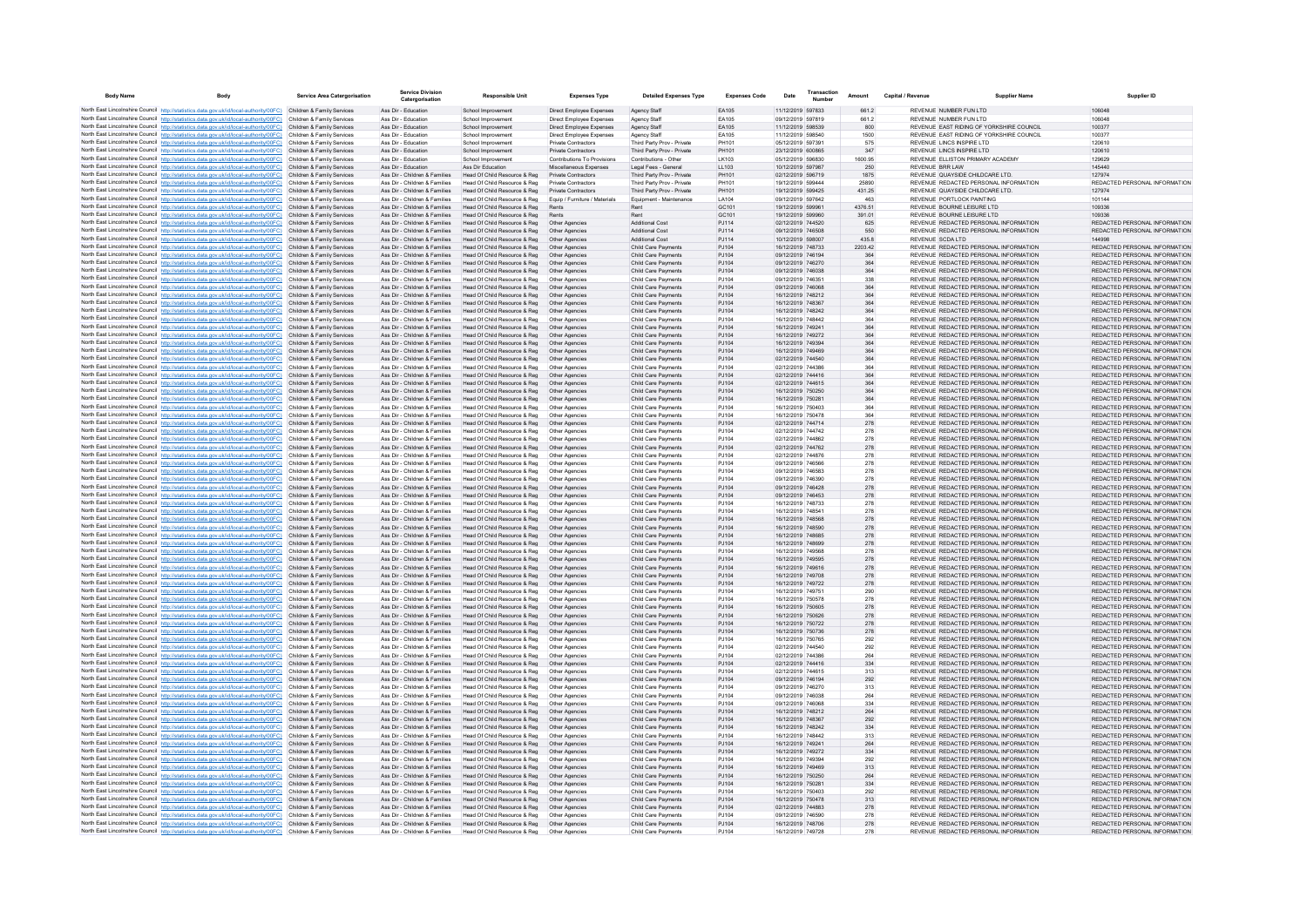| <b>Body Name</b> | Body                                                                                                                                                                             | <b>Service Area Catergorisation</b>                      | <b>Service Division</b>                                        | <b>Responsible Unit</b>                                       | <b>Expenses Type</b>             | <b>Detailed Expenses Type</b>                            | <b>Expenses Code</b> | Date                                   | Transaction | Amount              | Capital / Revenue | <b>Supplier Name</b>                                                           | <b>Supplier ID</b>                                             |
|------------------|----------------------------------------------------------------------------------------------------------------------------------------------------------------------------------|----------------------------------------------------------|----------------------------------------------------------------|---------------------------------------------------------------|----------------------------------|----------------------------------------------------------|----------------------|----------------------------------------|-------------|---------------------|-------------------|--------------------------------------------------------------------------------|----------------------------------------------------------------|
|                  | North East Lincolnshire Council http://statistics.data.gov.uk/id/local-authority/00FC) Children & Family Services                                                                |                                                          | Ass Dir - Children & Families                                  | Head Of Child Resource & Reg  Other Agencies                  |                                  | Child Care Payments                                      | PJ104                | 16/12/2019 750742                      |             | 278                 |                   | REVENUE REDACTED PERSONAL INFORMATION                                          | REDACTED PERSONAL INFORMATION                                  |
|                  | North East Lincolnshire Council http://statistics.data.gov.uk/id/local-authority/00FC)                                                                                           | Children & Family Services                               | Ass Dir - Children & Families                                  | Head Of Child Resource & Reg                                  |                                  | Child Care Payments                                      | PJ104                | 02/12/2019 744701                      |             | 260                 |                   | REVENUE REDACTED PERSONAL INFORMATION                                          | REDACTED PERSONAL INFORMATION                                  |
|                  | North East Lincolnshire Council http://statistics.data.gov.uk/id/local-authority/00FC)                                                                                           | Children & Family Services                               | Ass Dir - Children & Families                                  | Head Of Child Resource & Reg                                  | Other Agencies                   | Child Care Payments                                      | PJ104                | 16/12/2019 748720                      |             | 1598.43             |                   | REVENUE REDACTED PERSONAL INFORMATION                                          | REDACTED PERSONAL INFORMATION                                  |
|                  | North East Lincolnshire Council http://statistics.data.gov.uk/id/local-authority/00FC)<br>North East Lincolnshire Council http://statistics.data.gov.uk/id/local-authority/00FC) | Children & Family Services<br>Children & Family Services | Ass Dir - Children & Families<br>Ass Dir - Children & Families | Head Of Child Resource & Reg<br>Head Of Child Resource & Reg  | Other Agencies<br>Other Agencies | <b>Child Care Payments</b><br>Child Care Payments        | PJ104<br>PJ104       | 02/12/2019 744644<br>09/12/2019 746301 |             | 364<br>364          |                   | REVENUE REDACTED PERSONAL INFORMATION<br>REVENUE REDACTED PERSONAL INFORMATION | REDACTED PERSONAL INFORMATION<br>REDACTED PERSONAL INFORMATION |
|                  | North East Lincolnshire Council http://statistics.data.gov.uk/id/local-authority/00FC)                                                                                           | Children & Family Services                               | Ass Dir - Children & Families                                  | Head Of Child Resource & Reg                                  | Other Agencies                   | Child Care Payments                                      | PJ104                | 16/12/2019 748470                      |             | 364                 |                   | REVENUE REDACTED PERSONAL INFORMATION                                          | REDACTED PERSONAL INFORMATION                                  |
|                  | North East Lincolnshire Council http://statistics.data.gov.uk/id/local-authority/00FC)                                                                                           | Children & Family Services                               | Ass Dir - Children & Families                                  | Head Of Child Resource & Reg                                  | Other Agencie                    | Child Care Payments                                      | PJ104                | 16/12/2019 749497                      |             | 364                 |                   | REVENUE REDACTED PERSONAL INFORMATION                                          | REDACTED PERSONAL INFORMATION                                  |
|                  | North East Lincolnshire Council http://statistics.data.gov.uk/id/local-authority/00FC)                                                                                           | Children & Family Services                               | Ass Dir - Children & Families                                  | Head Of Child Resource & Reg                                  | Other Agencies                   | Child Care Payments                                      | PJ104                | 16/12/2019 750506                      |             | 364                 |                   | REVENUE REDACTED PERSONAL INFORMATION                                          | REDACTED PERSONAL INFORMATION                                  |
|                  | North East Lincolnshire Council http://statistics.data.gov.uk/id/local-authority/00FC)                                                                                           | Children & Family Services<br>Children & Family Services | Ass Dir - Children & Families<br>Ass Dir - Children & Families | Head Of Child Resource & Reg                                  | Other Agencies<br>Other Anencies | Child Care Payments<br><b>Child Care Payments</b>        | PJ104<br>PJ104       | 02/12/2019 744644<br>09/12/2019 746301 |             | 313                 |                   | REVENUE REDACTED PERSONAL INFORMATION<br>REVENUE REDACTED PERSONAL INFORMATION | REDACTED PERSONAL INFORMATION<br>REDACTED PERSONAL INFORMATION |
|                  | North East Lincolnshire Council http://statistics.data.gov.uk/id/local-authority/00FC)<br>North East Lincolnshire Council http://statistics.data.gov.uk/id/local-authority/00FC) | Children & Family Services                               | Ass Dir - Children & Families                                  | Head Of Child Resource & Reg<br>Head Of Child Resource & Reg  | Other Agencies                   | Child Care Payments                                      | PJ104                | 16/12/2019 748470                      |             | 313<br>313          |                   | REVENUE REDACTED PERSONAL INFORMATION                                          | REDACTED PERSONAL INFORMATION                                  |
|                  | North East Lincolnshire Council http://statistics.data.gov.uk/id/local-authority/00FC)                                                                                           | Children & Family Services                               | Ass Dir - Children & Families                                  | Head Of Child Resource & Reg                                  | Other Agencies                   | Child Care Payments                                      | PJ104                | 16/12/2019 749497                      |             | 313                 |                   | REVENUE REDACTED PERSONAL INFORMATION                                          | REDACTED PERSONAL INFORMATION                                  |
|                  | North East Lincolnshire Council http://statistics.data.gov.uk/id/local-authority/00FC)                                                                                           | Children & Family Services                               | Ass Dir - Children & Families                                  | Head Of Child Resource & Reg                                  | Other Agencies                   | <b>Child Care Payments</b>                               | PJ104                | 16/12/2019 750506                      |             | 313                 |                   | REVENUE REDACTED PERSONAL INFORMATION                                          | REDACTED PERSONAL INFORMATION                                  |
|                  | North East Lincolnshire Council http://statistics.data.gov.uk/id/local-authority/00FC)                                                                                           | Children & Family Services                               | Ass Dir - Children & Families                                  | Head Of Child Resource & Reg                                  | Other Agencies                   | Child Care Payments                                      | PJ104                | 02/12/2019 744748                      |             | 313                 |                   | REVENUE REDACTED PERSONAL INFORMATION                                          | REDACTED PERSONAL INFORMATION                                  |
|                  | North East Lincolnshire Council http://statistics.data.gov.uk/id/local-authority/00FC)<br>North East Lincolnshire Council http://statistics.data.gov.uk/id/local-authority/00FC) | Children & Family Services<br>Children & Family Services | Ass Dir - Children & Families<br>Ass Dir - Children & Families | Head Of Child Resource & Reg<br>Head Of Child Resource & Reg  | Other Agencies<br>Other Agencies | Child Care Payments<br>Child Care Payments               | PJ104<br>PJ104       | 16/12/2019 750611<br>16/12/2019 748371 |             | 742.43<br>416       |                   | REVENUE REDACTED PERSONAL INFORMATION<br>REVENUE REDACTED PERSONAL INFORMATION | REDACTED PERSONAL INFORMATION<br>REDACTED PERSONAL INFORMATION |
|                  | North East Lincolnshire Council http://statistics.data.gov.uk/id/local-authority/00FC)                                                                                           | Children & Family Services                               | Ass Dir - Children & Families                                  | Head Of Child Resource & Reg                                  | Other Agencies                   | <b>Child Care Payments</b>                               | PJ104                | 16/12/2019 748371                      |             | 301.71              |                   | REVENUE REDACTED PERSONAL INFORMATION                                          | REDACTED PERSONAL INFORMATION                                  |
|                  | North East Lincolnshire Council http://statistics.data.gov.uk/id/local-authority/00FC)                                                                                           | Children & Family Services                               | Ass Dir - Children & Families                                  | Head Of Child Resource & Reg                                  | Other Anencies                   | <b>Child Care Payments</b>                               | P.1104               | 02/12/2019 744724                      |             | 437 87              |                   | REVENUE REDACTED PERSONAL INFORMATION                                          | REDACTED PERSONAL INFORMATION                                  |
|                  | North East Lincolnshire Council http://statistics.data.gov.uk/id/local-authority/00FC)                                                                                           | Children & Family Services                               | Ass Dir - Children & Families                                  | Head Of Child Resource & Reg                                  | Other Agencies                   | <b>Child Care Payments</b>                               | PJ104                | 09/12/2019 746410                      |             | 43787               |                   | REVENUE REDACTED PERSONAL INFORMATION                                          | REDACTED PERSONAL INFORMATION                                  |
|                  | North East Lincolnshire Council http://statistics.data.gov.uk/id/local-authority/00FC)                                                                                           | Children & Family Services                               | Ass Dir - Children & Families                                  | Head Of Child Resource & Reg                                  |                                  | Child Care Payments                                      | PJ104                | 16/12/2019 748550                      |             | 437.87              |                   | REVENUE REDACTED PERSONAL INFORMATION                                          | REDACTED PERSONAL INFORMATION                                  |
|                  | North East Lincolnshire Council http://statistics.data.gov.uk/id/local-authority/00FC)<br>North East Lincolnshire Council http://statistics.data.gov.uk/id/local-authority/00FC) | Children & Family Services<br>Children & Family Services | Ass Dir - Children & Families<br>Ass Dir - Children & Families | Head Of Child Resource & Reg<br>Head Of Child Resource & Reg  | Other Agencies<br>Other Agencies | Child Care Payments<br><b>Child Care Payments</b>        | PJ104<br>PJ104       | 16/12/2019 749577<br>16/12/2019 750587 |             | 437.87<br>437.87    |                   | REVENUE REDACTED PERSONAL INFORMATION<br>REVENUE REDACTED PERSONAL INFORMATION | REDACTED PERSONAL INFORMATION<br>REDACTED PERSONAL INFORMATION |
|                  | North East Lincolnshire Council http://statistics.data.gov.uk/id/local-authority/00FC)                                                                                           | Children & Family Services                               | Ass Dir - Children & Families                                  | Head Of Child Resource & Reg.                                 | Other Agencies                   | <b>Child Care Payments</b>                               | PJ104                | 16/12/2019 748213                      |             | 546                 |                   | REVENUE REDACTED PERSONAL INFORMATION                                          | REDACTED PERSONAL INFORMATION                                  |
|                  | North East Lincolnshire Council http://statistics.data.gov.uk/id/local-authority/00FC)                                                                                           | Children & Family Services                               | Ass Dir - Children & Families                                  | Head Of Child Resource & Reg                                  | Other Agencies                   | Child Care Payments                                      | PJ104                | 16/12/2019 748213                      |             | 501                 |                   | REVENUE REDACTED PERSONAL INFORMATION                                          | REDACTED PERSONAL INFORMATION                                  |
|                  | North East Lincolnshire Council http://statistics.data.gov.uk/id/local-authority/00FC)                                                                                           | Children & Family Services                               | Ass Dir - Children & Families                                  | Head Of Child Resource & Reg                                  | Other Agencie                    | Child Care Payments                                      | PJ104                | 16/12/2019 748310                      |             | 988                 |                   | REVENUE REDACTED PERSONAL INFORMATION                                          | REDACTED PERSONAL INFORMATION                                  |
|                  | North East Lincolnshire Council http://statistics.data.gov.uk/id/local-authority/00FC)                                                                                           | Children & Family Services                               | Ass Dir - Children & Families                                  | Head Of Child Resource & Reg                                  | Other Agencies                   | Child Care Payments                                      | PJ104                | 16/12/2019 748310                      |             | 716.57              |                   | REVENUE REDACTED PERSONAL INFORMATION                                          | REDACTED PERSONAL INFORMATION                                  |
|                  | North East Lincolnshire Council http://statistics.data.gov.uk/id/local-authority/00FC)<br>North East Lincolnshire Council http://statistics.data.gov.uk/id/local-authority/00FC) | Children & Family Services<br>Children & Family Services | Ass Dir - Children & Families<br>Ass Dir - Children & Families | Head Of Child Resource & Reg<br>Head Of Child Resource & Reg  | Other Agencies<br>Other Anencies | Child Care Payments<br><b>Child Care Payments</b>        | PJ104<br>PJ104       | 16/12/2019 750470<br>16/12/2019 750767 |             | 672.86<br>937 13    |                   | REVENUE REDACTED PERSONAL INFORMATION<br>REVENUE REDACTED PERSONAL INFORMATION | REDACTED PERSONAL INFORMATION<br>REDACTED PERSONAL INFORMATION |
|                  | North East Lincolnshire Council http://statistics.data.gov.uk/id/local-authority/00FC)                                                                                           | Children & Family Services                               | Ass Dir - Children & Families                                  | Head Of Child Resource & Reg                                  | Other Agencies                   | Child Care Payments                                      | PJ104                | 02/12/2019 744800                      |             | 403.72              |                   | REVENUE REDACTED PERSONAL INFORMATION                                          | REDACTED PERSONAL INFORMATION                                  |
|                  | North East Lincolnshire Council http://statistics.data.gov.uk/id/local-authority/00FC)                                                                                           | Children & Family Services                               | Ass Dir - Children & Families                                  | Head Of Child Resource & Reg                                  | Other Agencies                   | Child Care Payments                                      | PJ104                | 02/12/2019 744783                      |             | 264                 |                   | REVENUE REDACTED PERSONAL INFORMATION                                          | REDACTED PERSONAL INFORMATION                                  |
|                  | North East Lincolnshire Council http://statistics.data.gov.uk/id/local-authority/00FC)                                                                                           | Children & Family Services                               | Ass Dir - Children & Families                                  | Head Of Child Resource & Reg                                  | Other Agencies                   | <b>Child Care Payments</b>                               | PJ104                | 16/12/2019 748610                      |             | 264                 |                   | REVENUE REDACTED PERSONAL INFORMATION                                          | REDACTED PERSONAL INFORMATION                                  |
|                  | North East Lincolnshire Council http://statistics.data.gov.uk/id/local-authority/00FC)                                                                                           | Children & Family Services                               | Ass Dir - Children & Families                                  | Head Of Child Resource & Reg                                  | Other Agencies                   | <b>Child Care Payments</b>                               | PJ104                | 16/12/2019 749635                      |             | 264                 |                   | REVENUE REDACTED PERSONAL INFORMATION                                          | REDACTED PERSONAL INFORMATION                                  |
|                  | North East Lincolnshire Council http://statistics.data.gov.uk/id/local-authority/00FC)<br>North East Lincolnshire Council http://statistics.data.gov.uk/id/local-authority/00FC) | Children & Family Services<br>Children & Family Services | Ass Dir - Children & Families<br>Ass Dir - Children & Families | Head Of Child Resource & Reg<br>Head Of Child Resource & Reg  | Other Agencies<br>Other Agencies | Child Care Payments<br>Child Care Payments               | PJ104<br>PJ104       | 16/12/2019 750647<br>16/12/2019 748450 |             | 264<br>676          |                   | REVENUE REDACTED PERSONAL INFORMATION<br>REVENUE REDACTED PERSONAL INFORMATION | REDACTED PERSONAL INFORMATION<br>REDACTED PERSONAL INFORMATION |
|                  | North East Lincolnshire Council http://statistics.data.gov.uk/id/local-authority/00FC)                                                                                           | Children & Family Services                               | Ass Dir - Children & Families                                  | Head Of Child Resource & Reg                                  | Other Agencies                   | Child Care Payments                                      | PJ104                | 16/12/2019 748450                      |             | 542.29              |                   | REVENUE REDACTED PERSONAL INFORMATION                                          | REDACTED PERSONAL INFORMATION                                  |
|                  | North East Lincolnshire Council http://statistics.data.gov.uk/id/local-authority/00FC)                                                                                           | Children & Family Services                               | Ass Dir - Children & Families                                  | Head Of Child Resource & Reg                                  | Other Agencies                   | Child Care Payments                                      | PJ104                | 16/12/2019 748582                      |             | $-392.82$           |                   | REVENUE REDACTED PERSONAL INFORMATION                                          | REDACTED PERSONAL INFORMATION                                  |
|                  | North East Lincolnshire Council http://statistics.data.gov.uk/id/local-authority/00FC)                                                                                           | Children & Family Services                               | Ass Dir - Children & Families                                  | Head Of Child Resource & Reg                                  | Other Agencies                   | Child Care Payments                                      | PJ104                | 02/12/2019 744724                      |             | 437.87              |                   | REVENUE REDACTED PERSONAL INFORMATION                                          | REDACTED PERSONAL INFORMATION                                  |
|                  | North East Lincolnshire Council http://statistics.data.gov.uk/id/local-authority/00FC)                                                                                           | Children & Family Services                               | Ass Dir - Children & Families                                  | Head Of Child Resource & Reg                                  | Other Agencies                   | Child Care Payments                                      | PJ104                | 09/12/2019 746410                      |             | 437.87              |                   | REVENUE REDACTED PERSONAL INFORMATION                                          | REDACTED PERSONAL INFORMATION                                  |
|                  | North East Lincolnshire Council http://statistics.data.gov.uk/id/local-authority/00FC)<br>North East Lincolnshire Council http://statistics.data.gov.uk/id/local-authority/00FC) | Children & Family Services<br>Children & Family Services | Ass Dir - Children & Families<br>Ass Dir - Children & Families | Head Of Child Resource & Reg<br>lead Of Child Resource & Reg  | Other Agencies<br>Other Agencies | Child Care Payments<br>Child Care Payments               | PJ104<br>PJ104       | 16/12/2019 748550<br>16/12/2019 749577 |             | 437.87<br>437.87    |                   | REVENUE REDACTED PERSONAL INFORMATION<br>REVENUE REDACTED PERSONAL INFORMATION | REDACTED PERSONAL INFORMATION<br>REDACTED PERSONAL INFORMATION |
|                  | North East Lincolnshire Council http://statistics.data.gov.uk/id/local-authority/00FC)                                                                                           | Children & Family Services                               | Ass Dir - Children & Families                                  | Head Of Child Resource & Reg                                  | Other Agencies                   | <b>Child Care Payments</b>                               | PJ104                | 16/12/2019 750587                      |             | 437.87              |                   | REVENUE REDACTED PERSONAL INFORMATION                                          | REDACTED PERSONAL INFORMATION                                  |
|                  | North East Lincolnshire Council http://statistics.data.gov.uk/id/local-authority/00FC)                                                                                           | Children & Family Services                               | Ass Dir - Children & Families                                  | Head Of Child Resource & Reg                                  | Other Agencies                   | Child Care Payments                                      | PJ104                | 09/12/2019 746625                      |             | 312.86              |                   | REVENUE REDACTED PERSONAL INFORMATION                                          | REDACTED PERSONAL INFORMATION                                  |
|                  | North East Lincolnshire Council http://statistics.data.gov.uk/id/local-authority/00FC)                                                                                           | Children & Family Services                               | Ass Dir - Children & Families                                  | Head Of Child Resource & Reg                                  | Other Agencie                    | Child Care Payments                                      | PJ104                | 02/12/2019 744439                      |             | 364                 |                   | REVENUE REDACTED PERSONAL INFORMATION                                          | REDACTED PERSONAL INFORMATION                                  |
|                  | North East Lincolnshire Council http://statistics.data.gov.uk/id/local-authority/00FC)                                                                                           | Children & Family Services<br>Children & Family Services | Ass Dir - Children & Families                                  | Head Of Child Resource & Reg                                  | Other Agencie                    | Child Care Payments                                      | PJ104                | 09/12/2019 746092<br>16/12/2019 748265 |             | 364                 |                   | REVENUE REDACTED PERSONAL INFORMATION<br>REVENUE REDACTED PERSONAL INFORMATION | REDACTED PERSONAL INFORMATION<br>REDACTED PERSONAL INFORMATION |
|                  | North East Lincolnshire Council http://statistics.data.gov.uk/id/local-authority/00FC)<br>North East Lincolnshire Council http://statistics.data.gov.uk/id/local-authority/00FC) | Children & Family Services                               | Ass Dir - Children & Families<br>Ass Dir - Children & Families | Head Of Child Resource & Reg<br>Head Of Child Resource & Reg  | Other Agencies<br>Other Agencies | Child Care Payments<br>Child Care Payments               | PJ104<br>PJ104       | 16/12/2019 749295                      |             | 364<br>364          |                   | REVENUE REDACTED PERSONAL INFORMATION                                          | REDACTED PERSONAL INFORMATION                                  |
|                  | North East Lincolnshire Council http://statistics.data.gov.uk/id/local-authority/00FC)                                                                                           | Children & Family Services                               | Ass Dir - Children & Families                                  | Head Of Child Resource & Reg                                  | Other Agencies                   | Child Care Payments                                      | PJ104                | 16/12/2019 750304                      |             | 364                 |                   | REVENUE REDACTED PERSONAL INFORMATION                                          | REDACTED PERSONAL INFORMATION                                  |
|                  | North East Lincolnshire Council http://statistics.data.gov.uk/id/local-authority/00FC)                                                                                           | Children & Family Services                               | Ass Dir - Children & Families                                  | Head Of Child Resource & Reg                                  | Other Agencies                   | Child Care Payments                                      | PJ104                | 02/12/2019 744719                      |             | 292                 |                   | REVENUE REDACTED PERSONAL INFORMATION                                          | REDACTED PERSONAL INFORMATION                                  |
|                  | North East Lincolnshire Council http://statistics.data.gov.uk/id/local-authority/00FC)                                                                                           | Children & Family Services                               | Ass Dir - Children & Families                                  | Head Of Child Resource & Reg                                  | Other Agencies                   | Child Care Payments                                      | PJ104                | 09/12/2019 746395                      |             | 292                 |                   | REVENUE REDACTED PERSONAL INFORMATION                                          | REDACTED PERSONAL INFORMATION                                  |
|                  | North East Lincolnshire Council http://statistics.data.gov.uk/id/local-authority/00FC)<br>North East Lincolnshire Council http://statistics.data.gov.uk/id/local-authority/00FC) | Children & Family Services<br>Children & Family Services | Ass Dir - Children & Families<br>Ass Dir - Children & Families | Head Of Child Resource & Reg<br>Head Of Child Resource & Reg  | Other Agencies<br>Other Agencies | <b>Child Care Payments</b><br><b>Child Care Payments</b> | PJ104<br>PJ104       | 16/12/2019 748546<br>16/12/2019 749573 |             | 292<br>292          |                   | REVENUE REDACTED PERSONAL INFORMATION<br>REVENUE REDACTED PERSONAL INFORMATION | REDACTED PERSONAL INFORMATION<br>REDACTED PERSONAL INFORMATION |
|                  | North East Lincolnshire Council http://statistics.data.gov.uk/id/local-authority/00FC)                                                                                           | Children & Family Services                               | Ass Dir - Children & Families                                  | Head Of Child Resource & Reg                                  | Other Agencies                   | Child Care Payments                                      | PJ104                | 16/12/2019 750583                      |             | 292                 |                   | REVENUE REDACTED PERSONAL INFORMATION                                          | REDACTED PERSONAL INFORMATION                                  |
|                  | North East Lincolnshire Council http://statistics.data.gov.uk/id/local-authority/00FC)                                                                                           | Children & Family Services                               | Ass Dir - Children & Families                                  | Head Of Child Resource & Reg                                  |                                  | Child Care Payments                                      | PJ104                | 02/12/2019 744723                      |             | 278                 |                   | REVENUE REDACTED PERSONAL INFORMATION                                          | REDACTED PERSONAL INFORMATION                                  |
|                  | North East Lincolnshire Council http://statistics.data.gov.uk/id/local-authority/00FC)                                                                                           | Children & Family Services                               | Ass Dir - Children & Families                                  | Head Of Child Resource & Reg                                  | Other Agencies                   | Child Care Payments                                      | PJ104                | 02/12/2019 744439                      |             | 292                 |                   | REVENUE REDACTED PERSONAL INFORMATION                                          | REDACTED PERSONAL INFORMATION                                  |
|                  | North East Lincolnshire Council http://statistics.data.gov.uk/id/local-authority/00FC)                                                                                           | Children & Family Services                               | Ass Dir - Children & Families                                  | Head Of Child Resource & Reg                                  | Other Agencies                   | <b>Child Care Payments</b>                               | PJ104                | 09/12/2019 746407                      |             | 278                 |                   | REVENUE REDACTED PERSONAL INFORMATION                                          | REDACTED PERSONAL INFORMATION                                  |
|                  | North East Lincolnshire Council http://statistics.data.gov.uk/id/local-authority/00FC)<br>North East Lincolnshire Council http://statistics.data.gov.uk/id/local-authority/00FC) | Children & Family Services<br>Children & Family Services | Ass Dir - Children & Families<br>Ass Dir - Children & Families | Head Of Child Resource & Reg<br>Head Of Child Resource & Reg  | Other Agencies<br>Other Agencies | Child Care Payments<br>Child Care Payments               | PJ104<br>PJ104       | 09/12/2019 746092<br>16/12/2019 748265 |             | 292<br>292          |                   | REVENUE REDACTED PERSONAL INFORMATION<br>REVENUE REDACTED PERSONAL INFORMATION | REDACTED PERSONAL INFORMATION<br>REDACTED PERSONAL INFORMATION |
|                  | North East Lincolnshire Council http://statistics.data.gov.uk/id/local-authority/00FC)                                                                                           | Children & Family Services                               | Ass Dir - Children & Families                                  | Head Of Child Resource & Reg                                  | Other Agencies                   | Child Care Payments                                      | PJ104                | 16/12/2019 748549                      |             | 278                 |                   | REVENUE REDACTED PERSONAL INFORMATION                                          | REDACTED PERSONAL INFORMATION                                  |
|                  | North East Lincolnshire Council http://statistics.data.gov.uk/id/local-authority/00FC)                                                                                           | Children & Family Services                               | Ass Dir - Children & Families                                  | Head Of Child Resource & Reg                                  | Other Agencies                   | <b>Child Care Payments</b>                               | PJ104                | 16/12/2019 749576                      |             | 278                 |                   | REVENUE REDACTED PERSONAL INFORMATION                                          | REDACTED PERSONAL INFORMATION                                  |
|                  | North East Lincolnshire Council http://statjstics.data.gov.uk/id/local-authority/00FC)                                                                                           | Children & Family Services                               | Ass Dir - Children & Families                                  | Head Of Child Resource & Reg                                  | Other Agencies                   | <b>Child Care Payments</b>                               | PJ104                | 16/12/2019 749295                      |             | 292                 |                   | REVENUE REDACTED PERSONAL INFORMATION                                          | REDACTED PERSONAL INFORMATION                                  |
|                  | North East Lincolnshire Council http://statistics.data.gov.uk/id/local-authority/00FC)                                                                                           | Children & Family Services                               | Ass Dir - Children & Families                                  | Head Of Child Resource & Reg<br>Head Of Child Resource & Reg  | Other Anencies                   | <b>Child Care Payments</b>                               | PJ104                | 16/12/2019 750586                      |             | 278                 |                   | REVENUE REDACTED PERSONAL INFORMATION<br>REVENUE REDACTED PERSONAL INFORMATION | REDACTED PERSONAL INFORMATION<br>REDACTED PERSONAL INFORMATION |
|                  | North East Lincolnshire Council http://statistics.data.gov.uk/id/local-authority/00FC)<br>North East Lincolnshire Council http://statistics.data.gov.uk/id/local-authority/00FC) | Children & Family Services<br>Children & Family Services | Ass Dir - Children & Families<br>Ass Dir - Children & Families | Head Of Child Resource & Reg                                  | Other Agencie<br>Other Agencies  | Child Care Payments<br>Child Care Payments               | PJ104<br>PJ104       | 16/12/2019 750304<br>02/12/2019 744701 |             | 292<br>260          |                   | REVENUE REDACTED PERSONAL INFORMATION                                          | REDACTED PERSONAL INFORMATION                                  |
|                  | North East Lincolnshire Council http://statistics.data.gov.uk/id/local-authority/00FC)                                                                                           | Children & Family Services                               | Ass Dir - Children & Families                                  | Head Of Child Resource & Reg                                  | Other Agencies                   | Child Care Payments                                      | PJ104                | 16/12/2019 748720                      |             | 1397.43             |                   | REVENUE REDACTED PERSONAL INFORMATION                                          | REDACTED PERSONAL INFORMATION                                  |
|                  | North East Lincolnshire Council http://statistics.data.gov.uk/id/local-authority/00FC)                                                                                           | Children & Family Services                               | Ass Dir - Children & Families                                  | Head Of Child Resource & Reg                                  | Other Agencies                   | Child Care Payments                                      | PJ104                | 16/12/2019 748259                      |             | 1049.71             |                   | REVENUE REDACTED PERSONAL INFORMATION                                          | REDACTED PERSONAL INFORMATION                                  |
|                  | North East Lincolnshire Council http://statistics.data.gov.uk/id/local-authority/00FC)                                                                                           | Children & Family Services                               | Ass Dir - Children & Families                                  | Head Of Child Resource & Reg                                  | Other Agencies                   | Child Care Payments                                      | PJ104                | 16/12/2019 748310                      |             | 735.43              |                   | REVENUE REDACTED PERSONAL INFORMATION                                          | REDACTED PERSONAL INFORMATION                                  |
|                  | North East Lincolnshire Council http://statistics.data.gov.uk/id/local-authority/00FC)<br>North East Lincolnshire Council http://statistics.data.gov.uk/id/local-authority/00FC) | Children & Family Services<br>Children & Family Services | Ass Dir - Children & Families<br>Ass Dir - Children & Families | Head Of Child Resource & Reg<br>Head Of Child Resource & Reg  | Other Agencies<br>Other Agencies | Child Care Payments<br>Child Care Payments               | PJ104<br>PJ104       | 16/12/2019 748229<br>16/12/2019 748229 |             | $-312$<br>$-332.57$ |                   | REVENUE REDACTED PERSONAL INFORMATION<br>REVENUE REDACTED PERSONAL INFORMATION | REDACTED PERSONAL INFORMATION<br>REDACTED PERSONAL INFORMATION |
|                  | North East Lincolnshire Council http://statistics.data.gov.uk/id/local-authority/00FC)                                                                                           | Children & Family Services                               | Ass Dir - Children & Families                                  | Head Of Child Resource & Reg                                  | Other Anencies                   | <b>Child Care Payments</b>                               | P.1104               | 02/12/2019 744793                      |             | 334                 |                   | REVENUE REDACTED PERSONAL INFORMATION                                          | REDACTED PERSONAL INFORMATION                                  |
|                  | North East Lincolnshire Council http://statistics.data.gov.uk/id/local-authority/00FC)                                                                                           | Children & Family Services                               | Ass Dir - Children & Families                                  | Head Of Child Resource & Reg                                  | Other Agencies                   | Child Care Payments                                      | P.1104               | 02/12/2019 744782                      |             | 264                 |                   | REVENUE REDACTED PERSONAL INFORMATION                                          | REDACTED PERSONAL INFORMATION                                  |
|                  | North East Lincolnshire Council http://statistics.data.gov.uk/id/local-authority/00FC)                                                                                           | Children & Family Services                               | Ass Dir - Children & Families                                  | Head Of Child Resource & Reg                                  | Other Agencies                   | <b>Child Care Payments</b>                               | PJ104                | 09/12/2019 746473                      |             | 264                 |                   | REVENUE REDACTED PERSONAL INFORMATION                                          | REDACTED PERSONAL INFORMATION                                  |
|                  | North East Lincolnshire Council http://statistics.data.gov.uk/id/local-authority/00FC)                                                                                           | Children & Family Services                               | Ass Dir - Children & Families                                  | Head Of Child Resource & Reg                                  | Other Agencies                   | Child Care Payments                                      | PJ104                | 16/12/2019 748609                      |             | 264                 |                   | REVENUE REDACTED PERSONAL INFORMATION                                          | REDACTED PERSONAL INFORMATION                                  |
|                  | North East Lincolnshire Council http://statistics.data.gov.uk/id/local-authority/00FC)<br>North East Lincolnshire Council http://statistics.data.gov.uk/id/local-authority/00FC) | Children & Family Services<br>Children & Family Services | Ass Dir - Children & Families<br>Ass Dir - Children & Families | Head Of Child Resource & Reg<br>Head Of Child Resource & Reg  | Other Agencies<br>Other Agencies | <b>Child Care Payments</b><br>Child Care Payments        | PJ104<br>PJ104       | 16/12/2019 749634<br>16/12/2019 750646 |             | 264<br>264          |                   | REVENUE REDACTED PERSONAL INFORMATION<br>REVENUE REDACTED PERSONAL INFORMATION | REDACTED PERSONAL INFORMATION<br>REDACTED PERSONAL INFORMATION |
|                  | North East Lincolnshire Council http://statistics.data.gov.uk/id/local-authority/00FC)                                                                                           | Children & Family Services                               | Ass Dir - Children & Families                                  | Head Of Child Resource & Reg                                  | Other Agencies                   | Child Care Payments                                      | PJ104                | 10/12/2019 597534                      |             | 797                 |                   | REVENUE FOSTERING AND ADOPTION TEAM                                            | 110681                                                         |
|                  | North East Lincolnshire Council http://statistics.data.gov.uk/id/local-authority/00FC)                                                                                           |                                                          | Ass Dir - Children & Families                                  | Head Of Child Resource & Reg                                  | Other Agencie                    | Child Care Payments                                      | PJ104                | 16/12/2019 748450                      |             | 676                 |                   | REVENUE REDACTED PERSONAL INFORMATION                                          | REDACTED PERSONAL INFORMATION                                  |
|                  | North East Lincolnshire Council http://statistics.data.gov.uk/id/local-authority/00FC)                                                                                           | Children & Family Services                               | Ass Dir - Children & Families                                  | Head Of Child Resource & Reg                                  | Other Agencies                   | Child Care Payments                                      | PJ104                | 16/12/2019 748450                      |             | 542.29              |                   | REVENUE REDACTED PERSONAL INFORMATION                                          | REDACTED PERSONAL INFORMATION                                  |
|                  | North East Lincolnshire Council http://statistics.data.gov.uk/id/local-authority/00FC)                                                                                           | Children & Family Services                               | Ass Dir - Children & Families                                  | Head Of Child Resource & Reg                                  | Other Agencies                   | Christmas                                                | PJ109                | 16/12/2019 748733                      |             | 278                 |                   | REVENUE REDACTED PERSONAL INFORMATION                                          | REDACTED PERSONAL INFORMATION                                  |
|                  | North East Lincolnshire Council http://statistics.data.gov.uk/id/local-authority/00FC)<br>North East Lincolnshire Council http://statistics.data.gov.uk/id/local-authority/00FC) | Children & Family Services<br>Children & Family Services | Ass Dir - Children & Families<br>Ass Dir - Children & Families | Head Of Child Resource & Reg.<br>Head Of Child Resource & Reg | Other Agencies<br>Other Agencies | Christmas<br>Christmas                                   | PJ109<br>PJ109       | 02/12/2019 744714<br>02/12/2019 744742 |             | 278<br>278          |                   | REVENUE REDACTED PERSONAL INFORMATION<br>REVENUE REDACTED PERSONAL INFORMATION | REDACTED PERSONAL INFORMATION<br>REDACTED PERSONAL INFORMATION |
|                  | North East Lincolnshire Council http://statistics.data.gov.uk/id/local-authority/00FC)                                                                                           | Children & Family Services                               | Ass Dir - Children & Families                                  | Head Of Child Resource & Reg                                  | Other Agencies                   | Christmas                                                | PJ109                | 02/12/2019 744862                      |             | 278                 |                   | REVENUE REDACTED PERSONAL INFORMATION                                          | REDACTED PERSONAL INFORMATION                                  |
|                  | North East Lincolnshire Council http://statistics.data.gov.uk/id/local-authority/00FC)                                                                                           | Children & Family Services                               | Ass Dir - Children & Families                                  | Head Of Child Resource & Reg                                  | Other Agencies                   | Christmas                                                | PJ109                | 02/12/2019 744762                      |             | 278                 |                   | REVENUE REDACTED PERSONAL INFORMATION                                          | REDACTED PERSONAL INFORMATION                                  |
|                  | North East Lincolnshire Council http://statistics.data.gov.uk/id/local-authority/00FC)                                                                                           | Children & Family Services                               | Ass Dir - Children & Families                                  | Head Of Child Resource & Reg                                  | Other Agencies                   | Christmas                                                | PJ109                | 02/12/2019 744876                      |             | 278                 |                   | REVENUE REDACTED PERSONAL INFORMATION                                          | REDACTED PERSONAL INFORMATION                                  |
|                  | North East Lincolnshire Council http://statistics.data.gov.uk/id/local-authority/00FC)                                                                                           | Children & Family Services                               | Ass Dir - Children & Families                                  | Head Of Child Resource & Reg                                  | Other Agencies                   | Christmas                                                | PJ109                | 02/12/2019 744883                      |             | 278                 |                   | REVENUE REDACTED PERSONAL INFORMATION                                          | REDACTED PERSONAL INFORMATION                                  |
|                  | North East Lincolnshire Council http://statistics.data.gov.uk/id/local-authority/00FC)<br>North East Lincolnshire Council http://statistics.data.gov.uk/id/local-authority/00FC) | Children & Family Services<br>Children & Family Services | Ass Dir - Children & Families<br>Ass Dir - Children & Families | Head Of Child Resource & Reg<br>Head Of Child Resource & Reg  | Other Agencies<br>Other Agencies | Christmas<br>Christmas                                   | PJ109<br>PJ109       | 02/12/2019 744748<br>16/12/2019 750767 |             | 313<br>410          |                   | REVENUE REDACTED PERSONAL INFORMATION<br>REVENUE REDACTED PERSONAL INFORMATION | REDACTED PERSONAL INFORMATION<br>REDACTED PERSONAL INFORMATION |
|                  | North East Lincolnshire Council http://statistics.data.gov.uk/id/local-authority/00FC)                                                                                           | Children & Family Services                               | Ass Dir - Children & Families                                  | Head Of Child Resource & Reg                                  | Other Agencies                   | Christmas                                                | PJ109                | 02/12/2019 744719                      |             | 292                 |                   | REVENUE REDACTED PERSONAL INFORMATION                                          | REDACTED PERSONAL INFORMATION                                  |
|                  | North East Lincolnshire Council http://statistics.data.gov.uk/id/local-authority/00FC)                                                                                           | Children & Family Services                               | Ass Dir - Children & Families                                  | Head Of Child Resource & Reg                                  | Other Agencies                   | Christmas                                                | P.1109               | 02/12/2019 744782                      |             | 264                 |                   | REVENUE REDACTED PERSONAL INFORMATION                                          | REDACTED PERSONAL INFORMATION                                  |
|                  | North East Lincolnshire Council http://statistics.data.gov.uk/id/local-authority/00FC)                                                                                           | Children & Family Services                               | Ass Dir - Children & Families                                  | Head Of Child Resource & Reg                                  | Other Agencies                   | <b>Contract Plus</b>                                     | PJ135                | 16/12/2019 748211                      |             | $315\,$             |                   | REVENUE REDACTED PERSONAL INFORMATION                                          | REDACTED PERSONAL INFORMATION                                  |
|                  | North East Lincolnshire Council http://statistics.data.gov.uk/id/local-authority/00FC) Children & Family Services                                                                |                                                          | Ass Dir - Children & Families<br>Ass Dir - Children & Families | Head Of Child Resource & Reg<br>Head Of Child Resource & Reg  | Other Agencies<br>Other Agencies | <b>Contract Plus</b><br>Contract Plus                    | PJ135<br>PJ135       | 16/12/2019 748224<br>16/12/2019 748369 |             | 315                 |                   | REVENUE REDACTED PERSONAL INFORMATION<br>REVENUE REDACTED PERSONAL INFORMATION | REDACTED PERSONAL INFORMATION<br>REDACTED PERSONAL INFORMATION |
|                  | North East Lincolnshire Council http://statistics.data.gov.uk/id/local-authority/00FC) Children & Family Services                                                                |                                                          |                                                                |                                                               |                                  |                                                          |                      |                                        |             |                     |                   |                                                                                |                                                                |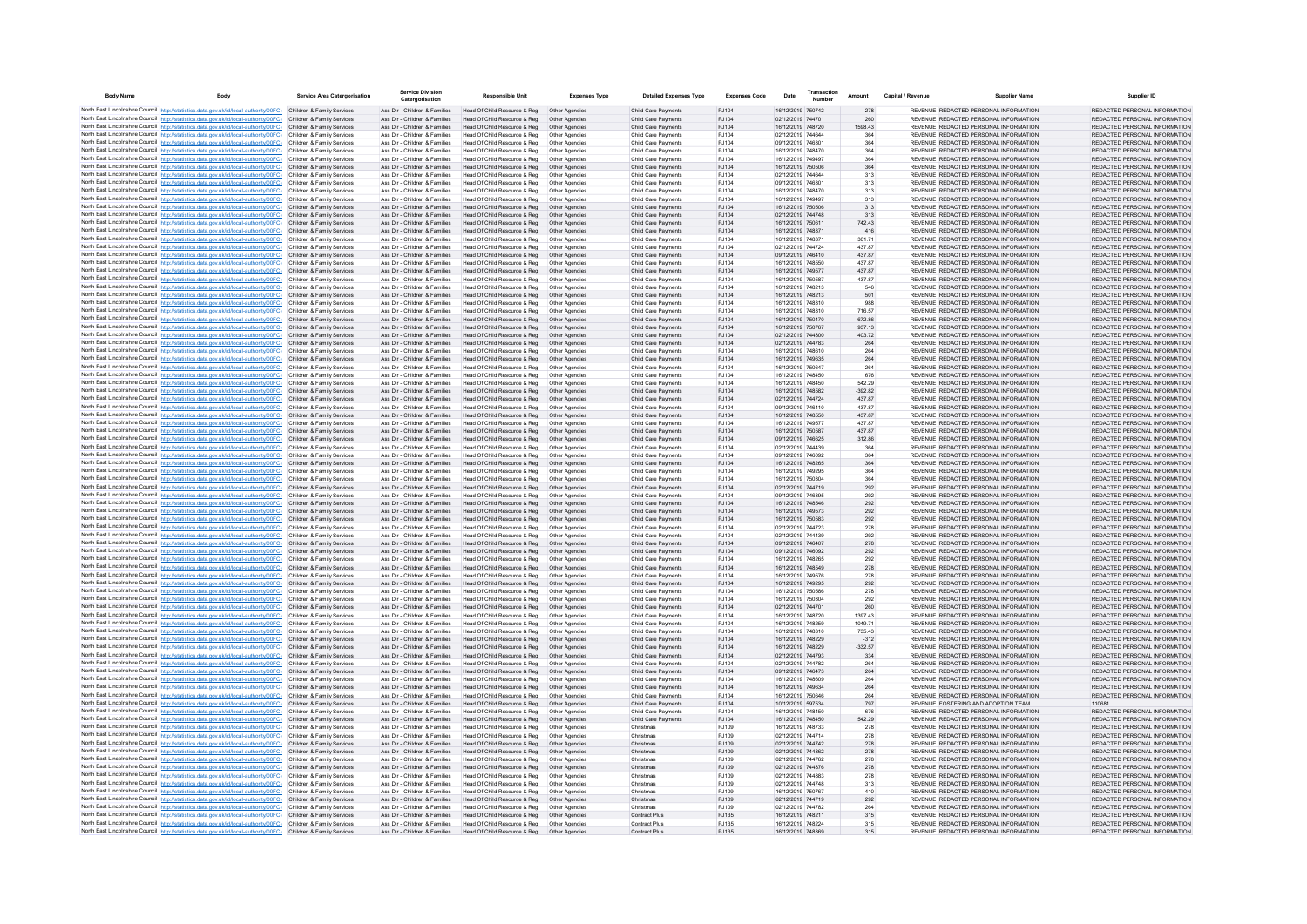| <b>Body Name</b> | Body                                                                                                                                                                                                        | <b>Service Area Catergorisation</b>                      | <b>Service Division</b><br>Catergorisatio                      | <b>Responsible Unit</b>                                       | <b>Expenses Type</b>             | <b>Detailed Expenses Type</b>                           | <b>Expenses Code</b> | Date                                   | Transaction | Amount           | Capital / Revenue | <b>Supplier Name</b>                                                           | <b>Supplier ID</b>                                             |
|------------------|-------------------------------------------------------------------------------------------------------------------------------------------------------------------------------------------------------------|----------------------------------------------------------|----------------------------------------------------------------|---------------------------------------------------------------|----------------------------------|---------------------------------------------------------|----------------------|----------------------------------------|-------------|------------------|-------------------|--------------------------------------------------------------------------------|----------------------------------------------------------------|
|                  | North East Lincolnshire Council http://statistics.data.gov.uk/id/local-authority/00FC) Children & Family Services                                                                                           |                                                          | Ass Dir - Children & Families                                  | Head Of Child Resource & Reg                                  | Other Agencies                   | Contract Plus                                           | PJ135                | 16/12/2019 748402                      |             | 315              |                   | REVENUE REDACTED PERSONAL INFORMATION                                          | REDACTED PERSONAL INFORMATION                                  |
|                  | North East Lincolnshire Council http://statistics.data.gov.uk/id/local-authority/00FC)                                                                                                                      | Children & Family Services                               | Ass Dir - Children & Families                                  | Head Of Child Resource & Reg                                  |                                  | Contract Plus                                           | PJ135                | 16/12/2019 748243                      |             | 315              |                   | REVENUE REDACTED PERSONAL INFORMATION                                          | REDACTED PERSONAL INFORMATION                                  |
|                  | North East Lincolnshire Council http://statistics.data.gov.uk/id/local-authority/00FC)                                                                                                                      | Children & Family Services                               | Ass Dir - Children & Families                                  | Head Of Child Resource & Reg                                  | Other Agencies                   | Contract Plus                                           | PJ135                | 16/12/2019 748246                      |             | 315              |                   | REVENUE REDACTED PERSONAL INFORMATION                                          | REDACTED PERSONAL INFORMATION                                  |
|                  | North East Lincolnshire Council http://statistics.data.gov.uk/id/local-authority/00FC)                                                                                                                      | Children & Family Services                               | Ass Dir - Children & Families                                  | Head Of Child Resource & Reg                                  | Other Agencies                   | <b>Contract Plus</b>                                    | PJ135                | 16/12/2019 748260                      |             | 315              |                   | REVENUE REDACTED PERSONAL INFORMATION                                          | REDACTED PERSONAL INFORMATION                                  |
|                  | North East Lincolnshire Council http://statistics.data.gov.uk/id/local-authority/00FC)                                                                                                                      | Children & Family Services<br>Children & Family Services | Ass Dir - Children & Families                                  | Head Of Child Resource & Reg                                  | Other Agencies                   | Contract Plus                                           | PJ135<br>PJ135       | 16/12/2019 748261<br>16/12/2019 748274 |             | 315              |                   | REVENUE REDACTED PERSONAL INFORMATION<br>REVENUE REDACTED PERSONAL INFORMATION | REDACTED PERSONAL INFORMATION<br>REDACTED PERSONAL INFORMATION |
|                  | North East Lincolnshire Council http://statistics.data.gov.uk/id/local-authority/00FC)<br>North East Lincolnshire Council http://statistics.data.gov.uk/id/local-authority/00FC)                            | Children & Family Services                               | Ass Dir - Children & Families<br>Ass Dir - Children & Families | Head Of Child Resource & Reg<br>Head Of Child Resource & Reg  | Other Agencies<br>Other Agencie  | Contract Plus<br>Contract Plus                          | PJ135                | 16/12/2019 748435                      |             | 315<br>315       |                   | REVENUE REDACTED PERSONAL INFORMATION                                          | REDACTED PERSONAL INFORMATION                                  |
|                  | North East Lincolnshire Council http://statistics.data.gov.uk/id/local-authority/00FC)                                                                                                                      | Children & Family Services                               | Ass Dir - Children & Families                                  | Head Of Child Resource & Reg                                  | Other Agencies                   | <b>Contract Plus</b>                                    | PJ135                | 16/12/2019 748286                      |             | 315              |                   | REVENUE REDACTED PERSONAL INFORMATION                                          | REDACTED PERSONAL INFORMATION                                  |
|                  | North East Lincolnshire Council http://statistics.data.gov.uk/id/local-authority/00FC)                                                                                                                      | Children & Family Services                               | Ass Dir - Children & Families                                  | Head Of Child Resource & Reg                                  | Other Agencies                   | <b>Contract Plus</b>                                    | P.1135               | 16/12/2019 748294                      |             | 315              |                   | REVENUE REDACTED PERSONAL INFORMATION                                          | REDACTED PERSONAL INFORMATION                                  |
|                  | North East Lincolnshire Council http://statistics.data.gov.uk/id/local-authority/00FC)                                                                                                                      | Children & Family Services                               | Ass Dir - Children & Families                                  | Head Of Child Resource & Reg                                  | Other Agencies                   | <b>Contract Plus</b>                                    | PJ135                | 16/12/2019 748307                      |             | 315              |                   | REVENUE REDACTED PERSONAL INFORMATION                                          | REDACTED PERSONAL INFORMATION                                  |
|                  | North East Lincolnshire Council http://statistics.data.gov.uk/id/local-authority/00FC) Children & Family Services<br>North East Lincolnshire Council http://statistics.data.gov.uk/id/local-authority/00FC) | Children & Family Services                               | Ass Dir - Children & Families<br>Ass Dir - Children & Families | Head Of Child Resource & Reg<br>Head Of Child Resource & Reg  | Other Agencie<br>Other Agencies  | Contract Plus<br><b>Contract Plus</b>                   | PJ135<br>PJ135       | 16/12/2019 748310<br>16/12/2019 748540 |             | 315<br>315       |                   | REVENUE REDACTED PERSONAL INFORMATION<br>REVENUE REDACTED PERSONAL INFORMATION | REDACTED PERSONAL INFORMATION<br>REDACTED PERSONAL INFORMATION |
|                  | North East Lincolnshire Council http://statistics.data.gov.uk/id/local-authority/00FC)                                                                                                                      | Children & Family Services                               | Ass Dir - Children & Families                                  | Head Of Child Resource & Reg                                  | Other Agencies                   | <b>Contract Plus</b>                                    | PJ135                | 16/12/2019 749240                      |             | 315              |                   | REVENUE REDACTED PERSONAL INFORMATION                                          | REDACTED PERSONAL INFORMATION                                  |
|                  | North East Lincolnshire Council http://statistics.data.gov.uk/id/local-authority/00FC).                                                                                                                     | Children & Family Services                               | Ass Dir - Children & Families                                  | Head Of Child Resource & Reg                                  | Other Agencies                   | Contract Plus                                           | PJ135                | 16/12/2019 749254                      |             | 315              |                   | REVENUE REDACTED PERSONAL INFORMATION                                          | REDACTED PERSONAL INFORMATION                                  |
|                  | North East Lincolnshire Council http://statistics.data.gov.uk/id/local-authority/00FC)                                                                                                                      | Children & Family Services                               | Ass Dir - Children & Families                                  | Head Of Child Resource & Reg                                  | Other Agencies                   | <b>Contract Plus</b>                                    | PJ135                | 16/12/2019 749567                      |             | 315              |                   | REVENUE REDACTED PERSONAL INFORMATION                                          | REDACTED PERSONAL INFORMATION                                  |
|                  | North East Lincolnshire Council http://statistics.data.gov.uk/id/local-authority/00FC) Children & Family Services                                                                                           |                                                          | Ass Dir - Children & Families                                  | Head Of Child Resource & Reg                                  | Other Agencies                   | <b>Contract Plus</b>                                    | PJ135                | 16/12/2019 749273                      |             | 315              |                   | REVENUE REDACTED PERSONAL INFORMATION                                          | REDACTED PERSONAL INFORMATION                                  |
|                  | North East Lincolnshire Council http://statistics.data.gov.uk/id/local-authority/00FC)<br>North East Lincolnshire Council http://statistics.data.gov.uk/id/local-authority/00FC)                            | Children & Family Services<br>Children & Family Services | Ass Dir - Children & Families<br>Ass Dir - Children & Families | Head Of Child Resource & Reg.<br>Head Of Child Resource & Reg | Other Agencies<br>Other Agencies | <b>Contract Plus</b><br><b>Contract Plus</b>            | PJ135<br>PJ135       | 16/12/2019 749276<br>16/12/2019 749290 |             | 315<br>315       |                   | REVENUE REDACTED PERSONAL INFORMATION<br>REVENUE REDACTED PERSONAL INFORMATION | REDACTED PERSONAL INFORMATION<br>REDACTED PERSONAL INFORMATION |
|                  | North East Lincolnshire Council http://statistics.data.gov.uk/id/local-authority/00FC)                                                                                                                      | Children & Family Services                               | Ass Dir - Children & Families                                  | Head Of Child Resource & Reg                                  | Other Agencies                   | <b>Contract Plus</b>                                    | P.1135               | 16/12/2019 749291                      |             | 315              |                   | REVENUE REDACTED PERSONAL INFORMATION                                          | REDACTED PERSONAL INFORMATION                                  |
|                  | North East Lincolnshire Council http://statistics.data.gov.uk/id/local-authority/00FC)                                                                                                                      | Children & Family Services                               | Ass Dir - Children & Families                                  | Head Of Child Resource & Reg                                  | Other Agencies                   | Contract Plus                                           | PJ135                | 16/12/2019 749304                      |             | 315              |                   | REVENUE REDACTED PERSONAL INFORMATION                                          | REDACTED PERSONAL INFORMATION                                  |
|                  | North East Lincolnshire Council http://statistics.data.gov.uk/id/local-authority/00FC)                                                                                                                      | Children & Family Services                               | Ass Dir - Children & Families                                  | Head Of Child Resource & Reg                                  | Other Agencies                   | Contract Plus                                           | PJ135                | 16/12/2019 749315                      |             | 315              |                   | REVENUE REDACTED PERSONAL INFORMATION                                          | REDACTED PERSONAL INFORMATION                                  |
|                  | North East Lincolnshire Council http://statistics.data.gov.uk/id/local-authority/00FC).                                                                                                                     | Children & Family Services                               | Ass Dir - Children & Families                                  | Head Of Child Resource & Reg.                                 | Other Agencies                   | <b>Contract Plus</b>                                    | PJ135                | 16/12/2019 749322                      |             | 315              |                   | REVENUE REDACTED PERSONAL INFORMATION                                          | REDACTED PERSONAL INFORMATION                                  |
|                  | North East Lincolnshire Council http://statistics.data.gov.uk/id/local-authority/00FC)<br>North East Lincolnshire Council http://statistics.data.gov.uk/id/local-authority/00FC)                            | Children & Family Services<br>Children & Family Services | Ass Dir - Children & Families<br>Ass Dir - Children & Families | Head Of Child Resource & Reg<br>Head Of Child Resource & Reg  | Other Agencies<br>Other Agencies | <b>Contract Plus</b><br>Contract Plus                   | PJ135<br>PJ135       | 16/12/2019 749335<br>16/12/2019 749338 |             | 315<br>315       |                   | REVENUE REDACTED PERSONAL INFORMATION<br>REVENUE REDACTED PERSONAL INFORMATION | REDACTED PERSONAL INFORMATION<br>REDACTED PERSONAL INFORMATION |
|                  | North East Lincolnshire Council http://statistics.data.gov.uk/id/local-authority/00FC)                                                                                                                      | Children & Family Services                               | Ass Dir - Children & Families                                  | Head Of Child Resource & Reg                                  | Other Agencie                    | Contract Plus                                           | PJ135                | 16/12/2019 749396                      |             | 315              |                   | REVENUE REDACTED PERSONAL INFORMATION                                          | REDACTED PERSONAL INFORMATION                                  |
|                  | North East Lincolnshire Council http://statistics.data.gov.uk/id/local-authority/00FC)                                                                                                                      | Children & Family Services                               | Ass Dir - Children & Families                                  | Head Of Child Resource & Reg                                  | Other Agencies                   | <b>Contract Plus</b>                                    | PJ135                | 16/12/2019 749429                      |             | 315              |                   | REVENUE REDACTED PERSONAL INFORMATION                                          | REDACTED PERSONAL INFORMATION                                  |
|                  | North East Lincolnshire Council http://statistics.data.gov.uk/id/local-authority/00FC)                                                                                                                      | Children & Family Services                               | Ass Dir - Children & Families                                  | Head Of Child Resource & Reg                                  | Other Agencies                   | <b>Contract Plus</b>                                    | PJ135                | 16/12/2019 749462                      |             | 315              |                   | REVENUE REDACTED PERSONAL INFORMATION                                          | REDACTED PERSONAL INFORMATION                                  |
|                  | North East Lincolnshire Council http://statistics.data.gov.uk/id/local-authority/00FC)                                                                                                                      | Children & Family Services                               | Ass Dir - Children & Families                                  | Head Of Child Resource & Reg                                  | Other Agencies                   | <b>Contract Plus</b>                                    | PJ135                | 16/12/2019 750249                      |             | 315              |                   | REVENUE REDACTED PERSONAL INFORMATION                                          | REDACTED PERSONAL INFORMATION                                  |
|                  | North East Lincolnshire Council http://statistics.data.gov.uk/id/local-authority/00FC)                                                                                                                      | Children & Family Services                               | Ass Dir - Children & Families<br>Ass Dir - Children & Families | Head Of Child Resource & Reg                                  | Other Agencie                    | <b>Contract Plus</b>                                    | PJ135                | 16/12/2019 750263<br>16/12/2019 750577 |             | 315              |                   | REVENUE REDACTED PERSONAL INFORMATION<br>REVENUE REDACTED PERSONAL INFORMATION | REDACTED PERSONAL INFORMATION<br>REDACTED PERSONAL INFORMATION |
|                  | North East Lincolnshire Council http://statistics.data.gov.uk/id/local-authority/00FC)<br>North East Lincolnshire Council http://statistics.data.gov.uk/id/local-authority/00FC)                            | Children & Family Services<br>Children & Family Services | Ass Dir - Children & Families                                  | Head Of Child Resource & Reg<br>Head Of Child Resource & Reg  | Other Agencies<br>Other Agencies | <b>Contract Plus</b><br><b>Contract Plus</b>            | PJ135<br>PJ135       | 16/12/2019 750282                      |             | 315<br>315       |                   | REVENUE REDACTED PERSONAL INFORMATION                                          | REDACTED PERSONAL INFORMATION                                  |
|                  | North East Lincolnshire Council http://statistics.data.gov.uk/id/local-authority/00FC)                                                                                                                      | Children & Family Services                               | Ass Dir - Children & Families                                  | Head Of Child Resource & Reg                                  | Other Agencies                   | <b>Contract Plus</b>                                    | PJ135                | 16/12/2019 750285                      |             | 315              |                   | REVENUE REDACTED PERSONAL INFORMATION                                          | REDACTED PERSONAL INFORMATION                                  |
|                  | North East Lincolnshire Council http://statistics.data.gov.uk/id/local-authority/00FC)                                                                                                                      | Children & Family Services                               | Ass Dir - Children & Families                                  | Head Of Child Resource & Reg                                  | Other Agencies                   | Contract Plus                                           | PJ135                | 16/12/2019 750299                      |             | 315              |                   | REVENUE REDACTED PERSONAL INFORMATION                                          | REDACTED PERSONAL INFORMATION                                  |
|                  | North East Lincolnshire Council http://statistics.data.gov.uk/id/local-authority/00FC)                                                                                                                      | Children & Family Services                               | Ass Dir - Children & Families                                  | Head Of Child Resource & Reg                                  | Other Agencies                   | <b>Contract Plus</b>                                    | PJ135                | 16/12/2019 750300                      |             | 315              |                   | REVENUE REDACTED PERSONAL INFORMATION                                          | REDACTED PERSONAL INFORMATION                                  |
|                  | North East Lincolnshire Council http://statistics.data.gov.uk/id/local-authority/00FC)                                                                                                                      | Children & Family Services                               | Ass Dir - Children & Families                                  | Head Of Child Resource & Reg                                  | Other Agencies                   | <b>Contract Plus</b>                                    | PJ135                | 16/12/2019 750313                      |             | 315              |                   | REVENUE REDACTED PERSONAL INFORMATION                                          | REDACTED PERSONAL INFORMATION                                  |
|                  | North East Lincolnshire Council http://statistics.data.gov.uk/id/local-authority/00FC)<br>North East Lincolnshire Council http://statistics.data.gov.uk/id/local-authority/00FC)                            | Children & Family Services<br>Children & Family Services | Ass Dir - Children & Families<br>Ass Dir - Children & Families | Head Of Child Resource & Reg<br>Head Of Child Resource & Reg  | Other Agencies<br>Other Agencies | <b>Contract Plus</b><br><b>Contract Plus</b>            | PJ135<br>P.1135      | 16/12/2019 750324<br>16/12/2019 750331 |             | 315<br>315       |                   | REVENUE REDACTED PERSONAL INFORMATION<br>REVENUE REDACTED PERSONAL INFORMATION | REDACTED PERSONAL INFORMATION<br>REDACTED PERSONAL INFORMATION |
|                  | North East Lincolnshire Council http://statistics.data.gov.uk/id/local-authority/00FC)                                                                                                                      | Children & Family Services                               | Ass Dir - Children & Families                                  | Head Of Child Resource & Reg                                  | Other Agencies                   | <b>Contract Plus</b>                                    | PJ135                | 16/12/2019 750344                      |             | 315              |                   | REVENUE REDACTED PERSONAL INFORMATION                                          | REDACTED PERSONAL INFORMATION                                  |
|                  | North East Lincolnshire Council http://statistics.data.gov.uk/id/local-authority/00FC)                                                                                                                      | Children & Family Services                               | Ass Dir - Children & Families                                  | Head Of Child Resource & Reg                                  | Other Agencies                   | Contract Plus                                           | PJ135                | 16/12/2019 750347                      |             | 315              |                   | REVENUE REDACTED PERSONAL INFORMATION                                          | REDACTED PERSONAL INFORMATION                                  |
|                  | North East Lincolnshire Council http://statistics.data.gov.uk/id/local-authority/00FC)                                                                                                                      | Children & Family Services                               | Ass Dir - Children & Families                                  | Head Of Child Resource & Reg                                  | Other Agencies                   | <b>Contract Plus</b>                                    | PJ135                | 16/12/2019 750405                      |             | 315              |                   | REVENUE REDACTED PERSONAL INFORMATION                                          | REDACTED PERSONAL INFORMATION                                  |
|                  | North East Lincolnshire Council http://statistics.data.gov.uk/id/local-authority/00FC)                                                                                                                      | Children & Family Services                               | Ass Dir - Children & Families                                  | Head Of Child Resource & Reg                                  | Other Agencies                   | <b>Contract Plus</b>                                    | PJ135                | 16/12/2019 750438                      |             | 315              |                   | REVENUE REDACTED PERSONAL INFORMATION                                          | REDACTED PERSONAL INFORMATION                                  |
|                  | North East Lincolnshire Council http://statistics.data.gov.uk/id/local-authority/00FC)<br>North East Lincolnshire Council http://statistics.data.gov.uk/id/local-authority/00FC)                            | Children & Family Services<br>Children & Family Services | Ass Dir - Children & Families<br>Ass Dir - Children & Families | Head Of Child Resource & Reg<br>Head Of Child Resource & Reg  | Other Agencies<br>Other Agencie  | Contract Plus<br>Contract Plus                          | PJ135<br>PJ135       | 16/12/2019 750471<br>02/12/2019 744542 |             | 315<br>315       |                   | REVENUE REDACTED PERSONAL INFORMATION<br>REVENUE REDACTED PERSONAL INFORMATION | REDACTED PERSONAL INFORMATION<br>REDACTED PERSONAL INFORMATION |
|                  | North East Lincolnshire Council http://statistics.data.gov.uk/id/local-authority/00FC)                                                                                                                      | Children & Family Services                               | Ass Dir - Children & Families                                  | Head Of Child Resource & Reg                                  | Other Agencies                   | <b>Contract Plus</b>                                    | PJ135                | 02/12/2019 744385                      |             | 315              |                   | REVENUE REDACTED PERSONAL INFORMATION                                          | REDACTED PERSONAL INFORMATION                                  |
|                  | North East Lincolnshire Council http://statistics.data.gov.uk/id/local-authority/00FC)                                                                                                                      | Children & Family Services                               | Ass Dir - Children & Families                                  | Head Of Child Resource & Reg                                  | Other Agencies                   | <b>Contract Plus</b>                                    | PJ135                | 02/12/2019 744713                      |             | 315              |                   | REVENUE REDACTED PERSONAL INFORMATION                                          | REDACTED PERSONAL INFORMATION                                  |
|                  | North East Lincolnshire Council http://statistics.data.gov.uk/id/local-authority/00FC)                                                                                                                      | Children & Family Services                               | Ass Dir - Children & Families                                  | Head Of Child Resource & Reg                                  | Other Agencies                   | <b>Contract Plus</b>                                    | PJ135                | 02/12/2019 744399                      |             | 315              |                   | REVENUE REDACTED PERSONAL INFORMATION                                          | REDACTED PERSONAL INFORMATION                                  |
|                  | North East Lincolnshire Council http://statistics.data.gov.uk/id/local-authority/00FC)                                                                                                                      | Children & Family Services                               | Ass Dir - Children & Families                                  | Head Of Child Resource & Reg                                  | Other Agencies                   | <b>Contract Plus</b>                                    | PJ135                | 02/12/2019 744417                      |             | 315              |                   | REVENUE REDACTED PERSONAL INFORMATION                                          | REDACTED PERSONAL INFORMATION                                  |
|                  | North East Lincolnshire Council http://statistics.data.gov.uk/id/local-authority/00FC)                                                                                                                      | Children & Family Services<br>Children & Family Services | Ass Dir - Children & Families<br>Ass Dir - Children & Families | Head Of Child Resource & Reg<br>Head Of Child Resource & Reg  | Other Agencies                   | Contract Plus<br>Contract Plus                          | PJ135<br>PJ135       | 02/12/2019 744420<br>02/12/2019 744434 |             | 315<br>315       |                   | REVENUE REDACTED PERSONAL INFORMATION<br>REVENUE REDACTED PERSONAL INFORMATION | REDACTED PERSONAL INFORMATION<br>REDACTED PERSONAL INFORMATION |
|                  | North East Lincolnshire Council http://statistics.data.gov.uk/id/local-authority/00FC)<br>North East Lincolnshire Council http://statistics.data.gov.uk/id/local-authority/00FC)                            | Children & Family Services                               | Ass Dir - Children & Families                                  | Head Of Child Resource & Reg                                  | Other Agencies<br>Other Agencies | <b>Contract Plus</b>                                    | PJ135                | 02/12/2019 744435                      |             | 315              |                   | REVENUE REDACTED PERSONAL INFORMATION                                          | REDACTED PERSONAL INFORMATION                                  |
|                  | North East Lincolnshire Council http://statistics.data.gov.uk/id/local-authority/00FC)                                                                                                                      | Children & Family Services                               | Ass Dir - Children & Families                                  | Head Of Child Resource & Reg                                  | Other Agencies                   | Contract Plus                                           | PJ135                | 02/12/2019 744575                      |             | 315              |                   | REVENUE REDACTED PERSONAL INFORMATION                                          | REDACTED PERSONAL INFORMATION                                  |
|                  | North East Lincolnshire Council http://statistics.data.gov.uk/id/local-authority/00FC)                                                                                                                      | Children & Family Services                               | Ass Dir - Children & Families                                  | Head Of Child Resource & Reg                                  | Other Agencies                   | Contract Plus                                           | PJ135                | 02/12/2019 744608                      |             | 315              |                   | REVENUE REDACTED PERSONAL INFORMATION                                          | REDACTED PERSONAL INFORMATION                                  |
|                  | North East Lincolnshire Council http://statistics.data.gov.uk/id/local-authority/00FC)                                                                                                                      | Children & Family Services                               | Ass Dir - Children & Families                                  | Head Of Child Resource & Reg                                  | Other Agencies                   | Contract Plus                                           | PJ135                | 02/12/2019 744448                      |             | 315              |                   | REVENUE REDACTED PERSONAL INFORMATION                                          | REDACTED PERSONAL INFORMATION                                  |
|                  | North East Lincolnshire Council http://statistics.data.gov.uk/id/local-authority/00FC)<br>North East Lincolnshire Council http://statistics.data.gov.uk/id/local-authority/00FC)                            | Children & Family Services<br>Children & Family Services | Ass Dir - Children & Families<br>Ass Dir - Children & Families | Head Of Child Resource & Reg                                  | Other Agencies<br>Other Agencies | <b>Contract Plus</b><br><b>Contract Plus</b>            | PJ135<br>PJ135       | 02/12/2019 744459<br>02/12/2019 744467 |             | 315              |                   | REVENUE REDACTED PERSONAL INFORMATION<br>REVENUE REDACTED PERSONAL INFORMATION | REDACTED PERSONAL INFORMATION<br>REDACTED PERSONAL INFORMATION |
|                  | North East Lincolnshire Council http://statistics.data.gov.uk/id/local-authority/00FC)                                                                                                                      | Children & Family Services                               | Ass Dir - Children & Families                                  | Head Of Child Resource & Reg<br>Head Of Child Resource & Reg  | Other Agencies                   | <b>Contract Plus</b>                                    | PJ135                | 02/12/2019 744480                      |             | 315<br>315       |                   | REVENUE REDACTED PERSONAL INFORMATION                                          | REDACTED PERSONAL INFORMATION                                  |
|                  | North East Lincolnshire Council http://statistics.data.gov.uk/id/local-authority/00FC)                                                                                                                      | Children & Family Services                               | Ass Dir - Children & Families                                  | Head Of Child Resource & Reg                                  | Other Agencie                    | Contract Plus                                           | PJ135                | 02/12/2019 744483                      |             | 315              |                   | REVENUE REDACTED PERSONAL INFORMATION                                          | REDACTED PERSONAL INFORMATION                                  |
|                  | North East Lincolnshire Council http://statistics.data.gov.uk/id/local-authority/00FC)                                                                                                                      | Children & Family Services                               | Ass Dir - Children & Families                                  | Head Of Child Resource & Reg                                  | Other Agencies                   | <b>Contract Plus</b>                                    | PJ135                | 09/12/2019 746134                      |             | 315              |                   | REVENUE REDACTED PERSONAL INFORMATION                                          | REDACTED PERSONAL INFORMATION                                  |
|                  | North East Lincolnshire Council http://statistics.data.gov.uk/id/local-authority/00FC)                                                                                                                      | Children & Family Services                               | Ass Dir - Children & Families                                  | Head Of Child Resource & Reg                                  | Other Agencies                   | <b>Contract Plus</b>                                    | PJ135                | 09/12/2019 746137                      |             | 315              |                   | REVENUE REDACTED PERSONAL INFORMATION                                          | REDACTED PERSONAL INFORMATION                                  |
|                  | North East Lincolnshire Council http://statistics.data.gov.uk/id/local-authority/00FC).<br>North East Lincolnshire Council http://statistics.data.gov.uk/id/local-authority/00FC)                           | Children & Family Services<br>Children & Family Services | Ass Dir - Children & Families<br>Ass Dir - Children & Families | Head Of Child Resource & Reg<br>Head Of Child Resource & Reg  | Other Agencies<br>Other Agencies | Contract Plus<br><b>Contract Plus</b>                   | PJ135<br>PJ135       | 09/12/2019 746196<br>09/12/2019 746229 |             | 315              |                   | REVENUE REDACTED PERSONAL INFORMATION<br>REVENUE REDACTED PERSONAL INFORMATION | REDACTED PERSONAL INFORMATION<br>REDACTED PERSONAL INFORMATION |
|                  | North East Lincolnshire Council http://statistics.data.gov.uk/id/local-authority/00FC)                                                                                                                      | Children & Family Services                               | Ass Dir - Children & Families                                  | Head Of Child Resource & Reg                                  | Other Agencies                   | <b>Contract Plus</b>                                    | PJ135                | 09/12/2019 746263                      |             | 315<br>315       |                   | REVENUE REDACTED PERSONAL INFORMATION                                          | REDACTED PERSONAL INFORMATION                                  |
|                  | North East Lincolnshire Council http://statistics.data.gov.uk/id/local-authority/00FC)                                                                                                                      | Children & Family Services                               | Ass Dir - Children & Families                                  | Head Of Child Resource & Reg.                                 | Other Agencies                   | <b>Contract Plus</b>                                    | PJ135                | 09/12/2019 746037                      |             | 315              |                   | REVENUE REDACTED PERSONAL INFORMATION                                          | REDACTED PERSONAL INFORMATION                                  |
|                  | North East Lincolnshire Council http://statistics.data.gov.uk/id/local-authority/00FC)                                                                                                                      | Children & Family Services                               | Ass Dir - Children & Families                                  | Head Of Child Resource & Reg                                  | Other Agencies                   | <b>Contract Plus</b>                                    | PJ135                | 09/12/2019 746389                      |             | 315              |                   | REVENUE REDACTED PERSONAL INFORMATION                                          | REDACTED PERSONAL INFORMATION                                  |
|                  | North East Lincolnshire Council http://statistics.data.gov.uk/id/local-authority/00FC)                                                                                                                      | Children & Family Services                               | Ass Dir - Children & Families                                  | Head Of Child Resource & Reg                                  | Other Agencies                   | <b>Contract Plus</b>                                    | PJ135                | 09/12/2019 746051                      |             | 315              |                   | REVENUE REDACTED PERSONAL INFORMATION                                          | REDACTED PERSONAL INFORMATION                                  |
|                  | North East Lincolnshire Council http://statistics.data.gov.uk/id/local-authority/00FC)                                                                                                                      | Children & Family Services<br>Children & Family Services | Ass Dir - Children & Families<br>Ass Dir - Children & Families | Head Of Child Resource & Reg                                  | Other Agencies                   | Contract Plus                                           | PJ135                | 09/12/2019 746069<br>09/12/2019 746072 |             | 315              |                   | REVENUE REDACTED PERSONAL INFORMATION<br>REVENUE REDACTED PERSONAL INFORMATION | REDACTED PERSONAL INFORMATION<br>REDACTED PERSONAL INFORMATION |
|                  | North East Lincolnshire Council http://statistics.data.gov.uk/id/local-authority/00FC)<br>North East Lincolnshire Council http://statistics.data.gov.uk/id/local-authority/00FC)                            | Children & Family Services                               | Ass Dir - Children & Families                                  | Head Of Child Resource & Reg<br>Head Of Child Resource & Reg. | Other Agencies<br>Other Agencies | Contract Plus<br><b>Contract Plus</b>                   | PJ135<br>PJ135       | 09/12/2019 746086                      |             | 315<br>315       |                   | REVENUE REDACTED PERSONAL INFORMATION                                          | REDACTED PERSONAL INFORMATION                                  |
|                  | North East Lincolnshire Council http://statistics.data.gov.uk/id/local-authority/00FC)                                                                                                                      | Children & Family Services                               | Ass Dir - Children & Families                                  | Head Of Child Resource & Reg                                  | Other Agencies                   | Contract Plus                                           | PJ135                | 09/12/2019 746087                      |             | 315              |                   | REVENUE REDACTED PERSONAL INFORMATION                                          | REDACTED PERSONAL INFORMATION                                  |
|                  | North East Lincolnshire Council http://statistics.data.gov.uk/id/local-authority/00FC)                                                                                                                      | Children & Family Services                               | Ass Dir - Children & Families                                  | Head Of Child Resource & Reg                                  | Other Agencies                   | Contract Plus                                           | PJ135                | 09/12/2019 746101                      |             | 315              |                   | REVENUE REDACTED PERSONAL INFORMATION                                          | REDACTED PERSONAL INFORMATION                                  |
|                  | North East Lincolnshire Council http://statistics.data.gov.uk/id/local-authority/00FC)                                                                                                                      | Children & Family Services                               | Ass Dir - Children & Families                                  | Head Of Child Resource & Reg                                  | Other Agencie                    | Contract Plus                                           | PJ135                | 09/12/2019 746112                      |             | 315              |                   | REVENUE REDACTED PERSONAL INFORMATION                                          | REDACTED PERSONAL INFORMATION                                  |
|                  | North East Lincolnshire Council http://statistics.data.gov.uk/id/local-authority/00FC)                                                                                                                      | Children & Family Services                               | Ass Dir - Children & Families                                  | Head Of Child Resource & Reg                                  | Other Agencies                   | <b>Contract Plus</b>                                    | PJ135                | 09/12/2019 746120                      |             | 315              |                   | REVENUE REDACTED PERSONAL INFORMATION                                          | REDACTED PERSONAL INFORMATION                                  |
|                  | North East Lincolnshire Council http://statistics.data.gov.uk/id/local-authority/00FC)<br>North East Lincolnshire Council http://statistics.data.gov.uk/id/local-authority/00FC)                            | Children & Family Services<br>Children & Family Services | Ass Dir - Children & Families<br>Ass Dir - Children & Families | Head Of Child Resource & Reg.<br>Head Of Child Resource & Reg | Other Agencies<br>Other Agencies | Holiday<br>Setting Up                                   | PJ108<br>PJ111       | 09/12/2019 746429<br>10/12/2019 598001 |             | 264<br>350       |                   | REVENUE REDACTED PERSONAL INFORMATION<br>REVENUE WOODLANDS RETAIL LTD          | REDACTED PERSONAL INFORMATION<br>143811                        |
|                  | North East Lincolnshire Council http://statistics.data.gov.uk/id/local-authority/00FC)                                                                                                                      | Children & Family Services                               | Ass Dir - Children & Families                                  | Head Of Child Resource & Reg                                  | Other Agencie                    | Setting Up                                              | PJ111                | 18/12/2019 600011                      |             | 431.34           |                   | REVENUE ARGOS BUSINESS SOLUTIONS                                               | 101032                                                         |
|                  | North East Lincolnshire Council http://statistics.data.gov.uk/id/local-authority/00FC)                                                                                                                      | Children & Family Services                               | Ass Dir - Children & Families                                  | Head Of Child Resource & Reg                                  | Other Agencies                   | Special Carer Payments                                  | PJ128                | 16/12/2019 748353                      |             | 711.58           |                   | REVENUE REDACTED PERSONAL INFORMATION                                          | REDACTED PERSONAL INFORMATION                                  |
|                  | North East Lincolnshire Council http://statistics.data.gov.uk/id/local-authority/00FC).                                                                                                                     | Children & Family Services                               | Ass Dir - Children & Families                                  | Head Of Child Resource & Reg                                  | Other Agencies                   | Special Carer Payments                                  | PJ128                | 16/12/2019 748216                      |             | 711.58           |                   | REVENUE REDACTED PERSONAL INFORMATION                                          | REDACTED PERSONAL INFORMATION                                  |
|                  | North East Lincolnshire Council http://statistics.data.gov.uk/id/local-authority/00FC)                                                                                                                      | Children & Family Services                               | Ass Dir - Children & Families                                  | Head Of Child Resource & Reg                                  | Other Agencies                   | <b>Special Carer Payments</b>                           | PJ128                | 16/12/2019 748235                      |             | 711.58           |                   | REVENUE REDACTED PERSONAL INFORMATION                                          | REDACTED PERSONAL INFORMATION                                  |
|                  | North East Lincolnshire Council http://statistics.data.gov.uk/id/local-authority/00FC)<br>North East Lincolnshire Council http://statistics.data.gov.uk/id/local-authority/00FC)                            | Children & Family Services<br>Children & Family Services | Ass Dir - Children & Families<br>Ass Dir - Children & Families | Head Of Child Resource & Reg<br>Head Of Child Resource & Reg  | Other Agencies<br>Other Agencies | Special Carer Payments<br><b>Special Carer Payments</b> | PJ128<br>PJ128       | 16/12/2019 748598<br>16/12/2019 749244 |             | 711.58<br>711.58 |                   | REVENUE REDACTED PERSONAL INFORMATION<br>REVENUE REDACTED PERSONAL INFORMATION | REDACTED PERSONAL INFORMATION<br>REDACTED PERSONAL INFORMATION |
|                  | North East Lincolnshire Council http://statistics.data.gov.uk/id/local-authority/00FC)                                                                                                                      | Children & Family Services                               | Ass Dir - Children & Families                                  | Head Of Child Resource & Reg                                  | Other Agencies                   | Special Carer Payments                                  | PJ128                | 16/12/2019 749265                      |             | 711.58           |                   | REVENUE REDACTED PERSONAL INFORMATION                                          | REDACTED PERSONAL INFORMATION                                  |
|                  | North East Lincolnshire Council http://statistics.data.gov.uk/id/local-authority/00FC).                                                                                                                     | Children & Family Services                               | Ass Dir - Children & Families                                  | Head Of Child Resource & Reg                                  | Other Agencies                   | Special Carer Payments                                  | PJ128                | 16/12/2019 749623                      |             | 711.58           |                   | REVENUE REDACTED PERSONAL INFORMATION                                          | REDACTED PERSONAL INFORMATION                                  |
|                  | North East Lincolnshire Council http://statistics.data.gov.uk/id/local-authority/00FC)                                                                                                                      | Children & Family Services                               | Ass Dir - Children & Families                                  | Head Of Child Resource & Reg                                  | Other Agencies                   | Special Carer Payments                                  | PJ128                | 16/12/2019 749380                      |             | 711.58           |                   | REVENUE REDACTED PERSONAL INFORMATION                                          | REDACTED PERSONAL INFORMATION                                  |
|                  | North East Lincolnshire Council http://statistics.data.gov.uk/id/local-authority/00FC)                                                                                                                      | Children & Family Services                               | Ass Dir - Children & Families                                  | Head Of Child Resource & Reg                                  | Other Agencies                   | <b>Special Carer Payments</b>                           | PJ128                | 16/12/2019 750253                      |             | 711.58           |                   | REVENUE REDACTED PERSONAL INFORMATION                                          | REDACTED PERSONAL INFORMATION                                  |
|                  | North East Lincolnshire Council http://statistics.data.gov.uk/id/local-authority/00FC)<br>North East Lincolnshire Council http://statistics.data.gov.uk/id/local-authority/00FC).                           | Children & Family Services<br>Children & Family Services | Ass Dir - Children & Families<br>Ass Dir - Children & Families | Head Of Child Resource & Reg<br>Head Of Child Resource & Reg. | Other Agencies<br>Other Agencies | <b>Special Carer Payments</b><br>Special Carer Payments | PJ128<br>PJ128       | 16/12/2019 750274<br>16/12/2019 750634 |             | 711.58<br>711.58 |                   | REVENUE REDACTED PERSONAL INFORMATION<br>REVENUE REDACTED PERSONAL INFORMATION | REDACTED PERSONAL INFORMATION<br>REDACTED PERSONAL INFORMATION |
|                  | North East Lincolnshire Council http://statistics.data.gov.uk/id/local-authority/00FC)                                                                                                                      | Children & Family Services                               | Ass Dir - Children & Families                                  | Head Of Child Resource & Reg.                                 | Other Agencies                   | Special Carer Payments                                  | PJ128                | 16/12/2019 750389                      |             | 711.58           |                   | REVENUE REDACTED PERSONAL INFORMATION                                          | REDACTED PERSONAL INFORMATION                                  |
|                  | North East Lincolnshire Council http://statistics.data.gov.uk/id/local-authority/00FC)                                                                                                                      | Children & Family Services                               | Ass Dir - Children & Families                                  | Head Of Child Resource & Reg                                  | Other Agencies                   | Special Carer Payments                                  | PJ128                | 02/12/2019 744526                      |             | 711.58           |                   | REVENUE REDACTED PERSONAL INFORMATION                                          | REDACTED PERSONAL INFORMATION                                  |
|                  | North East Lincolnshire Council http://statistics.data.gov.uk/id/local-authority/00FC)                                                                                                                      | Children & Family Services                               | Ass Dir - Children & Families                                  | Head Of Child Resource & Reg                                  |                                  | Special Carer Payment                                   | PJ128                | 02/12/2019 744388                      |             | 711.58           |                   | REVENUE REDACTED PERSONAL INFORMATION                                          | REDACTED PERSONAL INFORMATION                                  |
|                  | North East Lincolnshire Council http://statistics.data.gov.uk/id/local-authority/00FC) Children & Family Services                                                                                           |                                                          | Ass Dir - Children & Families                                  | Head Of Child Resource & Reg                                  | Other Agencies                   | Special Carer Payments                                  | PJ128                | 02/12/2019 744409                      |             | 711.58           |                   | REVENUE REDACTED PERSONAL INFORMATION                                          | REDACTED PERSONAL INFORMATION                                  |
|                  | North East Lincolnshire Council http://statistics.data.gov.uk/id/local-authority/00FC)                                                                                                                      | Children & Family Services                               | Ass Dir - Children & Families                                  | Head Of Child Resource & Reg                                  | Other Agencies                   | Special Carer Payments                                  | PJ128                | 02/12/2019 744770                      |             | 711.58           |                   | REVENUE REDACTED PERSONAL INFORMATION                                          | REDACTED PERSONAL INFORMATION                                  |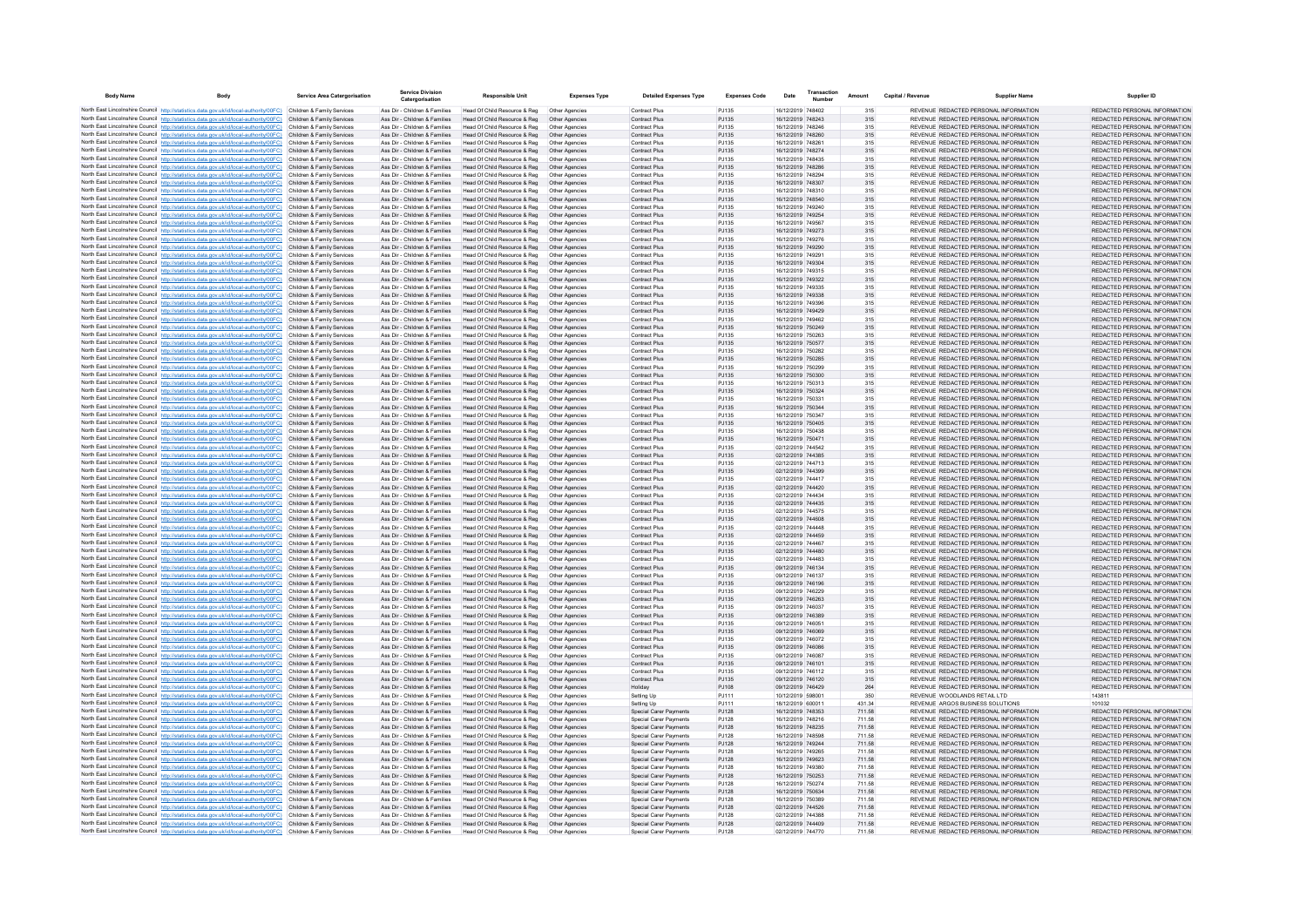| <b>Body Name</b> | Body                                                                                                                                                                                                        | <b>Service Area Catergorisation</b>                      | <b>Service Division</b>                                        | <b>Responsible Unit</b>                                       | <b>Expenses Type</b>                     | <b>Detailed Expenses Type</b>                          | <b>Expenses Code</b> | Date                                   | Transaction | Amount           | <b>Capital / Revenue</b> | <b>Supplier Name</b>                                                           | <b>Supplier ID</b>                                             |
|------------------|-------------------------------------------------------------------------------------------------------------------------------------------------------------------------------------------------------------|----------------------------------------------------------|----------------------------------------------------------------|---------------------------------------------------------------|------------------------------------------|--------------------------------------------------------|----------------------|----------------------------------------|-------------|------------------|--------------------------|--------------------------------------------------------------------------------|----------------------------------------------------------------|
|                  | North East Lincolnshire Council http://statistics.data.gov.uk/id/local-authority/00FC) Children & Family Services                                                                                           |                                                          | Ass Dir - Children & Families                                  | Head Of Child Resource & Reg   Other Agencies                 |                                          | <b>Special Carer Payments</b>                          | PJ128                | 09/12/2019 746180                      |             | 711.58           |                          | REVENUE REDACTED PERSONAL INFORMATION                                          | REDACTED PERSONAL INFORMATION                                  |
|                  | North East Lincolnshire Council http://statistics.data.gov.uk/id/local-authority/00FC)                                                                                                                      | Children & Family Services                               | Ass Dir - Children & Families                                  | Head Of Child Resource & Reg                                  | Other Agencie                            | Special Carer Payments                                 | <b>PJ128</b>         | 09/12/2019 746041                      |             | 711.58           |                          | REVENUE REDACTED PERSONAL INFORMATION                                          | REDACTED PERSONAL INFORMATION                                  |
|                  | North East Lincolnshire Council http://statistics.data.gov.uk/id/local-authority/00FC) Children & Family Services                                                                                           |                                                          | Ass Dir - Children & Families                                  | Head Of Child Resource & Reg                                  | Other Agencies                           | Special Carer Payments                                 | PJ128                | 09/12/2019 746061                      |             | 711.58           |                          | REVENUE REDACTED PERSONAL INFORMATION                                          | REDACTED PERSONAL INFORMATION                                  |
|                  | North East Lincolnshire Council http://statistics.data.gov.uk/id/local-authority/00FC)                                                                                                                      | Children & Family Services                               | Ass Dir - Children & Families                                  | Head Of Child Resource & Reg                                  | Other Agencies                           | Special Carer Payments                                 | PJ128                | 09/12/2019 746462                      |             | 711.58           |                          | REVENUE REDACTED PERSONAL INFORMATION                                          | REDACTED PERSONAL INFORMATION                                  |
|                  | North East Lincolnshire Council http://statistics.data.gov.uk/id/local-authority/00FC)                                                                                                                      | Children & Family Services                               | Ass Dir - Children & Families                                  | Head Of Child Resource & Reg                                  | Other Agencies                           | Custodianship/Residency                                | PJ117                | 02/12/2019 744641                      |             | 289.02           |                          | REVENUE REDACTED PERSONAL INFORMATION                                          | REDACTED PERSONAL INFORMATION                                  |
|                  | North East Lincolnshire Council http://statistics.data.gov.uk/id/local-authority/00FC)<br>North East Lincolnshire Council http://statistics.data.gov.uk/id/local-authority/00FC)                            | Children & Family Services<br>Children & Family Services | Ass Dir - Children & Families<br>Ass Dir - Children & Families | Head Of Child Resource & Reg<br>Head Of Child Resource & Reg  | Other Agencies<br>Other Agencies         | Custodianship/Residency<br>Custodianship/Residency     | PJ117<br>PJ117       | 02/12/2019 744484<br>09/12/2019 746139 |             | 257.6<br>257.6   |                          | REVENUE REDACTED PERSONAL INFORMATION<br>REVENUE REDACTED PERSONAL INFORMATION | REDACTED PERSONAL INFORMATION<br>REDACTED PERSONAL INFORMATION |
|                  | North East Lincolnshire Council http://statistics.data.gov.uk/id/local-authority/00FC)                                                                                                                      | Children & Family Services                               | Ass Dir - Children & Families                                  | Head Of Child Resource & Reg                                  | Other Agencies                           | Custodianship/Residency                                | PJ117                | 09/12/2019 746298                      |             | 289.02           |                          | REVENUE REDACTED PERSONAL INFORMATION                                          | REDACTED PERSONAL INFORMATION                                  |
|                  | North East Lincolnshire Council http://statistics.data.gov.uk/id/local-authority/00FC)                                                                                                                      | Children & Family Services                               | Ass Dir - Children & Families                                  | Head Of Child Resource & Reg.                                 | Other Agencies                           | Custodianship/Residency                                | PJ117                | 16/12/2019 748468                      |             | 289.02           |                          | REVENUE REDACTED PERSONAL INFORMATION                                          | REDACTED PERSONAL INFORMATION                                  |
|                  | North East Lincolnshire Council http://statistics.data.gov.uk/id/local-authority/00FC)                                                                                                                      | Children & Family Services                               | Ass Dir - Children & Families                                  | Head Of Child Resource & Reg                                  | Other Agencies                           | Custodianship/Residency                                | PJ117                | 16/12/2019 748312                      |             | 257.6            |                          | REVENUE REDACTED PERSONAL INFORMATION                                          | REDACTED PERSONAL INFORMATION                                  |
|                  | North East Lincolnshire Council http://statistics.data.gov.uk/id/local-authority/00FC) Children & Family Services                                                                                           |                                                          | Ass Dir - Children & Families                                  | Head Of Child Resource & Reg                                  | Other Agencies                           | Custodianship/Residency                                | PJ117                | 16/12/2019 749340                      |             | 257.6            |                          | REVENUE REDACTED PERSONAL INFORMATION                                          | REDACTED PERSONAL INFORMATION                                  |
|                  | North East Lincolnshire Council http://statistics.data.gov.uk/id/local-authority/00FC)                                                                                                                      | Children & Family Services                               | Ass Dir - Children & Families                                  | Head Of Child Resource & Reg                                  | Other Agencies                           | Custodianship/Residency                                | PJ117                | 16/12/2019 749495                      |             | 289.02           |                          | REVENUE REDACTED PERSONAL INFORMATION                                          | REDACTED PERSONAL INFORMATION                                  |
|                  | North East Lincolnshire Council http://statistics.data.gov.uk/id/local-authority/00FC)                                                                                                                      | Children & Family Services                               | Ass Dir - Children & Families                                  | Head Of Child Resource & Reg                                  | Other Agencies                           | Custodianship/Residency                                | PJ117                | 16/12/2019 750349                      |             | 257.6            |                          | REVENUE REDACTED PERSONAL INFORMATION                                          | REDACTED PERSONAL INFORMATION                                  |
|                  | North East Lincolnshire Council http://statistics.data.gov.uk/id/local-authority/00FC).<br>North East Lincolnshire Council http://statistics.data.gov.uk/id/local-authority/00FC)                           | Children & Family Services<br>Children & Family Services | Ass Dir - Children & Families<br>Ass Dir - Children & Families | Head Of Child Resource & Reg<br>Head Of Child Resource & Reg  | Other Agencies<br>Other Agencies         | Custodianship/Residency<br>Custodianship/Residency     | PJ117<br>PJ117       | 16/12/2019 750504<br>02/12/2019 744621 |             | 289.02<br>278    |                          | REVENUE REDACTED PERSONAL INFORMATION<br>REVENUE REDACTED PERSONAL INFORMATION | REDACTED PERSONAL INFORMATION<br>REDACTED PERSONAL INFORMATION |
|                  | North East Lincolnshire Council http://statistics.data.gov.uk/id/local-authority/00FC) Children & Family Services                                                                                           |                                                          | Ass Dir - Children & Families                                  | Head Of Child Resource & Reg                                  | Other Agencies                           | Custodianship/Residency                                | PJ117                | 09/12/2019 746276                      |             | 278              |                          | REVENUE REDACTED PERSONAL INFORMATION                                          | REDACTED PERSONAL INFORMATION                                  |
|                  | North East Lincolnshire Council http://statistics.data.gov.uk/id/local-authority/00FC)                                                                                                                      | Children & Family Services                               | Ass Dir - Children & Families                                  | Head Of Child Resource & Reg                                  | Other Agencies                           | Custodianship/Residency                                | PJ117                | 16/12/2019 748448                      |             | 278              |                          | REVENUE REDACTED PERSONAL INFORMATION                                          | REDACTED PERSONAL INFORMATION                                  |
|                  | North East Lincolnshire Council http://statistics.data.gov.uk/id/local-authority/00FC).                                                                                                                     | Children & Family Services                               | Ass Dir - Children & Families                                  | Head Of Child Resource & Reg                                  | Other Agencies                           | Custodianship/Residency                                | P.1117               | 16/12/2019 749475                      |             | 278              |                          | REVENUE REDACTED PERSONAL INFORMATION                                          | REDACTED PERSONAL INFORMATION                                  |
|                  | North East Lincolnshire Council http://statistics.data.gov.uk/id/local-authority/00FC)                                                                                                                      | Children & Family Services                               | Ass Dir - Children & Families                                  | Head Of Child Resource & Reg                                  | Other Agencies                           | Custodianship/Residency                                | PJ117                | 16/12/2019 750484                      |             | 278              |                          | REVENUE REDACTED PERSONAL INFORMATION                                          | REDACTED PERSONAL INFORMATION                                  |
|                  | North East Lincolnshire Council http://statistics.data.gov.uk/id/local-authority/00FC)                                                                                                                      | Children & Family Services                               | Ass Dir - Children & Families                                  | Head Of Child Resource & Reg                                  | Other Agencies                           | Custodianship/Residency                                | PJ117                | 02/12/2019 744411                      |             | 328              |                          | REVENUE REDACTED PERSONAL INFORMATION                                          | REDACTED PERSONAL INFORMATION                                  |
|                  | North East Lincolnshire Council http://statistics.data.gov.uk/id/local-authority/00FC)<br>North East Lincolnshire Council http://statistics.data.gov.uk/id/local-authority/00FC)                            | Children & Family Services                               | Ass Dir - Children & Families                                  | Head Of Child Resource & Reg                                  | Other Agencies                           | Custodianship/Residency                                | PJ117                | 09/12/2019 746063                      |             | 328<br>328       |                          | REVENUE REDACTED PERSONAL INFORMATION<br>REVENUE REDACTED PERSONAL INFORMATION | REDACTED PERSONAL INFORMATION<br>REDACTED PERSONAL INFORMATION |
|                  | North East Lincolnshire Council http://statistics.data.gov.uk/id/local-authority/00FC)                                                                                                                      | Children & Family Services<br>Children & Family Services | Ass Dir - Children & Families<br>Ass Dir - Children & Families | Head Of Child Resource & Reg.<br>Head Of Child Resource & Reg | Other Agencies<br>Other Agencies         | Custodianship/Residency<br>Custodianship/Residency     | PJ117<br>PJ117       | 16/12/2019 748239<br>16/12/2019 749267 |             | 328              |                          | REVENUE REDACTED PERSONAL INFORMATION                                          | REDACTED PERSONAL INFORMATION                                  |
|                  | North East Lincolnshire Council http://statistics.data.gov.uk/id/local-authority/00FC)                                                                                                                      | Children & Family Services                               | Ass Dir - Children & Families                                  | Head Of Child Resource & Reg                                  | Other Agencies                           | Custodianship/Residency                                | PJ117                | 16/12/2019 750276                      |             | 328              |                          | REVENUE REDACTED PERSONAL INFORMATION                                          | REDACTED PERSONAL INFORMATION                                  |
|                  | North East Lincolnshire Council http://statistics.data.gov.uk/id/local-authority/00FC)                                                                                                                      |                                                          | Ass Dir - Children & Families                                  | Head Of Child Resource & Reg                                  | Other Agencie                            | Custodianship/Residency                                | PJ117                | 02/12/2019 744893                      |             | 400              |                          | REVENUE REDACTED PERSONAL INFORMATION                                          | REDACTED PERSONAL INFORMATION                                  |
|                  | North East Lincolnshire Council http://statistics.data.gov.uk/id/local-authority/00FC)                                                                                                                      | Children & Family Services                               | Ass Dir - Children & Families                                  | Head Of Child Resource & Reg                                  | Other Agencies                           | Custodianship/Residency                                | PJ117                | 09/12/2019 746606                      |             | 400              |                          | REVENUE REDACTED PERSONAL INFORMATION                                          | REDACTED PERSONAL INFORMATION                                  |
|                  | North East Lincolnshire Council http://statistics.data.gov.uk/id/local-authority/00FC)                                                                                                                      | Children & Family Services                               | Ass Dir - Children & Families                                  | Head Of Child Resource & Reg                                  | Other Agencies                           | Custodianship/Residency                                | PJ117                | 16/12/2019 748716                      |             | 400              |                          | REVENUE REDACTED PERSONAL INFORMATION                                          | REDACTED PERSONAL INFORMATION                                  |
|                  | North East Lincolnshire Council http://statistics.data.gov.uk/id/local-authority/00FC)                                                                                                                      | Children & Family Services                               | Ass Dir - Children & Families                                  | Head Of Child Resource & Reg                                  | Other Agencies                           | Custodianship/Residency                                | PJ117                | 16/12/2019 749738                      |             | 400              |                          | REVENUE REDACTED PERSONAL INFORMATION                                          | REDACTED PERSONAL INFORMATION                                  |
|                  | North East Lincolnshire Council http://statistics.data.gov.uk/id/local-authority/00FC)                                                                                                                      | Children & Family Services                               | Ass Dir - Children & Families                                  | Head Of Child Resource & Reg                                  | Other Agencies                           | Custodianship/Residency                                | PJ117                | 16/12/2019 750752                      |             | 400              |                          | REVENUE REDACTED PERSONAL INFORMATION                                          | REDACTED PERSONAL INFORMATION                                  |
|                  | North East Lincolnshire Council http://statistics.data.gov.uk/id/local-authority/00FC)<br>North East Lincolnshire Council http://statistics.data.gov.uk/id/local-authority/00FC)                            | Children & Family Services<br>Children & Family Services | Ass Dir - Children & Families<br>Ass Dir - Children & Families | Head Of Child Resource & Reg<br>Head Of Child Resource & Reg  | Other Agencies<br>Other Agencies         | Custodianship/Residency<br>Custodianship/Residency     | PJ117<br>PJ117       | 02/12/2019 744472<br>09/12/2019 746126 |             | 393.36<br>393.36 |                          | REVENUE REDACTED PERSONAL INFORMATION<br>REVENUE REDACTED PERSONAL INFORMATION | REDACTED PERSONAL INFORMATION<br>REDACTED PERSONAL INFORMATION |
|                  | North East Lincolnshire Council http://statistics.data.gov.uk/id/local-authority/00FC)                                                                                                                      | Children & Family Services                               | Ass Dir - Children & Families                                  | Head Of Child Resource & Reg                                  | Other Agencies                           | Custodianship/Residency                                | PJ117                | 16/12/2019 748299                      |             | 393.36           |                          | REVENUE REDACTED PERSONAL INFORMATION                                          | REDACTED PERSONAL INFORMATION                                  |
|                  | North East Lincolnshire Council http://statistics.data.gov.uk/id/local-authority/00FC)                                                                                                                      | Children & Family Services                               | Ass Dir - Children & Families                                  | Head Of Child Resource & Reg                                  | Other Agencies                           | Custodianship/Residency                                | PJ117                | 16/12/2019 749327                      |             | 393.36           |                          | REVENUE REDACTED PERSONAL INFORMATION                                          | REDACTED PERSONAL INFORMATION                                  |
|                  | North East Lincolnshire Council http://statistics.data.gov.uk/id/local-authority/00FC)                                                                                                                      | Children & Family Services                               | Ass Dir - Children & Families                                  | Head Of Child Resource & Reg                                  | Other Agencies                           | Custodianship/Residency                                | PJ117                | 16/12/2019 750336                      |             | 393.36           |                          | REVENUE REDACTED PERSONAL INFORMATION                                          | REDACTED PERSONAL INFORMATION                                  |
|                  | North East Lincolnshire Council http://statistics.data.gov.uk/id/local-authority/00FC)                                                                                                                      | Children & Family Services                               | Ass Dir - Children & Families                                  | Head Of Child Resource & Reg                                  | Other Agencies                           | Custodianship/Residency                                | PJ117                | 02/12/2019 744659                      |             | 292              |                          | REVENUE REDACTED PERSONAL INFORMATION                                          | REDACTED PERSONAL INFORMATION                                  |
|                  | North East Lincolnshire Council http://statistics.data.gov.uk/id/local-authority/00FC)                                                                                                                      | Children & Family Services                               | Ass Dir - Children & Families                                  | Head Of Child Resource & Reg                                  | Other Agencies                           | Custodianship/Residency                                | PJ117                | 09/12/2019 746317                      |             | 292              |                          | REVENUE REDACTED PERSONAL INFORMATION                                          | REDACTED PERSONAL INFORMATION                                  |
|                  | North East Lincolnshire Council http://statistics.data.gov.uk/id/local-authority/00FC)                                                                                                                      | Children & Family Services                               | Ass Dir - Children & Families                                  | Head Of Child Resource & Reg                                  | Other Agencies                           | Custodianship/Residency                                | PJ117                | 16/12/2019 748486                      |             | 292              |                          | REVENUE REDACTED PERSONAL INFORMATION                                          | REDACTED PERSONAL INFORMATION                                  |
|                  | North East Lincolnshire Council http://statistics.data.gov.uk/id/local-authority/00FC)<br>North East Lincolnshire Council http://statistics.data.gov.uk/id/local-authority/00FC)                            | Children & Family Services<br>Children & Family Services | Ass Dir - Children & Families<br>Ass Dir - Children & Families | Head Of Child Resource & Reg                                  | Other Agencies<br>Other Agencies         | Custodianship/Residency<br>Custodianship/Residency     | PJ117<br>PJ117       | 16/12/2019 749513<br>16/12/2019 750522 |             | 292              |                          | REVENUE REDACTED PERSONAL INFORMATION<br>REVENUE REDACTED PERSONAL INFORMATION | REDACTED PERSONAL INFORMATION<br>REDACTED PERSONAL INFORMATION |
|                  | North East Lincolnshire Council http://statistics.data.gov.uk/id/local-authority/00FC)                                                                                                                      | Children & Family Services                               | Ass Dir - Children & Families                                  | Head Of Child Resource & Reg<br>Head Of Child Resource & Reg  | Other Agencies                           | Custodianship/Residency                                | PJ117                | 02/12/2019 744414                      |             | 292<br>622       |                          | REVENUE REDACTED PERSONAL INFORMATION                                          | REDACTED PERSONAL INFORMATION                                  |
|                  | North East Lincolnshire Council http://statistics.data.gov.uk/id/local-authority/00FC)                                                                                                                      | Children & Family Services                               | Ass Dir - Children & Families                                  | Head Of Child Resource & Reg.                                 | Other Agencies                           | Custodianship/Residency                                | PJ117                | 09/12/2019 746066                      |             | 622              |                          | REVENUE REDACTED PERSONAL INFORMATION                                          | REDACTED PERSONAL INFORMATION                                  |
|                  | North East Lincolnshire Council http://statistics.data.gov.uk/id/local-authority/00FC)                                                                                                                      | Children & Family Services                               | Ass Dir - Children & Families                                  | Head Of Child Resource & Reg                                  | Other Agencies                           | Custodianship/Residency                                | PJ117                | 16/12/2019 748240                      |             | 622              |                          | REVENUE REDACTED PERSONAL INFORMATION                                          | REDACTED PERSONAL INFORMATION                                  |
|                  | North East Lincolnshire Council http://statistics.data.gov.uk/id/local-authority/00FC)                                                                                                                      | Children & Family Services                               | Ass Dir - Children & Families                                  | Head Of Child Resource & Reg                                  |                                          | Custodianship/Residency                                | PJ117                | 16/12/2019 749270                      |             | 622              |                          | REVENUE REDACTED PERSONAL INFORMATION                                          | REDACTED PERSONAL INFORMATION                                  |
|                  | North East Lincolnshire Council http://statistics.data.gov.uk/id/local-authority/00FC)                                                                                                                      | Children & Family Services                               | Ass Dir - Children & Families                                  | Head Of Child Resource & Reg                                  | Other Agencies                           | Custodianship/Residency                                | PJ117                | 16/12/2019 750279                      |             | 622              |                          | REVENUE REDACTED PERSONAL INFORMATION                                          | REDACTED PERSONAL INFORMATION                                  |
|                  | North East Lincolnshire Council http://statistics.data.gov.uk/id/local-authority/00FC)                                                                                                                      | Children & Family Services                               | Ass Dir - Children & Families                                  | Head Of Child Resource & Reg                                  | Other Agencies                           | Custodianship/Residency                                | PJ117                | 02/12/2019 744411                      |             | 328              |                          | REVENUE REDACTED PERSONAL INFORMATION                                          | REDACTED PERSONAL INFORMATION                                  |
|                  | North East Lincolnshire Council http://statistics.data.gov.uk/id/local-authority/00FC)                                                                                                                      | Children & Family Services                               | Ass Dir - Children & Families<br>Ass Dir - Children & Families | Head Of Child Resource & Reg                                  | Other Agencies                           | Custodianship/Residency                                | PJ117                | 09/12/2019 746063<br>16/12/2019 748239 |             | 328              |                          | REVENUE REDACTED PERSONAL INFORMATION<br>REVENUE REDACTED PERSONAL INFORMATION | REDACTED PERSONAL INFORMATION<br>REDACTED PERSONAL INFORMATION |
|                  | North East Lincolnshire Council http://statistics.data.gov.uk/id/local-authority/00FC)<br>North East Lincolnshire Council http://statistics.data.gov.uk/id/local-authority/00FC)                            | Children & Family Services<br>Children & Family Services | Ass Dir - Children & Families                                  | Head Of Child Resource & Reg<br>Head Of Child Resource & Reg  | Other Agencies<br>Other Agencies         | Custodianship/Residency<br>Custodianship/Residency     | PJ117<br>PJ117       | 16/12/2019 749267                      |             | 328<br>328       |                          | REVENUE REDACTED PERSONAL INFORMATION                                          | REDACTED PERSONAL INFORMATION                                  |
|                  | North East Lincolnshire Council http://statistics.data.gov.uk/id/local-authority/00FC)                                                                                                                      | Children & Family Services                               | Ass Dir - Children & Families                                  | Head Of Child Resource & Reg                                  | Other Agencies                           | Custodianship/Residency                                | PJ117                | 16/12/2019 750276                      |             | 328              |                          | REVENUE REDACTED PERSONAL INFORMATION                                          | REDACTED PERSONAL INFORMATION                                  |
|                  | North East Lincolnshire Council http://statistics.data.gov.uk/id/local-authority/00FC)                                                                                                                      | Children & Family Services                               | Ass Dir - Children & Families                                  | Head Of Child Resource & Reg.                                 | Other Agencies                           | Custodianship/Residency                                | PJ117                | 02/12/2019 744893                      |             | 400              |                          | REVENUE REDACTED PERSONAL INFORMATION                                          | REDACTED PERSONAL INFORMATION                                  |
|                  | North East Lincolnshire Council http://statistics.data.gov.uk/id/local-authority/00FC)                                                                                                                      | Children & Family Services                               | Ass Dir - Children & Families                                  | Head Of Child Resource & Reg                                  | Other Agencies                           | Custodianship/Residency                                | PJ117                | 09/12/2019 746606                      |             | 400              |                          | REVENUE REDACTED PERSONAL INFORMATION                                          | REDACTED PERSONAL INFORMATION                                  |
|                  | North East Lincolnshire Council http://statistics.data.gov.uk/id/local-authority/00FC)                                                                                                                      | Children & Family Services                               | Ass Dir - Children & Families                                  | Head Of Child Resource & Reg                                  | Other Agencies                           | Custodianship/Residency                                | PJ117                | 16/12/2019 748716                      |             | 400              |                          | REVENUE REDACTED PERSONAL INFORMATION                                          | REDACTED PERSONAL INFORMATION                                  |
|                  | North East Lincolnshire Council http://statistics.data.gov.uk/id/local-authority/00FC)                                                                                                                      | Children & Family Services<br>Children & Family Services | Ass Dir - Children & Families<br>Ass Dir - Children & Families | Head Of Child Resource & Reg                                  |                                          | Custodianship/Residency                                | PJ117                | 16/12/2019 749738<br>16/12/2019 750752 |             | 400<br>400       |                          | REVENUE REDACTED PERSONAL INFORMATION                                          | REDACTED PERSONAL INFORMATION                                  |
|                  | North East Lincolnshire Council http://statistics.data.gov.uk/id/local-authority/00FC)<br>North East Lincolnshire Council http://statistics.data.gov.uk/id/local-authority/00FC)                            | Children & Family Services                               | Ass Dir - Children & Families                                  | Head Of Child Resource & Reg<br>Head Of Child Resource & Reg  | Other Agencies<br>Miscellaneous Expenses | Custodianship/Residency<br>Other Expenses General      | PJ117<br>LL119       | 05/12/2019 597330                      |             | 2292.5           |                          | REVENUE REDACTED PERSONAL INFORMATION<br>REVENUE FAMILY ACTION - PAC-UK        | REDACTED PERSONAL INFORMATION<br>144362                        |
|                  | North East Lincolnshire Council http://statistics.data.gov.uk/id/local-authority/00FC)                                                                                                                      | Children & Family Services                               | Ass Dir - Children & Families                                  | Head Of Child Resource & Reg                                  | Miscellaneous Expenses                   | Other Expenses General                                 | LL119                | 10/12/2019 598008                      |             | 250              |                          | REVENUE 100% ENTERTAINMENT                                                     | 105043                                                         |
|                  | North East Lincolnshire Council http://statistics.data.gov.uk/id/local-authority/00FC)                                                                                                                      | Children & Family Services                               | Ass Dir - Children & Families                                  | Head Of Child Resource & Reg                                  | Other Agencies                           | <b>Additional Cost</b>                                 | PJ114                | 16/12/2019 748597                      |             | 374.87           |                          | REVENUE REDACTED PERSONAL INFORMATION                                          | REDACTED PERSONAL INFORMATION                                  |
|                  | North East Lincolnshire Council http://statistics.data.gov.uk/id/local-authority/00FC)                                                                                                                      | Children & Family Services                               | Ass Dir - Children & Families                                  | Head Of Child Resource & Reg                                  | Other Agencies                           | <b>Adoption Allowance</b>                              | PJ118                | 16/12/2019 748407                      |             | 662              |                          | REVENUE REDACTED PERSONAL INFORMATION                                          | REDACTED PERSONAL INFORMATION                                  |
|                  | North East Lincolnshire Council http://statistics.data.gov.uk/id/local-authority/00FC)                                                                                                                      | Children & Family Services                               | Ass Dir - Children & Families                                  | Head Of Child Resource & Reg.                                 | Other Agencies                           | <b>Adoption Allowance</b>                              | PJ118                | 16/12/2019 748238                      |             | 299.6            |                          | REVENUE REDACTED PERSONAL INFORMATION                                          | REDACTED PERSONAL INFORMATION                                  |
|                  | North East Lincolnshire Council http://statistics.data.gov.uk/id/local-authority/00FC)                                                                                                                      | Children & Family Services                               | Ass Dir - Children & Families                                  | Head Of Child Resource & Reg                                  | Other Agencies                           | <b>Adoption Allowance</b>                              | PJ118                | 16/12/2019 748248                      |             | 285.02           |                          | REVENUE REDACTED PERSONAL INFORMATION                                          | REDACTED PERSONAL INFORMATION                                  |
|                  | North East Lincolnshire Council http://statistics.data.gov.uk/id/local-authority/00FC)                                                                                                                      | Children & Family Services                               | Ass Dir - Children & Families                                  | Head Of Child Resource & Reg<br>Head Of Child Resource & Reg  | Other Agencies                           | <b>Adoption Allowance</b>                              | P.1118               | 16/12/2019 748255                      |             | 314              |                          | REVENUE REDACTED PERSONAL INFORMATION                                          | REDACTED PERSONAL INFORMATION<br>REDACTED PERSONAL INFORMATION |
|                  | North East Lincolnshire Council http://statistics.data.gov.uk/id/local-authority/00FC) Children & Family Services<br>North East Lincolnshire Council http://statistics.data.gov.uk/id/local-authority/00FC) | Children & Family Services                               | Ass Dir - Children & Families<br>Ass Dir - Children & Families | Head Of Child Resource & Reg                                  | Other Agencies<br>Other Agencies         | <b>Adoption Allowance</b><br><b>Adoption Allowance</b> | PJ118<br>PJ118       | 16/12/2019 748257<br>16/12/2019 748264 |             | 256<br>299.6     |                          | REVENUE REDACTED PERSONAL INFORMATION<br>REVENUE REDACTED PERSONAL INFORMATION | REDACTED PERSONAL INFORMATION                                  |
|                  | North East Lincolnshire Council http://statistics.data.gov.uk/id/local-authority/00FC)                                                                                                                      | Children & Family Services                               | Ass Dir - Children & Families                                  | Head Of Child Resource & Reg                                  | Other Agencies                           | Adoption Allowance                                     | PJ118                | 16/12/2019 748272                      |             | 313              |                          | REVENUE REDACTED PERSONAL INFORMATION                                          | REDACTED PERSONAL INFORMATION                                  |
|                  | North East Lincolnshire Council http://statistics.data.gov.uk/id/local-authority/00FC)                                                                                                                      | Children & Family Services                               | Ass Dir - Children & Families                                  | Head Of Child Resource & Reg                                  | Other Agencies                           | Adoption Allowance                                     | PJ118                | 16/12/2019 749269                      |             | 299.6            |                          | REVENUE REDACTED PERSONAL INFORMATION                                          | REDACTED PERSONAL INFORMATION                                  |
|                  | North East Lincolnshire Council http://statistics.data.gov.uk/id/local-authority/00FC)                                                                                                                      | Children & Family Services                               | Ass Dir - Children & Families                                  | Head Of Child Resource & Reg                                  | Other Agencies                           | <b>Adoption Allowance</b>                              | PJ118                | 16/12/2019 749278                      |             | 285.02           |                          | REVENUE REDACTED PERSONAL INFORMATION                                          | REDACTED PERSONAL INFORMATION                                  |
|                  | North East Lincolnshire Council http://statistics.data.gov.uk/id/local-authority/00FC)                                                                                                                      | Children & Family Services                               | Ass Dir - Children & Families                                  | Head Of Child Resource & Reg                                  | Other Agencies                           | <b>Adoption Allowance</b>                              | PJ118                | 16/12/2019 749284                      |             | 314              |                          | REVENUE REDACTED PERSONAL INFORMATION                                          | REDACTED PERSONAL INFORMATION                                  |
|                  | North East Lincolnshire Council http://statistics.data.gov.uk/id/local-authority/00FC)                                                                                                                      | Children & Family Services                               | Ass Dir - Children & Families                                  | Head Of Child Resource & Reg                                  | Other Agencies                           | <b>Adoption Allowance</b>                              | PJ118                | 16/12/2019 749288                      |             | 256              |                          | REVENUE REDACTED PERSONAL INFORMATION                                          | REDACTED PERSONAL INFORMATION                                  |
|                  | North East Lincolnshire Council http://statistics.data.gov.uk/id/local-authority/00FC)<br>North East Lincolnshire Council http://statistics.data.gov.uk/id/local-authority/00FC)                            | Children & Family Services<br>Children & Family Services | Ass Dir - Children & Families<br>Ass Dir - Children & Families | Head Of Child Resource & Reg                                  | Other Agencies<br>Other Agencies         | Adoption Allowance<br><b>Adoption Allowance</b>        | PJ118<br>PJ118       | 16/12/2019 749294<br>16/12/2019 749302 |             | 299.6<br>313     |                          | REVENUE REDACTED PERSONAL INFORMATION<br>REVENUE REDACTED PERSONAL INFORMATION | REDACTED PERSONAL INFORMATION<br>REDACTED PERSONAL INFORMATION |
|                  | North East Lincolnshire Council http://statistics.data.gov.uk/id/local-authority/00FC)                                                                                                                      | Children & Family Services                               | Ass Dir - Children & Families                                  | Head Of Child Resource & Reg<br>Head Of Child Resource & Reg  | Other Agencies                           | <b>Adoption Allowance</b>                              | PJ118                | 16/12/2019 749434                      |             | 662              |                          | REVENUE REDACTED PERSONAL INFORMATION                                          | REDACTED PERSONAL INFORMATION                                  |
|                  | North East Lincolnshire Council http://statistics.data.gov.uk/id/local-authority/00FC)                                                                                                                      | Children & Family Services                               | Ass Dir - Children & Families                                  | Head Of Child Resource & Reg                                  | Other Agencies                           | Adoption Allowance                                     | PJ118                | 16/12/2019 750277                      |             | 299.6            |                          | REVENUE REDACTED PERSONAL INFORMATION                                          | REDACTED PERSONAL INFORMATION                                  |
|                  | North East Lincolnshire Council http://statistics.data.gov.uk/id/local-authority/00FC)                                                                                                                      | Children & Family Services                               | Ass Dir - Children & Families                                  | Head Of Child Resource & Reg                                  | Other Agencies                           | <b>Adoption Allowance</b>                              | PJ118                | 16/12/2019 750287                      |             | 285.02           |                          | REVENUE REDACTED PERSONAL INFORMATION                                          | REDACTED PERSONAL INFORMATION                                  |
|                  | North East Lincolnshire Council http://statistics.data.gov.uk/id/local-authority/00FC)                                                                                                                      | Children & Family Services                               | Ass Dir - Children & Families                                  | Head Of Child Resource & Reg                                  | Other Agencies                           | <b>Adoption Allowance</b>                              | PJ118                | 16/12/2019 750294                      |             | 314              |                          | REVENUE REDACTED PERSONAL INFORMATION                                          | REDACTED PERSONAL INFORMATION                                  |
|                  | North East Lincolnshire Council http://statistics.data.gov.uk/id/local-authority/00FC)                                                                                                                      | Children & Family Services                               | Ass Dir - Children & Families                                  | Head Of Child Resource & Reg                                  | Other Agencies                           | <b>Adoption Allowance</b>                              | PJ118                | 16/12/2019 750296                      |             | 256              |                          | REVENUE REDACTED PERSONAL INFORMATION                                          | REDACTED PERSONAL INFORMATION                                  |
|                  | North East Lincolnshire Council http://statistics.data.gov.uk/id/local-authority/00FC)                                                                                                                      |                                                          | Ass Dir - Children & Families                                  | Head Of Child Resource & Reg                                  | Other Agencie                            | <b>Adoption Allowance</b>                              | PJ118                | 16/12/2019 750303                      |             | 299.6            |                          | REVENUE REDACTED PERSONAL INFORMATION                                          | REDACTED PERSONAL INFORMATION                                  |
|                  | North East Lincolnshire Council http://statistics.data.gov.uk/id/local-authority/00FC)                                                                                                                      | Children & Family Services                               | Ass Dir - Children & Families                                  | Head Of Child Resource & Reg                                  | Other Agencies                           | Adoption Allowance                                     | PJ118<br>PJ118       | 16/12/2019 750311                      |             | 313<br>662       |                          | REVENUE REDACTED PERSONAL INFORMATION<br>REVENUE REDACTED PERSONAL INFORMATION | REDACTED PERSONAL INFORMATION<br>REDACTED PERSONAL INFORMATION |
|                  | North East Lincolnshire Council http://statistics.data.gov.uk/id/local-authority/00FC)<br>North East Lincolnshire Council http://statistics.data.gov.uk/id/local-authority/00FC)                            | Children & Family Services<br>Children & Family Services | Ass Dir - Children & Families<br>Ass Dir - Children & Families | Head Of Child Resource & Reg<br>Head Of Child Resource & Reg  | Other Agencies<br>Other Agencies         | Adoption Allowance<br><b>Adoption Allowance</b>        | PJ118                | 16/12/2019 750443<br>02/12/2019 744413 |             | 299.6            |                          | REVENUE REDACTED PERSONAL INFORMATION                                          | REDACTED PERSONAL INFORMATION                                  |
|                  | North East Lincolnshire Council http://statistics.data.gov.uk/id/local-authority/00FC)                                                                                                                      | Children & Family Services                               | Ass Dir - Children & Families                                  | Head Of Child Resource & Reg                                  | Other Agencies                           | <b>Adoption Allowance</b>                              | PJ118                | 02/12/2019 744422                      |             | 285.02           |                          | REVENUE REDACTED PERSONAL INFORMATION                                          | REDACTED PERSONAL INFORMATION                                  |
|                  | North East Lincolnshire Council http://statistics.data.gov.uk/id/local-authority/00FC)                                                                                                                      | Children & Family Services                               | Ass Dir - Children & Families                                  | Head Of Child Resource & Reg                                  | Other Agencies                           | <b>Adoption Allowance</b>                              | PJ118                | 02/12/2019 744428                      |             | 314              |                          | REVENUE REDACTED PERSONAL INFORMATION                                          | REDACTED PERSONAL INFORMATION                                  |
|                  | North East Lincolnshire Council http://statistics.data.gov.uk/id/local-authority/00FC)                                                                                                                      | Children & Family Services                               | Ass Dir - Children & Families                                  | Head Of Child Resource & Reg                                  | Other Agencies                           | <b>Adoption Allowance</b>                              | PJ118                | 02/12/2019 744432                      |             | 256              |                          | REVENUE REDACTED PERSONAL INFORMATION                                          | REDACTED PERSONAL INFORMATION                                  |
|                  | North East Lincolnshire Council http://statistics.data.gov.uk/id/local-authority/00FC)                                                                                                                      | Children & Family Services                               | Ass Dir - Children & Families                                  | Head Of Child Resource & Reg                                  | Other Agencies                           | <b>Adoption Allowance</b>                              | PJ118                | 02/12/2019 744438                      |             | 299.6            |                          | REVENUE REDACTED PERSONAL INFORMATION                                          | REDACTED PERSONAL INFORMATION                                  |
|                  | North East Lincolnshire Council http://statistics.data.gov.uk/id/local-authority/00FC)                                                                                                                      | Children & Family Services                               | Ass Dir - Children & Families                                  | Head Of Child Resource & Reg                                  | Other Agencies                           | <b>Adoption Allowance</b>                              | PJ118                | 02/12/2019 744580                      |             | 662              |                          | REVENUE REDACTED PERSONAL INFORMATION                                          | REDACTED PERSONAL INFORMATION                                  |
|                  | North East Lincolnshire Council http://statistics.data.gov.uk/id/local-authority/00FC)<br>North East Lincolnshire Council http://statistics.data.gov.uk/id/local-authority/00FC)                            | Children & Family Services                               | Ass Dir - Children & Families                                  | Head Of Child Resource & Reg                                  | Other Agencies                           | <b>Adoption Allowance</b>                              | PJ118                | 02/12/2019 744446<br>09/12/2019 746234 |             | 313              |                          | REVENUE REDACTED PERSONAL INFORMATION<br>REVENUE REDACTED PERSONAL INFORMATION | REDACTED PERSONAL INFORMATION<br>REDACTED PERSONAL INFORMATION |
|                  | North East Lincolnshire Council http://statistics.data.gov.uk/id/local-authority/00FC)                                                                                                                      | Children & Family Services<br>Children & Family Services | Ass Dir - Children & Families<br>Ass Dir - Children & Families | Head Of Child Resource & Reg<br>Head Of Child Resource & Reg  | Other Agencies<br>Other Agencies         | Adoption Allowance<br><b>Adoption Allowance</b>        | PJ118<br>PJ118       | 09/12/2019 746064                      |             | 662<br>299.6     |                          | REVENUE REDACTED PERSONAL INFORMATION                                          | REDACTED PERSONAL INFORMATION                                  |
|                  | North East Lincolnshire Council http://statistics.data.gov.uk/id/local-authority/00FC)                                                                                                                      | Children & Family Services                               | Ass Dir - Children & Families                                  | Head Of Child Resource & Reg                                  | Other Agencies                           | <b>Adoption Allowance</b>                              | PJ118                | 09/12/2019 746074                      |             | 285.02           |                          | REVENUE REDACTED PERSONAL INFORMATION                                          | REDACTED PERSONAL INFORMATION                                  |
|                  | North East Lincolnshire Council http://statistics.data.gov.uk/id/local-authority/00FC) Children & Family Services                                                                                           |                                                          | Ass Dir - Children & Families                                  | Head Of Child Resource & Reg                                  | Other Agencies                           | <b>Adoption Allowance</b>                              | PJ118                | 09/12/2019 746080                      |             | 314              |                          | REVENUE REDACTED PERSONAL INFORMATION                                          | REDACTED PERSONAL INFORMATION                                  |
|                  | North East Lincolnshire Council http://statistics.data.gov.uk/id/local-authority/00FC) Children & Family Services                                                                                           |                                                          | Ass Dir - Children & Families                                  | Head Of Child Resource & Reg                                  | Other Agencies                           | <b>Adoption Allowance</b>                              | PJ118                | 09/12/2019 746084                      |             | 256              |                          | REVENUE REDACTED PERSONAL INFORMATION                                          | REDACTED PERSONAL INFORMATION                                  |
|                  | North East Lincolnshire Council http://statistics.data.gov.uk/id/local-authority/00FC) Children & Family Services                                                                                           |                                                          | Ass Dir - Children & Families                                  | Head Of Child Resource & Reg                                  | Other Agencies                           | Adoption Allowance                                     | PJ118                | 09/12/2019 746091                      |             | 299.6            |                          | REVENUE REDACTED PERSONAL INFORMATION                                          | REDACTED PERSONAL INFORMATION                                  |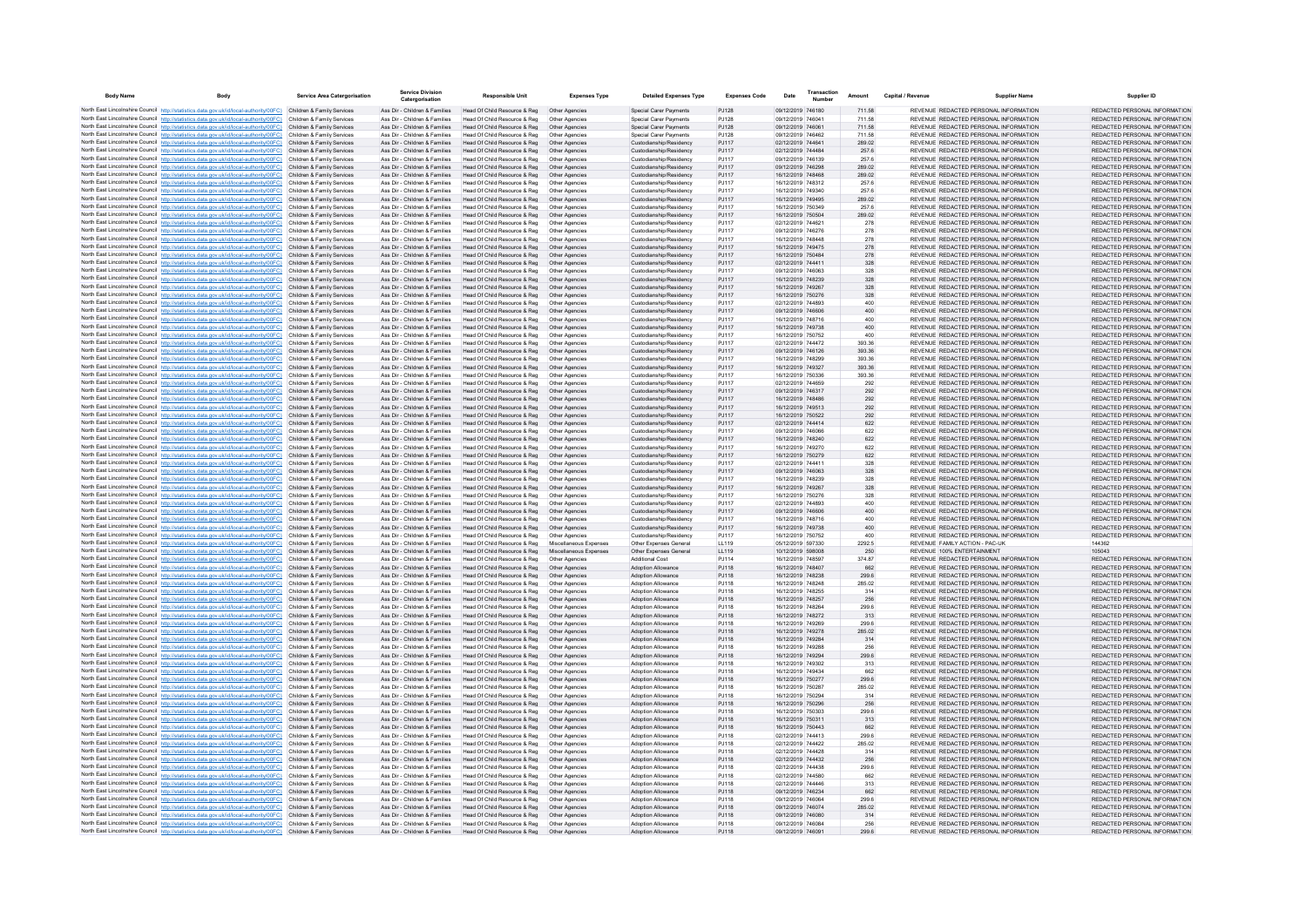| <b>Body Name</b> | <b>Body</b>                                                                                                                                                                       | <b>Service Area Catergorisation</b>                      | <b>Service Division</b>                                        | <b>Responsible Unit</b>                                       | <b>Expenses Type</b>                                                      | <b>Detailed Expenses Type</b>                            | <b>Expenses Code</b> | Date                                   | Transaction | Amount             | Capital / Revenue   | <b>Supplier Name</b>                                                              | Supplier ID                                                    |
|------------------|-----------------------------------------------------------------------------------------------------------------------------------------------------------------------------------|----------------------------------------------------------|----------------------------------------------------------------|---------------------------------------------------------------|---------------------------------------------------------------------------|----------------------------------------------------------|----------------------|----------------------------------------|-------------|--------------------|---------------------|-----------------------------------------------------------------------------------|----------------------------------------------------------------|
|                  | North East Lincolnshire Council http://statistics.data.gov.uk/id/local-authority/00FC) Children & Family Services                                                                 |                                                          | Ass Dir - Children & Families                                  | Head Of Child Resource & Reg                                  | Other Agencies                                                            | <b>Adoption Allowance</b>                                | PJ118                | 09/12/2019 746099                      |             | 313                |                     | REVENUE REDACTED PERSONAL INFORMATION                                             | REDACTED PERSONAL INFORMATION                                  |
|                  | North East Lincolnshire Council http://statistics.data.gov.uk/id/local-authority/00FC)                                                                                            | Children & Family Services                               | Ass Dir - Children & Families                                  | Head Of Child Resource & Reg                                  | Other Agencies                                                            | <b>Adoption Allowance</b>                                | PJ118                | 16/12/2019 748497                      |             | 504                |                     | REVENUE REDACTED PERSONAL INFORMATION                                             | REDACTED PERSONAL INFORMATION                                  |
|                  | North East Lincolnshire Council http://statistics.data.gov.uk/id/local-authority/00FC)                                                                                            | Children & Family Services                               | Ass Dir - Children & Families                                  | Head Of Child Resource & Reg                                  | Other Agencies                                                            | <b>Adoption Allowance</b>                                | PJ118                | 16/12/2019 749524                      |             | 504                |                     | REVENUE REDACTED PERSONAL INFORMATION                                             | REDACTED PERSONAL INFORMATION                                  |
|                  | North East Lincolnshire Council http://statistics.data.gov.uk/id/local-authority/00FC)                                                                                            | Children & Family Services                               | Ass Dir - Children & Families                                  | Head Of Child Resource & Reg                                  | Other Agencies                                                            | <b>Adoption Allowance</b>                                | PJ118                | 02/12/2019 744670                      |             | 504                |                     | REVENUE REDACTED PERSONAL INFORMATION                                             | REDACTED PERSONAL INFORMATION                                  |
|                  | North East Lincolnshire Council http://statistics.data.gov.uk/id/local-authority/00FC).                                                                                           | Children & Family Services                               | Ass Dir - Children & Families                                  | Head Of Child Resource & Reg                                  | Other Agencies                                                            | <b>Adoption Allowance</b>                                | PJ118                | 16/12/2019 750533                      |             | 504                |                     | REVENUE REDACTED PERSONAL INFORMATION                                             | REDACTED PERSONAL INFORMATION                                  |
|                  | North East Lincolnshire Council http://statistics.data.gov.uk/id/local-authority/00FC)                                                                                            | Children & Family Services                               | Ass Dir - Children & Families                                  | Head Of Child Resource & Reg                                  | Other Agencies                                                            | <b>Adoption Allowance</b>                                | PJ118                | 09/12/2019 746328                      |             | 504                |                     | REVENUE REDACTED PERSONAL INFORMATION                                             | REDACTED PERSONAL INFORMATION                                  |
|                  | North East Lincolnshire Council http://statistics.data.gov.uk/id/local-authority/00FC)<br>North East Lincolnshire Council http://statistics.data.gov.uk/id/local-authority/00FC)  | Children & Family Services<br>Children & Family Services | Ass Dir - Children & Families<br>Ass Dir - Children & Families | Head Of Child Resource & Reg<br>Head Of Child Resource & Reg  | Other Agencies                                                            | <b>Adoption Allowance</b><br>Adoption Allowance          | PJ118<br>PJ118       | 09/12/2019 746138<br>09/12/2019 746099 |             | 578.73<br>435.69   |                     | REVENUE REDACTED PERSONAL INFORMATION<br>REVENUE REDACTED PERSONAL INFORMATION    | REDACTED PERSONAL INFORMATION<br>REDACTED PERSONAL INFORMATION |
|                  | North East Lincolnshire Council http://statistics.data.gov.uk/id/local-authority/00FC)                                                                                            | Children & Family Services                               | Ass Dir - Children & Families                                  | Head Of Child Resource & Reg.                                 | Other Agencies<br>Contract Hire-Operating Leases Vehicles - Contract Hire |                                                          | IC.101               | 13/12/2019 596690                      |             | 408                |                     | REVENUE READY RENT A CAR                                                          | 100557                                                         |
|                  | North East Lincolnshire Council http://statistics.data.gov.uk/id/local-authority/00FC)                                                                                            | Children & Family Services                               | Ass Dir - Children & Families                                  | Head Of Child Resource & Reg                                  | Print Stationery / Gen Off Exp                                            | Advertising                                              | <b>ID104</b>         | 17/12/2019 599778                      |             | 1018 99            |                     | REVENUE BAUER RADIO LTD                                                           | 122350                                                         |
|                  | North East Lincolnshire Council http://statistics.data.gov.uk/id/local-authority/00FC)                                                                                            | Children & Family Services                               | Ass Dir - Children & Families                                  | Head Of Child Resource & Reg                                  | Communications And Computing Computer S/Ware - Purchases                  |                                                          | LF101                | 03/12/2019 596647                      |             | 265.47             |                     | REVENUE PROBRAND LTD                                                              | 138421                                                         |
|                  | North East Lincolnshire Council http://statistics.data.gov.uk/id/local-authority/00FC)                                                                                            | Children & Family Services                               | Ass Dir - Children & Families                                  | Head Of Child Resource & Reg                                  | <b>Grants And Subscriptions</b>                                           | Subscriptions                                            | LJ101                | 05/12/2019 597358                      |             | 372                |                     | REVENUE THE FOSTERING NETWORK                                                     | 103725                                                         |
|                  | North East Lincolnshire Council http://statistics.data.gov.uk/id/local-authority/00FC)                                                                                            | Children & Family Services                               | Ass Dir - Children & Families                                  | Head Of Child Resource & Reg.                                 | <b>Grants And Subscriptions</b>                                           | Subscriptions                                            | LJ101                | 05/12/2019 597358                      |             | 761.6              |                     | REVENUE THE FOSTERING NETWORK                                                     | 103725                                                         |
|                  | North East Lincolnshire Council http://statistics.data.gov.uk/id/local-authority/00FC).                                                                                           | Children & Family Services                               | Ass Dir - Children & Families<br>Ass Dir - Children & Families | Head Of Child Resource & Reg                                  | Grants And Subscriptions<br><b>Grants And Subscriptions</b>               | Subscriptions<br>Subscriptions                           | 1.1101<br>1.1101     | 05/12/2019 597358                      |             | 368                |                     | REVENUE THE FOSTERING NETWORK<br>REVENUE THE FOSTERING NETWORK                    | 103725<br>103725                                               |
|                  | North East Lincolnshire Council http://statistics.data.gov.uk/id/local-authority/00FC)<br>North East Lincolnshire Council http://statistics.data.gov.uk/id/local-authority/00FC)  | Children & Family Services<br>Children & Family Services | Ass Dir - Children & Families                                  | Head Of Child Resource & Reg<br>Head Of Child Resource & Reg  | <b>Grants And Subscriptions</b>                                           | Subscriptions                                            | LJ101                | 05/12/2019 597357<br>05/12/2019 597357 |             | 3392<br>2496       |                     | REVENUE THE FOSTERING NETWORK                                                     | 103725                                                         |
|                  | North East Lincolnshire Council http://statistics.data.gov.uk/id/local-authority/00FC)                                                                                            | Children & Family Services                               | Ass Dir - Children & Families                                  | Head Of Child Resource & Reg                                  | Miscellaneous Expenses                                                    | Other Expenses General                                   | LL119                | 03/12/2019 596656                      |             | 250                |                     | REVENUE JANE RUSHBY                                                               | 126084                                                         |
|                  | North East Lincolnshire Council http://statistics.data.gov.uk/id/local-authority/00FC).                                                                                           | Children & Family Services                               | Ass Dir - Children & Families                                  | Head Of Child Resource & Reg                                  | Miscellaneous Expenses                                                    | Other Expenses General                                   | 11119                | 17/12/2019 599366                      |             | 5324.5             |                     | <b>REVENUE LINKS TAXIS</b>                                                        | 100546                                                         |
|                  | North East Lincolnshire Council http://statistics.data.gov.uk/id/local-authority/00EC)                                                                                            | Children & Family Services                               | Ass Dir - Children & Families                                  | Head Of Child Resource & Reg                                  | Miscellaneous Expenses                                                    | Other Expenses General                                   | 119                  | 17/12/2019 599366                      |             | 264 95             |                     | <b>REVENUE LINKS TAXIS</b>                                                        | 100546                                                         |
|                  | North East Lincolnshire Council http://statistics.data.gov.uk/id/local-authority/00FC)                                                                                            | Children & Family Services                               | Ass Dir - Children & Families                                  | Head Of Child Resource & Reg                                  | Private Contractors                                                       | Third Party Prov - Private                               | PH101                | 17/12/2019 594723                      |             | $-2346$            |                     | REVENUE UNITY FOSTER CARE LTD                                                     | 144562                                                         |
|                  | North East Lincolnshire Council http://statistics.data.gov.uk/id/local-authority/00FC)                                                                                            | Children & Family Services                               | Ass Dir - Children & Families                                  | Head Of Child Resource & Reg                                  | Private Contractors                                                       | Third Party Prov - Private                               | PH101                | 03/12/2019 596824                      |             | 1800               |                     | REVENUE REDACTED PERSONAL INFORMATION                                             | REDACTED PERSONAL INFORMATION                                  |
|                  | North East Lincolnshire Council http://statistics.data.gov.uk/id/local-authority/00FC).                                                                                           | Children & Family Services                               | Ass Dir - Children & Families                                  | Head Of Child Resource & Reg.                                 | <b>Private Contractors</b>                                                | Third Party Prov - Private                               | PH101                | 02/12/2019 596723<br>02/12/2019 596720 |             | 630                |                     | REVENUE REDACTED PERSONAL INFORMATION<br>REVENUE REDACTED PERSONAL INFORMATION    | REDACTED PERSONAL INFORMATION                                  |
|                  | North East Lincolnshire Council http://statistics.data.gov.uk/id/local-authority/00FC)<br>North East Lincolnshire Council http://statistics.data.gov.uk/id/local-authority/00FC)  | Children & Family Services<br>Children & Family Services | Ass Dir - Children & Families<br>Ass Dir - Children & Families | Head Of Child Resource & Reg<br>Head Of Child Resource & Reg  | Private Contractors<br><b>Private Contractors</b>                         | Third Party Prov - Private<br>Third Party Prov - Private | PH101<br>PH101       | 03/12/2019 596586                      |             | 3900<br>2619.36    |                     | REVENUE THE NATIONAL FOSTERING AGENCY                                             | REDACTED PERSONAL INFORMATION<br>112225                        |
|                  | North East Lincolnshire Council http://statistics.data.gov.uk/id/local-authority/00FC)                                                                                            | Children & Family Services                               | Ass Dir - Children & Families                                  | Head Of Child Resource & Reg                                  | Private Contractors                                                       | Third Party Prov - Private                               | PH101                | 03/12/2019 596594                      |             | 741.09             |                     | REVENUE THE NATIONAL FOSTERING AGENCY                                             | 112225                                                         |
|                  | North East Lincolnshire Council http://statistics.data.gov.uk/id/local-authority/00FC)                                                                                            | Children & Family Services                               | Ass Dir - Children & Families                                  | Head Of Child Resource & Reg                                  | Private Contractors                                                       | Third Party Prov - Private                               | PH101                | 19/12/2019 599443                      |             | 3155.24            |                     | REVENUE FOSTERING SOLUTIONS                                                       | 121902                                                         |
|                  | North East Lincolnshire Council http://statistics.data.gov.uk/id/local-authority/00FC)                                                                                            | Children & Family Services                               | Ass Dir - Children & Families                                  | Head Of Child Resource & Reg                                  | Private Contractors                                                       | Third Party Prov - Private                               | PH101                | 19/12/2019 599442                      |             | 4711.2             |                     | REVENUE TREE HOUSE CARE FOSTERING SOLUTIONS LTD                                   | 101150                                                         |
|                  | North East Lincolnshire Council http://statistics.data.gov.uk/id/local-authority/00FC)                                                                                            | Children & Family Services                               | Ass Dir - Children & Families                                  | Head Of Child Resource & Reg                                  | Private Contractors                                                       | Third Party Prov - Private                               | PH101                | 19/12/2019 599441                      |             | 34356              |                     | REVENUE TREE HOUSE CARE FOSTERING SOLUTIONS LTD                                   | 101150                                                         |
|                  | North East Lincolnshire Council http://statistics.data.gov.uk/id/local-authority/00FC)                                                                                            | Children & Family Services                               | Ass Dir - Children & Families                                  | Head Of Child Resource & Reg                                  | <b>Private Contractors</b>                                                | Third Party Prov - Private                               | PH101                | 19/12/2019 599440                      |             | 6449.31            |                     | REVENUE BY THE BRIDGE LTD.                                                        | 138312                                                         |
|                  | North East Lincolnshire Council http://statistics.data.gov.uk/id/local-authority/00FC)                                                                                            | Children & Family Services                               | Ass Dir - Children & Families                                  | Head Of Child Resource & Reg                                  | Private Contractors                                                       | Third Party Prov - Private                               | PH101                | 19/12/2019 599439                      |             | 3467.1             |                     | REVENUE FAMILY CARE FOSTERING LTD                                                 | 138712                                                         |
|                  | North East Lincolnshire Council http://statistics.data.gov.uk/id/local-authority/00FC)<br>North East Lincolnshire Council http://statistics.data.gov.uk/id/local-authority/00FC)  | Children & Family Services<br>Children & Family Services | Ass Dir - Children & Families<br>Ass Dir - Children & Families | Head Of Child Resource & Reg<br>Head Of Child Resource & Reg. | Private Contractors<br><b>Private Contractors</b>                         | Third Party Prov - Private<br>Third Party Prov - Private | PH101<br>PH101       | 19/12/2019 599431<br>19/12/2019 599432 |             | 3336.9<br>3116.4   |                     | REVENUE FOSTER CARE ASSOCIATES LIMITED<br>REVENUE FOSTER CARE ASSOCIATES LIMITED  | 101455<br>101455                                               |
|                  | North East Lincolnshire Council http://statistics.data.gov.uk/id/local-authority/00FC)                                                                                            | Children & Family Services                               | Ass Dir - Children & Families                                  | Head Of Child Resource & Reg                                  | Private Contractors                                                       | Third Party Prov - Private                               | PH101                | 19/12/2019 599433                      |             | 4235.66            |                     | REVENUE FOSTER CARE ASSOCIATES LIMITED                                            | 101455                                                         |
|                  | North East Lincolnshire Council http://statistics.data.gov.uk/id/local-authority/00FC)                                                                                            | Children & Family Services                               | Ass Dir - Children & Families                                  | Head Of Child Resource & Reg                                  | Private Contractors                                                       | Third Party Prov - Private                               | PH101                | 19/12/2019 599434                      |             | 3454.2             |                     | REVENUE FOSTER CARE ASSOCIATES LIMITED                                            | 101455                                                         |
|                  | North East Lincolnshire Council http://statistics.data.gov.uk/id/local-authority/00FC)                                                                                            | Children & Family Services                               | Ass Dir - Children & Families                                  | Head Of Child Resource & Reg                                  | Private Contractors                                                       | Third Party Prov - Private                               | PH101                | 19/12/2019 599435                      |             | 3209.7             |                     | REVENUE FOSTER CARE ASSOCIATES LIMITED                                            | 101455                                                         |
|                  | North East Lincolnshire Council http://statistics.data.gov.uk/id/local-authority/00FC)                                                                                            | Children & Family Services                               | Ass Dir - Children & Families                                  | Head Of Child Resource & Reg                                  | <b>Private Contractors</b>                                                | Third Party Prov - Private                               | PH101                | 19/12/2019 599436                      |             | 3450               |                     | REVENUE FOSTER CARE ASSOCIATES LIMITED                                            | 101455                                                         |
|                  | North East Lincolnshire Council http://statistics.data.gov.uk/id/local-authority/00FC)                                                                                            | Children & Family Services                               | Ass Dir - Children & Families                                  | Head Of Child Resource & Reg                                  | Private Contractors                                                       | Third Party Prov - Private                               | PH101                | 19/12/2019 599438                      |             | 3316.03            |                     | REVENUE FOSTER CARE ASSOCIATES LIMITED                                            | 101455                                                         |
|                  | North East Lincolnshire Council http://statistics.data.gov.uk/id/local-authority/00FC)                                                                                            | Children & Family Services                               | Ass Dir - Children & Families                                  | Head Of Child Resource & Reg                                  | Private Contractors                                                       | Third Party Prov - Private                               | PH101                | 19/12/2019 599437                      |             | 3316.03            |                     | REVENUE, FOSTER CARE ASSOCIATES LIMITED.                                          | 101455                                                         |
|                  | North East Lincolnshire Council http://statistics.data.gov.uk/id/local-authority/00FC).<br>North East Lincolnshire Council http://statistics.data.gov.uk/id/local-authority/00FC) | Children & Family Services<br>Children & Family Services | Ass Dir - Children & Families<br>Ass Dir - Children & Families | Head Of Child Resource & Reg<br>Head Of Child Resource & Reg  | Private Contractors<br>Private Contractors                                | Third Party Prov - Private<br>Third Party Prov - Private | PH101<br>PH10        | 19/12/2019 599429<br>19/12/2019 599430 |             | 3081.31<br>3209.7  |                     | REVENUE FOSTER CARE ASSOCIATES LIMITED<br>REVENUE FOSTER CARE ASSOCIATES LIMITED  | 101455<br>101455                                               |
|                  | North East Lincolnshire Council http://statistics.data.gov.uk/id/local-authority/00FC)                                                                                            | Children & Family Services                               | Ass Dir - Children & Families                                  | Head Of Child Resource & Reg                                  | <b>Private Contractors</b>                                                | Third Party Prov - Private                               | PH101                | 19/12/2019 599426                      |             | 3436.8             |                     | REVENUE ORANGE GROVE FOSTERCARE LTD                                               | 135118                                                         |
|                  | North East Lincolnshire Council http://statistics.data.gov.uk/id/local-authority/00FC)                                                                                            | Children & Family Services                               | Ass Dir - Children & Families                                  | Head Of Child Resource & Reg                                  | Private Contractors                                                       | Third Party Prov - Private                               | PH101                | 19/12/2019 599427                      |             | 3097.2             |                     | REVENUE ORANGE GROVE FOSTERCARE LTD                                               | 135118                                                         |
|                  | North East Lincolnshire Council http://statistics.data.gov.uk/id/local-authority/00FC)                                                                                            | Children & Family Services                               | Ass Dir - Children & Families                                  | Head Of Child Resource & Reg                                  | Private Contractors                                                       | Third Party Prov - Private                               | PH101                | 16/12/2019 594722                      |             | 3060               |                     | REVENUE UNITY FOSTER CARE LTD                                                     | 144562                                                         |
|                  | North East Lincolnshire Council http://statistics.data.gov.uk/id/local-authority/00FC)                                                                                            | Children & Family Services                               | Ass Dir - Children & Families                                  | Head Of Child Resource & Reg                                  | Private Contractors                                                       | Third Party Prov - Private                               | PH101                | 19/12/2019 599448                      |             | 1440               | <b>REVENUE SSCI</b> |                                                                                   | 134915                                                         |
|                  | North East Lincolnshire Council http://statistics.data.gov.uk/id/local-authority/00FC)                                                                                            | Children & Family Services                               | Ass Dir - Children & Families                                  | Head Of Child Resource & Reg                                  | Private Contractors                                                       | Third Party Prov - Private                               | PH101                | 19/12/2019 599445                      |             | 3360               | <b>REVENUE SSCL</b> |                                                                                   | 134915                                                         |
|                  | North East Lincolnshire Council http://statistics.data.gov.uk/id/local-authority/00FC)                                                                                            | Children & Family Services                               | Ass Dir - Children & Families                                  | Head Of Child Resource & Reg                                  | Private Contractors                                                       | Third Party Prov - Private                               | PH101                | 19/12/2019 599446                      |             | 1440               | <b>REVENUE SSCL</b> |                                                                                   | 134915                                                         |
|                  | North East Lincolnshire Council http://statistics.data.gov.uk/id/local-authority/00FC)                                                                                            | Children & Family Services                               | Ass Dir - Children & Families                                  | Head Of Child Resource & Reg                                  | <b>Private Contractors</b>                                                | Third Party Prov - Private                               | PH101                | 18/12/2019 599423                      |             | 630                |                     | REVENUE REDACTED PERSONAL INFORMATION                                             | REDACTED PERSONAL INFORMATION                                  |
|                  | North East Lincolnshire Council http://statistics.data.gov.uk/id/local-authority/00FC)<br>North East Lincolnshire Council http://statistics.data.gov.uk/id/local-authority/00FC)  | Children & Family Services<br>Children & Family Services | Ass Dir - Children & Families<br>Ass Dir - Children & Families | Head Of Child Resource & Reg<br>Head Of Child Resource & Reg  | Private Contractors<br>Private Contractors                                | Third Party Prov - Private<br>Third Party Prov - Private | PH101<br>PH101       | 19/12/2019 599421<br>19/12/2019 599420 |             | 3582.67<br>1031.72 |                     | REVENUE FAMILY CARE FOSTERING LTD<br>REVENUE REDACTED PERSONAL INFORMATION        | 138712<br>REDACTED PERSONAL INFORMATION                        |
|                  | North East Lincolnshire Council http://statistics.data.gov.uk/id/local-authority/00FC)                                                                                            | Children & Family Services                               | Ass Dir - Children & Families                                  | Head Of Child Resource & Reg.                                 | <b>Private Contractors</b>                                                | Third Party Prov - Private                               | PH101                | 17/12/2019 599419                      |             | 1697.44            |                     | REVENUE LINCOLNSHIRE COUNTY COUNCIL                                               | 130779                                                         |
|                  | North East Lincolnshire Council http://statistics.data.gov.uk/id/local-authority/00FC)                                                                                            | Children & Family Services                               | Ass Dir - Children & Families                                  | Head Of Child Resource & Reg.                                 | Private Contractors                                                       | Third Party Prov - Private                               | PH101                | 17/12/2019 599418                      |             | 1697 44            |                     | REVENUE LINCOLNSHIRE COUNTY COUNCIL                                               | 130779                                                         |
|                  | North East Lincolnshire Council http://statistics.data.gov.uk/id/local-authority/00FC).                                                                                           | Children & Family Services                               | Ass Dir - Children & Families                                  | Head Of Child Resource & Reg                                  | Private Contractors                                                       | Third Party Prov - Private                               | PH101                | 17/12/2019 599417                      |             | 1697.44            |                     | REVENUE LINCOLNSHIRE COUNTY COUNCIL                                               | 130779                                                         |
|                  | North East Lincolnshire Council http://statistics.data.gov.uk/id/local-authority/00FC)                                                                                            | Children & Family Services                               | Ass Dir - Children & Families                                  | Head Of Child Resource & Reg                                  | Private Contractors                                                       | Third Party Prov - Private                               | PH101                | 19/12/2019 599416                      |             | 3242.7             |                     | REVENUE THE NATIONAL FOSTERING AGENCY                                             | 112225                                                         |
|                  | North East Lincolnshire Council http://statistics.data.gov.uk/id/local-authority/00FC)                                                                                            | Children & Family Services                               | Ass Dir - Children & Families                                  | Head Of Child Resource & Reg                                  | Private Contractors                                                       | Third Party Prov - Private                               | PH101                | 19/12/2019 599415                      |             | 3274.2             |                     | REVENUE THE NATIONAL FOSTERING AGENCY                                             | 112225                                                         |
|                  | North East Lincolnshire Council http://statistics.data.gov.uk/id/local-authority/00FC)<br>North East Lincolnshire Council http://statistics.data.gov.uk/id/local-authority/00FC)  | Children & Family Services<br>Children & Family Services | Ass Dir - Children & Families<br>Ass Dir - Children & Families | Head Of Child Resource & Reg<br>Head Of Child Resource & Reg  | Private Contractors<br>Equip / Furniture / Materials                      | Third Party Prov - Private<br>Equipment - Purchase       | PH101<br>LA101       | 19/12/2019 599414<br>09/12/2019 596812 |             | 3176.1<br>2981.6   |                     | REVENUE THE NATIONAL FOSTERING AGENCY<br>REVENUE KES BUILDING MAINTENANCE LIMITED | 112225<br>100786                                               |
|                  | North East Lincolnshire Council http://statistics.data.gov.uk/id/local-authority/00FC)                                                                                            | Children & Family Services                               | Ass Dir - Children & Families                                  | Head Of Child Resource & Reg                                  | Equip / Furniture / Materials                                             | Equipment - Purchase                                     | LA101                | 09/12/2019 596812                      |             | 1363.8             |                     | REVENUE KES BUILDING MAINTENANCE LIMITED                                          | 100786                                                         |
|                  | North East Lincolnshire Council http://statistics.data.gov.uk/id/local-authority/00FC)                                                                                            | Children & Family Services                               | Ass Dir - Children & Families                                  | Head Of Child Resource & Reg                                  | Other Agencies                                                            | Christmas                                                | PJ109                | 18/12/2019 599946                      |             | 660.95             |                     | REVENUE PETTY CASH                                                                | REDACTED                                                       |
|                  | North East Lincolnshire Council http://statistics.data.gov.uk/id/local-authority/00FC)                                                                                            | Children & Family Services                               | Ass Dir - Children & Families                                  | Head Of Child Resource & Reg                                  | Catering                                                                  | Provisions                                               | I B101               | 20/12/2019 600778                      |             | 481.38             |                     | REVENUE PETTY CASH                                                                | REDACTED                                                       |
|                  | North East Lincolnshire Council http://statistics.data.gov.uk/id/local-authority/00FC).                                                                                           | Children & Family Services                               | Ass Dir - Children & Families                                  | Head Of Child Resource & Reg.                                 | Ren Alterations Maint Building                                            | Buildings - Renairs And Maint                            | GA102                | 04/12/2019 597113                      |             | 13966              |                     | REVENUE ENGIE SERVICES LTD.                                                       | 133267                                                         |
|                  | North East Lincolnshire Council http://statistics.data.gov.uk/id/local-authority/00FC)                                                                                            | Children & Family Services                               | Ass Dir - Children & Families                                  | Head Of Child Resource & Reg.                                 | Ren Alterations Maint Building                                            | Buildings - Repairs And Maint                            | GA102                | 13/12/2019 597768                      |             | 300                |                     | REVENUE ENGIE SERVICES LTD                                                        | 133267                                                         |
|                  | North East Lincolnshire Council http://statistics.data.gov.uk/id/local-authority/00FC)                                                                                            | Children & Family Services                               | Ass Dir - Children & Families                                  | Head Of Child Resource & Reg                                  | Equip / Furniture / Materials                                             | Equipment - Purchase                                     | LA101                | 18/12/2019 597691                      |             | 390                |                     | REVENUE FRESHNEY BEDS                                                             | 120641                                                         |
|                  | North East Lincolnshire Council http://statistics.data.gov.uk/id/local-authority/00FC)<br>North East Lincolnshire Council http://statistics.data.gov.uk/id/local-authority/00FC)  | Children & Family Services<br>Children & Family Services | Ass Dir - Children & Families<br>Ass Dir - Children & Families | Head Of Child Resource & Reg<br>Head Of Child Resource & Reg. | <b>Private Contractors</b><br>Other Agencies                              | Third Party Prov - Private<br>Christmas                  | PH101<br>PJ109       | 13/12/2019 599187<br>11/12/2019 598514 |             | 2835<br>606.26     |                     | REVENUE OFSTED<br>REVENUE PETTY CASH                                              | 101836<br><b>REDACTED</b>                                      |
|                  | North East Lincolnshire Council http://statistics.data.gov.uk/id/local-authority/00FC).                                                                                           | Children & Family Services                               | Ass Dir - Children & Families                                  | Head Of Child Resource & Reg                                  | Other Agencies                                                            | Clothing                                                 | PJ106                | 11/12/2019 598514                      |             | 285.96             |                     | REVENUE PETTY CASH                                                                | <b>REDACTED</b>                                                |
|                  | North East Lincolnshire Council http://statistics.data.gov.uk/id/local-authority/00FC)                                                                                            | Children & Family Services                               | Ass Dir - Children & Families                                  | Head Of Child Resource & Reg                                  | Other Agencies                                                            | <b>Housing Benefit</b>                                   | PJ134                | 17/12/2019 599524                      |             | 1771.44            |                     | REVENUE REDACTED PERSONAL INFORMATION                                             | REDACTED PERSONAL INFORMATION                                  |
|                  | North East Lincolnshire Council http://statistics.data.gov.uk/id/local-authority/00FC)                                                                                            | Children & Family Services                               | Ass Dir - Children & Families                                  | Head Of Child Resource & Reg                                  | Other Agencies                                                            | <b>Housing Benefit</b>                                   | PJ134                | 13/12/2019 598733                      |             | 885.72             |                     | REVENUE REDACTED PERSONAL INFORMATION                                             | REDACTED PERSONAL INFORMATION                                  |
|                  | North East Lincolnshire Council http://statistics.data.gov.uk/id/local-authority/00FC)                                                                                            | Children & Family Services                               | Ass Dir - Children & Families                                  | Head Of Child Resource & Reg                                  | Other Agencies                                                            | Leaving Care Grant                                       | PJ116                | 16/12/2019 597694                      |             | 280                |                     | REVENUE FRESHNEY BEDS                                                             | 120641                                                         |
|                  | North East Lincolnshire Council http://statistics.data.gov.uk/id/local-authority/00FC).                                                                                           | Children & Family Services                               | Ass Dir - Children & Families                                  | Head Of Child Resource & Reg.                                 | Other Agencies                                                            | Leaving Care Grant                                       | P.1116               | 11/12/2019 598517                      |             | 304 11             |                     | REVENUE DAVID BURY LTD                                                            | 103135                                                         |
|                  | North East Lincolnshire Council http://statistics.data.gov.uk/id/local-authority/00EC)                                                                                            | Children & Family Services                               | Ass Dir - Children & Families                                  | Head Of Child Resource & Reg                                  | Other Agencies                                                            | Personal Allowance                                       | P.1122               | 03/12/2019 596691                      |             | 568.5<br>3182.14   |                     | REVENUE 16+ SERVICES<br>REVENUE REDACTED PERSONAL INFORMATION                     | 100943<br>REDACTED PERSONAL INFORMATION                        |
|                  | North East Lincolnshire Council http://statistics.data.gov.uk/id/local-authority/00FC)<br>North East Lincolnshire Council http://statistics.data.gov.uk/id/local-authority/00FC)  | Children & Family Services<br>Children & Family Services | Ass Dir - Children & Families<br>Ass Dir - Children & Families | Head Of Child Resource & Reg<br>Head Of Child Resource & Reg  | Private Contractors<br><b>Private Contractors</b>                         | Third Party Prov - Private<br>Third Party Prov - Private | PH101<br>PH101       | 09/12/2019 746600<br>02/12/2019 744890 |             | 275                |                     | REVENUE REDACTED PERSONAL INFORMATION                                             | REDACTED PERSONAL INFORMATION                                  |
|                  | North East Lincolnshire Council http://statistics.data.gov.uk/id/local-authority/00FC)                                                                                            | Children & Family Services                               | Ass Dir - Children & Families                                  | Head Of Child Resource & Reg                                  | <b>Private Contractors</b>                                                | Third Party Prov - Private                               | PH101                | 09/12/2019 746601                      |             | 275                |                     | REVENUE REDACTED PERSONAL INFORMATION                                             | REDACTED PERSONAL INFORMATION                                  |
|                  | North East Lincolnshire Council http://statistics.data.gov.uk/id/local-authority/00FC)                                                                                            | Children & Family Services                               | Ass Dir - Children & Families                                  | Head Of Child Resource & Reg                                  | Private Contractors                                                       | Third Party Prov - Private                               | PH101                | 16/12/2019 748713                      |             | 275                |                     | REVENUE REDACTED PERSONAL INFORMATION                                             | REDACTED PERSONAL INFORMATION                                  |
|                  | North East Lincolnshire Council http://statistics.data.gov.uk/id/local-authority/00FC)                                                                                            | Children & Family Services                               | Ass Dir - Children & Families                                  | Head Of Child Resource & Reg                                  | Private Contractors                                                       | Third Party Prov - Private                               | PH101                | 16/12/2019 749735                      |             | 275                |                     | REVENUE REDACTED PERSONAL INFORMATION                                             | REDACTED PERSONAL INFORMATION                                  |
|                  | North East Lincolnshire Council http://statistics.data.gov.uk/id/local-authority/00FC)                                                                                            | Children & Family Services                               | Ass Dir - Children & Families                                  | Head Of Child Resource & Reg                                  | Private Contractors                                                       | Third Party Prov - Private                               | PH101                | 16/12/2019 750749                      |             | 275                |                     | REVENUE REDACTED PERSONAL INFORMATION                                             | REDACTED PERSONAL INFORMATION                                  |
|                  | North East Lincolnshire Council http://statistics.data.gov.uk/id/local-authority/00FC)                                                                                            | Children & Family Services                               | Ass Dir - Children & Families                                  | Head Of Child Resource & Reg                                  | Private Contractors                                                       | Third Party Prov - Private                               | PH101                | 02/12/2019 744794                      |             | 295.5              |                     | REVENUE REDACTED PERSONAL INFORMATION                                             | REDACTED PERSONAL INFORMATION                                  |
|                  | North East Lincolnshire Council http://statistics.data.gov.uk/id/local-authority/00FC)                                                                                            | Children & Family Services                               | Ass Dir - Children & Families                                  | Head Of Child Resource & Reg                                  | Private Contractors                                                       | Third Party Prov - Private                               | PH101                | 09/12/2019 746489                      |             | 441.75             |                     | REVENUE REDACTED PERSONAL INFORMATION                                             | REDACTED PERSONAL INFORMATION                                  |
|                  | North East Lincolnshire Council http://statistics.data.gov.uk/id/local-authority/00FC)<br>North East Lincolnshire Council http://statistics.data.gov.uk/id/local-authority/00FC)  | Children & Family Services<br>Children & Family Services | Ass Dir - Children & Families<br>Ass Dir - Children & Families | Head Of Child Resource & Reg.<br>Head Of Child Resource & Reg | Other Agencies<br>Other Agencies                                          | <b>Additional Cost</b><br><b>Additional Cost</b>         | P.1114<br>PJ114      | 03/12/2019 596810<br>03/12/2019 596809 |             | 352<br>8450        |                     | REVENUE MARK BATES LTD.<br>REVENUE GRAVITY RED LTD                                | 102688<br>122793                                               |
|                  | North East Lincolnshire Council http://statistics.data.gov.uk/id/local-authority/00FC)                                                                                            | Children & Family Services                               | Ass Dir - Children & Families                                  | Head Of Child Resource & Reg                                  | Other Agencies                                                            | <b>Additional Cost</b>                                   | PJ114                | 13/12/2019 599193                      |             | 377                |                     | REVENUE THE ROWAN ORGANISATION                                                    | 105925                                                         |
|                  | North East Lincolnshire Council http://statistics.data.gov.uk/id/local-authority/00FC)                                                                                            | Children & Family Services                               | Ass Dir - Children & Families                                  | Head Of Child Resource & Reg.                                 | Rents                                                                     | Rent                                                     | GC101                | 02/12/2019 596198                      |             | 502.46             |                     | REVENUE LINCOLNSHIRE HOUSING PARTNERSHIP                                          | 140117                                                         |
|                  | North East Lincolnshire Council http://statistics.data.gov.uk/id/local-authority/00FC)                                                                                            | Children & Family Services                               | Ass Dir - Children & Families                                  | Head Of Child Resource & Reg                                  | Rents                                                                     | Rent                                                     | GC101                | 16/12/2019 599246                      |             | 685.1              |                     | REVENUE LINCOLNSHIRE HOUSING PARTNERSHIP                                          | 140117                                                         |
|                  | North East Lincolnshire Council http://statistics.data.gov.uk/id/local-authority/00FC)                                                                                            | Children & Family Services                               | Ass Dir - Children & Families                                  | Head Of Child Resource & Reg                                  | Rents                                                                     | Rent                                                     | GC101                | 02/12/2019 596157                      |             | 343.55             |                     | REVENUE LINCOLNSHIRE HOUSING PARTNERSHIP                                          | 140117                                                         |
|                  | North East Lincolnshire Council http://statistics.data.gov.uk/id/local-authority/00FC)                                                                                            | Children & Family Services                               | Ass Dir - Children & Families                                  | Head Of Child Resource & Reg                                  | Rents                                                                     | Rent                                                     | GC101                | 12/12/2019 597749                      |             | 433.32             |                     | REVENUE LINCOLNSHIRE HOUSING PARTNERSHIP                                          | 140117                                                         |
|                  | North East Lincolnshire Council http://statistics.data.gov.uk/id/local-authority/00FC)                                                                                            | Children & Family Services                               | Ass Dir - Children & Families                                  | Head Of Child Resource & Reg                                  | Private Contractors                                                       | Third Party Prov - Private                               | PH101                | 10/12/2019 598003<br>10/12/2019 598005 |             | 520                |                     | REVENUE DR VIRGINIA RYAN                                                          | 122437                                                         |
|                  | North East Lincolnshire Council http://statistics.data.gov.uk/id/local-authority/00FC)<br>North East Lincolnshire Council http://statistics.data.gov.uk/id/local-authority/00EC)  | Children & Family Services<br>Children & Family Services | Ass Dir - Children & Families<br>Ass Dir - Children & Families | Head Of Child Resource & Reg<br>Head Of Child Resource & Reg  | <b>Private Contractors</b><br>Private Contractors                         | Third Party Prov - Private<br>Third Party Prov - Private | PH101<br>PH101       | 19/12/2019 600121                      |             | 1342<br>300        |                     | REVENUE CHILD AND FAMILY PLAY THERAPY LTD<br>REVENUE TIME TO LISTEN LIMITED.      | 107832<br>140435                                               |
|                  | North East Lincolnshire Council http://statistics.data.gov.uk/id/local-authority/00FC)                                                                                            | Children & Family Services                               | Ass Dir - Children & Families                                  | Head Of Child Resource & Reg                                  | Private Contractors                                                       | Third Party Prov - Private                               | PH101                | 18/12/2019 600012                      |             | 2500               |                     | REVENUE CHRYSALIS ASSOCIATES LTD                                                  | 135487                                                         |
|                  | North East Lincolnshire Council http://statistics.data.gov.uk/id/local-authority/00FC) Children & Family Services                                                                 |                                                          | Ass Dir - Children & Families                                  | Head Of Child Resource & Reg                                  | Equip / Furniture / Materials                                             | Equipment - Purchase                                     | LA101                | 19/12/2019 600092                      |             | 1779.5             |                     | REVENUE WILKIN CHAPMAN LLP                                                        | 110675                                                         |
|                  | North East Lincolnshire Council http://statistics.data.gov.uk/id/local-authority/00FC)                                                                                            | Children & Family Services                               | Ass Dir - Children & Families                                  | Head Of Child Resource & Reg                                  | Miscellaneous Expenses                                                    | Activities - Service Users                               | LL114                | 11/12/2019 598513                      |             | 697.65             |                     | REVENUE STAYING CLOSE PROJECT                                                     | 139584                                                         |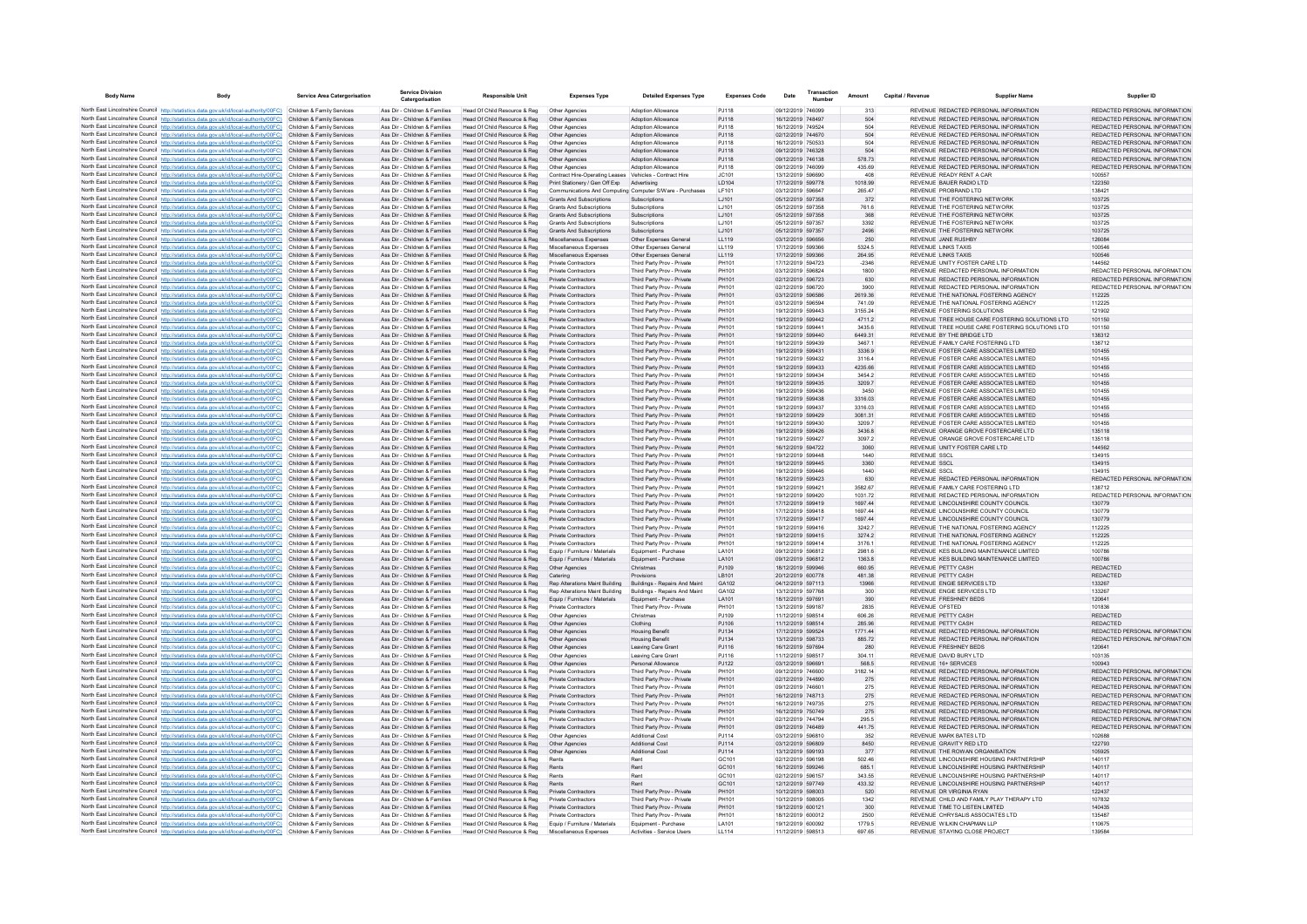| <b>Body Name</b> | Body                                                                                                                                                                              | Service Area Catergorisation                             | <b>Service Division</b><br>Catergorisation                     | <b>Responsible Unit</b>                                    | <b>Expenses Type</b>                                 | <b>Detailed Expenses Type</b>                                    | <b>Expenses Code</b>       | Date                                   | Transaction | Amount             | Capital / Revenue | <b>Supplier Name</b>                                                           | <b>Supplier ID</b>                                             |
|------------------|-----------------------------------------------------------------------------------------------------------------------------------------------------------------------------------|----------------------------------------------------------|----------------------------------------------------------------|------------------------------------------------------------|------------------------------------------------------|------------------------------------------------------------------|----------------------------|----------------------------------------|-------------|--------------------|-------------------|--------------------------------------------------------------------------------|----------------------------------------------------------------|
|                  | North East Lincolnshire Council http://statistics.data.gov.uk/id/local-authority/00FC) Children & Family Services                                                                 |                                                          | Ass Dir - Children & Families                                  | Head Of Child Resource & Reg                               | Miscellaneous Expenses                               | Activities - Service Users                                       | LL114                      | 12/12/2019 598808                      |             | 295.55             |                   | REVENUE CAMBIAN CHILDCARE LIMITED                                              | 129587                                                         |
|                  | North East Lincolnshire Council http://statistics.data.gov.uk/id/local-authority/00FC)                                                                                            | Children & Family Services                               | Ass Dir - Children & Families                                  | Head Of Child Resource & Reg                               | Miscellaneous Expenses                               | Activities - Service Users                                       | LL114                      | 12/12/2019 598809                      |             | 295.55             |                   | REVENUE CAMBIAN CHILDCARE LIMITED                                              | 129587                                                         |
|                  | North East Lincolnshire Council http://statistics.data.gov.uk/id/local-authority/00FC)                                                                                            | Children & Family Services                               | Ass Dir - Children & Families                                  | Head Of Child Resource & Reg                               | Miscellaneous Expenses                               | Activities - Service Users                                       | LL114                      | 19/12/2019 599966                      |             | 644.72             |                   | REVENUE BOURNE LEISURE LTD                                                     | 109336                                                         |
|                  | North East Lincolnshire Council http://statistics.data.gov.uk/id/local-authority/00FC)                                                                                            | Children & Family Services                               | Ass Dir - Children & Families                                  | Head Of Safeguarding                                       | Direct Employee Expenses                             | Agency Staff                                                     | FA105                      | 13/12/2019 599214                      |             | 1665               |                   | REVENUE PARAGON LOCUMS LTD                                                     | 143532                                                         |
|                  | North East Lincolnshire Council http://statistics.data.gov.uk/id/local-authority/00FC)                                                                                            | Children & Family Services                               | Ass Dir - Children & Families                                  | <b>Head Of Safeguarding</b>                                | Direct Employee Expenses                             | Agency Staft                                                     | EA105                      | 17/12/2019 596729                      |             | 1579.16            |                   | REVENUE NONSTOP RECRUITMENT                                                    | 120715                                                         |
|                  | North East Lincolnshire Council http://statistics.data.gov.uk/id/local-authority/00FC)                                                                                            | Children & Family Services                               | Ass Dir - Children & Families                                  | <b>Head Of Safeguarding</b>                                | Direct Employee Expenses                             | Agency Staff                                                     | EA105                      | 10/12/2019 598040                      |             | 1963.28            |                   | REVENUE NONSTOP RECRUITMENT                                                    | 120715                                                         |
|                  | North East Lincolnshire Council http://statistics.data.gov.uk/id/local-authority/00FC)<br>North East Lincolnshire Council http://statistics.data.gov.uk/id/local-authority/00FC)  | Children & Family Services<br>Children & Family Services | Ass Dir - Children & Families<br>Ass Dir - Children & Families | <b>Head Of Safeguarding</b><br>Head Of Safeguarding        | Direct Employee Expenses<br>Direct Employee Expenses | Agency Staff                                                     | EA105<br>EA105             | 10/12/2019 598041<br>10/12/2019 598059 |             | 1685.86<br>1579.16 |                   | REVENUE NONSTOP RECRUITMENT<br>REVENUE NONSTOP RECRUITMENT                     | 120715<br>120715                                               |
|                  | North East Lincolnshire Council http://statistics.data.gov.uk/id/local-authority/00FC)                                                                                            | Children & Family Services                               | Ass Dir - Children & Families                                  | <b>Head Of Safeguarding</b>                                | Direct Employee Expenses                             | Agency Staff<br>Agency Staff                                     | EA105                      | 10/12/2019 598043                      |             | 1600.5             |                   | REVENUE NONSTOP RECRUITMENT                                                    | 120715                                                         |
|                  | North East Lincolnshire Council http://statistics.data.gov.uk/id/local-authority/00FC)                                                                                            | Children & Family Services                               | Ass Dir - Children & Families                                  | <b>Head Of Safeguarding</b>                                | Direct Employee Expenses                             | Agency Staff                                                     | EA105                      | 10/12/2019 598045                      |             | 1579.16            |                   | REVENUE NONSTOP RECRUITMENT                                                    | 120715                                                         |
|                  | North East Lincolnshire Council http://statistics.data.gov.uk/id/local-authority/00FC)                                                                                            | Children & Family Services                               | Ass Dir - Children & Families                                  | <b>Head Of Safeguarding</b>                                | Direct Employee Expenses                             | Agency Staff                                                     | EA105                      | 10/12/2019 598036                      |             | 1600.5             |                   | REVENUE NONSTOP RECRUITMENT                                                    | 120715                                                         |
|                  | North East Lincolnshire Council http://statistics.data.gov.uk/id/local-authority/00FC)                                                                                            | Children & Family Services                               | Ass Dir - Children & Families                                  | Head Of Safeguarding                                       | Direct Employee Expenses                             | Agency Staff                                                     | EA105                      | 16/12/2019 599376                      |             | 1579.16            |                   | REVENUE NONSTOP RECRUITMENT                                                    | 120715                                                         |
|                  | North East Lincolnshire Council http://statistics.data.gov.uk/id/local-authority/00FC)                                                                                            | Children & Family Services                               | Ass Dir - Children & Families                                  | Head Of Safeguarding                                       | Direct Employee Expenses                             | Agency Staff                                                     | FA105                      | 17/12/2019 599371                      |             | 1579 16            |                   | REVENUE NONSTOP RECRUITMENT                                                    | 120715                                                         |
|                  | North East Lincolnshire Council http://statistics.data.gov.uk/id/local-authority/00FC).                                                                                           | Children & Family Services                               | Ass Dir - Children & Families                                  | <b>Head Of Safeguarding</b>                                | Direct Employee Expenses                             | Agency Staff                                                     | EA105                      | 17/12/2019 599374                      |             | 1600.5             |                   | REVENUE NONSTOP RECRUITMENT                                                    | 120715                                                         |
|                  | North East Lincolnshire Council http://statistics.data.gov.uk/id/local-authority/00FC)                                                                                            | Children & Family Services<br>Children & Family Services | Ass Dir - Children & Families<br>Ass Dir - Children & Families | <b>Head Of Safeguarding</b>                                | Direct Employee Expenses                             | Agency Staft                                                     | EA105<br>EA105             | 19/12/2019 599373<br>19/12/2019 599455 |             | 1800.79<br>1665    |                   | REVENUE NONSTOP RECRUITMENT<br>REVENUE PARAGON LOCUMS LTD                      | 120715<br>143532                                               |
|                  | North East Lincolnshire Council http://statistics.data.gov.uk/id/local-authority/00FC)<br>North East Lincolnshire Council http://statistics.data.gov.uk/id/local-authority/00FC)  | Children & Family Services                               | Ass Dir - Children & Families                                  | <b>Head Of Safeguarding</b><br>Head Of Safeguarding        | Direct Employee Expenses<br>Direct Employee Expenses | Agency Staff<br>Agency Staff                                     | EA105                      | 19/12/2019 600267                      |             | 1579.16            |                   | REVENUE NONSTOP RECRUITMENT                                                    | 120715                                                         |
|                  | North East Lincolnshire Council http://statistics.data.gov.uk/id/local-authority/00FC).                                                                                           | Children & Family Services                               | Ass Dir - Children & Families                                  | Head Of Safeguarding                                       | Direct Employee Expenses                             | Agency Staff                                                     | FA105                      | 19/12/2019 600270                      |             | 1579.16            |                   | REVENUE NONSTOP RECRUITMENT                                                    | 120715                                                         |
|                  | North East Lincolnshire Council http://statistics.data.gov.uk/id/local-authority/00FC)                                                                                            | Children & Family Services                               | Ass Dir - Children & Families                                  | <b>Head Of Safeguarding</b>                                | Direct Employee Expenses                             | Agency Staff                                                     | EA105                      | 19/12/2019 600260                      |             | 1800.79            |                   | REVENUE NONSTOP RECRUITMENT                                                    | 120715                                                         |
|                  | North East Lincolnshire Council http://statistics.data.gov.uk/id/local-authority/00FC)                                                                                            | Children & Family Services                               | Ass Dir - Children & Families                                  | <b>Head Of Safeguarding</b>                                | Direct Employee Expenses                             | Agency Staff                                                     | EA105                      | 19/12/2019 600261                      |             | 1600.5             |                   | REVENUE NONSTOP RECRUITMENT                                                    | 120715                                                         |
|                  | North East Lincolnshire Council http://statistics.data.gov.uk/id/local-authority/00FC)                                                                                            | Children & Family Services                               | Ass Dir - Children & Families                                  | <b>Head Of Safeguarding</b>                                | Direct Employee Expenses                             | Agency Staff                                                     | EA105                      | 19/12/2019 600266                      |             | 1429.78            |                   | REVENUE NONSTOP RECRUITMENT                                                    | 120715                                                         |
|                  | North East Lincolnshire Council http://statistics.data.gov.uk/id/local-authority/00FC).                                                                                           | Children & Family Services                               | Ass Dir - Children & Families                                  | Head Of Safeguarding                                       | Direct Employee Expenses                             | Anency Staff                                                     | FA105                      | 19/12/2019 600093                      |             | 58297 03           |                   | REVENUE PARADIGM PROFESSIONAL CONSULTANCY LTD.                                 | 129224                                                         |
|                  | North East Lincolnshire Council http://statistics.data.gov.uk/id/local-authority/00FC)                                                                                            | Children & Family Services                               | Ass Dir - Children & Families                                  | Head Of Safeguarding                                       | Public Transport                                     | Public Transport - Serv User                                     | J <sub>D102</sub><br>JD102 | 10/12/2019 597570                      |             | $-2448.88$         |                   | REVENUE CLICK TRAVEL<br>REVENUE CLICK TRAVEL                                   | 127476<br>127476                                               |
|                  | North East Lincolnshire Council http://statistics.data.gov.uk/id/local-authority/00FC)<br>North East Lincolnshire Council http://statistics.data.gov.uk/id/local-authority/00FC)  | Children & Family Services<br>Children & Family Services | Ass Dir - Children & Families<br>Ass Dir - Children & Families | <b>Head Of Safeguarding</b><br>Head Of Safeguarding        | Public Transport<br>Public Transport                 | Public Transport - Serv User<br>Public Transport - Serv User     | JD102                      | 10/12/2019 597571<br>10/12/2019 597571 |             | 289.5<br>585.9     |                   | REVENUE CLICK TRAVEL                                                           | 127476                                                         |
|                  | North East Lincolnshire Council http://statistics.data.gov.uk/id/local-authority/00FC)                                                                                            | Children & Family Services                               | Ass Dir - Children & Families                                  | Head Of Safeguarding                                       | <b>Public Transport</b>                              | Public Transport - Serv User                                     | JD102                      | 10/12/2019 597533                      |             | 412.99             |                   | REVENUE FAMILY SAFEGUARDING SERVICE                                            | 110640                                                         |
|                  | North East Lincolnshire Council http://statistics.data.gov.uk/id/local-authority/00FC)                                                                                            | Children & Family Services                               | Ass Dir - Children & Families                                  | Head Of Safeguarding                                       | Public Transport                                     | Public Transport - Serv User                                     | JD102                      | 17/12/2019 599134                      |             | 559.07             |                   | REVENUE FAMILY SAFEGUARDING SERVICE                                            | 110640                                                         |
|                  | North East Lincolnshire Council http://statistics.data.gov.uk/id/local-authority/00FC)                                                                                            | Children & Family Services                               | Ass Dir - Children & Families                                  | Head Of Safeguarding                                       | Public Transport                                     | Public Transport - Serv User                                     | J <sub>D102</sub>          | 19/12/2019 599460                      |             | 1386               |                   | REVENUE DJ TAXIS                                                               | 144612                                                         |
|                  | North East Lincolnshire Council http://statistics.data.gov.uk/id/local-authority/00FC)                                                                                            | Children & Family Services                               | Ass Dir - Children & Families                                  | <b>Head Of Safeguarding</b>                                | Communications And Comput                            | ing Computer H/Ware - Purchases                                  | LF105                      | 20/12/2019 591472                      |             | 604.08             |                   | REVENUE TOTAL COMPUTER NETWORKS LTD                                            | 141310                                                         |
|                  | North East Lincolnshire Council http://statistics.data.gov.uk/id/local-authority/00FC)                                                                                            | Children & Family Services                               | Ass Dir - Children & Families                                  | <b>Head Of Safeguarding</b>                                | Private Contractors                                  | Third Party Prov - Private                                       | PH101                      | 17/12/2019 751763                      |             | 1174.66            |                   | REVENUE REDACTED PERSONAL INFORMATION                                          | REDACTED PERSONAL INFORMATION                                  |
|                  | North East Lincolnshire Council http://statistics.data.gov.uk/id/local-authority/00FC).                                                                                           | Children & Family Services                               | Ass Dir - Children & Families                                  | Head Of Safeguarding                                       | <b>Private Contractors</b>                           | Third Party Prov - Private                                       | PH101                      | 10/12/2019 747170                      |             | 872.16             |                   | REVENUE REDACTED PERSONAL INFORMATION                                          | REDACTED PERSONAL INFORMATION                                  |
|                  | North East Lincolnshire Council http://statistics.data.gov.uk/id/local-authority/00FC)                                                                                            | Children & Family Services                               | Ass Dir - Children & Families                                  | Head Of Safeguarding                                       | Private Contractors                                  | Third Party Prov - Private                                       | PH101<br>PH113             | 03/12/2019 596746                      |             | 3509.87            |                   | REVENUE SANCTUARY PERSONNEL LTD.                                               | 125055<br>122711                                               |
|                  | North East Lincolnshire Council http://statistics.data.gov.uk/id/local-authority/00FC)<br>North East Lincolnshire Council http://statistics.data.gov.uk/id/local-authority/00FC)  | Children & Family Services<br>Children & Family Services | Ass Dir - Children & Families<br>Ass Dir - Children & Families | Head Of Safeguarding<br>Head Of Safeguarding               | Private Contractors                                  | Translation & Interpreter Serv<br>Childminders/Nurseries/Playarp | PJ127                      | 19/12/2019 599475<br>19/12/2019 599453 |             | 261.45<br>336      |                   | REVENUE HE WORDS<br>REVENUE REDACTED PERSONAL INFORMATION                      | REDACTED PERSONAL INFORMATION                                  |
|                  | North East Lincolnshire Council http://statistics.data.gov.uk/id/local-authority/00FC)                                                                                            | Children & Family Services                               | Ass Dir - Children & Families                                  | Head Of Safeguarding                                       | Other Agencies<br>Other Agencies                     | Section 17                                                       | PJ125                      | 10/12/2019 597533                      |             | 1387.6             |                   | REVENUE FAMILY SAFEGUARDING SERVICE                                            | 110640                                                         |
|                  | North East Lincolnshire Council http://statistics.data.gov.uk/id/local-authority/00FC)                                                                                            | Children & Family Services                               | Ass Dir - Children & Families                                  | Head Of Safeguarding                                       | Other Agencies                                       | Section 17                                                       | PJ125                      | 17/12/2019 599134                      |             | 640.9              |                   | REVENUE FAMILY SAFEGUARDING SERVICE                                            | 110640                                                         |
|                  | North East Lincolnshire Council http://statistics.data.gov.uk/id/local-authority/00FC)                                                                                            | Children & Family Services                               | Ass Dir - Children & Families                                  | Head Of Safeguarding                                       | Other Agencies                                       | Section 17                                                       | P.1125                     | 04/12/2019 596670                      |             | 275                |                   | REVENUE REDACTED PERSONAL INFORMATION                                          | REDACTED PERSONAL INFORMATION                                  |
|                  | North East Lincolnshire Council http://statistics.data.gov.uk/id/local-authority/00FC)                                                                                            | Children & Family Services                               | Ass Dir - Children & Families                                  | <b>Head Of Safeguarding</b>                                | Other Agencies                                       | Section 17                                                       | PJ125                      | 10/12/2019 598079                      |             | 368.8              |                   | REVENUE REDACTED PERSONAL INFORMATION                                          | REDACTED PERSONAL INFORMATION                                  |
|                  | North East Lincolnshire Council http://statistics.data.gov.uk/id/local-authority/00FC)                                                                                            | Children & Family Services                               | Ass Dir - Children & Families                                  | <b>Head Of Safeguarding</b>                                | Other Agencies                                       | Section 17                                                       | PJ125                      | 18/12/2019 599458                      |             | 630                |                   | REVENUE REDACTED PERSONAL INFORMATION                                          | REDACTED PERSONAL INFORMATION                                  |
|                  | North East Lincolnshire Council http://statistics.data.gov.uk/id/local-authority/00FC)                                                                                            | Children & Family Services                               | Ass Dir - Children & Families                                  | <b>Head Of Safeguarding</b>                                | Direct Employee Expenses                             | Agency Staff                                                     | EA105                      | 18/12/2019 600083                      |             | 1501.1             |                   | REVENUE EDEN BROWN LTD                                                         | 101356                                                         |
|                  | North East Lincolnshire Council http://statistics.data.gov.uk/id/local-authority/00FC)                                                                                            | Children & Family Services                               | Ass Dir - Children & Families<br>Ass Dir - Children & Families | Head Of Safeguarding<br>Head Of Safeguarding               | Direct Employee Expenses                             | Agency Staff                                                     | EA105<br>EA105             | 18/12/2019 600085<br>19/12/2019 600146 |             | 860<br>900         |                   | REVENUE EDEN BROWN LTD<br>REVENUE EDEN BROWN LTD                               | 101356<br>101356                                               |
|                  | North East Lincolnshire Council http://statistics.data.gov.uk/id/local-authority/00FC)<br>North East Lincolnshire Council http://statistics.data.gov.uk/id/local-authority/00FC). | Children & Family Services<br>Children & Family Services | Ass Dir - Children & Families                                  | <b>Head Of Safeguarding</b>                                | Direct Employee Expenses<br>Direct Employee Expenses | Agency Staff<br>Agency Staft                                     | EA105                      | 11/12/2019 598542                      |             | 824.4              |                   | REVENUE PARADIGM PROFESSIONAL CONSULTANCY LTD                                  | 129224                                                         |
|                  | North East Lincolnshire Council http://statistics.data.gov.uk/id/local-authority/00FC)                                                                                            | Children & Family Services                               | Ass Dir - Children & Families                                  | <b>Head Of Safeguarding</b>                                | Direct Employee Expenses                             | Agency Staff                                                     | EA105                      | 11/12/2019 598547                      |             | 63658              |                   | REVENUE PARADIGM PROFESSIONAL CONSULTANCY LTD                                  | 129224                                                         |
|                  | North East Lincolnshire Council http://statistics.data.gov.uk/id/local-authority/00FC)                                                                                            | Children & Family Services                               | Ass Dir - Children & Families                                  | Head Of Safeguarding                                       | Direct Employee Expenses                             | Agency Staff                                                     | EA105                      | 11/12/2019 598541                      |             | 1561.02            |                   | REVENUE PARADIGM PROFESSIONAL CONSULTANCY LTD.                                 | 129224                                                         |
|                  | North East Lincolnshire Council http://statistics.data.gov.uk/id/local-authority/00FC)                                                                                            | Children & Family Services                               | Ass Dir - Children & Families                                  | Head Of Safeguarding                                       | Direct Employee Expenses                             | Agency Staff                                                     | EA105                      | 11/12/2019 598546                      |             | 2033 52            |                   | REVENUE PARADIGM PROFESSIONAL CONSULTANCY LTD.                                 | 129224                                                         |
|                  | North East Lincolnshire Council http://statistics.data.gov.uk/id/local-authority/00FC)                                                                                            | Children & Family Services                               | Ass Dir - Children & Families                                  | <b>Head Of Safeguarding</b>                                | Direct Employee Expenses                             | Agency Staff                                                     | EA105                      | 11/12/2019 598545                      |             | 1534.02            |                   | REVENUE PARADIGM PROFESSIONAL CONSULTANCY LTD                                  | 129224                                                         |
|                  | North East Lincolnshire Council http://statistics.data.gov.uk/id/local-authority/00FC)                                                                                            | Children & Family Services                               | Ass Dir - Children & Families                                  | Head Of Safeguarding                                       | Direct Employee Expenses                             | Agency Staff                                                     | EA105                      | 11/12/2019 598543                      |             | 2033.52            |                   | REVENUE PARADIGM PROFESSIONAL CONSULTANCY LTD                                  | 129224                                                         |
|                  | North East Lincolnshire Council http://statistics.data.gov.uk/id/local-authority/00FC)<br>North East Lincolnshire Council http://statistics.data.gov.uk/id/local-authority/00FC)  | Children & Family Services                               | Ass Dir - Children & Families                                  | <b>Head Of Safeguarding</b>                                | Direct Employee Expenses                             | Agency Staff                                                     | EA105<br>EA105             | 11/12/2019 598544<br>12/12/2019 598856 |             | 1537.62<br>1480    |                   | REVENUE PARADIGM PROFESSIONAL CONSULTANCY LTD<br>REVENUE EDEN BROWN LTD        | 129224<br>101356                                               |
|                  | North East Lincolnshire Council http://statistics.data.gov.uk/id/local-authority/00FC)                                                                                            | Children & Family Services<br>Children & Family Services | Ass Dir - Children & Families<br>Ass Dir - Children & Families | Head Of Safeguarding<br>Head Of Safeguarding               | Direct Employee Expenses<br>Direct Employee Expenses | Agency Staff<br>Agency Staff                                     | EA105                      | 17/12/2019 599805                      |             | 1870               |                   | REVENUE EDEN BROWN LTD                                                         | 101356                                                         |
|                  | North East Lincolnshire Council http://statistics.data.gov.uk/id/local-authority/00FC).                                                                                           | Children & Family Services                               | Ass Dir - Children & Families                                  | <b>Head Of Safeguarding</b>                                | Direct Employee Expenses                             | Agency Staff                                                     | EA105                      | 17/12/2019 599807                      |             | 1480               |                   | REVENUE EDEN BROWN LTD                                                         | 101356                                                         |
|                  | North East Lincolnshire Council http://statistics.data.gov.uk/id/local-authority/00FC)                                                                                            | Children & Family Services                               | Ass Dir - Children & Families                                  | <b>Head Of Safeguarding</b>                                | Direct Employee Expenses                             | Agency Staff                                                     | EA105                      | 17/12/2019 599808                      |             | 1480               |                   | REVENUE EDEN BROWN LTD                                                         | 101356                                                         |
|                  | North East Lincolnshire Council http://statistics.data.gov.uk/id/local-authority/00FC)                                                                                            | Children & Family Services                               | Ass Dir - Children & Families                                  | Head Of Safeguarding                                       | Direct Employee Expenses                             | Agency Staff                                                     | EA105                      | 19/12/2019 600090                      |             | 1534.02            |                   | REVENUE PARADIGM PROFESSIONAL CONSULTANCY LTD                                  | 129224                                                         |
|                  | North East Lincolnshire Council http://statistics.data.gov.uk/id/local-authority/00FC)                                                                                            | Children & Family Services                               | Ass Dir - Children & Families                                  | Head Of Safeguarding                                       | Direct Employee Expenses                             | Agency Staff                                                     | FA105                      | 19/12/2019 600089                      |             | 1547.52            |                   | REVENUE PARADIGM PROFESSIONAL CONSULTANCY LTD.                                 | 129224                                                         |
|                  | North East Lincolnshire Council http://statistics.data.gov.uk/id/local-authority/00FC).                                                                                           | Children & Family Services                               | Ass Dir - Children & Families                                  | <b>Head Of Safeguarding</b>                                | Direct Employee Expenses                             | Agency Staff                                                     | EA105                      | 19/12/2019 600086                      |             | 1534.02            |                   | REVENUE PARADIGM PROFESSIONAL CONSULTANCY LTD                                  | 129224                                                         |
|                  | North East Lincolnshire Council http://statistics.data.gov.uk/id/local-authority/00FC)                                                                                            | Children & Family Services<br>Children & Family Services | Ass Dir - Children & Families<br>Ass Dir - Children & Families | <b>Head Of Safeguarding</b><br><b>Head Of Safeguarding</b> | Direct Employee Expenses                             | Agency Staff                                                     | EA105<br>EA105             | 17/12/2019 599809<br>17/12/2019 599811 |             | 1480<br>1830       |                   | REVENUE EDEN BROWN LTD<br>REVENUE EDEN BROWN LTD                               | 101356<br>101356                                               |
|                  | North East Lincolnshire Council http://statistics.data.gov.uk/id/local-authority/00FC)<br>North East Lincolnshire Council http://statistics.data.gov.uk/id/local-authority/00FC)  | Children & Family Services                               | Ass Dir - Children & Families                                  | Head Of Safeguarding                                       | Direct Employee Expenses<br>Direct Employee Expenses | Agency Staff<br>Agency Staff                                     | EA105                      | 19/12/2019 600091                      |             | 53932.78           |                   | REVENUE PARADIGM PROFESSIONAL CONSULTANCY LTD                                  | 129224                                                         |
|                  | North East Lincolnshire Council http://statistics.data.gov.uk/id/local-authority/00FC)                                                                                            | Children & Family Services                               | Ass Dir - Children & Families                                  | Head Of Safeguarding                                       | Private Contractors                                  | Third Party Prov - Private                                       | PH101                      | 17/12/2019 599378                      |             | 5795 25            |                   | REVENUE HUMBERCARE LTD                                                         | 100311                                                         |
|                  | North East Lincolnshire Council http://statistics.data.gov.uk/id/local-authority/00FC)                                                                                            | Children & Family Services                               | Ass Dir - Children & Families                                  | Head Of Safeguarding                                       | <b>Private Contractors</b>                           | Third Party Prov - Private                                       | PH101                      | 16/12/2019 599381                      |             | 5247 81            |                   | REVENUE HUMBERCARE LTD                                                         | 100311                                                         |
|                  | North East Lincolnshire Council http://statistics.data.gov.uk/id/local-authority/00FC)                                                                                            | Children & Family Services                               | Ass Dir - Children & Families                                  | <b>Head Of Safeguarding</b>                                | Other Agencies                                       | <b>Additional Cost</b>                                           | PJ114                      | 02/12/2019 596508                      |             | 469.75             |                   | REVENUE MCA PROFESSIONAL SUPPORT LTD                                           | 136466                                                         |
|                  | North East Lincolnshire Council http://statistics.data.gov.uk/id/local-authority/00FC)                                                                                            | Children & Family Services                               | Ass Dir - Children & Families                                  | <b>Head Of Safeguarding</b>                                | Other Agencies                                       | <b>Housing Benefit</b>                                           | PJ134                      | 02/12/2019 744392                      |             | 257                |                   | REVENUE REDACTED PERSONAL INFORMATION                                          | REDACTED PERSONAL INFORMATION                                  |
|                  | North East Lincolnshire Council http://statistics.data.gov.uk/id/local-authority/00FC)                                                                                            | Children & Family Services                               | Ass Dir - Children & Families                                  | Head Of Safeguarding                                       | Other Agencies                                       | <b>Housing Benefit</b>                                           | PJ134                      | 09/12/2019 746044                      |             | 257                |                   | REVENUE REDACTED PERSONAL INFORMATION                                          | REDACTED PERSONAL INFORMATION                                  |
|                  | North East Lincolnshire Council http://statistics.data.gov.uk/id/local-authority/00FC).                                                                                           | Children & Family Services                               | Ass Dir - Children & Families                                  | <b>Head Of Safeguarding</b>                                | Other Agencies                                       | <b>Housing Benefit</b>                                           | PJ134                      | 16/12/2019 748219                      |             | 257                |                   | REVENUE REDACTED PERSONAL INFORMATION                                          | REDACTED PERSONAL INFORMATION                                  |
|                  | North East Lincolnshire Council http://statistics.data.gov.uk/id/local-authority/00FC)<br>North East Lincolnshire Council http://statistics.data.gov.uk/id/local-authority/00FC)  | Children & Family Services<br>Children & Family Services | Ass Dir - Children & Families<br>Ass Dir - Children & Families | <b>Head Of Safeguarding</b><br>Head Of Safeguarding        | Other Agencies<br>Other Agencies                     | <b>Housing Benefit</b>                                           | PJ134<br>PJ134             | 16/12/2019 749248<br>16/12/2019 750257 |             | 257<br>257         |                   | REVENUE REDACTED PERSONAL INFORMATION<br>REVENUE REDACTED PERSONAL INFORMATION | REDACTED PERSONAL INFORMATION<br>REDACTED PERSONAL INFORMATION |
|                  | North East Lincolnshire Council http://statistics.data.gov.uk/id/local-authority/00FC)                                                                                            | Children & Family Services                               | Ass Dir - Children & Families                                  | Head Of Safeguarding                                       | Other Agencies                                       | <b>Housing Benefit</b><br><b>Housing Benefit</b>                 | PJ134                      | 02/12/2019 744503                      |             | 500                |                   | REVENUE REDACTED PERSONAL INFORMATION                                          | REDACTED PERSONAL INFORMATION                                  |
|                  | North East Lincolnshire Council http://statistics.data.gov.uk/id/local-authority/00FC).                                                                                           | Children & Family Services                               | Ass Dir - Children & Families                                  | Head Of Safeguarding                                       | Other Agencies                                       | <b>Housing Benefit</b>                                           | P.1134                     | 16/12/2019 748485                      |             | 1155               |                   | REVENUE REDACTED PERSONAL INFORMATION                                          | REDACTED PERSONAL INFORMATION                                  |
|                  | North East Lincolnshire Council http://statistics.data.gov.uk/id/local-authority/00FC)                                                                                            | Children & Family Services                               | Ass Dir - Children & Families                                  | Head Of Safeguarding                                       | Other Agencies                                       | <b>Housing Benefit</b>                                           | P.1134                     | 13/12/2019 598735                      |             | 885.72             |                   | REVENUE REDACTED PERSONAL INFORMATION                                          | REDACTED PERSONAL INFORMATION                                  |
|                  | North East Lincolnshire Council http://statistics.data.gov.uk/id/local-authority/00FC)                                                                                            | Children & Family Services                               | Ass Dir - Children & Families                                  | <b>Head Of Safeguarding</b>                                | Other Agencies                                       | <b>Housing Benefit</b>                                           | PJ134                      | 18/12/2019 599844                      |             | 776.88             |                   | REVENUE REDACTED PERSONAL INFORMATION                                          | REDACTED PERSONAL INFORMATION                                  |
|                  | North East Lincolnshire Council http://statistics.data.gov.uk/id/local-authority/00FC)                                                                                            | Children & Family Services                               | Ass Dir - Children & Families                                  | <b>Head Of Safeguarding</b>                                | Other Agencies                                       | <b>Housing Benefit</b>                                           | PJ134                      | 23/12/2019 600855                      |             | 839.34             |                   | REVENUE REDACTED PERSONAL INFORMATION                                          | REDACTED PERSONAL INFORMATION                                  |
|                  | North East Lincolnshire Council http://statistics.data.gov.uk/id/local-authority/00FC)                                                                                            | Children & Family Services                               | Ass Dir - Children & Families                                  | Head Of Safeguarding                                       | Other Agencies                                       | Leaving Care Grant                                               | PJ116                      | 02/12/2019 744504                      |             | 950                |                   | REVENUE REDACTED PERSONAL INFORMATION                                          | REDACTED PERSONAL INFORMATION                                  |
|                  | North East Lincolnshire Council http://statistics.data.gov.uk/id/local-authority/00FC)                                                                                            | Children & Family Services                               | Ass Dir - Children & Families<br>Ass Dir - Children & Families | Head Of Safeguarding                                       | Other Agencies                                       | Leaving Care Grant                                               | PJ116                      | 02/12/2019 744502<br>16/12/2019 748331 |             | 450                |                   | REVENUE REDACTED PERSONAL INFORMATION<br>REVENUE REDACTED PERSONAL INFORMATION | REDACTED PERSONAL INFORMATION<br>REDACTED PERSONAL INFORMATION |
|                  | North East Lincolnshire Council http://statistics.data.gov.uk/id/local-authority/00FC)<br>North East Lincolnshire Council http://statistics.data.gov.uk/id/local-authority/00FC)  | Children & Family Services<br>Children & Family Services | Ass Dir - Children & Families                                  | <b>Head Of Safeguarding</b><br><b>Head Of Safeguarding</b> | Other Agencies<br>Other Agencies                     | Leaving Care Grant<br>Leaving Care Gran                          | PJ116<br>PJ116             | 02/12/2019 744643                      |             | 450<br>1010        |                   | REVENUE REDACTED PERSONAL INFORMATION                                          | REDACTED PERSONAL INFORMATION                                  |
|                  | North East Lincolnshire Council http://statistics.data.gov.uk/id/local-authority/00FC)                                                                                            | Children & Family Services                               | Ass Dir - Children & Families                                  | Head Of Safeguarding                                       | Other Agencies                                       | Leaving Care Grant                                               | PJ116                      | 12/12/2019 597692                      |             | 300                |                   | REVENUE FRESHNEY BEDS                                                          | 120641                                                         |
|                  | North East Lincolnshire Council http://statistics.data.gov.uk/id/local-authority/00FC)                                                                                            | Children & Family Services                               | Ass Dir - Children & Families                                  | Head Of Safeguarding                                       | Other Agencies                                       | Leaving Care Grant                                               | PJ116                      | 16/12/2019 598441                      |             | 374.72             |                   | REVENUE B & M RETAIL LIMITED                                                   | 116266                                                         |
|                  | North East Lincolnshire Council http://statistics.data.gov.uk/id/local-authority/00FC)                                                                                            | Children & Family Services                               | Ass Dir - Children & Families                                  | Head Of Safeguarding                                       | Other Agencies                                       | Leaving Care Grant                                               | P.1116                     | 02/12/2019 595176                      |             | 306.67             |                   | REVENUE CARPETS GALORE                                                         | 103262                                                         |
|                  | North East Lincolnshire Council http://statistics.data.gov.uk/id/local-authority/00FC)                                                                                            | Children & Family Services                               | Ass Dir - Children & Families                                  | <b>Head Of Safeguarding</b>                                | Other Agencies                                       | Leaving Care Grant                                               | PJ116                      | 02/12/2019 596190                      |             | 286.87             |                   | REVENUE ARGOS BUSINESS SOLUTIONS                                               | 101032                                                         |
|                  | North East Lincolnshire Council http://statistics.data.gov.uk/id/local-authority/00FC)                                                                                            | Children & Family Services                               | Ass Dir - Children & Families                                  | <b>Head Of Safeguarding</b>                                | Other Agencies                                       | Leaving Care Grant                                               | PJ116                      | 05/12/2019 597132                      |             | 314.85             |                   | REVENUE ARGOS BUSINESS SOLUTIONS                                               | 101032                                                         |
|                  | North East Lincolnshire Council http://statistics.data.gov.uk/id/local-authority/00FC)                                                                                            | Children & Family Services                               | Ass Dir - Children & Families                                  | Head Of Safeguarding                                       | Other Agencies                                       | Personal Allowance                                               | PJ122                      | 11/12/2019 598516                      |             | 1053.5             |                   | REVENUE 16+ SERVICES                                                           | 100943                                                         |
|                  | North East Lincolnshire Council http://statistics.data.gov.uk/id/local-authority/00FC)                                                                                            | Children & Family Services                               | Ass Dir - Children & Families                                  | Head Of Safeguarding                                       | Other Agencies                                       | Personal Allowance                                               | PJ122                      | 03/12/2019 596691                      |             | 1445.8             |                   | REVENUE 16+ SERVICES                                                           | 100943<br>REDACTED PERSONAL INFORMATION                        |
|                  | North East Lincolnshire Council http://statistics.data.gov.uk/id/local-authority/00FC)<br>North East Lincolnshire Council http://statistics.data.gov.uk/id/local-authority/00FC)  | Children & Family Services<br>Children & Family Services | Ass Dir - Children & Families<br>Ass Dir - Children & Families | Head Of Safeguarding<br><b>Head Of Safeguarding</b>        | Other Agencies<br>Miscellaneous Expenses             | University<br>Activities - Service Users                         | PJ129<br>LL114             | 16/12/2019 748652<br>10/12/2019 747166 |             | 400<br>442.97      |                   | REVENUE REDACTED PERSONAL INFORMATION<br>REVENUE REDACTED PERSONAL INFORMATION | REDACTED PERSONAL INFORMATION                                  |
|                  | North East Lincolnshire Council http://statistics.data.gov.uk/id/local-authority/00FC).                                                                                           | Children & Family Services                               | Ass Dir - Children & Families                                  | <b>Head Of Safeguarding</b>                                | Private Contractors                                  | Third Party Prov - Private                                       | PH101                      | 05/12/2019 597175                      |             | 650                |                   | REVENUE BATES & MOUNTAIN SOLICITORS                                            | 104183                                                         |
|                  | North East Lincolnshire Council http://statistics.data.gov.uk/id/local-authority/00FC)                                                                                            | Children & Family Services                               | Ass Dir - Children & Families                                  | <b>Head Of Safeguarding</b>                                | Other Agencies                                       | Section 17                                                       | PJ125                      | 16/12/2019 748727                      |             | 280                |                   | REVENUE REDACTED PERSONAL INFORMATION                                          | REDACTED PERSONAL INFORMATION                                  |
|                  | North East Lincolnshire Council http://statistics.data.gov.uk/id/local-authority/00FC)                                                                                            | Children & Family Services                               | Ass Dir - Children & Families                                  | <b>Head Of Safeguarding</b>                                | Direct Employee Expenses                             | Agency Staff                                                     | FA105                      | 12/12/2019 598843                      |             | 1579 16            |                   | REVENUE NONSTOP RECRUITMENT                                                    | 120715                                                         |
|                  | North East Lincolnshire Council http://statistics.data.gov.uk/id/local-authority/00FC)                                                                                            | Children & Family Services                               | Ass Dir - Children & Families                                  | Head Of Safeguarding                                       | Direct Employee Expenses                             | Agency Staff                                                     | FA105                      | 12/12/2019 598844                      |             | 1579 16            |                   | REVENUE NONSTOP RECRUITMENT                                                    | 120715                                                         |
|                  | North East Lincolnshire Council http://statistics.data.gov.uk/id/local-authority/00FC) Children & Family Services                                                                 |                                                          | Ass Dir - Children & Families                                  | Head Of Safeguarding                                       | Direct Employee Expenses                             | Agency Staff                                                     | EA105                      | 12/12/2019 598841                      |             | 1272.6             |                   | REVENUE NONSTOP RECRUITMENT                                                    | 120715                                                         |
|                  | North East Lincolnshire Council http://statistics.data.gov.uk/id/local-authority/00FC)                                                                                            | Children & Family Services                               | Ass Dir - Children & Families                                  | <b>Head Of Safeguarding</b>                                | Direct Employee Expenses                             | Agency Staff                                                     | EA105                      | 12/12/2019 598849                      |             | 1039.29            |                   | REVENUE NONSTOP RECRUITMENT                                                    | 120715                                                         |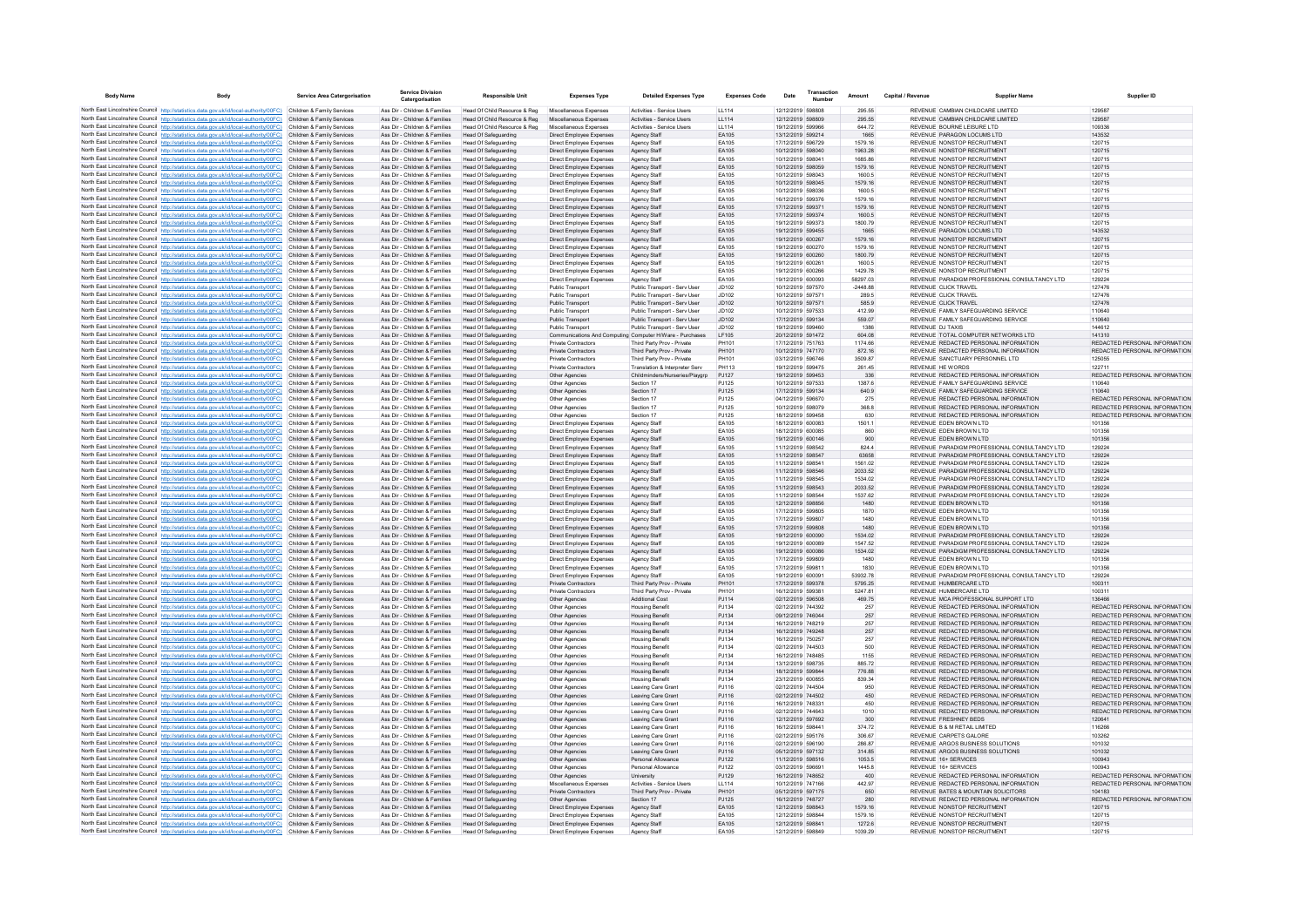| <b>Body Name</b> | Body                                                                                                                                                                              | Service Area Catergorisation                             | Service Division<br>Catergorisation                                                                          | <b>Responsible Unit</b>                                        | <b>Expenses Type</b>                                              | <b>Detailed Expenses Type</b>                                   | <b>Expenses Code</b>  | Date                                   | Transaction | Amount             | Canital / Revenue | <b>Supplier Name</b>                                                                                                          | Supplier ID                                                    |
|------------------|-----------------------------------------------------------------------------------------------------------------------------------------------------------------------------------|----------------------------------------------------------|--------------------------------------------------------------------------------------------------------------|----------------------------------------------------------------|-------------------------------------------------------------------|-----------------------------------------------------------------|-----------------------|----------------------------------------|-------------|--------------------|-------------------|-------------------------------------------------------------------------------------------------------------------------------|----------------------------------------------------------------|
|                  | North East Lincolnshire Council http://statistics.data.gov.uk/id/local-authority/00FC) Children & Family Services                                                                 |                                                          | Ass Dir - Children & Families                                                                                | <b>Head Of Safeguarding</b>                                    | Direct Employee Expenses                                          | Agency Staff                                                    | FA105                 | 12/12/2019 598857                      |             | 1579 16            |                   | REVENUE NONSTOP RECRUITMENT                                                                                                   | 120715                                                         |
|                  | North East Lincolnshire Council http://statistics.data.gov.uk/id/local-authority/00FC)                                                                                            | Children & Family Services                               | Ass Dir - Children & Families                                                                                | <b>Head Of Safeguarding</b>                                    | Direct Employee Expenses                                          | Agency Staff                                                    | EA105                 | 12/12/2019 598858                      |             | 1579.16            |                   | REVENUE NONSTOP RECRUITMENT                                                                                                   | 120715                                                         |
|                  | North East Lincolnshire Council http://statistics.data.gov.uk/id/local-authority/00FC)                                                                                            | Children & Family Services                               | Ass Dir - Children & Families                                                                                | Head Of Safeguarding                                           | Direct Employee Expenses                                          | Agency Staff                                                    | EA105                 | 12/12/2019 598882                      |             | 1579.16            |                   | REVENUE NONSTOP RECRUITMENT                                                                                                   | 120715                                                         |
|                  | North East Lincolnshire Council http://statistics.data.gov.uk/id/local-authority/00FC)<br>North East Lincolnshire Council http://statistics.data.gov.uk/id/local-authority/00FC)  | Children & Family Services<br>Children & Family Services | Ass Dir - Children & Families<br>Ass Dir - Children & Families                                               | <b>Head Of Safeguarding</b><br>Head Of Safeguarding            | Direct Employee Expenses<br>Direct Employee Expenses              | Agency Staff<br>Agency Staff                                    | EA105<br>FA105        | 12/12/2019 598884<br>12/12/2019 598885 |             | 1569.96<br>2027.3  |                   | REVENUE NONSTOP RECRUITMENT<br>REVENUE NONSTOP RECRUITMENT                                                                    | 120715<br>120715                                               |
|                  | North East Lincolnshire Council http://statistics.data.gov.uk/id/local-authority/00FC)                                                                                            | Children & Family Services                               | Ass Dir - Children & Families                                                                                | Head Of Safeguarding                                           | Direct Employee Expenses                                          | Agency Staff                                                    | EA105                 | 12/12/2019 598881                      |             | 1280.4             |                   | REVENUE NONSTOP RECRUITMENT                                                                                                   | 120715                                                         |
|                  | North East Lincolnshire Council http://statistics.data.gov.uk/id/local-authority/00FC)                                                                                            | Children & Family Services                               | Ass Dir - Children & Families                                                                                | <b>Head Of Safeguarding</b>                                    | Direct Employee Expenses                                          | Agency Staf                                                     | EA105                 | 19/12/2019 599489                      |             | 1579.16            |                   | REVENUE NONSTOP RECRUITMENT                                                                                                   | 120715                                                         |
|                  | North East Lincolnshire Council http://statistics.data.gov.uk/id/local-authority/00FC)                                                                                            | Children & Family Services                               | Ass Dir - Children & Families                                                                                | <b>Head Of Safeguarding</b>                                    | Direct Employee Expenses                                          | Agency Staff                                                    | EA105                 | 19/12/2019 599490                      |             | 1579.16            |                   | REVENUE NONSTOP RECRUITMENT                                                                                                   | 120715                                                         |
|                  | North East Lincolnshire Council http://statistics.data.gov.uk/id/local-authority/00FC)<br>North East Lincolnshire Council http://statistics.data.gov.uk/id/local-authority/00FC)  | Children & Family Services<br>Children & Family Services | Ass Dir - Children & Families<br>Ass Dir - Children & Families                                               | Head Of Safeguarding<br>Head Of Safeguarding                   | Direct Employee Expenses<br>Indirect Employee Expenses            | Anency Staff<br>Staff Training                                  | FA105<br>FR122        | 19/12/2019 599492<br>12/12/2019 597806 |             | 1579 16<br>3000    | REVENUE ARIANDA   | REVENUE NONSTOP RECRUITMENT                                                                                                   | 120715<br>145404                                               |
|                  | North East Lincolnshire Council http://statistics.data.gov.uk/id/local-authority/00FC)                                                                                            | Children & Family Services                               | Ass Dir - Children & Families                                                                                | Principal Social Worke                                         | Indirect Employee Expenses                                        | <b>Staff Training</b>                                           | EB122                 | 06/12/2019 589336                      |             | 3085               |                   | REVENUE GRIMSBY CENTRAL HALL TRUST                                                                                            | 100882                                                         |
|                  | North East Lincolnshire Council http://statistics.data.gov.uk/id/local-authority/00FC)                                                                                            | Children & Family Services                               | Ass Dir - Children & Families                                                                                | Principal Social Worker                                        | Indirect Employee Expenses                                        | Staff Training                                                  | EB122                 | 20/12/2019 596726                      |             | 975                |                   | REVENUE MR MICHAEL A CHARLES                                                                                                  | 108653                                                         |
|                  | North East Lincolnshire Council http://statistics.data.gov.uk/id/local-authority/00FC)                                                                                            | Children & Family Services                               | Ass Dir - Children & Families                                                                                | Principal Social Worker                                        | Indirect Employee Expenses                                        | Staff Training                                                  | EB122                 | 02/12/2019 596334                      |             | 9750               |                   | REVENUE KINGSTON UPON HULL CITY COUNCIL                                                                                       | 100541                                                         |
|                  | North East Lincolnshire Council http://statistics.data.gov.uk/id/local-authority/00FC)                                                                                            | Children & Family Services                               | Ass Dir - Safer Nel<br>Ass Dir - Safer Nel                                                                   | Young And Safe                                                 | Equip / Furniture / Materials<br><b>Voluntary Associations</b>    | Foujoment - Maintenance                                         | LA104<br>PF101        | 11/12/2019 597685<br>13/12/2019 599224 |             | 270                |                   | REVENUE J MCCANN & CO LTD.<br>REVENUE GRIMSBY & SCUNTHORPE RAPE CRISIS                                                        | 100841<br>102472                                               |
|                  | North East Lincolnshire Council http://statistics.data.gov.uk/id/local-authority/00FC)<br>North East Lincolnshire Council http://statistics.data.gov.uk/id/local-authority/00FC)  | Children & Family Services<br>Children & Family Services | Ass Dir - Safer Nel                                                                                          | Young And Safe<br>Young And Safe                               | Indirect Employee Expenses                                        | Third Pp - Third Sector<br><b>Staff Training</b>                | EB122                 | 12/12/2019 597807                      |             | 6750<br>460        |                   | REVENUE APT TRAINING & CONSULTANCY LTD                                                                                        | 133138                                                         |
|                  | North East Lincolnshire Council http://statistics.data.gov.uk/id/local-authority/00FC)                                                                                            | Children & Family Services                               | Ass Dir - Safer Nel                                                                                          | Young And Safe                                                 | Indirect Employee Expenses                                        | Staff Training                                                  | EB122                 | 12/12/2019 597808                      |             | 460                |                   | REVENUE APT TRAINING & CONSULTANCY LTD                                                                                        | 133138                                                         |
|                  | North East Lincolnshire Council http://statistics.data.gov.uk/id/local-authority/00FC)                                                                                            | Children & Family Services                               | Ass Dir - Safer Nel                                                                                          | Young And Safe                                                 | Indirect Employee Expenses                                        | Staff Training                                                  | EB122                 | 12/12/2019 598466                      |             | 705                |                   | REVENUE DODS PARLIAMENTARY COMMUNICATIONS                                                                                     | 101542                                                         |
|                  | North East Lincolnshire Council http://statistics.data.gov.uk/id/local-authority/00FC)                                                                                            | Children & Family Services                               | Ass Dir - Safer Nel                                                                                          | Young And Safe                                                 | Equip / Furniture / Materials                                     | Equipment - Purchase                                            | LA101                 | 13/12/2019 599213                      |             | 4452               |                   | REVENUE FUSION BOXING - FUSION HEALTH & WELLBEING                                                                             | 143803                                                         |
|                  | North East Lincolnshire Council http://statistics.data.gov.uk/id/local-authority/00FC)<br>North East Lincolnshire Council http://statistics.data.gov.uk/id/local-authority/00FC)  | Children & Family Services<br>Children & Family Services | Ass Dir - Safer Nel<br>Ass Dir - Safer Nel                                                                   | <b>Troubled Families</b><br><b>Troubled Families</b>           | Indirect Employee Expenses                                        | Staff Training<br>Staff Training                                | FR122<br>EB122        | 02/12/2019 596360<br>02/12/2019 596361 |             | 686.97<br>686.97   |                   | REVENUE CAPITA BUSINESS SERVICES LTD.<br>REVENUE CAPITA BUSINESS SERVICES LTD                                                 | 102314<br>102314                                               |
|                  | North East Lincolnshire Council http://statistics.data.gov.uk/id/local-authority/00FC)                                                                                            | Children & Family Services                               | Ass Dir - Safer Nel                                                                                          | <b>Troubled Families</b>                                       | Indirect Employee Expenses<br>Indirect Employee Expenses          | Staff Training                                                  | EB122                 | 19/12/2019 599363                      |             | 686.97             |                   | REVENUE CAPITA BUSINESS SERVICES LTD                                                                                          | 102314                                                         |
|                  | North East Lincolnshire Council http://statistics.data.gov.uk/id/local-authority/00FC)                                                                                            | Children & Family Services                               | Ass Dir - Safer Nel                                                                                          | <b>Troubled Families</b>                                       | Indirect Employee Expenses                                        | Staff Training                                                  | EB122                 | 17/12/2019 599364                      |             | 686.97             |                   | REVENUE CAPITA BUSINESS SERVICES LTD                                                                                          | 102314                                                         |
|                  | North East Lincolnshire Council http://statistics.data.gov.uk/id/local-authority/00FC)                                                                                            | Children & Family Services                               | Ass Dir - Safer Nel                                                                                          | <b>Troubled Families</b>                                       | <b>Indirect Employee Expenses</b>                                 | <b>Staff Training</b>                                           | FR122                 | 19/12/2019 599495                      |             | 686.97             |                   | REVENUE, CAPITA BUSINESS SERVICES LTD.                                                                                        | 102314                                                         |
|                  | North East Lincolnshire Council http://statistics.data.gov.uk/id/local-authority/00FC)                                                                                            | Children & Family Services                               | Ass Dir - Safer Nel                                                                                          | <b>Troubled Families</b>                                       | Indirect Employee Expenses                                        | <b>Staff Training</b>                                           | EB122                 | 19/12/2019 599496                      |             | 686.97             |                   | REVENUE CAPITA BUSINESS SERVICES LTD                                                                                          | 102314                                                         |
|                  | North East Lincolnshire Council http://statistics.data.gov.uk/id/local-authority/00FC)<br>North East Lincolnshire Council http://statistics.data.gov.uk/id/local-authority/00FC)  | Children & Family Services<br>Children & Family Services | Ass Dir - Safer Nel<br>Ass Dir - Safer Nel                                                                   | <b>Troubled Families</b><br><b>Troubled Families</b>           | Direct Transport Costs<br>Direct Transport Costs                  | Voluntary Drivers Expenses<br>Voluntary Drivers Expenses        | JA107<br>JA107        | 12/12/2019 747592<br>12/12/2019 747591 |             | 951.61<br>867.56   |                   | REVENUE REDACTED PERSONAL INFORMATION<br>REVENUE REDACTED PERSONAL INFORMATION                                                | REDACTED PERSONAL INFORMATION<br>REDACTED PERSONAL INFORMATION |
|                  | North East Lincolnshire Council http://statistics.data.gov.uk/id/local-authority/00FC)                                                                                            | Children & Family Services                               | Ass Dir - Safer Nel                                                                                          | <b>Troubled Families</b>                                       | <b>Direct Transport Costs</b>                                     | Voluntary Drivers Expenses                                      | JA107                 | 12/12/2019 747590                      |             | 334.86             |                   | REVENUE REDACTED PERSONAL INFORMATION                                                                                         | REDACTED PERSONAL INFORMATION                                  |
|                  | North East Lincolnshire Council http://statistics.data.gov.uk/id/local-authority/00FC)                                                                                            | Children & Family Services                               | Ass Dir - Safer Nel                                                                                          | Child Protect & Planning Team                                  | Miscellaneous Expenses                                            | Other Expenses General                                          | LL119                 | 04/12/2019 597214                      |             | 1911.79            |                   | REVENUE NONSTOP RECRUITMENT                                                                                                   | 120715                                                         |
|                  | North East Lincolnshire Council http://statistics.data.gov.uk/id/local-authority/00FC)                                                                                            | Children & Family Services                               | Ass Dir - Safer Nel                                                                                          | Child Protect & Planning Team                                  | Miscellaneous Expenses                                            | Other Expenses General                                          | LL119                 | 19/12/2019 600286                      |             | 1911.79            |                   | REVENUE NONSTOP RECRUITMENT                                                                                                   | 120715                                                         |
|                  | North East Lincolnshire Council http://statistics.data.gov.uk/id/local-authority/00FC)<br>North East Lincolnshire Council http://statistics.data.gov.uk/id/local-authority/00FC)  | Children & Family Services<br>Children & Family Services | Ass Dir - Safer Nel<br>Ass Dir - Safer Nel                                                                   | Child Protect & Planning Team<br>Child Protect & Planning Team | Miscellaneous Expenses<br>Private Contractors                     | Other Expenses General<br>Third Party Prov - Private            | LL119<br>PH101        | 19/12/2019 600288<br>04/12/2019 596655 |             | 1911.79<br>1659.45 |                   | <b>REVENUE NONSTOP RECRUITMENT</b><br>REVENUE PARADIGM PROFESSIONAL CONSULTANCY LTD                                           | 120715<br>129224                                               |
|                  | North East Lincolnshire Council http://statistics.data.gov.uk/id/local-authority/00FC)                                                                                            | Children & Family Services                               | Ass Dir - Safer Nel                                                                                          | Child Protect & Planning Team                                  | Private Contractors                                               | Third Party Prov - Private                                      | PH101                 | 04/12/2019 596658                      |             | 1659 45            |                   | REVENUE PARADIGM PROFESSIONAL CONSULTANCY LTD.                                                                                | 129224                                                         |
|                  | North East Lincolnshire Council http://statistics.data.gov.uk/id/local-authority/00FC)                                                                                            | Children & Family Services                               | Ass Dir - Safer Nel                                                                                          | Child Protect & Planning Team                                  | Private Contractors                                               | Third Party Prov - Private                                      | PH101                 | 11/12/2019 597812                      |             | 1659.45            |                   | REVENUE PARADIGM PROFESSIONAL CONSULTANCY LTD                                                                                 | 129224                                                         |
|                  | North East Lincolnshire Council http://statistics.data.gov.uk/id/local-authority/00FC)                                                                                            | Children & Family Services                               | Ass Dir - Safer Nel                                                                                          | Child Protect & Planning Team                                  | Private Contractors                                               | Third Party Prov - Private                                      | PH101                 | 17/12/2019 599521                      |             | 1659.45            |                   | REVENUE PARADIGM PROFESSIONAL CONSULTANCY LTD                                                                                 | 129224                                                         |
|                  | North East Lincolnshire Council http://statistics.data.gov.uk/id/local-authority/00FC)                                                                                            | Children & Family Services                               | Ass Dir - Safer Nel                                                                                          | Child Protect & Planning Team                                  | Private Contractors                                               | Third Party Prov - Private                                      | PH101                 | 17/12/2019 599825                      |             | 1659.45            |                   | REVENUE PARADIGM PROFESSIONAL CONSULTANCY LTD                                                                                 | 129224                                                         |
|                  | North East Lincolnshire Council http://statistics.data.gov.uk/id/local-authority/00FC)<br>North East Lincolnshire Council http://statistics.data.gov.uk/id/local-authority/00FC)  | Children & Family Services<br>Children & Family Services | Ass Dir - Safer Nel<br>Ass Dir - Women & Children                                                            | Child Protect & Planning Team<br>Childrens Health              | <b>Private Contractors</b><br>Other Agencies                      | Translation & Interpreter Serv<br>Grants Pd Over To Third Party | PH113<br>PJ138        | 19/12/2019 600194<br>03/12/2019 597157 |             | 391.56<br>7917     |                   | <b>REVENUE HE WORDS</b><br>REVENUE IN LINCS & GOOLE HOSPITALS NHS FOUNDATION TRUS                                             | 122711<br>111074                                               |
|                  | North East Lincolnshire Council http://statistics.data.gov.uk/id/local-authority/00FC).                                                                                           | Children & Family Services                               | Ass Dir - Women & Children                                                                                   | Childrens Health                                               | Indirect Employee Expenses                                        | <b>Staff Training</b>                                           | EB122                 | 18/12/2019 599765                      |             | 360                |                   | REVENUE CARE PLUS GROUP                                                                                                       | 106467                                                         |
|                  | North East Lincolnshire Council http://statistics.data.gov.uk/id/local-authority/00FC)                                                                                            | Children & Family Services                               | Ass Dir - Women & Children                                                                                   | Childrens Health                                               | Private Contractors                                               | Translation & Interpreter Serv                                  | PH113                 | 17/12/2019 599788                      |             | 292.5              |                   | REVENUE HE WORDS                                                                                                              | 122711                                                         |
|                  | North East Lincolnshire Council http://statistics.data.gov.uk/id/local-authority/00FC)                                                                                            | Children & Family Services                               | Ass Dir - Women & Children                                                                                   | Child Health Commssioning                                      | Private Contractors                                               | <b>Contract Payments</b>                                        | PH105                 | 17/12/2019 599761                      |             | 226557.67          |                   | REVENUE LINCOLNSHIRE PARTNERSHIP NHS FOUNDATION TRUST 105021                                                                  |                                                                |
|                  | North East Lincolnshire Council http://statistics.data.gov.uk/id/local-authority/00FC)                                                                                            | Children & Family Services                               | Ass Dir - Women & Children                                                                                   | Child Health Commssioning                                      | <b>Private Contractors</b>                                        | Third Party Prov - Private                                      | PH101                 | 04/12/2019 597201                      |             | 5558.33            |                   | REVENUE XENZONE LTD                                                                                                           | 135941                                                         |
|                  | North East Lincolnshire Council http://statistics.data.gov.uk/id/local-authority/00FC)<br>North East Lincolnshire Council http://statistics.data.gov.uk/id/local-authority/00FC)  | Children & Family Services<br>Children & Family Services | Ass Dir - Women & Children<br>Ass Dir - Women & Children                                                     | Child Health Commssioning<br>Child Health Commssioning         | Other Agencies<br>Other Agencies                                  | Top Up<br>Top Up                                                | PJ123<br>PJ123        | 17/12/2019 599758<br>17/12/2019 599759 |             | 9558 83<br>6320.83 |                   | REVENUE LINCOLNSHIRE PARTNERSHIP NHS EQUINDATION TRUST 105021<br>REVENUE LINCOLNSHIRE PARTNERSHIP NHS FOUNDATION TRUST 105021 |                                                                |
|                  | North East Lincolnshire Council http://statistics.data.gov.uk/id/local-authority/00FC)                                                                                            | Children & Family Services                               | Ass Dir - Women & Children                                                                                   | Child Health Commssioning                                      | Other Agencies                                                    | Top Up                                                          | PJ123                 | 17/12/2019 599760                      |             | 4200.42            |                   | REVENUE LINCOLNSHIRE PARTNERSHIP NHS FOUNDATION TRUST 10502                                                                   |                                                                |
|                  | North East Lincolnshire Council http://statistics.data.gov.uk/id/local-authority/00FC)                                                                                            | Children & Family Services                               | Ass Dir - Women & Children                                                                                   | Child Health Commssioning                                      | Other Agencies                                                    | Top Up                                                          | PJ123                 | 17/12/2019 599762                      |             | 3487.83            |                   | REVENUE LINCOLNSHIRE PARTNERSHIP NHS FOUNDATION TRUST 105021                                                                  |                                                                |
|                  | North East Lincolnshire Council http://statistics.data.gov.uk/id/local-authority/00FC)                                                                                            | Children & Family Services                               | Director - Children / Fam Serv                                                                               | Budget Envelope Challenges                                     | Direct Employee Expenses                                          | Superannuation                                                  | FA301                 | 17/12/2019 599149                      |             | 26717.76           |                   | REVENUE NHS PENSIONS                                                                                                          | 145442                                                         |
|                  | North East Lincolnshire Council http://statistics.data.gov.uk/id/local-authority/00FC).<br>North East Lincolnshire Council http://statistics.data.gov.uk/id/local-authority/00FC) | Children & Family Services<br>Children & Family Services | Director - Children / Fam Serv<br>Director - Children / Fam Serv                                             | Director Children & Fam Serv<br>Director Children & Fam Serv   | Private Contractors<br>Consultancy                                | Third Party Prov - Private<br>Consultancy                       | PH101<br>PL101        | 13/12/2019 598788<br>09/12/2019 594706 |             | 8900<br>2825       |                   | REVENUE DARTINGTON HALL TRUST<br>REVENUE GRAVITAS RECRUITMENT GROUP LTD                                                       | 135861<br>143484                                               |
|                  | North East Lincolnshire Council http://statistics.data.gov.uk/id/local-authority/00FC)                                                                                            | Children & Family Services                               | Director - Children / Fam Serv                                                                               | Director Children & Fam Serv                                   | Consultancy                                                       | Consultancy                                                     | PL101                 | 11/12/2019 595469                      |             | 5508.75            |                   | REVENUE GRAVITAS RECRUITMENT GROUP LTD                                                                                        | 143484                                                         |
|                  | North East Lincolnshire Council http://statistics.data.gov.uk/id/local-authority/00FC)                                                                                            | Children & Family Services                               | Director - Children / Fam Serv                                                                               | Director Children & Fam Serv                                   | Consultancy                                                       | Consultancy                                                     | PL101                 | 19/12/2019 599286                      |             | 8475               |                   | REVENUE GRAVITAS RECRUITMENT GROUP LTD                                                                                        | 143484                                                         |
|                  | North East Lincolnshire Council http://statistics.data.gov.uk/id/local-authority/00FC)                                                                                            | Children & Family Services                               | Ass Dir - Performance & Qual                                                                                 | Family Hubs                                                    | Indirect Employee Expenses                                        | Staff Training                                                  | EB122                 | 19/12/2019 600754                      |             | 1900               |                   | REVENUE FORTIS THERAPY & TRAINING                                                                                             | 120445                                                         |
|                  | North East Lincolnshire Council http://statistics.data.gov.uk/id/local-authority/00FC)                                                                                            | Children & Family Services<br>Children & Family Services | Ass Dir - Performance & Qual<br>Ass Dir - Performance & Qual                                                 | Family Hubs<br>Family Hubs                                     | Car Allowances<br>Other Agencies                                  | Travel - Employeer<br><b>Educational Visits</b>                 | JF101<br>PJ152        | 18/12/2019 599819<br>23/12/2019 600932 |             | 350<br>575         |                   | REVENUE MINICABS CLEETHORPES (LINCS) LTD<br>REVENUE PC COACHES LTD                                                            | 102124<br>102879                                               |
|                  | North East Lincolnshire Council http://statistics.data.gov.uk/id/local-authority/00FC)<br>North East Lincolnshire Council http://statistics.data.gov.uk/id/local-authority/00FC)  | Children & Family Services                               | Ass Dir - Performance & Qual                                                                                 | Family Hubs                                                    | Equip / Furniture / Materials                                     | Non-Teaching Resources                                          | <b>LA118</b>          | 04/12/2019 597141                      |             | 416                |                   | REVENUE MOISERS (GRIMSBY) LTD                                                                                                 | 100746                                                         |
|                  | North East Lincolnshire Council http://statistics.data.gov.uk/id/local-authority/00FC)                                                                                            | Other Corporate Budgets                                  | Other Corp Budgets - Financing Borrowing Costs                                                               |                                                                | Other Agencies                                                    | Fees Comm Clf Longtech Charges P.1142                           |                       | 09/12/2019 597733                      |             | 650                |                   | REVENUE PSLIVE LTD                                                                                                            | 125043                                                         |
|                  | North East Lincolnshire Council http://statistics.data.gov.uk/id/local-authority/00FC)                                                                                            | Gov Dem & Comm Engagement                                | Gov Dem & Comm Engagement Registrars & Civic Services                                                        |                                                                | Miscellaneous Expenses                                            | Civic Regalia And Events                                        | 117                   | 13/12/2019 599231                      |             | 295.56             |                   | REVENUE MILLY WOODS - SOCIAL MEDIA & MARKETING                                                                                | 145153                                                         |
|                  | North East Lincolnshire Council http://statistics.data.gov.uk/id/local-authority/00FC)                                                                                            | Gov Dem & Comm Engagement                                | Gov Dem & Comm Engagement Registrars & Civic Service                                                         |                                                                | Miscellaneous Expenses                                            | Licences                                                        | LL116<br>LL119        | 02/12/2019 596555<br>10/12/2019 597835 |             | 491.9              |                   | REVENUE PPL PRS LTD<br>REVENUE MILTON KEYNES COUNCIL                                                                          | 142951<br>102969                                               |
|                  | North East Lincolnshire Council http://statistics.data.gov.uk/id/local-authority/00FC)<br>North East Lincolnshire Council http://statistics.data.gov.uk/id/local-authority/00FC)  | Gov Dem & Comm Engagement<br>Gov Dem & Comm Engagement   | Gov Dem & Comm Engagement Registrars & Civic Services<br>Gov Dem & Comm Engagement Ad Governance & Democracy |                                                                | Miscellaneous Expenses<br>Equip / Furniture / Materials           | Other Expenses General<br>Equipment - Purchase                  | LA101                 | 09/12/2019 597389                      |             | 1600<br>750        |                   | REVENUE PLANTCRAFT LTD                                                                                                        | 145133                                                         |
|                  | North East Lincolnshire Council http://statistics.data.gov.uk/id/local-authority/00FC)                                                                                            | Gov Dem & Comm Engagement                                | Gov Dem & Comm Engagement Ad Governance & Democracy                                                          |                                                                | Equip / Furniture / Materials                                     | Equipment - Purchase                                            | LA101                 | 09/12/2019 597389                      |             | 370                |                   | REVENUE PLANTCRAFT LTD                                                                                                        | 145133                                                         |
|                  | North East Lincolnshire Council http://statistics.data.gov.uk/id/local-authority/00FC)                                                                                            | Gov Dem & Comm Engagement                                | Gov Dem & Comm Engagement Ad Governance & Democracy                                                          |                                                                | Equip / Furniture / Materials                                     | Equipment - Purchase                                            | LA101                 | 18/12/2019 599206                      |             | 740                |                   | REVENUE PLANTCRAFT LTD                                                                                                        | 145133                                                         |
|                  | North East Lincolnshire Council http://statistics.data.gov.uk/id/local-authority/00FC)                                                                                            | Gov Dem & Comm Engagement                                | Gov Dem & Comm Engagement Ad Governance & Democracy                                                          |                                                                | Equip / Furniture / Materials                                     | Equipment - Purchase                                            | LA101                 | 09/12/2019 597389                      |             | 750                |                   | REVENUE PLANTCRAFT LTD                                                                                                        | 145133                                                         |
|                  | North East Lincolnshire Council http://statistics.data.gov.uk/id/local-authority/00FC)<br>North East Lincolnshire Council http://statistics.data.gov.uk/id/local-authority/00FC)  | Gov Dem & Comm Engagement<br>Gov Dem & Comm Engagement   | Gov Dem & Comm Engagement Elections Team                                                                     | Gov Dem & Comm Engagement Communications And Marketing         | Rep Alterations Maint Building<br>Print Stationery / Gen Off Exp. | Sponsorship - Roundabouts<br>Printing And Stationery            | GA114<br><b>ID103</b> | 12/12/2019 597698<br>23/12/2019 600915 |             | 705<br>257         |                   | REVENUE J MCCANN & CO LTD<br>REVENUE PRINT IMAGE NETWORK ITD                                                                  | 100841<br>103724                                               |
|                  | North East Lincolnshire Council http://statistics.data.gov.uk/id/local-authority/00FC)                                                                                            | Gov Dem & Comm Engagement                                | Gov Dem & Comm Engagement Elections Team                                                                     |                                                                | Print Stationery / Gen Off Exp                                    | Printing And Stationery                                         | <b>ID103</b>          | 23/12/2019 600915                      |             | 989.27             |                   | REVENUE PRINT IMAGE NETWORK ITD                                                                                               | 103724                                                         |
|                  | North East Lincolnshire Council http://statistics.data.gov.uk/id/local-authority/00FC)                                                                                            | Gov Dem & Comm Engagement                                | Gov Dem & Comm Engagement Elections Team                                                                     |                                                                | Communications And Computing Computer S/Ware - Licences           |                                                                 | LF103                 | 20/12/2019 599209                      |             | 1779.17            |                   | REVENUE IDOX SOFTWARE LTD                                                                                                     | 109848                                                         |
|                  | North East Lincolnshire Council http://statistics.data.gov.uk/id/local-authority/00FC)                                                                                            | Gov Dem & Comm Engagement                                | Gov Dem & Comm Engagement Elections Team                                                                     |                                                                | Communications And Computing Postage                              |                                                                 | LF111                 | 02/12/2019 596358                      |             | 987.74             |                   | REVENUE ROYAL MAIL GROUP PLC                                                                                                  | 101082                                                         |
|                  | North East Lincolnshire Council http://statistics.data.gov.uk/id/local-authority/00FC)<br>North East Lincolnshire Council http://statistics.data.gov.uk/id/local-authority/00FC)  | Gov Dem & Comm Engagement                                | Gov Dem & Comm Engagement Elections Team                                                                     |                                                                | Rents                                                             | Rent<br>Rent                                                    | GC101                 | 19/12/2019 600030<br>19/12/2019 600014 |             | 395<br>600         |                   | REVENUE PARK CONGREGATIONAL CHURCH HALL<br>REVENUE ST JAMES SCHOOL                                                            | 111442<br>100940                                               |
|                  | North East Lincolnshire Council http://statistics.data.gov.uk/id/local-authority/00FC)                                                                                            | Gov Dem & Comm Engagement<br>Gov Dem & Comm Engagement   | Gov Dem & Comm Engagement Elections Team<br>Gov Dem & Comm Engagement Elections Team                         |                                                                | Rents<br>Rents                                                    | Rent                                                            | GC101<br>GC101        | 19/12/2019 600017                      |             | 375                |                   | REVENUE GRIMSRY NEIGHROURHOOD CENTRE                                                                                          | 101662                                                         |
|                  | North East Lincolnshire Council http://statistics.data.gov.uk/id/local-authority/00FC)                                                                                            | Gov Dem & Comm Engagement                                | Gov Dem & Comm Engagement Elections Team                                                                     |                                                                | Rents                                                             | Rent                                                            | GC101                 | 19/12/2019 600019                      |             | 500                |                   | REVENUE GRANGE COMMUNITY CENTRE                                                                                               | 107346                                                         |
|                  | North East Lincolnshire Council http://statistics.data.gov.uk/id/local-authority/00FC)                                                                                            | Gov Dem & Comm Engagement                                | Gov Dem & Comm Engagement Elections Team                                                                     |                                                                | Rents                                                             | Rent                                                            | GC101                 | 19/12/2019 600034                      |             | 250                |                   | REVENUE NEW STANDARD CLUB & INSTITUTION                                                                                       | 116003                                                         |
|                  | North East Lincolnshire Council http://statistics.data.gov.uk/id/local-authority/00FC)                                                                                            | Gov Dem & Comm Engagement                                | Gov Dem & Comm Engagement Elections Team                                                                     |                                                                | Rents                                                             | Rent                                                            | GC101                 | 19/12/2019 600037                      |             | 300                |                   | REVENUE E-FACTOR (NEL LTD)                                                                                                    | 122549                                                         |
|                  | North East Lincolnshire Council http://statistics.data.gov.uk/id/local-authority/00FC)<br>North East Lincolnshire Council http://statistics.data.gov.uk/id/local-authority/00FC)  | Gov Dem & Comm Engagement<br>Gov Dem & Comm Engagement   | Gov Dem & Comm Engagement Elections Team<br>Gov Dem & Comm Engagement Elections Team                         |                                                                | Rents<br>Rents                                                    | Rent<br>Rent                                                    | GC101<br>GC101        | 19/12/2019 600026<br>19/12/2019 600048 |             | 320<br>300         |                   | REVENUE TRINITY METHODIST CHURCH<br>REVENUE ASHBY-CUM-FENBY PCC                                                               | 110705<br>143555                                               |
|                  | North East Lincolnshire Council http://statistics.data.gov.uk/id/local-authority/00FC)                                                                                            | Gov Dem & Comm Engagement                                | Gov Dem & Comm Engagement Elections Team                                                                     |                                                                | Rents                                                             | Rent                                                            | GC101                 | 19/12/2019 600031                      |             | 330                |                   | REVENUE ST AIDAN'S PAROCHIAL CHURCH COUNCIL                                                                                   | 112514                                                         |
|                  | North East Lincolnshire Council http://statistics.data.gov.uk/id/local-authority/00FC)                                                                                            | Gov Dem & Comm Engagement                                | Gov Dem & Comm Engagement Elections Team                                                                     |                                                                | Rents                                                             | Rent                                                            | GC101                 | 19/12/2019 600021                      |             | 384                |                   | REVENUE THE CLEETHORPES MEMORIAL HALL TRUST                                                                                   | 108500                                                         |
|                  | North East Lincolnshire Council http://statistics.data.gov.uk/id/local-authority/00FC)                                                                                            | Gov Dem & Comm Engagement                                | Gov Dem & Comm Engagement Elections Team                                                                     |                                                                | Rents                                                             | Rent                                                            | GC101                 | 19/12/2019 600035                      |             | 350                |                   | REVENUE ALL SAINTS CHURCH HALL                                                                                                | 118735                                                         |
|                  | North East Lincolnshire Council http://statistics.data.gov.uk/id/local-authority/00FC)                                                                                            | Gov Dem & Comm Engagement                                | Gov Dem & Comm Engagement Elections Team                                                                     |                                                                | Rents<br>Rents                                                    | Rent                                                            | GC101<br>GC101        | 19/12/2019 600042<br>19/12/2019 600039 |             | 300<br>525         |                   | REVENUE BEST EUTURES COMMUNITY INTEREST COMPANY<br>REVENUE ALL SAINTS CHURCH AND ST HELENS CHURCH                             | 128600<br>123069                                               |
|                  | North East Lincolnshire Council http://statistics.data.gov.uk/id/local-authority/00FC)<br>North East Lincolnshire Council http://statistics.data.gov.uk/id/local-authority/00FC)  | Gov Dem & Comm Engagement<br>Gov Dem & Comm Engagement   | Gov Dem & Comm Engagement Elections Team<br>Gov Dem & Comm Engagement Elections Team                         |                                                                | Print Stationery / Gen Off Exp Printing And Stationery            |                                                                 | LD103                 | 10/12/2019 598074                      |             | 880                |                   | REVENUE PRINT IMAGE NETWORK LTD                                                                                               | 103724                                                         |
|                  | North East Lincolnshire Council http://statistics.data.gov.uk/id/local-authority/00FC)                                                                                            | Gov Dem & Comm Engagement                                | Gov Dem & Comm Engagement Elections Team                                                                     |                                                                | Print Stationery / Gen Off Exp                                    | Printing And Stationery                                         | LD103                 | 10/12/2019 598075                      |             | 848                |                   | REVENUE PRINT IMAGE NETWORK LTD                                                                                               | 103724                                                         |
|                  | North East Lincolnshire Council http://statistics.data.gov.uk/id/local-authority/00FC)                                                                                            | Gov Dem & Comm Engagement                                | Gov Dem & Comm Engagement Elections Team                                                                     |                                                                | Print Stationery / Gen Off Exp                                    | Printing And Stationery                                         | LD103                 | 23/12/2019 600916                      |             | 884.23             |                   | REVENUE PRINT IMAGE NETWORK LTD                                                                                               | 103724                                                         |
|                  | North East Lincolnshire Council http://statistics.data.gov.uk/id/local-authority/00FC)                                                                                            | Gov Dem & Comm Engagement                                | Gov Dem & Comm Engagement Elections Team                                                                     |                                                                | Communications And Computing Postage                              |                                                                 | LF111                 | 23/12/2019 600835                      |             | 643.9              |                   | REVENUE ROYAL MAIL GROUP PLC                                                                                                  | 101082                                                         |
|                  | North East Lincolnshire Council http://statistics.data.gov.uk/id/local-authority/00FC)<br>North East Lincolnshire Council http://statistics.data.gov.uk/id/local-authority/00FC)  | Gov Dem & Comm Engagement<br>Resources And Governance    | Gov Dem & Comm Engagement Elections Team<br>Resources                                                        | Chief Finance Office                                           | Miscellaneous Expenses<br>Consultancy                             | Other Expenses General<br>Consultancy                           | LL119<br>PL101        | 03/12/2019 596651<br>12/12/2019 598789 |             | 1011.82<br>20000   |                   | REVENUE SHAW & SONS LTD<br>REVENUE FUTUREGOV.LTD                                                                              | 100561<br>135412                                               |
|                  | North East Lincolnshire Council http://statistics.data.gov.uk/id/local-authority/00FC)                                                                                            | <b>Resources And Governance</b>                          | Resources                                                                                                    | Chief Finance Office                                           | Consultancy                                                       | Consultancy                                                     | PL101                 | 18/12/2019 599839                      |             | 987.5              |                   | REVENUE REBECCA DARNELL                                                                                                       | 144555                                                         |
|                  | North East Lincolnshire Council http://statistics.data.gov.uk/id/local-authority/00FC)                                                                                            | <b>Resources And Governance</b>                          | Resources                                                                                                    | Chief Finance Officer                                          | Consultancy                                                       | Consultancy                                                     | PI 101                | 18/12/2019 599840                      |             | 1650               |                   | REVENUE JAN GIRDLEY                                                                                                           | 137191                                                         |
|                  | North East Lincolnshire Council http://statistics.data.gov.uk/id/local-authority/00FC) Resources And Governance                                                                   |                                                          | Resources                                                                                                    | Chief Finance Officer                                          | Consultancy                                                       | Consultancy                                                     | PL101                 | 18/12/2019 599841                      |             | 750                |                   | REVENUE HAMMOND HOUSE PUBLISHING LTD                                                                                          | 144372                                                         |
|                  | North East Lincolnshire Council http://statistics.data.gov.uk/id/local-authority/00FC)                                                                                            | Resources And Governance                                 | Resource                                                                                                     | Chief Finance Office                                           | Consultancy                                                       | Consultancy                                                     | PL101                 | 18/12/2019 599843                      |             | 1614.6             |                   | REVENUE SARAH BRATTAN                                                                                                         | 134910                                                         |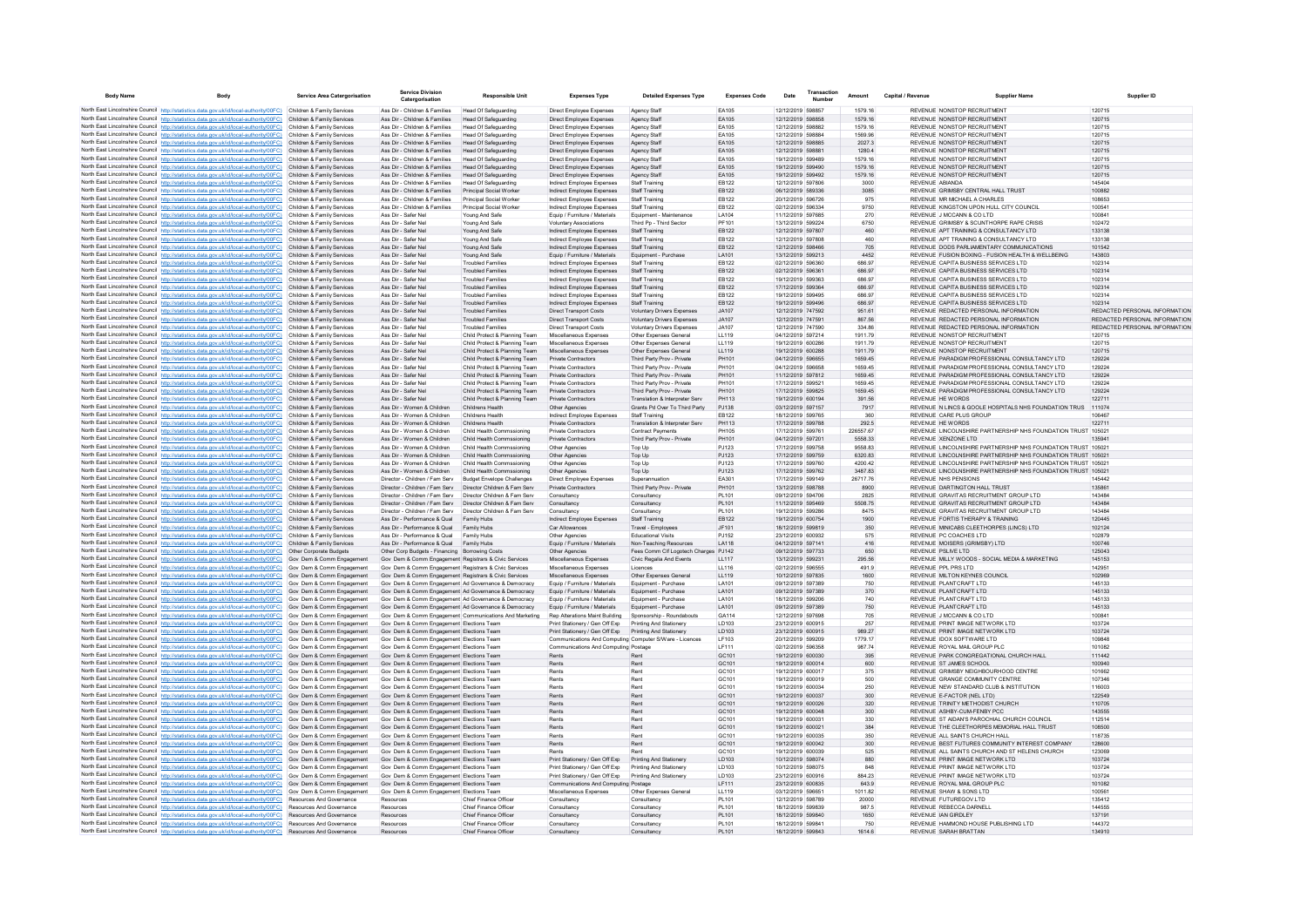| <b>Body Name</b> | Body                                                                                                                                                                                                      | <b>Service Area Catergorisation</b>                                | <b>Service Division</b><br>Catergorisation | <b>Responsible Unit</b>                                      | <b>Expenses Type</b>                                                                                               | <b>Detailed Expenses Type</b>                                    | <b>Expenses Code</b>         | Date                                   | Transaction | Amount             | Capital / Revenue | <b>Supplier Name</b>                                                             | <b>Supplier ID</b> |
|------------------|-----------------------------------------------------------------------------------------------------------------------------------------------------------------------------------------------------------|--------------------------------------------------------------------|--------------------------------------------|--------------------------------------------------------------|--------------------------------------------------------------------------------------------------------------------|------------------------------------------------------------------|------------------------------|----------------------------------------|-------------|--------------------|-------------------|----------------------------------------------------------------------------------|--------------------|
|                  | North East Lincolnshire Council http://statistics.data.gov.uk/id/local-authority/00FC) Resources And Governance                                                                                           |                                                                    | Resources                                  | Chief Finance Officer                                        | Consultancy                                                                                                        | Consultancy                                                      | PI 101                       | 18/12/2019 599842                      |             | 1425               |                   | REVENUE ANTHONY WINN BUSINESS CONSULTANCY LTD                                    | 134636             |
|                  | North East Lincolnshire Council http://statistics.data.gov.uk/id/local-authority/00FC)                                                                                                                    | Resources And Governance                                           | Resources                                  | Chief Exec & Support                                         | Contract Hire-Operating Leases Vehicles - Contract Hire                                                            |                                                                  | JC101                        | 17/12/2019 598797                      |             | 325                |                   | REVENUE SHERWOOD TRAVEL                                                          | 100868             |
|                  | North East Lincolnshire Council http://statistics.data.gov.uk/id/local-authority/00FC)                                                                                                                    | Resources And Governance                                           | Resources                                  | Chief Exec & Support                                         | Miscellaneous Expenses                                                                                             | Hospitality                                                      | LL112                        | 03/12/2019 596532                      |             | 373.17             |                   | REVENUE BEWLEYS TEA & COFFEE UK LTD                                              | 119430             |
|                  | North East Lincolnshire Council http://statistics.data.gov.uk/id/local-authority/00FC)<br>North East Lincolnshire Council http://statistics.data.gov.uk/id/local-authority/00FC).                         | Resources And Governance<br>Resources And Governance               | Resources<br>Resources                     | Chief Exec & Support<br>Chief Exec & Support                 | Contributions To Provisions<br>Contributions To Provisions                                                         | Contributions - Communities<br>Contributions - Communities       | LK101<br>LK101               | 10/12/2019 597970<br>19/12/2019 600141 |             | 400<br>750         |                   | REVENUE HEALING PRIMARY ACADEMY<br>REVENUE FRIENDS OF HAVERSTOE PARK             | 127192<br>109185   |
|                  | North East Lincolnshire Council http://statistics.data.gov.uk/id/local-authority/00FC)                                                                                                                    | Resources And Governance                                           | Resources                                  | Chief Exec & Support                                         | Contributions To Provisions                                                                                        | Contributions - Communities                                      | I K101                       | 19/12/2019 600144                      |             | 750                |                   | REVENUE LOUISE DEANE                                                             | 145619             |
|                  | North East Lincolnshire Council http://statistics.data.gov.uk/id/local-authority/00FC)                                                                                                                    | Resources And Governance                                           | Resources                                  | Chief Exec & Support                                         | Contributions To Provisions                                                                                        | Contributions - Communities                                      | LK101                        | 19/12/2019 600142                      |             | 500                |                   | REVENUE THE ANNIE CHAPPLE CENTRE LTD                                             | 107714             |
|                  | North East Lincolnshire Council http://statistics.data.gov.uk/id/local-authority/00FC)<br>North East Lincolnshire Council http://statistics.data.gov.uk/id/local-authority/00FC)                          | Resources And Governance                                           | Resources                                  | Chief Exec & Support                                         | Contributions To Provisions                                                                                        | Contributions - Communities                                      | LK101                        | 19/12/2019 600131                      |             | 750                |                   | REVENUE FRIENDS OF CLEETHORPES COUNTRY PARK<br>REVENUE CLEETHORPES CRICKET CLUB  | 125009<br>116011   |
|                  | North East Lincolnshire Council http://statistics.data.gov.uk/id/local-authority/00FC)                                                                                                                    | <b>Resources And Governance</b><br><b>Resources And Governance</b> | Resources<br>Resources                     | Chief Exec & Sunnort<br>Chief Exec & Support                 | Contributions To Provisions<br>Contributions To Provisions                                                         | Contributions - Communities<br>Contributions - Communities       | 1K101<br>I K101              | 19/12/2019 600139<br>19/12/2019 600140 |             | 250<br>800         |                   | REVENUE, HAVERSTOF WARD FORUM                                                    | 129463             |
|                  | North East Lincolnshire Council http://statistics.data.gov.uk/id/local-authority/00FC)                                                                                                                    | Resources And Governance                                           | Resources                                  | Chief Exec & Support                                         | Contributions To Provisions                                                                                        | Contributions - Communities                                      | I K101                       | 19/12/2019 600145                      |             | 500                |                   | REVENUE GIVING YOUNG PEOPLE OPPORTUNITIES                                        | 111322             |
|                  | North East Lincolnshire Council http://statistics.data.gov.uk/id/local-authority/00FC)                                                                                                                    | Resources And Governance                                           | Resources                                  | Chief Exec & Support                                         | Contributions To Provisions                                                                                        | Contributions - Communities                                      | LK101                        | 19/12/2019 600138                      |             | 500                |                   | REVENUE ST PETERS CHURCH                                                         | 145616             |
|                  | North East Lincolnshire Council http://statistics.data.gov.uk/id/local-authority/00FC)<br>North East Lincolnshire Council http://statistics.data.gov.uk/id/local-authority/00FC).                         | Resources And Governance                                           | Resources                                  | Chief Exec & Support                                         | Contributions To Provisions                                                                                        | Contributions - Communities                                      | LK101                        | 19/12/2019 600101                      |             | 1000               |                   | REVENUE OLD CLEE IN BLOOM                                                        | 132733             |
|                  | North East Lincolnshire Council http://statistics.data.gov.uk/id/local-authority/00FC)                                                                                                                    | <b>Resources And Governance</b><br><b>Resources And Governance</b> | Resources<br>Resources                     | Chief Exec & Support<br>Chief Exec & Support                 | Contributions To Provisions<br>Contributions To Provisions                                                         | Contributions - Communities<br>Contributions - Communities       | 1K101<br>I K101              | 19/12/2019 600134<br>19/12/2019 600137 |             | 700<br>700         |                   | REVENUE 866 (IMMINGHAM) SQUADRON ATC<br>REVENUE HOPE COMMUNITY                   | 142145<br>142144   |
|                  | North East Lincolnshire Council http://statistics.data.gov.uk/id/local-authority/00FC)                                                                                                                    | Resources And Governance                                           | Resources                                  | Chief Exec & Support                                         | Contributions To Provisions                                                                                        | Contributions - Communities                                      | LK101                        | 19/12/2019 600133                      |             | 700                |                   | REVENUE PHOENIX QUILTERS IMMINGHAM                                               | 125196             |
|                  | North East Lincolnshire Council http://statistics.data.gov.uk/id/local-authority/00FC)                                                                                                                    | Resources And Governance                                           | Resources                                  | Chief Exec & Support                                         | Contributions To Provisions                                                                                        | Contributions - Communities                                      | LK101                        | 19/12/2019 600132                      |             | 700                |                   | REVENUE PILGRIM SWIMMING CLUB                                                    | 145615             |
|                  | North East Lincolnshire Council http://statistics.data.gov.uk/id/local-authority/00FC)<br>North East Lincolnshire Council http://statistics.data.gov.uk/id/local-authority/00FC)                          | Resources And Governance<br>Resources And Governance               | Resources<br>Resources                     | Chief Exec & Support<br>Chief Exec & Support                 | Contributions To Provisions<br>Contributions To Provisions                                                         | Contributions - Communities<br>Contributions - Communities       | LK101<br>LK101               | 19/12/2019 600130<br>19/12/2019 600135 |             | 700<br>700         |                   | REVENUE STALLY YOUTH CLUB<br>REVENUE MR CHRISTOPHER JENKINSON                    | 145614<br>128998   |
|                  | North East Lincolnshire Council http://statistics.data.gov.uk/id/local-authority/00FC)                                                                                                                    | <b>Resources And Governance</b>                                    | Resources                                  | Chief Exec & Support                                         | Contributions To Provisions                                                                                        | Contributions - Communities                                      | LK101                        | 19/12/2019 600136                      |             | 700                |                   | REVENUE IMMINGHAM WASPS RUGBY LEAGUE FC.                                         | 107072             |
|                  | North East Lincolnshire Council http://statistics.data.gov.uk/id/local-authority/00FC)                                                                                                                    | Resources And Governance                                           | Resources                                  | Chief Exec & Support                                         | Contributions To Provisions                                                                                        | Contributions - Communities                                      | LK101                        | 19/12/2019 600100                      |             | 1300               |                   | <b>REVENUE MR F MATTHEWS</b>                                                     | 115465             |
|                  | North East Lincolnshire Council http://statistics.data.gov.uk/id/local-authority/00FC).                                                                                                                   | <b>Resources And Governance</b>                                    | Resources                                  | Chief Exec & Support                                         | Contributions To Provisions                                                                                        | Contributions - Communities                                      | LK101                        | 02/12/2019 596533                      |             | 3095               |                   | REVENUE HULL & HUMBER CHAMBER OF COMMERCE                                        | 102808             |
|                  | North East Lincolnshire Council http://statistics.data.gov.uk/id/local-authority/00FC)<br>North East Lincolnshire Council http://statistics.data.gov.uk/id/local-authority/00FC)                          | Resources And Governance<br><b>Resources And Governance</b>        | Resources<br>Resources                     | Cfs Assets & Pc Programme<br><b>Facilities Management</b>    | Print Stationery / Gen Off Exp<br>Cleaning And Domestic Supplies Cleaning - Services                               | Advertising                                                      | LD104<br>GH102               | 17/12/2019 597965<br>17/12/2019 598911 |             | 4687.5<br>987      |                   | REVENUE SCOTTS PROPERTY LLP<br>REVENUE KINGDOM SERVICES GROUP LTD.               | 103513<br>138536   |
|                  | North East Lincolnshire Council http://statistics.data.gov.uk/id/local-authority/00FC)                                                                                                                    | Resources And Governance                                           | Resource                                   | Facilities Management                                        | Cleaning And Domestic Supplies Cleaning - Services                                                                 |                                                                  | GH102                        | 17/12/2019 599143                      |             | 688.14             |                   | REVENUE FUTURE CLEANING SERVICES LTD                                             | 102557             |
|                  | North East Lincolnshire Council http://statistics.data.gov.uk/id/local-authority/00FC)                                                                                                                    | Resources And Governance                                           | Resources                                  | Facilities Management                                        | Rep Alterations Maint Building                                                                                     | Buildings - Repairs And Maint                                    | GA102                        | 05/12/2019 596832                      |             | 573.04             |                   | REVENUE BIFFA WASTE SERVICES LTD                                                 | 100515             |
|                  | North East Lincolnshire Council http://statistics.data.gov.uk/id/local-authority/00FC)                                                                                                                    | Resources And Governance                                           | Resources                                  | Facilities Management                                        | <b>Energy Costs</b>                                                                                                | Gas                                                              | GB101                        | 10/12/2019 597646                      |             | 268.38             |                   | REVENUE MACAULAY PRIMARY ACADEMY                                                 | 112680             |
|                  | North East Lincolnshire Council http://statistics.data.gov.uk/id/local-authority/00FC)<br>North East Lincolnshire Council http://statistics.data.gov.uk/id/local-authority/00FC)                          | Resources And Governance<br>Resources And Governance               | Resources                                  | <b>Facilities Management</b>                                 | <b>Water Services</b>                                                                                              | Water<br>Electricity                                             | GE101<br>GB102               | 03/12/2019 596575<br>10/12/2019 597584 |             | 278.22<br>379.01   |                   | REVENUE ADVANCED DEMAND SIDE MANAGEMENT LTD<br>REVENUE REYNOLDS PRIMARY ACADEMY  | 140103<br>122175   |
|                  | North East Lincolnshire Council http://statistics.data.gov.uk/id/local-authority/00FC)                                                                                                                    | Resources And Governance                                           | Resources<br>Resources                     | Facilities Management<br>Facilities Management               | Energy Costs<br><b>Energy Costs</b>                                                                                | Electricity                                                      | GB102                        | 10/12/2019 597548                      |             | 512.31             |                   | REVENUE REYNOLDS PRIMARY ACADEMY                                                 | 122175             |
|                  | North East Lincolnshire Council http://statistics.data.gov.uk/id/local-authority/00FC)                                                                                                                    | Resources And Governance                                           | Resources                                  | <b>Facilities Management</b>                                 | Cleaning And Domestic Supplies Cleaning - Services                                                                 |                                                                  | GH102                        | 17/12/2019 598912                      |             | 850.04             |                   | REVENUE KINGDOM SERVICES GROUP LTD                                               | 138536             |
|                  | North East Lincolnshire Council http://statistics.data.gov.uk/id/local-authority/00FC)                                                                                                                    | Resources And Governance                                           | Resources                                  | <b>Facilities Management</b>                                 | <b>Energy Costs</b>                                                                                                | <b>Heating Fuel</b>                                              | GB103                        | 19/12/2019 600126                      |             | 919.2              |                   | REVENUE EASTFIELD PRIMARY ACADEMY                                                | 121907             |
|                  | North East Lincolnshire Council http://statistics.data.gov.uk/id/local-authority/00FC)                                                                                                                    | Resources And Governance                                           | Resources                                  | <b>Facilities Management</b>                                 | <b>Water Services</b>                                                                                              | Water                                                            | GF101                        | 19/12/2019 600128<br>17/12/2019 598913 |             | 283                |                   | REVENUE EASTEIELD PRIMARY ACADEMY<br>REVENUE, KINGDOM SERVICES GROUP LTD         | 121907             |
|                  | North East Lincolnshire Council http://statistics.data.gov.uk/id/local-authority/00FC)<br>North East Lincolnshire Council http://statistics.data.gov.uk/id/local-authority/00FC).                         | Resources And Governance<br>Resources And Governance               | Resources<br>Resources                     | Facilities Management<br>Facilities Management               | Cleaning And Domestic Supplies Cleaning - Services<br>Rep Alterations Maint Building                               | Buildings - Repairs And Maint                                    | GH102<br>GA102               | 05/12/2019 597176                      |             | 1014.75<br>524.4   |                   | REVENUE THRUNSCOE PRIMARY AND NURSERY ACADEMY                                    | 138536<br>118749   |
|                  | North East Lincolnshire Council http://statistics.data.gov.uk/id/local-authority/00FC)                                                                                                                    | Resources And Governance                                           | Resources                                  | <b>Facilities Management</b>                                 | Rep Alterations Maint Building                                                                                     | Buildings - Repairs And Maint                                    | GA102                        | 05/12/2019 597176                      |             | 256.1              |                   | REVENUE THRUNSCOE PRIMARY AND NURSERY ACADEMY                                    | 118749             |
|                  | North East Lincolnshire Council http://statistics.data.gov.uk/id/local-authority/00FC)                                                                                                                    | Resources And Governance                                           | Resources                                  | <b>Facilities Management</b>                                 | Cleaning And Domestic Supplies Cleaning - Services                                                                 |                                                                  | GH102                        | 05/12/2019 597176                      |             | 1286.67            |                   | REVENUE THRUNSCOE PRIMARY AND NURSERY ACADEMY                                    | 118749             |
|                  | North East Lincolnshire Council http://statistics.data.gov.uk/id/local-authority/00FC)                                                                                                                    | <b>Resources And Governance</b>                                    | Resources                                  | Facilities Management                                        | Grounds Maintenance Costs Grounds Maintenance                                                                      |                                                                  | GJ101                        | 05/12/2019 597176                      |             | 660                |                   | REVENUE THRUNSCOE PRIMARY AND NURSERY ACADEMY<br>REVENUE WILLOWS PRIMARY ACADEMY | 118749             |
|                  | North East Lincolnshire Council http://statistics.data.gov.uk/id/local-authority/00FC)<br>North East Lincolnshire Council http://statistics.data.gov.uk/id/local-authority/00FC)                          | Resources And Governance<br>Resources And Governance               | Resources<br>Resources                     | <b>Facilities Management</b><br><b>Facilities Management</b> | Rep Alterations Maint Building<br><b>Energy Costs</b>                                                              | Buildings - Repairs And Maint<br>Electricity                     | GA102<br>GB102               | 19/12/2019 600127<br>10/12/2019 597550 |             | 313.47<br>$-649.4$ |                   | REVENUE WILLOWS PRIMARY ACADEMY                                                  | 120478<br>120478   |
|                  | North East Lincolnshire Council http://statistics.data.gov.uk/id/local-authority/00FC)                                                                                                                    | Resources And Governance                                           | Resources                                  | <b>Facilities Management</b>                                 | <b>Energy Costs</b>                                                                                                | Electricity                                                      | GB102                        | 03/12/2019 596635                      |             | 649.4              |                   | REVENUE WILLOWS PRIMARY ACADEMY                                                  | 120478             |
|                  | North East Lincolnshire Council http://statistics.data.gov.uk/id/local-authority/00FC)                                                                                                                    | Resources And Governance                                           | Resources                                  | <b>Facilities Management</b>                                 | Cleaning And Domestic Supplies Cleaning - Services                                                                 |                                                                  | GH102                        | 17/12/2019 599144                      |             | 897.66             |                   | REVENUE FUTURE CLEANING SERVICES LTD                                             | 102557             |
|                  | North East Lincolnshire Council http://statistics.data.gov.uk/id/local-authority/00FC).                                                                                                                   | Resources And Governance                                           | Resources                                  | <b>Facilities Management</b>                                 | Cleaning And Domestic Supplies Refuse Collection                                                                   |                                                                  | GH104<br>GR102               | 05/12/2019 597196<br>17/12/2019 599507 |             | 471.25             |                   | REVENUE BIFFA WASTE SERVICES LTD<br>REVENUE YARROROUGH ACADEMY                   | 100515<br>112852   |
|                  | North East Lincolnshire Council http://statistics.data.gov.uk/id/local-authority/00FC)<br>North East Lincolnshire Council http://statistics.data.gov.uk/id/local-authority/00FC)                          | Resources And Governance<br>Resources And Governance               | Resources<br>Resources                     | Facilities Management<br>Facilities Management               | <b>Energy Costs</b><br><b>Energy Costs</b>                                                                         | Electricity<br>Electricity                                       | GB102                        | 10/12/2019 597549                      |             | 493.89<br>467.84   |                   | REVENUE YARBOROUGH ACADEMY                                                       | 112852             |
|                  | North East Lincolnshire Council http://statistics.data.gov.uk/id/local-authority/00FC)                                                                                                                    | Resources And Governance                                           | Resources                                  | <b>Facilities Management</b>                                 | Cleaning And Domestic Supplies Cleaning - Services                                                                 |                                                                  | GH102                        | 17/12/2019 599145                      |             | 1117.71            |                   | REVENUE FUTURE CLEANING SERVICES LTD                                             | 102557             |
|                  | North East Lincolnshire Council http://statistics.data.gov.uk/id/local-authority/00FC)                                                                                                                    | <b>Resources And Governance</b>                                    | Resources                                  | <b>Facilities Management</b>                                 | Cleaning And Domestic Supplies Refuse Collection                                                                   |                                                                  | GH104                        | 12/12/2019 598515                      |             | 561.34             |                   | REVENUE ELLGIA LIMITED                                                           | 101433             |
|                  | North East Lincolnshire Council http://statistics.data.gov.uk/id/local-authority/00FC).                                                                                                                   | Resources And Governance                                           | Resources                                  | <b>Facilities Management</b>                                 | Cleaning And Domestic Supplies Cleaning - Services                                                                 |                                                                  | GH102<br>GA102               | 17/12/2019 599146<br>11/12/2019 597122 |             | 425.25             |                   | REVENUE FUTURE CLEANING SERVICES LTD                                             | 102557             |
|                  | North East Lincolnshire Council http://statistics.data.gov.uk/id/local-authority/00FC)<br>North East Lincolnshire Council http://statistics.data.gov.uk/id/local-authority/00FC)                          | Resources And Governance<br>Resources And Governance               | Resources<br>Resources                     | Facilities Management<br>Facilities Management               | Rep Alterations Maint Building Buildings - Repairs And Maint<br>Cleaning And Domestic Supplies Cleaning - Services |                                                                  | GH102                        | 19/12/2019 599912                      |             | 9230<br>38984.08   |                   | REVENUE ENGIE SERVICES LTD<br>REVENUE KINGDOM SERVICES GROUP LTD                 | 133267<br>138536   |
|                  | North East Lincolnshire Council http://statistics.data.gov.uk/id/local-authority/00FC)                                                                                                                    | Resources And Governance                                           | Resources                                  | <b>Facilities Management</b>                                 | Cleaning And Domestic Supplies Cleaning - Services                                                                 |                                                                  | GH102                        | 10/12/2019 597977                      |             | 1691.81            |                   | REVENUE CITRON HYGIENE UK LTD                                                    | 145001             |
|                  | North East Lincolnshire Council http://statistics.data.gov.uk/id/local-authority/00FC).                                                                                                                   | Resources And Governance                                           | Resources                                  | <b>Facilities Management</b>                                 | <b>Energy Costs</b>                                                                                                | <b>Heating Fuel</b>                                              | GB103                        | 03/12/2019 596553                      |             | 1072.8             |                   | <b>REVENUE OIL NRG</b>                                                           | 138198             |
|                  | North East Lincolnshire Council http://statistics.data.gov.uk/id/local-authority/00FC)<br>North East Lincolnshire Council http://statistics.data.gov.uk/id/local-authority/00FC)                          | Resources And Governance<br>Resources And Governance               | Resources<br>Resources                     | <b>Facilities Management</b>                                 | <b>Energy Costs</b>                                                                                                | <b>Heating Fuel</b>                                              | GB103<br>GB103               | 03/12/2019 596579<br>03/12/2019 596578 |             | 811.05<br>1081.4   |                   | <b>REVENUE OIL NRG</b><br>REVENUE OIL NRG                                        | 138198<br>138198   |
|                  | North East Lincolnshire Council http://statistics.data.gov.uk/id/local-authority/00FC)                                                                                                                    | <b>Resources And Governance</b>                                    | Resources                                  | <b>Facilities Management</b><br><b>Facilities Management</b> | Energy Costs<br><b>Private Contractors</b>                                                                         | <b>Heating Fuel</b><br><b>Contract Payments</b>                  | PH105                        | 03/12/2019 596355                      |             | 1764.58            |                   | REVENUE DANFO (UK) LIMITED                                                       | 142148             |
|                  | North East Lincolnshire Council http://statistics.data.gov.uk/id/local-authority/00FC).                                                                                                                   | <b>Resources And Governance</b>                                    | Resources                                  | <b>Facilities Management</b>                                 | <b>Private Contractors</b>                                                                                         | <b>Contract Payments</b>                                         | PH105                        | 03/12/2019 596355                      |             | 2618.67            |                   | REVENUE DANEO (UK) LIMITED.                                                      | 142148             |
|                  | North East Lincolnshire Council http://statistics.data.gov.uk/id/local-authority/00FC)                                                                                                                    | Resources And Governance                                           | Resources                                  | Facilities Management                                        | Private Contractors                                                                                                | <b>Contract Payments</b>                                         | PH105                        | 03/12/2019 596355                      |             | 4185.08            |                   | REVENUE DANEO (UK) LIMITED.                                                      | 142148             |
|                  | North East Lincolnshire Council http://statistics.data.gov.uk/id/local-authority/00FC)<br>North East Lincolnshire Council http://statistics.data.gov.uk/id/local-authority/00FC)                          | Resources And Governance<br>Resources And Governance               | Resources<br>Resources                     | <b>Facilities Management</b><br>Facilities Management        | Private Contractors<br>Private Contractors                                                                         | <b>Contract Payments</b><br><b>Contract Payments</b>             | PH105<br><b>PH105</b>        | 03/12/2019 596355<br>03/12/2019 596355 |             | 2200.92<br>2184.42 |                   | REVENUE DANFO (UK) LIMITED<br>REVENUE DANFO (UK) LIMITED                         | 142148<br>142148   |
|                  | North East Lincolnshire Council http://statistics.data.gov.uk/id/local-authority/00FC).                                                                                                                   | Resources And Governance                                           | Resources                                  | <b>Facilities Management</b>                                 | <b>Energy Costs</b>                                                                                                | Electricity                                                      | GB102                        | 19/12/2019 599889                      |             | 570.43             |                   | REVENUE OLD CLEE PRIMARY ACADEMY                                                 | 119822             |
|                  | North East Lincolnshire Council http://statistics.data.gov.uk/id/local-authority/00FC)                                                                                                                    | Resources And Governance                                           | Resources                                  | Facilities Management                                        | <b>Energy Costs</b>                                                                                                | Electricity                                                      | GB102                        | 19/12/2019 599911                      |             | 358.47             |                   | REVENUE OLD CLEE PRIMARY ACADEMY                                                 | 119822             |
|                  | North East Lincolnshire Council http://statistics.data.gov.uk/id/local-authority/00FC)                                                                                                                    | Resources And Governance                                           | Resources                                  | Facilities Management                                        | <b>Energy Costs</b>                                                                                                | Electricity                                                      | GB102                        | 03/12/2019 596349                      |             | 515.9              |                   | REVENUE OLD CLEE PRIMARY ACADEMY                                                 | 119822             |
|                  | North East Lincolnshire Council http://statistics.data.gov.uk/id/local-authority/00FC)<br>North East Lincolnshire Council http://statistics.data.gov.uk/id/local-authority/00FC)                          | Resources And Governance<br>Resources And Governance               | Resources<br>Resources                     | <b>Facilities Management</b><br>Facilities Management        | <b>Energy Costs</b><br><b>Energy Costs</b>                                                                         | Gas<br>Gas                                                       | GB101<br>GB101               | 19/12/2019 599883<br>03/12/2019 596348 |             | 400.49<br>394.14   |                   | REVENUE OLD CLEE PRIMARY ACADEMY<br>REVENUE OLD CLEE PRIMARY ACADEMY             | 119822<br>119822   |
|                  | North East Lincolnshire Council http://statistics.data.gov.uk/id/local-authority/00FC).                                                                                                                   | <b>Resources And Governance</b>                                    | Resources                                  | <b>Facilities Management</b>                                 | Rents                                                                                                              | Rent                                                             | GC <sub>101</sub>            | 10/12/2019 597532                      |             | 30000              |                   | REVENUE PURPLE EMPEROR LTD.                                                      | 140205             |
|                  | North East Lincolnshire Council http://statistics.data.gov.uk/id/local-authority/00FC)                                                                                                                    | Resources And Governance                                           | Resources                                  | <b>Facilities Management</b>                                 | <b>Energy Costs</b>                                                                                                | <b>Heating Fuel</b>                                              | GB103                        | 03/12/2019 596633                      |             | 5347               |                   | REVENUE OIL NRG                                                                  | 138198             |
|                  | North East Lincolnshire Council http://statistics.data.gov.uk/id/local-authority/00FC)                                                                                                                    | Resources And Governance                                           | Resources                                  | Security                                                     | Private Contractors                                                                                                | Contract Payments                                                | PH105                        | 11/12/2019 598536                      |             | 66385.91           |                   | REVENUE ENGIE SERVICES LTD                                                       | 133267             |
|                  | North East Lincolnshire Council http://statistics.data.gov.uk/id/local-authority/00FC)<br>North East Lincolnshire Council http://statistics.data.gov.uk/id/local-authority/00FC)                          | Resources And Governance<br>Resources And Governance               | Resources<br>Resources                     | <b>Commercial Estate</b><br><b>Commercial Estate</b>         | Cleaning And Domestic Supplies Refuse Collection<br>Rents                                                          | Rent                                                             | GH104<br>GC101               | 19/12/2019 599882<br>19/12/2019 599917 |             | 489.44<br>2000     |                   | REVENUE ELLGIA LIMITED<br>REVENUE ASSOCIATED BRITISH PORTS                       | 101433<br>100834   |
|                  | North East Lincolnshire Council http://statistics.data.gov.uk/id/local-authority/00FC)                                                                                                                    | Resources And Governance                                           | Resources                                  | <b>Commercial Estate</b>                                     | Cleaning And Domestic Supplies Refuse Collection                                                                   |                                                                  | GH104                        | 19/12/2019 599895                      |             | 456.78             |                   | REVENUE ELLGIA LIMITED                                                           | 101433             |
|                  | North East Lincolnshire Council http://statistics.data.gov.uk/id/local-authority/00FC)                                                                                                                    | <b>Resources And Governance</b>                                    | Resources                                  | <b>Commercial Estate</b>                                     | Miscellaneous Income                                                                                               | Misc Income - O/Side Sco Vat 4                                   | VG117                        | 12/12/2019 598817                      |             | 311.97             |                   | REVENUE MARCUS WARD                                                              | 132915             |
|                  | North East Lincolnshire Council http://statistics.data.gov.uk/id/local-authority/00FC)                                                                                                                    | Resources And Governance                                           | Resources                                  | <b>Commercial Estate</b>                                     | Miscellaneous Income                                                                                               | Misc Income - O/Side Scp Vat 4                                   | <b>VG117</b>                 | 12/12/2019 598823                      |             | 406.86             |                   | REVENUE MR PHIL GREEN                                                            | 116738             |
|                  | North East Lincolnshire Council http://statistics.data.gov.uk/id/local-authority/00FC).<br>North East Lincolnshire Council http://statistics.data.gov.uk/id/local-authority/00FC)                         | Resources And Governance<br>Resources And Governance               | Resources<br>Resources                     | <b>Commercial Estate</b><br><b>Commercial Estate</b>         | Miscellaneous Income<br>Miscellaneous Income                                                                       | Misc Income - O/Side Scp Vat 4<br>Misc Income - O/Side Scp Vat 4 | <b>VG117</b><br><b>VG117</b> | 19/12/2019 599971<br>19/12/2019 599976 |             | 2874.18<br>255     |                   | REVENUE NAVIGO<br>REVENUE NEWGLAZE LTD                                           | 104262<br>113206   |
|                  | North East Lincolnshire Council http://statistics.data.gov.uk/id/local-authority/00FC)                                                                                                                    | Resources And Governance                                           | Resources                                  | <b>Commercial Estate</b>                                     | Cleaning And Domestic Supplies Cleaning - Consumables                                                              |                                                                  | GH103                        | 03/12/2019 596369                      |             | 357.34             |                   | REVENUE PETER HOGARTH & SONS LTD                                                 | 100815             |
|                  | North East Lincolnshire Council http://statistics.data.gov.uk/id/local-authority/00FC)                                                                                                                    | <b>Resources And Governance</b>                                    | Resources                                  | Commercial Estate                                            | Rents                                                                                                              | Rent                                                             | GC <sub>101</sub>            | 19/12/2019 599921                      |             | 3250               |                   | REVENUE ASSOCIATED BRITISH PORTS                                                 | 100834             |
|                  | North East Lincolnshire Council http://statistics.data.gov.uk/id/local-authority/00FC).<br>North East Lincolnshire Council http://statistics.data.gov.uk/id/local-authority/00FC)                         | Resources And Governance<br>Resources And Governance               | Resources<br>Resources                     | <b>Commercial Estate</b><br>Bus Support & Customer Serv      | <b>Water Services</b><br>Equip / Furniture / Materials                                                             | Water<br>Office Equipment - Purchase                             | GE101<br>LA110               | 12/12/2019 597979<br>06/12/2019 596148 |             | 4028.67<br>671.97  |                   | REVENUE ASSOCIATED BRITISH PORTS<br>REVENUE LYRECO UK LIMITED                    | 100834<br>101120   |
|                  | North East Lincolnshire Council http://statistics.data.gov.uk/id/local-authority/00FC)                                                                                                                    | Resources And Governance                                           | Resources                                  | Bus Support & Customer Serv                                  | Equip / Furniture / Materials                                                                                      | Goods For Resale                                                 | LA123                        | 09/12/2019 597844                      |             | 704.78             |                   | REVENUE ALLIED PUBLICITY SERVICES (MANCHESTER LTD)                               | 142186             |
|                  | North East Lincolnshire Council http://statistics.data.gov.uk/id/local-authority/00FC)                                                                                                                    | <b>Resources And Governance</b>                                    | Resources                                  | Bus Support & Customer Serv                                  | Fouin / Furniture / Materials                                                                                      | Goods For Resale                                                 | LA123                        | 09/12/2019 597693                      |             | 538.72             |                   | REVENUE VALTECH LTD.                                                             | 142370             |
|                  | North East Lincolnshire Council http://statistics.data.gov.uk/id/local-authority/00FC)                                                                                                                    | Resources And Governance                                           | Resources                                  | Bus Support & Customer Serv                                  | Miscellaneous Expenses                                                                                             | Medical Supplies And Service                                     | LL109                        | 09/12/2019 597659                      |             | 297                |                   | REVENUE PHYSIO-WORKS                                                             | 105269             |
|                  | North East Lincolnshire Council http://statistics.data.gov.uk/id/local-authority/00FC).                                                                                                                   | Resources And Governance                                           | Resources                                  | Bus Support & Customer Serv                                  | Private Contractors                                                                                                | External Security Services                                       | PH103                        | 12/12/2019 599123                      |             | 519.69             |                   | REVENUE G4S CASH SERVICES (UK) LIMITED                                           | 100952             |
|                  | North East Lincolnshire Council http://statistics.data.gov.uk/id/local-authority/00FC)<br>North East Lincolnshire Council http://statistics.data.gov.uk/id/local-authority/00FC)                          | Resources And Governance<br>Resources And Governance               | Resources<br>Resources                     | Bus Support & Customer Serv<br>Bus Support & Customer Serv   | Communications And Computing Postage<br>Communications And Computing Postage                                       |                                                                  | LF111<br>LF111               | 12/12/2019 598409<br>12/12/2019 598411 |             | 1469.2<br>1470.53  |                   | REVENUE WHISTL UK LTD<br>REVENUE WHISTL UK LTD                                   | 135925<br>135925   |
|                  | North East Lincolnshire Council http://statistics.data.gov.uk/id/local-authority/00FC)                                                                                                                    | Resources And Governance                                           | Resources                                  | Bus Support & Customer Serv                                  | Communications And Computing Postage                                                                               |                                                                  | LF111                        | 12/12/2019 598416                      |             | 405.19             |                   | REVENUE WHISTL UK LTD                                                            | 135925             |
|                  | North East Lincolnshire Council http://statistics.data.gov.uk/id/local-authority/00FC).                                                                                                                   | Resources And Governance                                           | Resources                                  | Bus Support & Customer Serv                                  | Communications And Computing Postage                                                                               |                                                                  | LF111                        | 12/12/2019 598915                      |             | 394.69             |                   | REVENUE WHISTL UK LTD                                                            | 135925             |
|                  | North East Lincolnshire Council http://statistics.data.gov.uk/id/local-authority/00FC)                                                                                                                    | Resources And Governance                                           | Resources                                  | Bus Support & Customer Serv                                  | Communications And Computing Postage                                                                               |                                                                  | LF111                        | 12/12/2019 598418                      |             | 578.56             |                   | REVENUE WHISTL UK LTD                                                            | 135925             |
|                  | North East Lincolnshire Council http://statistics.data.gov.uk/id/local-authority/00FC)<br>North East Lincolnshire Council http://statistics.data.gov.uk/id/local-authority/00FC) Resources And Governance | <b>Resources And Governance</b>                                    | Resources<br>Resources                     | Bus Support & Customer Serv<br>Bus Support & Customer Serv   | Communications And Computing Postage<br>Communications And Computing Postage                                       |                                                                  | <b>LF111</b><br>LF111        | 12/12/2019 598833<br>19/12/2019 600245 |             | 968.09<br>791.56   |                   | REVENUE WHISTL UK LTD<br>REVENUE WHISTLUK LTD                                    | 135925<br>135925   |
|                  | North East Lincolnshire Council http://statistics.data.gov.uk/id/local-authority/00FC) Resources And Governance                                                                                           |                                                                    | Resources                                  | Bus Support & Customer Serv                                  | Communications And Computing Postage                                                                               |                                                                  | LF111                        | 19/12/2019 600759                      |             | 2828.11            |                   | REVENUE WHISTL UK LTD                                                            | 135925             |
|                  | North East Lincolnshire Council http://statistics.data.gov.uk/id/local-authority/00FC)                                                                                                                    | Resources And Governance                                           | Resource                                   | Bus Support & Customer Serv                                  | Communications And Computing Postage                                                                               |                                                                  | LF111                        | 12/12/2019 598916                      |             | 991.19             |                   | REVENUE ROYAL MAIL GROUP PLC                                                     | 101082             |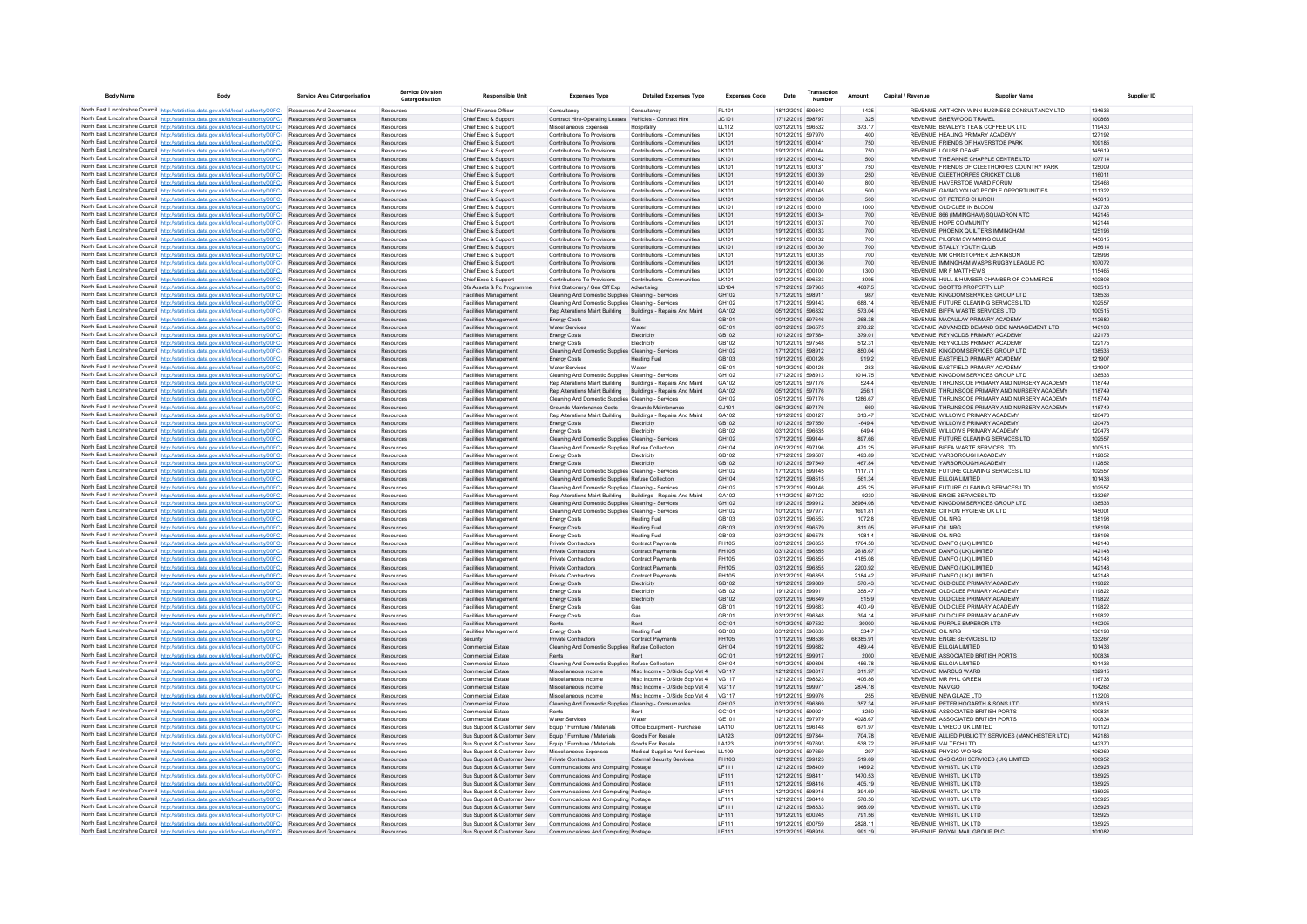| <b>Body Name</b> | Body                                                                                                                                                                                                      | <b>Service Area Catergorisation</b>                         | Service Division<br>Catergorisation              | <b>Responsible Unit</b>                                            | <b>Expenses Type</b>                                                                                                | <b>Detailed Expenses Type</b>                                                                                                        | <b>Expenses Code</b> | Date                                   | Transaction | Amount               | Capital / Revenue | <b>Supplier Name</b>                                                                   | <b>Supplier ID</b>                                             |
|------------------|-----------------------------------------------------------------------------------------------------------------------------------------------------------------------------------------------------------|-------------------------------------------------------------|--------------------------------------------------|--------------------------------------------------------------------|---------------------------------------------------------------------------------------------------------------------|--------------------------------------------------------------------------------------------------------------------------------------|----------------------|----------------------------------------|-------------|----------------------|-------------------|----------------------------------------------------------------------------------------|----------------------------------------------------------------|
|                  | North East Lincolnshire Council http://statistics.data.gov.uk/id/local-authority/00FC) Resources And Governance                                                                                           |                                                             | Resources                                        | Bus Support & Customer Serv                                        | Communications And Computing Postage                                                                                |                                                                                                                                      | IF111                | 12/12/2019 598775                      |             | 317.75               |                   | REVENUE ROYAL MAIL GROUP PLC                                                           | 101082                                                         |
|                  | North East Lincolnshire Council http://statistics.data.gov.uk/id/local-authority/00FC)                                                                                                                    | Resources And Governance                                    | <b>Shared Service:</b>                           |                                                                    | Indirect Employee Expenses                                                                                          | Staff Training                                                                                                                       | FR122                | 18/12/2019 599838                      |             | 295                  |                   | REVENUE CIPEA BUSINESS LIMITED                                                         | 102338                                                         |
|                  | North East Lincolnshire Council http://statistics.data.gov.uk/id/local-authority/00FC)                                                                                                                    | Resources And Governance                                    | Shared Services                                  | Accountancy                                                        | Grants And Subscriptions                                                                                            | Subscriptions                                                                                                                        | LJ101                | 13/12/2019 599223                      |             | 731                  |                   | REVENUE FINANCIAL REPORTING COUNCIL                                                    | 108360                                                         |
|                  | North East Lincolnshire Council http://statistics.data.gov.uk/id/local-authority/00FC)<br>North East Lincolnshire Council http://statistics.data.gov.uk/id/local-authority/00FC)                          | Resources And Governance<br><b>Resources And Governance</b> | <b>Shared Services</b><br>Shared Services        | Benefit Payments & Subsidy<br><b>Local Taxation &amp; Benefits</b> | Miscellaneous Income<br>Miscellaneous Expenses                                                                      | Exp Recov - O/Side Scope Vat 4<br>Other Expenses General                                                                             | VG107<br>LL119       | 10/12/2019 745785<br>17/12/2019 599303 |             | 485.06<br>433 74     |                   | REVENUE REDACTED PERSONAL INFORMATION<br>REVENUE LONGHURST & HAVELOK HOMES (RENT A/C)  | REDACTED PERSONAL INFORMATION<br>103092                        |
|                  | North East Lincolnshire Council http://statistics.data.gov.uk/id/local-authority/00FC)                                                                                                                    | Resources And Governance                                    | <b>Shared Services</b>                           | Local Taxation & Benefits                                          |                                                                                                                     | Communications And Computing Computer S/Ware - Maintenance LF102                                                                     |                      | 06/12/2019 596130                      |             | 10741.94             |                   | REVENUE NORTHGATE PUBLIC SERVICES (UK) LTD                                             | 101841                                                         |
|                  | North East Lincolnshire Council http://statistics.data.gov.uk/id/local-authority/00FC)                                                                                                                    | Resources And Governance                                    | Shared Service                                   | Local Taxation & Benefits                                          |                                                                                                                     | Communications And Computing Computer S/Ware - Maintenance                                                                           | LF102                | 10/12/2019 597794                      |             | 2400                 |                   | REVENUE NORTHGATE PUBLIC SERVICES (UK) LTD                                             | 101841                                                         |
|                  | North East Lincolnshire Council http://statistics.data.gov.uk/id/local-authority/00FC)                                                                                                                    | Resources And Governance                                    | <b>Shared Services</b>                           | <b>Local Taxation &amp; Benefits</b>                               |                                                                                                                     | Communications And Computing Computer S/Ware - Maintenance LF102                                                                     |                      | 10/12/2019 597795                      |             | 2400                 |                   | REVENUE NORTHGATE PUBLIC SERVICES (UK) LTD                                             | 101841                                                         |
|                  | North East Lincolnshire Council http://statistics.data.gov.uk/id/local-authority/00FC)                                                                                                                    | Resources And Governance                                    | <b>Shared Services</b>                           | Local Taxation & Benefits                                          | Communications And Computing Postage                                                                                |                                                                                                                                      | LF111                | 17/12/2019 599334                      |             | 3669.33              |                   | REVENUE CAPITA BUSINESS SERVICES LTD                                                   | 102314                                                         |
|                  | North East Lincolnshire Council http://statistics.data.gov.uk/id/local-authority/00FC)                                                                                                                    | <b>Resources And Governance</b><br>Resources And Governance | Shared Services<br><b>Shared Services</b>        | Local Taxation & Benefits<br><b>Local Taxation &amp; Benefits</b>  | Private Contractors                                                                                                 | <b>External Security Services</b>                                                                                                    | PH103<br>LL111       | 12/12/2019 598379<br>12/12/2019 598399 |             | 3714.96<br>3204      |                   | REVENUE ALLPAY LIMITED.                                                                | 112919<br>110675                                               |
|                  | North East Lincolnshire Council http://statistics.data.gov.uk/id/local-authority/00FC)<br>North East Lincolnshire Council http://statistics.data.gov.uk/id/local-authority/00FC)                          | Resources And Governance                                    | <b>Shared Services</b>                           | <b>Local Taxation &amp; Benefits</b>                               | Miscellaneous Expenses<br>Miscellaneous Expenses                                                                    | Debt Recovery Costs<br>Other Supplies & Services                                                                                     | LL110                | 12/12/2019 597861                      |             | 5000                 |                   | REVENUE WILKIN CHAPMAN LLP<br>REVENUE INFORM CPI LTD                                   | 124803                                                         |
|                  | North East Lincolnshire Council http://statistics.data.gov.uk/id/local-authority/00FC)                                                                                                                    | Resources And Governance                                    | <b>Shared Services</b>                           | Local Taxation & Benefits                                          | Miscellaneous Expenses                                                                                              | Other Supplies & Services                                                                                                            | LL110                | 03/12/2019 596343                      |             | 365                  |                   | REVENUE INFORM CPI LTD                                                                 | 124803                                                         |
|                  | North East Lincolnshire Council http://statistics.data.gov.uk/id/local-authority/00FC)                                                                                                                    | <b>Resources And Governance</b>                             | Shared Services                                  | <b>IT Shared Service</b>                                           | Communications And Computing Telephones                                                                             |                                                                                                                                      | IF112                | 17/12/2019 599497                      |             | 1755 73              |                   | REVENUE VODAEONE LIMITED                                                               | 101324                                                         |
|                  | North East Lincolnshire Council http://statistics.data.gov.uk/id/local-authority/00FC)                                                                                                                    | <b>Resources And Governance</b>                             | Shared Services                                  | <b>IT Shared Service</b>                                           | Communications And Computing Telephones                                                                             |                                                                                                                                      | IF112                | 17/12/2019 599390                      |             | 440795               |                   | REVENUE VODAEONE LIMITED                                                               | 101324                                                         |
|                  | North East Lincolnshire Council http://statistics.data.gov.uk/id/local-authority/00FC)                                                                                                                    | Resources And Governance                                    | <b>Shared Services</b>                           | I.T Shared Service                                                 | Communications And Computing Computer H/Ware - Purchases                                                            |                                                                                                                                      | LF105                | 02/12/2019 596335                      |             | 593.02               |                   | REVENUE TRUSTMARQUE SOLUTIONS LTD                                                      | 101275                                                         |
|                  | North East Lincolnshire Council http://statistics.data.gov.uk/id/local-authority/00FC)<br>North East Lincolnshire Council http://statistics.data.gov.uk/id/local-authority/00FC) Resources And Governance | Resources And Governance                                    | <b>Shared Services</b><br><b>Shared Services</b> | I.T Shared Service<br>I.T Shared Service                           | Communications And Computing Computer H/Ware - Purchases<br>Communications And Computing Computer S/Ware - Licences |                                                                                                                                      | LF105<br>LF103       | 19/12/2019 600173<br>16/12/2019 597408 |             | 1872.32<br>423514.52 |                   | REVENUE PROFESSIONAL TELECOM INSTALLATIONS LTD<br>REVENUE COMPAREX UK LTD              | 143057<br>141933                                               |
|                  | North East Lincolnshire Council http://statistics.data.gov.uk/id/local-authority/00FC)                                                                                                                    | Resources And Governance                                    | <b>Shared Services</b>                           | I.T Shared Service                                                 | Communications And Computing Computer S/Ware - Licences                                                             |                                                                                                                                      | LF103                | 19/12/2019 600756                      |             | 2528.98              |                   | REVENUE ATAMIS LTD                                                                     | 129750                                                         |
|                  | North East Lincolnshire Council http://statistics.data.gov.uk/id/local-authority/00FC)                                                                                                                    | <b>Resources And Governance</b>                             | Shared Services                                  | <b>I.T Shared Service</b>                                          |                                                                                                                     | Communications And Computing Computer S/Ware - Maintenance LF102                                                                     |                      | 19/12/2019 599357                      |             | 3500                 |                   | REVENUE NORTH LINCOLNSHIRE COUNCIL                                                     | 101186                                                         |
|                  | North East Lincolnshire Council http://statistics.data.gov.uk/id/local-authority/00FC)                                                                                                                    | Resources And Governance                                    | <b>Shared Services</b>                           | I.T Shared Service                                                 |                                                                                                                     | Communications And Computing Computer S/Ware - Maintenance LF102                                                                     |                      | 09/12/2019 596623                      |             | 396.25               |                   | REVENUE WEST YORKSHIRE POLICE & CRIME COMMISSIONER                                     | 127906                                                         |
|                  | North East Lincolnshire Council http://statistics.data.gov.uk/id/local-authority/00FC)                                                                                                                    | Resources And Governance                                    | <b>Shared Services</b>                           | I.T Shared Service                                                 |                                                                                                                     | Communications And Computing Computer S/Ware - Maintenance LF102                                                                     |                      | 03/12/2019 596590                      |             | 648                  |                   | REVENUE AERIOUS LTD                                                                    | 105670                                                         |
|                  | North East Lincolnshire Council http://statistics.data.gov.uk/id/local-authority/00FC)<br>North East Lincolnshire Council http://statistics.data.gov.uk/id/local-authority/00EC)                          | Resources And Governance<br><b>Resources And Governance</b> | <b>Shared Services</b><br>Shared Services        | I.T Shared Service<br><b>IT Shared Service</b>                     |                                                                                                                     | Communications And Computing Computer S/Ware - Maintenance LF102<br>Communications And Computing Computer S/Ware - Maintenance LF102 |                      | 09/12/2019 597755<br>10/12/2019 598069 |             | 596<br>3133          |                   | REVENUE MIDLAND SOFTWARE LTD<br>REVENUE FIRST MEDIA SOLUTIONS LTD                      | 102633<br>101489                                               |
|                  | North East Lincolnshire Council http://statistics.data.gov.uk/id/local-authority/00FC)                                                                                                                    | Resources And Governance                                    | <b>Shared Services</b>                           | <b>I.T Shared Service</b>                                          |                                                                                                                     | Communications And Computing Computer S/Ware - Maintenance LF102                                                                     |                      | 19/12/2019 599359                      |             | 1853.06              |                   | REVENUE NORTH LINCOLNSHIRE COUNCIL                                                     | 101186                                                         |
|                  | North East Lincolnshire Council http://statistics.data.gov.uk/id/local-authority/00FC)                                                                                                                    | Resources And Governance                                    | <b>Shared Services</b>                           | I.T Shared Service                                                 | Communications And Computing Internet Connection                                                                    |                                                                                                                                      | LF110                | 17/12/2019 599358                      |             | 3434.3               |                   | REVENUE NORTH LINCOLNSHIRE COUNCIL                                                     | 101186                                                         |
|                  | North East Lincolnshire Council http://statistics.data.gov.uk/id/local-authority/00FC)                                                                                                                    | Resources And Governance                                    | <b>Shared Services</b>                           | I.T Shared Service                                                 | Communications And Computing Internet Connection                                                                    |                                                                                                                                      | LF110                | 19/12/2019 600095                      |             | 34294.79             |                   | REVENUE VIRGIN MEDIA                                                                   | 107612                                                         |
|                  | North East Lincolnshire Council http://statistics.data.gov.uk/id/local-authority/00FC)                                                                                                                    | Resources And Governance                                    | <b>Shared Services</b>                           | I.T Shared Service                                                 | Miscellaneous Expenses                                                                                              | Other Supplies & Services                                                                                                            | LL110                | 03/12/2019 596568                      |             | 350                  |                   | REVENUE PGI STRONTIUM LTD T/A PGI CYBER                                                | 137924                                                         |
|                  | North East Lincolnshire Council http://statistics.data.gov.uk/id/local-authority/00FC)                                                                                                                    | <b>Resources And Governance</b>                             | Shared Services                                  | <b>IT Shared Service</b>                                           | Miscellaneous Expenses                                                                                              | Other Supplies & Services                                                                                                            | LL110                | 03/12/2019 596566                      |             | 350                  |                   | REVENUE PGLSTRONTIUM LTD T/A PGLCYBER                                                  | 137924                                                         |
|                  | North East Lincolnshire Council http://statistics.data.gov.uk/id/local-authority/00FC)<br>North East Lincolnshire Council http://statistics.data.gov.uk/id/local-authority/00FC)                          | Resources And Governance<br>Resources And Governance        | <b>Shared Services</b><br><b>Shared Services</b> | I.T Shared Service<br>I.T Shared Service                           | Miscellaneous Expenses<br>Miscellaneous Expenses                                                                    | Other Supplies & Services<br>Other Supplies & Services                                                                               | LL110<br>LL110       | 03/12/2019 596567<br>03/12/2019 596568 |             | $-350$<br>525        |                   | REVENUE PGI STRONTIUM LTD T/A PGI CYBER<br>REVENUE PGI STRONTIUM LTD T/A PGI CYBER     | 137924<br>137924                                               |
|                  | North East Lincolnshire Council http://statistics.data.gov.uk/id/local-authority/00FC)                                                                                                                    | Resources And Governance                                    | <b>Shared Services</b>                           | I.T Shared Service                                                 | Miscellaneous Expenses                                                                                              | Other Supplies & Services                                                                                                            | LL110                | 03/12/2019 596566                      |             | 525                  |                   | REVENUE PGI STRONTIUM LTD T/A PGI CYBER                                                | 137924                                                         |
|                  | North East Lincolnshire Council http://statistics.data.gov.uk/id/local-authority/00FC)                                                                                                                    | Resources And Governance                                    | <b>Shared Services</b>                           | I.T Shared Service                                                 | Miscellaneous Expenses                                                                                              | Other Supplies & Services                                                                                                            | LL110                | 03/12/2019 596567                      |             | $-525$               |                   | REVENUE PGI STRONTIUM LTD T/A PGI CYBER                                                | 137924                                                         |
|                  | North East Lincolnshire Council http://statistics.data.gov.uk/id/local-authority/00FC)                                                                                                                    | Resources And Governance                                    | <b>Shared Services</b>                           | I.T Shared Service                                                 | Miscellaneous Expenses                                                                                              | Other Supplies & Services                                                                                                            | LL110                | 18/12/2019 599813                      |             | 790                  |                   | REVENUE EDEN TELECOM LTD                                                               | 135601                                                         |
|                  | North East Lincolnshire Council http://statistics.data.gov.uk/id/local-authority/00FC)                                                                                                                    | Resources And Governance                                    | <b>Shared Services</b>                           | I.T Shared Service                                                 | Communications And Computing Computer H/Ware - Purchases                                                            |                                                                                                                                      | LF105                | 02/12/2019 596513                      |             | 315                  |                   | REVENUE VIRGIN MEDIA                                                                   | 107612                                                         |
|                  | North East Lincolnshire Council http://statistics.data.gov.uk/id/local-authority/00FC)<br>North East Lincolnshire Council http://statistics.data.gov.uk/id/local-authority/00FC)                          | Resources And Governance<br>Resources And Governance        | <b>Shared Services</b><br><b>Shared Services</b> | People And Culture<br>People And Culture                           | Direct Employee Expenses<br>Direct Employee Expenses                                                                | Agency Staff<br>Agency Staff                                                                                                         | EA105<br>EA105       | 17/12/2019 598548<br>18/12/2019 599930 |             | 27399.33<br>27124.23 |                   | REVENUE MATRIX SCM LTD<br>REVENUE MATRIX SCM LTD                                       | 108117<br>108117                                               |
|                  | North East Lincolnshire Council http://statistics.data.gov.uk/id/local-authority/00FC)                                                                                                                    | <b>Resources And Governance</b>                             | Shared Services                                  | People And Culture                                                 | Direct Employee Expenses                                                                                            | Agency Staff                                                                                                                         | FA105                | 18/12/2019 599929                      |             | 74311.59             |                   | REVENUE MATRIX SCM LTD                                                                 | 108117                                                         |
|                  | North East Lincolnshire Council http://statistics.data.gov.uk/id/local-authority/00FC)                                                                                                                    | Resources And Governance                                    | <b>Shared Services</b>                           | People And Culture                                                 | Indirect Employee Expenses                                                                                          | <b>Disclosure Checks</b>                                                                                                             | EB124                | 10/12/2019 597992                      |             | 2400                 |                   | REVENUE DISCLOSURE & BARRING SERVICE                                                   | 119180                                                         |
|                  | North East Lincolnshire Council http://statistics.data.gov.uk/id/local-authority/00FC)                                                                                                                    | Resources And Governance                                    | <b>Shared Services</b>                           | People And Culture                                                 | Indirect Employee Expenses                                                                                          | <b>Staff Training</b>                                                                                                                | EB122                | 03/12/2019 596710                      |             | 4500                 |                   | REVENUE CPD CONSULTANCY GROUP LTD                                                      | 140151                                                         |
|                  | North East Lincolnshire Council http://statistics.data.gov.uk/id/local-authority/00FC)                                                                                                                    | Resources And Governance                                    | <b>Shared Services</b>                           | People And Culture                                                 | Indirect Employee Expenses                                                                                          | Staff Training                                                                                                                       | EB122                | 03/12/2019 596711                      |             | 2325                 |                   | REVENUE CPD CONSULTANCY GROUP LTD                                                      | 140151                                                         |
|                  | North East Lincolnshire Council http://statistics.data.gov.uk/id/local-authority/00FC)<br>North East Lincolnshire Council http://statistics.data.gov.uk/id/local-authority/00FC)                          | Resources And Governance<br><b>Resources And Governance</b> | <b>Shared Services</b><br>Shared Services        | People And Culture<br>People And Culture                           | Indirect Employee Expenses                                                                                          | Staff Training                                                                                                                       | EB122<br>FR122       | 11/12/2019 597713<br>13/12/2019 599181 |             | 2050                 |                   | REVENUE TEAM TEACH LTD                                                                 | 103320<br>136315                                               |
|                  | North East Lincolnshire Council http://statistics.data.gov.uk/id/local-authority/00FC)                                                                                                                    | Resources And Governance                                    | <b>Shared Services</b>                           | People And Culture                                                 | Indirect Employee Expenses<br>Indirect Employee Expenses                                                            | Staff Training<br>Medical Expenses - Employees                                                                                       | EB112                | 18/12/2019 599859                      |             | 1392.2<br>399        |                   | REVENUE FOSTERING ATTACHMENTS LTD<br>REVENUE PBC MEDICAL SERVICES LTD                  | 134740                                                         |
|                  | North East Lincolnshire Council http://statistics.data.gov.uk/id/local-authority/00FC)                                                                                                                    | Resources And Governance                                    | <b>Shared Service:</b>                           | People And Culture                                                 | Indirect Employee Expenses                                                                                          | Medical Expenses - Employees                                                                                                         | EB112                | 18/12/2019 599858                      |             | 399                  |                   | REVENUE PBC MEDICAL SERVICES LTD                                                       | 134740                                                         |
|                  | North East Lincolnshire Council http://statistics.data.gov.uk/id/local-authority/00FC)                                                                                                                    | Resources And Governance                                    | <b>Shared Services</b>                           | Shared Print Hub                                                   | Equip / Furniture / Materials                                                                                       | Equipment - Purchase                                                                                                                 | LA101                | 19/12/2019 599823                      |             | 1800                 |                   | REVENUE MORGANA SYSTEMS LTD                                                            | 145481                                                         |
|                  | North East Lincolnshire Council http://statistics.data.gov.uk/id/local-authority/00FC) Resources And Governance                                                                                           |                                                             | <b>Shared Services</b>                           | Shared Print Hub                                                   | Equip / Furniture / Materials                                                                                       | Equipment - Purchase                                                                                                                 | LA101                | 19/12/2019 599822                      |             | 715                  |                   | REVENUE FREELANCE OFFSET SERVICES                                                      | 100689                                                         |
|                  | North East Lincolnshire Council http://statistics.data.gov.uk/id/local-authority/00FC)                                                                                                                    | Resources And Governance                                    | <b>Shared Services</b>                           | Shared Print Hub                                                   | Print Stationery / Gen Off Exp                                                                                      | Photocopier - Acquistion                                                                                                             | LD101                | 13/12/2019 599212                      |             | 905.94<br>447        |                   | REVENUE ELLIOTT BAXTER & COMPANY LIMITED<br>REVENUE ELLIOTT BAXTER & COMPANY LIMITED   | 101996                                                         |
|                  | North East Lincolnshire Council http://statistics.data.gov.uk/id/local-authority/00FC)<br>North East Lincolnshire Council http://statistics.data.gov.uk/id/local-authority/00FC)                          | Resources And Governance<br>Resources And Governance        | <b>Shared Services</b><br><b>Shared Services</b> | Shared Print Hub<br>Shared Print Hub                               | Print Stationery / Gen Off Exp<br>Print Stationery / Gen Off Exp                                                    | Photocopier - Acquistion<br>Photocopier - Running Costs                                                                              | LD101<br>LD102       | 19/12/2019 600190<br>03/12/2019 597087 |             | 294.09               |                   | REVENUE UNITED CARLTON OFFICE SYSTEMS LTD                                              | 101996<br>101652                                               |
|                  | North East Lincolnshire Council http://statistics.data.gov.uk/id/local-authority/00FC)                                                                                                                    | Resources And Governance                                    | <b>Shared Services</b>                           | Shared Print Hub                                                   | Print Stationery / Gen Off Exp                                                                                      | Photocopier - Running Costs                                                                                                          | LD102                | 03/12/2019 597088                      |             | 257.49               |                   | REVENUE UNITED CARLTON OFFICE SYSTEMS LTD                                              | 101652                                                         |
|                  | North East Lincolnshire Council http://statistics.data.gov.uk/id/local-authority/00FC)                                                                                                                    | <b>Resources And Governance</b>                             | Shared Services                                  | Shared Print Hub                                                   | Print Stationery / Gen Off Exp                                                                                      | Photocopier - Running Costs                                                                                                          | <b>ID102</b>         | 03/12/2019 597089                      |             | 257 48               |                   | REVENUE UNITED CARLTON OFFICE SYSTEMS LTD.                                             | 101652                                                         |
|                  | North East Lincolnshire Council http://statistics.data.gov.uk/id/local-authority/00FC)                                                                                                                    | <b>Resources And Governance</b>                             | Shared Services                                  | Shared Print Hub                                                   | Print Stationery / Gen Off Exp                                                                                      | Photocopier - Running Costs                                                                                                          | <b>ID102</b>         | 03/12/2019 597090                      |             | 94733                |                   | REVENUE UNITED CARLTON OFFICE SYSTEMS LTD.                                             | 101652                                                         |
|                  | North East Lincolnshire Council http://statistics.data.gov.uk/id/local-authority/00FC)                                                                                                                    | Resources And Governance                                    | <b>Shared Services</b>                           | Shared Print Hub                                                   | Print Stationery / Gen Off Exp                                                                                      | Photocopier - Running Costs                                                                                                          | LD102                | 03/12/2019 597095                      |             | 288.92               |                   | REVENUE UNITED CARLTON OFFICE SYSTEMS LTD                                              | 101652                                                         |
|                  | North East Lincolnshire Council http://statistics.data.gov.uk/id/local-authority/00FC)<br>North East Lincolnshire Council http://statistics.data.gov.uk/id/local-authority/00FC)                          | Resources And Governance<br>Resources And Governance        | <b>Shared Services</b><br><b>Shared Services</b> | Shared Print Hub<br>Shared Print Hub                               | Print Stationery / Gen Off Exp<br>Print Stationery / Gen Off Exp                                                    | Photocopier - Running Costs<br>Photocopier - Running Costs                                                                           | LD102<br>LD102       | 04/12/2019 597098<br>04/12/2019 597101 |             | 352.23<br>910        |                   | REVENUE UNITED CARLTON OFFICE SYSTEMS LTD<br>REVENUE UNITED CARLTON OFFICE SYSTEMS LTD | 101652<br>101652                                               |
|                  | North East Lincolnshire Council http://statistics.data.gov.uk/id/local-authority/00FC)                                                                                                                    | Resources And Governance                                    | <b>Shared Services</b>                           | Shared Print Hub                                                   | Print Stationery / Gen Off Exp                                                                                      | Photocopier - Running Costs                                                                                                          | LD102                | 10/12/2019 598017                      |             | 268.05               |                   | REVENUE UNITED CARLTON OFFICE SYSTEMS LTD                                              | 101652                                                         |
|                  | North East Lincolnshire Council http://statistics.data.gov.uk/id/local-authority/00FC)                                                                                                                    | <b>Resources And Governance</b>                             | <b>Shared Services</b>                           | Shared Print Hub                                                   | Print Stationery / Gen Off Exp                                                                                      | Printing And Stationery                                                                                                              | LD103                | 03/12/2019 597090                      |             | 843.33               |                   | REVENUE UNITED CARLTON OFFICE SYSTEMS LTD                                              | 101652                                                         |
|                  | North East Lincolnshire Council http://statistics.data.gov.uk/id/local-authority/00FC)                                                                                                                    | Resources And Governance                                    | <b>Shared Services</b>                           | Shared Print Hub                                                   | Print Stationery / Gen Off Exp                                                                                      | Printing And Stationery                                                                                                              | LD103                | 04/12/2019 597098                      |             | 386.79               |                   | REVENUE UNITED CARLTON OFFICE SYSTEMS LTD                                              | 101652                                                         |
|                  | North East Lincolnshire Council http://statistics.data.gov.uk/id/local-authority/00FC)                                                                                                                    | Resources And Governance                                    | <b>Shared Services</b>                           | Shared Print Hub                                                   | Print Stationery / Gen Off Exp                                                                                      | Printing And Stationery                                                                                                              | LD103                | 04/12/2019 597101                      |             | 632.18               |                   | REVENUE UNITED CARLTON OFFICE SYSTEMS LTD                                              | 101652                                                         |
|                  | North East Lincolnshire Council http://statistics.data.gov.uk/id/local-authority/00FC)<br>North East Lincolnshire Council http://statistics.data.gov.uk/id/local-authority/00FC)                          | Resources And Governance                                    | <b>Shared Services</b>                           | Shared Print Hub                                                   | Private Contractors                                                                                                 | Third Party Prov - Private                                                                                                           | PH101                | 11/12/2019 597801                      |             | 2134                 |                   | REVENUE DONCASTER METROPOLITAN BOROUGH COUNCIL                                         | 103098                                                         |
|                  | North East Lincolnshire Council http://statistics.data.gov.uk/id/local-authority/00FC)                                                                                                                    | <b>Resources And Governance</b><br>Resources And Governance | Shared Services<br><b>Shared Service</b>         | Shared Print Hub<br>Shared Print Hub                               | Private Contractors<br>Private Contractors                                                                          | Third Party Prov - Private<br>Third Party Prov - Private                                                                             | PH101<br>PH101       | 09/12/2019 597577<br>18/12/2019 599837 |             | 855<br>505           |                   | REVENUE SYSTEMATIC PRINT MANAGEMENT LTD<br>REVENUE SYSTEMATIC PRINT MANAGEMENT LTD     | 101147<br>101147                                               |
|                  | North East Lincolnshire Council http://statistics.data.gov.uk/id/local-authority/00FC)                                                                                                                    | Resources And Governance                                    | Law                                              | Coroners                                                           | Rents                                                                                                               | Room Hire                                                                                                                            | GC103                | 11/12/2019 597856                      |             | 270                  |                   | REVENUE CLEETHORPES CHARTER TRUSTEES                                                   | 101604                                                         |
|                  | North East Lincolnshire Council http://statistics.data.gov.uk/id/local-authority/00FC)                                                                                                                    | Resources And Governance                                    | Law                                              | Coroners                                                           | Other Agencies                                                                                                      | Mortuary Storage Charges                                                                                                             | PJ156                | 19/12/2019 600219                      |             | 6669                 |                   | REVENUE IN LINCS & GOOLE HOSPITALS NHS FOUNDATION TRUS                                 | 111074                                                         |
|                  | North East Lincolnshire Council http://statistics.data.gov.uk/id/local-authority/00FC)                                                                                                                    | Resources And Governance                                    | Law                                              | Coroners                                                           | Other Agencies                                                                                                      | Mortuary Storage Charges                                                                                                             | PJ156                | 11/12/2019 597966                      |             | 1270.5               |                   | REVENUE SHEFFIELD CHILDREN'S NHS FOUNDATION TRUST                                      | 100955                                                         |
|                  | North East Lincolnshire Council http://statistics.data.gov.uk/id/local-authority/00FC)                                                                                                                    | Resources And Governance                                    | I aw                                             | Coroners                                                           | Other Agencies                                                                                                      | Post Mortems                                                                                                                         | P.1148               | 19/12/2019 600239                      |             | 1951.6               |                   | REVENUE UNIVERSITY HOSPITALS OF LEICESTER NHS TRUST                                    | 107238                                                         |
|                  | North East Lincolnshire Council http://statistics.data.gov.uk/id/local-authority/00FC)<br>North East Lincolnshire Council http://statistics.data.gov.uk/id/local-authority/00FC)                          | Resources And Governance<br>Resources And Governance        | Law                                              | Coroners                                                           | Other Agencies<br>Other Agencies                                                                                    | Post Mortems<br>Post Mortems                                                                                                         | PJ148<br>PJ148       | 11/12/2019 597859<br>12/12/2019 597857 |             | 1835.8<br>749.8      |                   | REVENUE REDACTED PERSONAL INFORMATION<br>REVENUE REDACTED PERSONAL INFORMATION         | REDACTED PERSONAL INFORMATION<br>REDACTED PERSONAL INFORMATION |
|                  | North East Lincolnshire Council http://statistics.data.gov.uk/id/local-authority/00FC)                                                                                                                    | Resources And Governance                                    | Law<br>Law                                       | Coroners<br>Coroners                                               | Other Agencies                                                                                                      | Post Mortems                                                                                                                         | PJ148                | 19/12/2019 599377                      |             | 1530.2               |                   | REVENUE REDACTED PERSONAL INFORMATION                                                  | REDACTED PERSONAL INFORMATION                                  |
|                  | North East Lincolnshire Council http://statistics.data.gov.uk/id/local-authority/00FC)                                                                                                                    | Resources And Governance                                    | Law                                              | Coroners                                                           | Other Agencies                                                                                                      | Post Mortems                                                                                                                         | PJ148                | 10/12/2019 597967                      |             | 595.9                |                   | REVENUE REDACTED PERSONAL INFORMATION                                                  | REDACTED PERSONAL INFORMATION                                  |
|                  | North East Lincolnshire Council http://statistics.data.gov.uk/id/local-authority/00FC)                                                                                                                    | Resources And Governance                                    | Law                                              | <b>Legal Services</b>                                              | <b>Grants And Subscriptions</b>                                                                                     | Subscriptions                                                                                                                        | LJ101                | 09/12/2019 597592                      |             | 6412.78              |                   | REVENUE THE COPYRIGHT LICENSING AGENCY LIMITED                                         | 101041                                                         |
|                  | North East Lincolnshire Council http://statistics.data.gov.uk/id/local-authority/00FC)                                                                                                                    | Resources And Governance                                    | Law                                              | Legal Services                                                     | Consultancy                                                                                                         | Consultancy                                                                                                                          | PL101                | 16/12/2019 599215                      |             | 600                  |                   | REVENUE 11 KBW LTD                                                                     | 135795                                                         |
|                  | North East Lincolnshire Council http://statistics.data.gov.uk/id/local-authority/00FC)<br>North East Lincolnshire Council http://statistics.data.gov.uk/id/local-authority/00FC)                          | Resources And Governance<br><b>Resources And Governance</b> | Law                                              | Legal Services<br>Legal Services                                   | Services                                                                                                            | <b>Alternative Provision</b><br><b>Alternative Provision</b>                                                                         | LE103<br>LE103       | 02/12/2019 596496<br>09/12/2019 597597 |             | 570<br>880.25        |                   | REVENUE ASHLEY LORD<br>REVENUE N & S CONSULTANTS                                       | 139751<br>134686                                               |
|                  | North East Lincolnshire Council http://statistics.data.gov.uk/id/local-authority/00FC)                                                                                                                    | <b>Resources And Governance</b>                             | Law<br>1aw                                       | Legal Services                                                     | Services<br>Services.                                                                                               | <b>Alternative Provision</b>                                                                                                         | LE103                | 09/12/2019 597601                      |             | 250                  |                   | REVENUE DEAN COURT CHAMBERS                                                            | 145378                                                         |
|                  | North East Lincolnshire Council http://statistics.data.gov.uk/id/local-authority/00FC)                                                                                                                    | Resources And Governance                                    |                                                  | <b>Legal Services</b>                                              | <b>Grants And Subscriptions</b>                                                                                     | Subscriptions                                                                                                                        | LJ101                | 05/12/2019 597240                      |             | 20000                |                   | REVENUE NETMASTER SOLUTIONS LTD                                                        | 136879                                                         |
|                  | North East Lincolnshire Council http://statistics.data.gov.uk/id/local-authority/00FC)                                                                                                                    | Resources And Governance                                    | Law                                              | <b>Legal Services</b>                                              | Miscellaneous Expenses                                                                                              | Legal Fees - Genera                                                                                                                  | LL103                | 03/12/2019 594806                      |             | 660                  |                   | REVENUE SARAH FEARON                                                                   | 131819                                                         |
|                  | North East Lincolnshire Council http://statistics.data.gov.uk/id/local-authority/00FC)                                                                                                                    | Resources And Governance                                    | Law                                              | Legal Services                                                     | Miscellaneous Expenses                                                                                              | Legal Fees - General                                                                                                                 | LL103                | 02/12/2019 596529                      |             | 427.16               |                   | REVENUE CARTER BROWN THE EXPERT SERVICE                                                | 106320                                                         |
|                  | North East Lincolnshire Council http://statistics.data.gov.uk/id/local-authority/00FC)                                                                                                                    | Resources And Governance                                    | Law                                              | Legal Services                                                     | Miscellaneous Expenses                                                                                              | Legal Fees - General                                                                                                                 | LL103                | 05/12/2019 595655                      |             | 650                  |                   | REVENUE BATES & MOUNTAIN SOLICITORS                                                    | 104183                                                         |
|                  | North East Lincolnshire Council http://statistics.data.gov.uk/id/local-authority/00FC)<br>North East Lincolnshire Council http://statistics.data.gov.uk/id/local-authority/00FC)                          | <b>Resources And Governance</b><br>Resources And Governance | Law<br>Law                                       | <b>Legal Services</b><br>Legal Services                            | Miscellaneous Expenses<br>Miscellaneous Expenses                                                                    | Legal Fees - General<br>Legal Fees - General                                                                                         | LL103<br>LL103       | 04/12/2019 597200<br>04/12/2019 597290 |             | 28670<br>615         |                   | REVENUE MISS JACQUI THOMAS<br>REVENUE MR ALAN CARNIE                                   | 129005<br>134849                                               |
|                  | North East Lincolnshire Council http://statistics.data.gov.uk/id/local-authority/00FC)                                                                                                                    | Resources And Governance                                    | Law                                              | Legal Services                                                     | Miscellaneous Expenses                                                                                              | Legal Fees - Genera                                                                                                                  | LL103                | 04/12/2019 597288                      |             | 455                  |                   | REVENUE RICHARD LEE                                                                    | 145182                                                         |
|                  | North East Lincolnshire Council http://statistics.data.gov.uk/id/local-authority/00FC)                                                                                                                    | Resources And Governance                                    | Law                                              | Legal Services                                                     | Miscellaneous Expenses                                                                                              | Legal Fees - General                                                                                                                 | LL103                | 04/12/2019 597287                      |             | 525                  |                   | REVENUE MR JAMES A GOODWIN                                                             | 123497                                                         |
|                  | North East Lincolnshire Council http://statistics.data.gov.uk/id/local-authority/00FC)                                                                                                                    | Resources And Governance                                    | Law                                              | Legal Services                                                     | Miscellaneous Expenses                                                                                              | Legal Fees - General                                                                                                                 | LL103                | 04/12/2019 597285                      |             | 525                  |                   | REVENUE MISS J C BAGGS                                                                 | 112233                                                         |
|                  | North East Lincolnshire Council http://statistics.data.gov.uk/id/local-authority/00FC)                                                                                                                    | <b>Resources And Governance</b>                             | Law                                              | <b>Legal Services</b>                                              | Miscellaneous Expenses                                                                                              | Legal Fees - General                                                                                                                 | LL103                | 04/12/2019 597281                      |             | 595                  |                   | REVENUE MR MARK GORE                                                                   | 103478                                                         |
|                  | North East Lincolnshire Council http://statistics.data.gov.uk/id/local-authority/00FC)                                                                                                                    | Resources And Governance                                    | Law                                              | Legal Services                                                     | Miscellaneous Expenses                                                                                              | Legal Fees - General                                                                                                                 | LL103                | 04/12/2019 597280                      |             | 680                  |                   | REVENUE PHILIP BOWEN                                                                   | 143310                                                         |
|                  | North East Lincolnshire Council http://statistics.data.gov.uk/id/local-authority/00FC)<br>North East Lincolnshire Council http://statistics.data.gov.uk/id/local-authority/00FC) Resources And Governance | Resources And Governance                                    | Law<br>Law                                       | <b>Legal Services</b><br>Legal Services                            | Miscellaneous Expenses<br>Miscellaneous Expenses                                                                    | Legal Fees - General<br>Legal Fees - General                                                                                         | LL103<br>LL103       | 04/12/2019 597275<br>04/12/2019 597279 |             | 1085<br>1400         |                   | <b>REVENUE PHILIP BOWEN</b><br>REVENUE PHILIP BOWEN                                    | 143310<br>143310                                               |
|                  | North East Lincolnshire Council http://statistics.data.gov.uk/id/local-authority/00FC) Resources And Governance                                                                                           |                                                             | Law                                              | Legal Services                                                     | Miscellaneous Expenses                                                                                              | Legal Fees - General                                                                                                                 | LL103                | 04/12/2019 597277                      |             | 1355                 |                   | REVENUE PHILIP BOWEN                                                                   | 143310                                                         |
|                  | North East Lincolnshire Council http://statistics.data.gov.uk/id/local-authority/00FC) Resources And Governance                                                                                           |                                                             | Law                                              | Legal Services                                                     | Miscellaneous Expenses                                                                                              | Legal Fees - General                                                                                                                 | LL103                | 04/12/2019 597276                      |             | 1630                 |                   | REVENUE PHILIP BOWEN                                                                   | 143310                                                         |
|                  |                                                                                                                                                                                                           |                                                             |                                                  |                                                                    |                                                                                                                     |                                                                                                                                      |                      |                                        |             |                      |                   |                                                                                        |                                                                |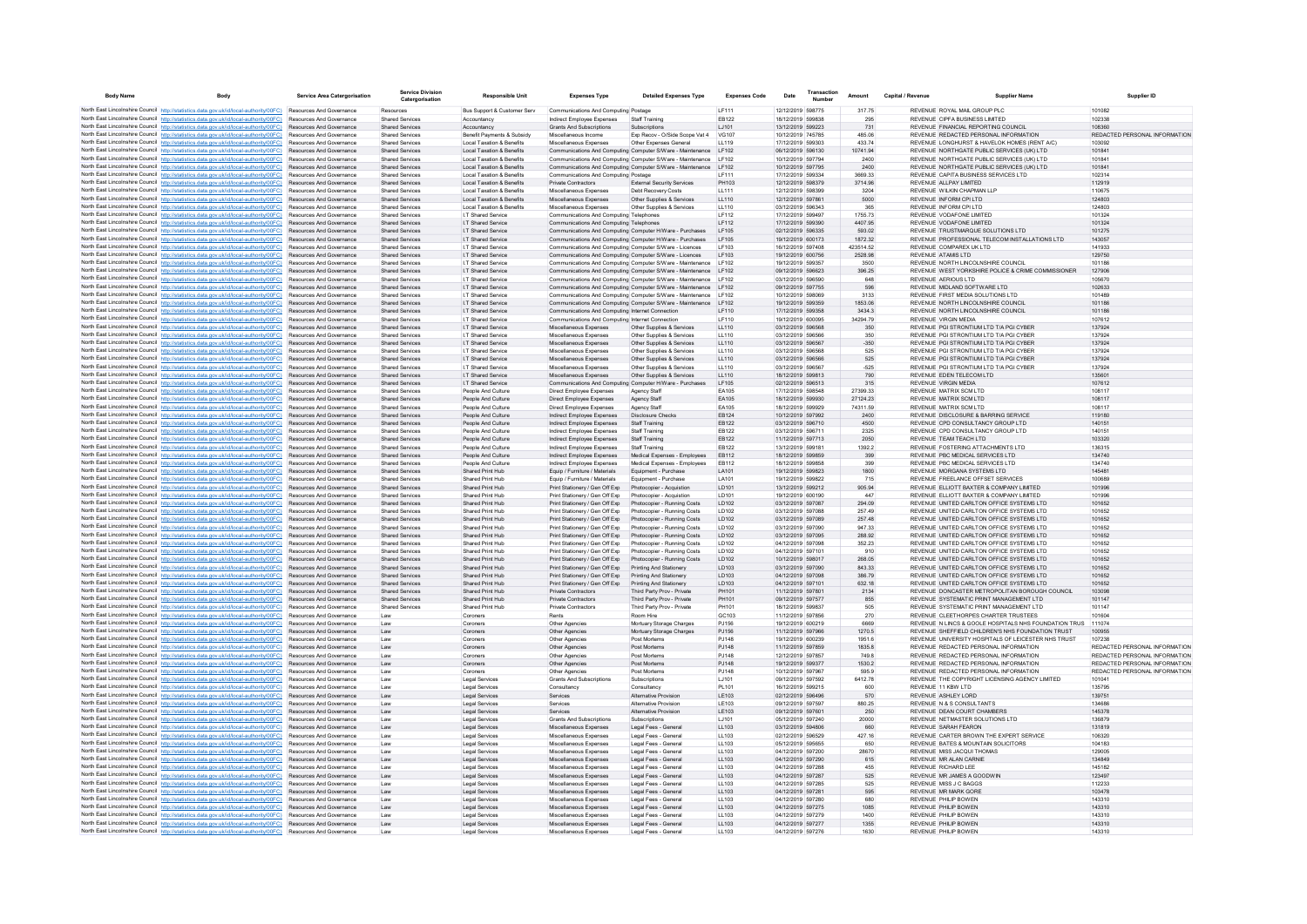| <b>Body Name</b> | Body                                                                                                                                                                                                                                           | <b>Service Area Catergorisation</b>                              | <b>Service Division</b><br>Catergorisation | <b>Responsible Unit</b>                                                                                                     | <b>Expenses Type</b>                                           | <b>Detailed Expenses Type</b>                                | <b>Expenses Code</b>  | Transaction<br>Date                    | Amount             | Capital / Revenue | <b>Supplier Name</b>                                                              | <b>Supplier ID</b> |
|------------------|------------------------------------------------------------------------------------------------------------------------------------------------------------------------------------------------------------------------------------------------|------------------------------------------------------------------|--------------------------------------------|-----------------------------------------------------------------------------------------------------------------------------|----------------------------------------------------------------|--------------------------------------------------------------|-----------------------|----------------------------------------|--------------------|-------------------|-----------------------------------------------------------------------------------|--------------------|
|                  | North East Lincolnshire Council http://statistics.data.gov.uk/id/local-authority/00FC) Resources And Governance                                                                                                                                |                                                                  | Law                                        | Legal Services                                                                                                              | Miscellaneous Expenses                                         | Legal Fees - General                                         | LL103                 | 04/12/2019 597278                      | 1062.5             |                   | REVENUE PHILIP BOWEN                                                              | 143310             |
|                  | North East Lincolnshire Council http://statistics.data.gov.uk/id/local-authority/00FC)                                                                                                                                                         | Resources And Governance                                         | Law                                        | <b>Legal Services</b>                                                                                                       | Miscellaneous Expenses                                         | Legal Fees - Genera                                          | LL103                 | 04/12/2019 597259                      | 1326.67            |                   | REVENUE REAGAN PERSAUD                                                            | 13519              |
|                  | North East Lincolnshire Council http://statistics.data.gov.uk/id/local-authority/00FC)                                                                                                                                                         | Resources And Governance                                         | Law                                        | Legal Services                                                                                                              | Miscellaneous Expenses                                         | Legal Fees - General                                         | LL103                 | 16/12/2019 599278                      | 350                |                   | REVENUE TANIA WOODLIFFE                                                           | 145018             |
|                  | North East Lincolnshire Council http://statistics.data.gov.uk/id/local-authority/00FC)                                                                                                                                                         | <b>Resources And Governance</b>                                  | I aw                                       | Legal Services                                                                                                              | Miscellaneous Expenses                                         | Legal Fees - General                                         | LL103                 | 13/12/2019 599185                      | 815                |                   | REVENUE PHILIP BOWEN                                                              | 143310             |
|                  | North East Lincolnshire Council http://statistics.data.gov.uk/id/local-authority/00FC).<br>North East Lincolnshire Council http://statistics.data.gov.uk/id/local-authority/00FC)                                                              | Resources And Governance<br>Resources And Governance             | Law<br>Law                                 | <b>Legal Services</b><br>Legal Services                                                                                     | Miscellaneous Expenses<br>Miscellaneous Expenses               | Legal Fees - General<br>Legal Fees - Genera                  | LL103<br>LL103        | 16/12/2019 599348<br>17/12/2019 599356 | 450<br>420         |                   | REVENUE GAVIN BUTTON<br>REVENUE ASHLEY LORD                                       | 136396<br>139751   |
|                  | North East Lincolnshire Council http://statistics.data.gov.uk/id/local-authority/00FC)                                                                                                                                                         | Resources And Governance                                         | Law                                        | Legal Services                                                                                                              | Miscellaneous Expenses                                         | Legal Fees - General                                         | LL103                 | 18/12/2019 599851                      | 750                |                   | REVENUE MALCOLM MACDONALD                                                         | 145333             |
|                  | North East Lincolnshire Council http://statistics.data.gov.uk/id/local-authority/00FC)                                                                                                                                                         | Resources And Governance                                         | Law                                        | Legal Services                                                                                                              | Miscellaneous Expenses                                         | Other Supplies & Services                                    | LL110                 | 02/12/2019 596524                      | 330                |                   | REVENUE LEXTOX DRUG & ALCOHOL TESTING                                             | 125634             |
|                  | North East Lincolnshire Council http://statistics.data.gov.uk/id/local-authority/00FC)                                                                                                                                                         | Resources And Governance                                         | Law                                        | Legal Services                                                                                                              | Miscellaneous Expenses                                         | Other Supplies & Services                                    | LL110                 | 02/12/2019 596527                      | 1743.73            |                   | REVENUE AHIMSA (SAFER FAMILIES) LTD                                               | 138006             |
|                  | North East Lincolnshire Council http://statistics.data.gov.uk/id/local-authority/00FC)                                                                                                                                                         | Resources And Governance                                         | Law                                        | <b>Legal Services</b>                                                                                                       | Miscellaneous Expenses                                         | Other Supplies & Services                                    | 11110                 | 04/12/2019 597289                      | 271.64             |                   | REVENUE LEXTOX DRUG & ALCOHOL TESTING                                             | 125634             |
|                  | North East Lincolnshire Council http://statistics.data.gov.uk/id/local-authority/00FC)                                                                                                                                                         | Resources And Governance                                         | Law                                        | Legal Services                                                                                                              | Miscellaneous Expenses                                         | Other Supplies & Services                                    | LL110                 | 04/12/2019 597274                      | 450                |                   | REVENUE DAVID PHILLIPS                                                            | 103505             |
|                  | North East Lincolnshire Council http://statistics.data.gov.uk/id/local-authority/00FC)                                                                                                                                                         | Resources And Governance                                         | Law                                        | Legal Services                                                                                                              | Miscellaneous Expenses                                         | Other Supplies & Services                                    | LL110                 | 04/12/2019 597273                      | 450                |                   | REVENUE DAVID PHILLIPS                                                            | 103505             |
|                  | North East Lincolnshire Council http://statistics.data.gov.uk/id/local-authority/00FC)<br>North East Lincolnshire Council http://statistics.data.gov.uk/id/local-authority/00FC)                                                               | <b>Resources And Governance</b><br>Resources And Governance      | Law<br>Law                                 | Legal Services<br><b>Legal Services</b>                                                                                     | Miscellaneous Expenses<br>Miscellaneous Expenses               | Other Supplies & Services<br>Other Supplies & Services       | 11110<br>LL110        | 04/12/2019 597283<br>04/12/2019 597261 | 452.7<br>403.25    |                   | REVENUE, CARTER BROWN THE EXPERT SERVICE<br>REVENUE LEXTOX DRUG & ALCOHOL TESTING | 106320<br>125634   |
|                  | North East Lincolnshire Council http://statistics.data.gov.uk/id/local-authority/00FC)                                                                                                                                                         | Resources And Governance                                         | Law                                        | Legal Services                                                                                                              | Miscellaneous Expense                                          | Other Supplies & Services                                    | LL110                 | 04/12/2019 597260                      | 464                |                   | REVENUE LEXTOX DRUG & ALCOHOL TESTING                                             | 125634             |
|                  | North East Lincolnshire Council http://statistics.data.gov.uk/id/local-authority/00FC)                                                                                                                                                         | Resources And Governance                                         | Law                                        | Legal Services                                                                                                              | Miscellaneous Expenses                                         | Other Supplies & Services                                    | LL110                 | 09/12/2019 597594                      | 252.72             |                   | REVENUE GRANGE PSYCHOLOGICAL SERVICES LIMITED                                     | 145421             |
|                  | North East Lincolnshire Council http://statistics.data.gov.uk/id/local-authority/00FC) Resources And Governance                                                                                                                                |                                                                  | Law                                        | Legal Services                                                                                                              | Miscellaneous Expenses                                         | Other Supplies & Services                                    | LL110                 | 09/12/2019 597593                      | 660                |                   | REVENUE MR JONATHAN C WILSON                                                      | 123960             |
|                  | North East Lincolnshire Council http://statistics.data.gov.uk/id/local-authority/00FC).                                                                                                                                                        | Resources And Governance                                         | Law                                        | <b>Legal Services</b>                                                                                                       | Miscellaneous Expenses                                         | Other Supplies & Services                                    | LL110                 | 12/12/2019 598455                      | 1190               |                   | REVENUE LEXTOX DRUG & ALCOHOL TESTING                                             | 125634             |
|                  | North East Lincolnshire Council http://statistics.data.gov.uk/id/local-authority/00FC)                                                                                                                                                         | Resources And Governance                                         | Law                                        | Legal Services                                                                                                              | Miscellaneous Expenses                                         | Other Supplies & Services                                    | LL110                 | 16/12/2019 599281                      | 810                |                   | REVENUE DR DAVID ROBINSON                                                         | 123156             |
|                  | North East Lincolnshire Council http://statistics.data.gov.uk/id/local-authority/00FC)                                                                                                                                                         | Resources And Governance<br><b>Resources And Governance</b>      | Law                                        | <b>Legal Services</b>                                                                                                       | Miscellaneous Expenses                                         | Other Supplies & Services                                    | LL110                 | 17/12/2019 599277                      | 980.2              |                   | REVENUE DISK LABS                                                                 | 145379             |
|                  | North East Lincolnshire Council http://statistics.data.gov.uk/id/local-authority/00FC)<br>North East Lincolnshire Council http://statistics.data.gov.uk/id/local-authority/00FC)                                                               | <b>Resources And Governance</b>                                  | Law<br>I aw                                | <b>Legal Services</b><br>Legal Services                                                                                     | Miscellaneous Expenses<br>Miscellaneous Expenses               | Other Supplies & Services<br>Other Supplies & Services       | LL110<br>11110        | 17/12/2019 599275<br>17/12/2019 599274 | 424.4<br>4212      |                   | REVENUE PROFESSOR GEOFFREY T CRAIG<br>REVENUE, PROFESSOR GEOFFREY TICRAIG         | 139822<br>139822   |
|                  | North East Lincolnshire Council http://statistics.data.gov.uk/id/local-authority/00FC)                                                                                                                                                         | <b>Resources And Governance</b>                                  | I aw                                       | Legal Services                                                                                                              | Miscellaneous Expenses                                         | Other Supplies & Services                                    | 11110                 | 17/12/2019 599394                      | 1870               |                   | REVENUE DR ELLIS MOSLEY                                                           | 104893             |
|                  | North East Lincolnshire Council http://statistics.data.gov.uk/id/local-authority/00FC)                                                                                                                                                         | Resources And Governance                                         | Law                                        | <b>Legal Services</b>                                                                                                       | Miscellaneous Expenses                                         | Other Supplies & Services                                    | LL110                 | 17/12/2019 599398                      | 367.2              |                   | REVENUE DR RUSSELL KEENAN                                                         | 142632             |
|                  | North East Lincolnshire Council http://statistics.data.gov.uk/id/local-authority/00FC)                                                                                                                                                         | Resources And Governance                                         | Law                                        | Legal Services                                                                                                              | Miscellaneous Expenses                                         | Other Supplies & Services                                    | LL110                 | 18/12/2019 599849                      | 388.58             |                   | <b>REVENUE DISK LABS</b>                                                          | 145379             |
|                  | North East Lincolnshire Council http://statistics.data.gov.uk/id/local-authority/00FC)                                                                                                                                                         | Resources And Governance                                         | Law                                        | Legal Services                                                                                                              | Miscellaneous Expenses                                         | Other Supplies & Services                                    | LL110                 | 18/12/2019 599852                      | 675                |                   | REVENUE MANCHESTER PAEDIATRICIAN LTD                                              | 145423             |
|                  | North East Lincolnshire Council http://statistics.data.gov.uk/id/local-authority/00FC)                                                                                                                                                         | Environment Economy And Growth                                   | Environment                                | Grounds & Bereavement Services Cleaning And Domestic Supplies Refuse Collection                                             |                                                                |                                                              | GH104                 | 19/12/2019 599877                      | 670.68             |                   | REVENUE ELLGIA LIMITED                                                            | 101433             |
|                  | North East Lincolnshire Council http://statistics.data.gov.uk/id/local-authority/00FC)                                                                                                                                                         | Environment Economy And Growth                                   | Environment                                | Grounds & Bereavement Services Grounds Maintenance Costs                                                                    |                                                                | Grounds Maintenance                                          | GJ101                 | 20/12/2019 600009                      | 343.82             |                   | REVENUE F G ADAMSON & SON                                                         | 100752             |
|                  | North East Lincolnshire Council http://statistics.data.gov.uk/id/local-authority/00FC)<br>North East Lincolnshire Council http://statistics.data.gov.uk/id/local-authority/00FC)                                                               | Environment Economy And Growth<br>Environment Economy And Growth | Environment<br>Environment                 | Grounds & Bereavement Services Grounds Maintenance Costs<br>Grounds & Bereavement Services Grounds Maintenance Costs        |                                                                | Grounds Maintenance<br>Grounds Maintenance                   | GJ101<br>GJ101        | 20/12/2019 600009<br>20/12/2019 600009 | 492.75<br>647.85   |                   | REVENUE F G ADAMSON & SON<br>REVENUE F G ADAMSON & SON                            | 100752<br>100752   |
|                  | North East Lincolnshire Council http://statistics.data.gov.uk/id/local-authority/00FC) Environment Economy And Growth                                                                                                                          |                                                                  | Environment                                | Grounds & Bereavement Services Equip / Furniture / Materials                                                                |                                                                | Equipment - Purchase                                         | LA101                 | 09/12/2019 597170                      | 379                |                   | REVENUE S P DAVIS MEMORIALS LIMITED                                               | 130000             |
|                  | North East Lincolnshire Council http://statistics.data.gov.uk/id/local-authority/00FC) Environment Economy And Growth                                                                                                                          |                                                                  | Environment                                | Grounds & Bereavement Services Equip / Furniture / Materials                                                                |                                                                | Foujoment - Purchase                                         | I A101                | 09/12/2019 597173                      | 374                |                   | REVENUE S P DAVIS MEMORIALS LIMITED.                                              | 130000             |
|                  | North East Lincolnshire Council http://statistics.data.gov.uk/id/local-authority/00FC)                                                                                                                                                         | Environment Economy And Growth                                   | Environment                                | Grounds & Bereavement Services Equip / Furniture / Materials                                                                |                                                                | Equipment - Purchase                                         | I A101                | 09/12/2019 597228                      | 2090               |                   | REVENUE S P DAVIS MEMORIALS LIMITED                                               | 130000             |
|                  | North East Lincolnshire Council http://statistics.data.gov.uk/id/local-authority/00FC) Environment Economy And Growth                                                                                                                          |                                                                  | Environment                                | Grounds & Bereavement Services Equip / Furniture / Materials                                                                |                                                                | Equipment - Purchase                                         | LA101                 | 09/12/2019 597171                      | 330                |                   | REVENUE S P DAVIS MEMORIALS LIMITED                                               | 130000             |
|                  | North East Lincolnshire Council http://statistics.data.gov.uk/id/local-authority/00FC) Environment Economy And Growth                                                                                                                          |                                                                  | Environment                                | Grounds & Bereavement Services Equip / Furniture / Materials                                                                |                                                                | Equipment - Purchase                                         | LA101                 | 11/12/2019 597172                      | 315                |                   | REVENUE S P DAVIS MEMORIALS LIMITED                                               | 130000             |
|                  | North East Lincolnshire Council http://statistics.data.gov.uk/id/local-authority/00FC) Environment Economy And Growth                                                                                                                          |                                                                  | Environment                                | Grounds & Bereavement Services Equip / Furniture / Materials                                                                |                                                                | Equipment - Purchase                                         | LA101                 | 13/12/2019 598917                      | 455                |                   | REVENUE THE COLUMBARIA COMPANY                                                    | 100621             |
|                  | North East Lincolnshire Council http://statistics.data.gov.uk/id/local-authority/00FC)                                                                                                                                                         | Environment Economy And Growth                                   | Environment<br>Environment                 | Grounds & Bereavement Services Rep Alterations Maint Building                                                               |                                                                | Buildings - Repairs And Maint                                | GA102<br>GJ101        | 03/12/2019 596554                      | 1531               |                   | REVENUE E K M I TD                                                                | 101926<br>133267   |
|                  | North East Lincolnshire Council http://statistics.data.gov.uk/id/local-authority/00FC)<br>North East Lincolnshire Council http://statistics.data.gov.uk/id/local-authority/00FC)                                                               | Environment Economy And Growth<br>Environment Economy And Growth | Environment                                | Grounds & Bereavement Services Grounds Maintenance Costs<br>Grounds & Bereavement Services  Direct Transport Costs          |                                                                | Grounds Maintenance<br>Vehicles - Running Costs              | <b>JA104</b>          | 13/12/2019 597387<br>06/12/2019 597535 | 250<br>782.89      |                   | REVENUE ENGIE SERVICES LTD<br>REVENUE ALLSTAR BUSINESS SOLUTIONS LTD              | 108278             |
|                  | North East Lincolnshire Council http://statistics.data.gov.uk/id/local-authority/00FC)                                                                                                                                                         | Environment Economy And Growth                                   | Environment                                | Grounds & Bereavement Services Contract Hire-Operating Leases Vehicles - Contract Hire                                      |                                                                |                                                              | JC101                 | 09/12/2019 596638                      | 500                |                   | REVENUE READY RENT A CAR                                                          | 100557             |
|                  | North East Lincolnshire Council http://statistics.data.gov.uk/id/local-authority/00FC) Environment Economy And Growth                                                                                                                          |                                                                  | Environment                                | Grounds & Bereavement Services Equip / Furniture / Materials                                                                |                                                                | Equipment - Maintenance                                      | LA104                 | 20/12/2019 600009                      | 687.64             |                   | REVENUE F G ADAMSON & SON                                                         | 100752             |
|                  | North East Lincolnshire Council http://statistics.data.gov.uk/id/local-authority/00FC) Environment Economy And Growth                                                                                                                          |                                                                  | Environment                                | Grounds & Bereavement Services Equip / Furniture / Materials                                                                |                                                                | Equipment - Maintenance                                      | LA104                 | 20/12/2019 600009                      | 492.75             |                   | REVENUE F G ADAMSON & SON                                                         | 100752             |
|                  | North East Lincolnshire Council http://statistics.data.gov.uk/id/local-authority/00FC) Environment Economy And Growth                                                                                                                          |                                                                  | Environment                                | Grounds & Bereavement Services Equip / Furniture / Materials                                                                |                                                                | Equipment - Purchase                                         | LA101                 | 04/12/2019 59681                       | 2690               |                   | REVENUE J MELTON TREE SERVICES LTD                                                | 101809             |
|                  | North East Lincolnshire Council http://statistics.data.gov.uk/id/local-authority/00FC) Environment Economy And Growth                                                                                                                          |                                                                  | Environment                                | Grounds & Bereavement Services Equip / Furniture / Materials                                                                |                                                                | Equipment - Purchase                                         | LA101                 | 12/12/2019 597235                      | 538.4              |                   | REVENUE LANDMARK TRADING                                                          | 105499             |
|                  | North East Lincolnshire Council http://statistics.data.gov.uk/id/local-authority/00FC)                                                                                                                                                         | <b>Environment Economy And Growth</b>                            | Environment<br>Environment                 | Grounds & Bereavement Services Equip / Furniture / Materials                                                                |                                                                | Equipment - Purchase<br>Foujoment - Purchase                 | LA101<br><b>LA101</b> | 12/12/2019 598380<br>04/12/2019 597136 | $-531$<br>574 45   |                   | REVENUE LANDMARK TRADING                                                          | 105499<br>138362   |
|                  | North East Lincolnshire Council http://statistics.data.gov.uk/id/local-authority/00FC) Environment Economy And Growth<br>North East Lincolnshire Council http://statistics.data.gov.uk/id/local-authority/00FC) Environment Economy And Growth |                                                                  | Environment                                | Grounds & Bereavement Services Equip / Furniture / Materials<br>Grounds & Bereavement Services Clothes Uniforms And Laundry |                                                                | Protective Clothing                                          | LC101                 | 03/12/2019 596852                      | 1448.71            |                   | REVENUE TUDOR (UK) LTD T/A TUDOR ENVIRONMENT<br>REVENUE SML                       | 134794             |
|                  | North East Lincolnshire Council http://statistics.data.gov.uk/id/local-authority/00FC) Environment Economy And Growth                                                                                                                          |                                                                  | Environment                                | Grounds & Bereavement Services Clothes Uniforms And Laundry Protective Clothing                                             |                                                                |                                                              | LC101                 | 04/12/2019 596851                      | 1397.95            |                   | <b>REVENUE SMI</b>                                                                | 134794             |
|                  | North East Lincolnshire Council http://statistics.data.gov.uk/id/local-authority/00FC) Environment Economy And Growth                                                                                                                          |                                                                  | Environment                                | Grounds & Bereavement Services Communications And Computing Telephones                                                      |                                                                |                                                              | LF112                 | 12/12/2019 598509                      | 348                |                   | REVENUE RADPHONE LTD                                                              | 101671             |
|                  | North East Lincolnshire Council http://statistics.data.gov.uk/id/local-authority/00FC) Environment Economy And Growth                                                                                                                          |                                                                  | Environment                                | Grounds & Bereavement Services Rep Alterations Maint Building                                                               |                                                                | Buildings - Repairs And Maint                                | GA102                 | 16/12/2019 597211                      | 2500               |                   | REVENUE BCJ CONSTRUCTION LTD                                                      | 112224             |
|                  | North East Lincolnshire Council http://statistics.data.gov.uk/id/local-authority/00FC)                                                                                                                                                         | Environment Economy And Growth                                   | Environment                                | Grounds & Bereavement Services Equip / Furniture / Materials                                                                |                                                                | Equipment - Purchase                                         | LA101                 | 09/12/2019 597401                      | 349.08             |                   | REVENUE HYDRA INTERNATIONAL LTD                                                   | 130591             |
|                  | North East Lincolnshire Council http://statistics.data.gov.uk/id/local-authority/00FC) Environment Economy And Growth                                                                                                                          |                                                                  | Environment                                | Grounds & Bereavement Services Rep Alterations Maint Building                                                               |                                                                | Buildings - Repairs And Maint                                | GA102                 | 11/12/2019 598386                      | 600                |                   | REVENUE ENGIE SERVICES LTD                                                        | 133267             |
|                  | North East Lincolnshire Council http://statistics.data.gov.uk/id/local-authority/00FC)<br>North East Lincolnshire Council http://statistics.data.gov.uk/id/local-authority/00FC) Environment Economy And Growth                                | Environment Economy And Growth                                   | Environment                                | Garage & Fleet Strategy<br>Garage & Fleet Strategy                                                                          | Direct Transport Costs<br><b>Direct Transport Costs</b>        | Vehicles - Repairs And Maint<br>Vehicles - Repairs And Maint | <b>JA105</b><br>JA105 | 02/12/2019 596475<br>02/12/2019 596479 | 675.94<br>430      |                   | REVENUE B A BUSH & SON LTD<br>REVENUE B A BUSH & SON LTD                          | 101828<br>101828   |
|                  | North East Lincolnshire Council http://statistics.data.gov.uk/id/local-authority/00FC) Environment Economy And Growth                                                                                                                          |                                                                  | Environment                                | Garage & Fleet Strategy                                                                                                     | Direct Transport Costs                                         | Vehicles - Renairs And Maint                                 | .1A105                | 03/12/2019 596701                      | 430                |                   | REVENUE B A BUSH & SON LTD.                                                       | 101828             |
|                  | North East Lincolnshire Council http://statistics.data.gov.uk/id/local-authority/00FC)                                                                                                                                                         | Environment Economy And Growth                                   | Environment                                | Garage & Fleet Strategy                                                                                                     | <b>Direct Transport Costs</b>                                  | Vehicles - Repairs And Maint                                 | JA105                 | 03/12/2019 596721                      | 430                |                   | REVENUE B A BUSH & SON LTD                                                        | 101828             |
|                  | North East Lincolnshire Council http://statistics.data.gov.uk/id/local-authority/00FC)                                                                                                                                                         | Environment Economy And Growth                                   | Environment                                | Garage & Fleet Strategy                                                                                                     | <b>Direct Transport Costs</b>                                  | Vehicles - Repairs And Maint                                 | <b>JA105</b>          | 03/12/2019 596702                      | 287.86             |                   | REVENUE B A BUSH & SON LTD                                                        | 101828             |
|                  | North East Lincolnshire Council http://statistics.data.gov.uk/id/local-authority/00FC)                                                                                                                                                         | Environment Economy And Growth                                   | Environment                                | Garage & Fleet Strategy                                                                                                     | <b>Direct Transport Costs</b>                                  | Vehicles - Repairs And Maint                                 | <b>JA105</b>          | 03/12/2019 596715                      | 430                |                   | REVENUE B A BUSH & SON LTD                                                        | 101828             |
|                  | North East Lincolnshire Council http://statistics.data.gov.uk/id/local-authority/00FC) Environment Economy And Growth                                                                                                                          |                                                                  | Environment                                | Garage & Fleet Strategy                                                                                                     | <b>Direct Transport Costs</b>                                  | Vehicles - Repairs And Maint                                 | JA105                 | 03/12/2019 596722                      | 416.48             |                   | REVENUE B A BUSH & SON LTD                                                        | 101828             |
|                  | North East Lincolnshire Council http://statistics.data.gov.uk/id/local-authority/00FC) Environment Economy And Growth                                                                                                                          |                                                                  | Environment<br>Environment                 | Garage & Fleet Strategy                                                                                                     | <b>Direct Transport Costs</b>                                  | Vehicles - Repairs And Maint                                 | JA105<br>JA105        | 05/12/2019 597373<br>05/12/2019 597377 | 8497               |                   | REVENUE SCUNTHORPE RADIATORS<br>REVENUE MITCHELL POWERSTATIONS                    | 101168<br>122511   |
|                  | North East Lincolnshire Council http://statistics.data.gov.uk/id/local-authority/00FC)<br>North East Lincolnshire Council http://statistics.data.gov.uk/id/local-authority/00FC) Environment Economy And Growth                                | Environment Economy And Growth                                   | Environment                                | Garage & Fleet Strategy<br>Garage & Fleet Strategy                                                                          | <b>Direct Transport Costs</b><br>Direct Transport Costs        | Vehicles - Repairs And Maint<br>Vehicles - Repairs And Maint | JA105                 | 05/12/2019 597378                      | 422.46<br>250      |                   | REVENUE MOTORWAY WINDSCREENS LTD                                                  | 102660             |
|                  | North East Lincolnshire Council http://statistics.data.gov.uk/id/local-authority/00FC)                                                                                                                                                         | Environment Economy And Growth                                   | Environment                                | Garage & Fleet Strategy                                                                                                     | <b>Direct Transport Costs</b>                                  | Vehicles - Repairs And Maint                                 | JA105                 | 05/12/2019 597370                      | 619.59             |                   | REVENUE B A BUSH & SON LTD                                                        | 101828             |
|                  | North East Lincolnshire Council http://statistics.data.gov.uk/id/local-authority/00FC) Environment Economy And Growth                                                                                                                          |                                                                  | Environment                                | Garage & Fleet Strategy                                                                                                     | <b>Direct Transport Costs</b>                                  | Vehicles - Repairs And Maint                                 | <b>JA105</b>          | 05/12/2019 597372                      | 250                |                   | REVENUE B A BUSH & SON LTD                                                        | 101828             |
|                  | North East Lincolnshire Council http://statistics.data.gov.uk/id/local-authority/00FC)                                                                                                                                                         | Environment Economy And Growth                                   | Environment                                | Garage & Fleet Strategy                                                                                                     | Direct Transport Costs                                         | Vehicles - Repairs And Maint                                 | JA105                 | 05/12/2019 597343                      | 3004.93            |                   | REVENUE FLEET FACTORS LTD                                                         | 100886             |
|                  | North East Lincolnshire Council http://statistics.data.gov.uk/id/local-authority/00FC)                                                                                                                                                         | Environment Economy And Growth                                   | Environment                                | Garage & Fleet Strategy                                                                                                     | <b>Direct Transport Costs</b>                                  | Vehicles - Repairs And Maint                                 | JA105                 | 05/12/2019 597363                      | 2975.52            |                   | REVENUE FLEET FACTORS LTD                                                         | 100886             |
|                  | North East Lincolnshire Council http://statistics.data.gov.uk/id/local-authority/00FC) Environment Economy And Growth                                                                                                                          |                                                                  | Environment                                | Garage & Fleet Strategy                                                                                                     | Direct Transport Costs                                         | Vehicles - Repairs And Maint                                 | JA105                 | 05/12/2019 597359                      | 1581.48            |                   | REVENUE FLEET FACTORS LTD                                                         | 100886             |
|                  | North East Lincolnshire Council http://statistics.data.gov.uk/id/local-authority/00FC) Environment Economy And Growth<br>North East Lincolnshire Council http://statistics.data.gov.uk/id/local-authority/00FC) Environment Economy And Growth |                                                                  | Environment<br>Environment                 | Garage & Fleet Strategy                                                                                                     | <b>Direct Transport Costs</b>                                  | Vehicles - Repairs And Maint                                 | .1A105<br>.1A105      | 05/12/2019 597365<br>05/12/2019 597367 | 4418.69            |                   | REVENUE FLEET FACTORS LTD<br>REVENUE ELEFT FACTORS LTD.                           | 100886<br>100886   |
|                  | North East Lincolnshire Council http://statistics.data.gov.uk/id/local-authority/00FC) Environment Economy And Growth                                                                                                                          |                                                                  | Environment                                | Garage & Fleet Strategy<br>Garage & Fleet Strategy                                                                          | <b>Direct Transport Costs</b><br><b>Direct Transport Costs</b> | Vehicles - Repairs And Maint<br>Vehicles - Repairs And Maint | .1A105                | 05/12/2019 597334                      | 3229.01<br>250     |                   | REVENUE MOTORWAY WINDSCREENS LTD                                                  | 102660             |
|                  | North East Lincolnshire Council http://statistics.data.gov.uk/id/local-authority/00FC)                                                                                                                                                         | Environment Economy And Growth                                   | Environment                                | Garage & Fleet Strategy                                                                                                     | Direct Transport Costs                                         | Vehicles - Repairs And Maint                                 | <b>JA105</b>          | 04/12/2019 597293                      | 427.07             |                   | REVENUE WR MATERIAL HANDLING LTD                                                  | 101388             |
|                  | North East Lincolnshire Council http://statistics.data.gov.uk/id/local-authority/00FC) Environment Economy And Growth                                                                                                                          |                                                                  | Environment                                | Garage & Fleet Strategy                                                                                                     | <b>Direct Transport Costs</b>                                  | Vehicles - Repairs And Maint                                 | <b>JA105</b>          | 09/12/2019 597613                      | 1492.9             |                   | REVENUE DELTA ENGINEERING GROUP LTD                                               | 120523             |
|                  | North East Lincolnshire Council http://statistics.data.gov.uk/id/local-authority/00FC) Environment Economy And Growth                                                                                                                          |                                                                  | Environment                                | Garage & Fleet Strategy                                                                                                     | <b>Direct Transport Costs</b>                                  | Vehicles - Repairs And Maint                                 | <b>JA105</b>          | 09/12/2019 597614                      | 409.49             |                   | REVENUE LARCO LTD                                                                 | 100542             |
|                  | North East Lincolnshire Council http://statistics.data.gov.uk/id/local-authority/00FC) Environment Economy And Growth                                                                                                                          |                                                                  | Environment                                | Garage & Fleet Strategy                                                                                                     | <b>Direct Transport Costs</b>                                  | Vehicles - Repairs And Maint                                 | JA105                 | 10/12/2019 598011                      | 370.59             |                   | REVENUE THE BURDENS GROUP LTD                                                     | 144105             |
|                  | North East Lincolnshire Council http://statistics.data.gov.uk/id/local-authority/00FC)                                                                                                                                                         | Environment Economy And Growth                                   | Environment                                | Garage & Fleet Strategy                                                                                                     | Direct Transport Costs                                         | Vehicles - Repairs And Maint                                 | JA105                 | 10/12/2019 597993                      | 803.35             |                   | REVENUE FLEET FACTORS LTD                                                         | 100886             |
|                  | North East Lincolnshire Council http://statistics.data.gov.uk/id/local-authority/00FC)                                                                                                                                                         | Environment Economy And Growth                                   | Environment                                | Garage & Fleet Strategy                                                                                                     | <b>Direct Transport Costs</b>                                  | Vehicles - Repairs And Maint                                 | JA105<br>JA105        | 10/12/2019 598026                      | 499.65             |                   | REVENUE FLEET FACTORS LTD                                                         | 100886<br>100886   |
|                  | North East Lincolnshire Council http://statistics.data.gov.uk/id/local-authority/00FC) Environment Economy And Growth<br>North East Lincolnshire Council http://statistics.data.gov.uk/id/local-authority/00FC) Environment Economy And Growth |                                                                  | Environment<br>Environment                 | Garage & Fleet Strategy<br>Garage & Fleet Strategy                                                                          | <b>Direct Transport Costs</b><br><b>Direct Transport Costs</b> | Vehicles - Repairs And Maint<br>Vehicles - Repairs And Maint | JA105                 | 10/12/2019 597994<br>12/12/2019 597969 | 1814.13<br>4477.73 |                   | REVENUE FLEET FACTORS LTD<br>REVENUE FLEET FACTORS LTD                            | 100886             |
|                  | North East Lincolnshire Council http://statistics.data.gov.uk/id/local-authority/00FC)                                                                                                                                                         | <b>Environment Economy And Growth</b>                            | Environment                                | Garage & Fleet Strategy                                                                                                     | <b>Direct Transport Costs</b>                                  | Vehicles - Renairs And Maint                                 | .1A105                | 13/12/2019 599221                      | 430                |                   | REVENUE B A BUSH & SON LTD.                                                       | 101828             |
|                  | North East Lincolnshire Council http://statistics.data.gov.uk/id/local-authority/00FC)                                                                                                                                                         | Environment Economy And Growth                                   | Environment                                | Garage & Fleet Strategy                                                                                                     | <b>Direct Transport Costs</b>                                  | Vehicles - Repairs And Maint                                 | JA105                 | 13/12/2019 599219                      | 430                |                   | REVENUE B A BUSH & SON LTD                                                        | 101828             |
|                  | North East Lincolnshire Council http://statistics.data.gov.uk/id/local-authority/00FC)                                                                                                                                                         | Environment Economy And Growth                                   | Environment                                | Garage & Fleet Strategy                                                                                                     | <b>Direct Transport Costs</b>                                  | Vehicles - Repairs And Maint                                 | JA105                 | 13/12/2019 599218                      | 430                |                   | REVENUE B A BUSH & SON LTD                                                        | 101828             |
|                  | North East Lincolnshire Council http://statistics.data.gov.uk/id/local-authority/00FC) Environment Economy And Growth                                                                                                                          |                                                                  | Environment                                | Garage & Fleet Strategy                                                                                                     | <b>Direct Transport Costs</b>                                  | Vehicles - Repairs And Maint                                 | JA105                 | 13/12/2019 599230                      | 754.14             |                   | REVENUE FLEET FACTORS LTD                                                         | 100886             |
|                  | North East Lincolnshire Council http://statistics.data.gov.uk/id/local-authority/00FC)                                                                                                                                                         | Environment Economy And Growth                                   | Environment                                | Garage & Fleet Strategy                                                                                                     | <b>Direct Transport Costs</b>                                  | Vehicles - Repairs And Maint                                 | JA105                 | 13/12/2019 599228                      | 5492.02            |                   | REVENUE FLEET FACTORS LTD                                                         | 100886             |
|                  | North East Lincolnshire Council http://statistics.data.gov.uk/id/local-authority/00FC)                                                                                                                                                         | Environment Economy And Growth                                   | Environment                                | Garage & Fleet Strategy                                                                                                     | <b>Direct Transport Costs</b>                                  | Vehicles - Repairs And Maint                                 | JA105                 | 17/12/2019 599226                      | 7021.63            |                   | REVENUE FLEET FACTORS LTD                                                         | 100886             |
|                  | North East Lincolnshire Council http://statistics.data.gov.uk/id/local-authority/00FC) Environment Economy And Growth<br>North East Lincolnshire Council http://statistics.data.gov.uk/id/local-authority/00FC) Environment Economy And Growth |                                                                  | Environment<br>Environment                 | Garage & Fleet Strategy<br>Garage & Fleet Strategy                                                                          | <b>Direct Transport Costs</b><br><b>Direct Transport Costs</b> | Vehicles - Repairs And Maint<br>Vehicles - Repairs And Maint | JA105<br>JA105        | 18/12/2019 599847<br>19/12/2019 600170 | 2913.85<br>427.68  |                   | REVENUE DENNIS EAGLE LTD<br>REVENUE NORTHSIDE TRUCK AND VAN LTD                   | 100627<br>108065   |
|                  | North East Lincolnshire Council http://statistics.data.gov.uk/id/local-authority/00FC) Environment Economy And Growth                                                                                                                          |                                                                  | Environment                                | Garage & Fleet Strategy                                                                                                     | Equip / Furniture / Materials                                  | Equipment - Maintenance                                      | LA104                 | 19/12/2019 600174                      | 1090               |                   | REVENUE SMART GARAGE EQUIPMENT SERVICES LTD                                       | 103640             |
|                  | North East Lincolnshire Council http://statistics.data.gov.uk/id/local-authority/00FC) Environment Economy And Growth                                                                                                                          |                                                                  | Environment                                | Garage & Fleet Strategy                                                                                                     | Clothes Uniforms And Laundry   Laundry                         |                                                              | LC103                 | 10/12/2019 597988                      | 354.6              |                   | REVENUE JOHNSONS APPARELMASTER                                                    | 100810             |
|                  | North East Lincolnshire Council http://statistics.data.gov.uk/id/local-authority/00FC) Environment Economy And Growth                                                                                                                          |                                                                  | Environment                                | <b>Waste Services</b>                                                                                                       | Direct Employee Expenses                                       | Agency Staff                                                 | FA105                 | 03/12/2019 597115                      | 1789               |                   | REVENUE THE BEST CONNECTION                                                       | 143357             |
|                  | North East Lincolnshire Council http://statistics.data.gov.uk/id/local-authority/00FC) Environment Economy And Growth Environment                                                                                                              |                                                                  |                                            | Waste Services                                                                                                              | Direct Employee Expenses                                       | Agency Staff                                                 | EA105                 | 05/12/2019 597117                      | 855.49             |                   | REVENUE THE BEST CONNECTION                                                       | 143357             |
|                  | North East Lincolnshire Council http://statistics.data.gov.uk/id/local-authority/00FC) Environment Economy And Growth                                                                                                                          |                                                                  | Environment                                | <b>Waste Services</b>                                                                                                       | Direct Employee Expenses                                       | Agency Staff                                                 | EA105                 | 10/12/2019 597852                      | 1087.2             |                   | REVENUE THE BEST CONNECTION                                                       | 143357             |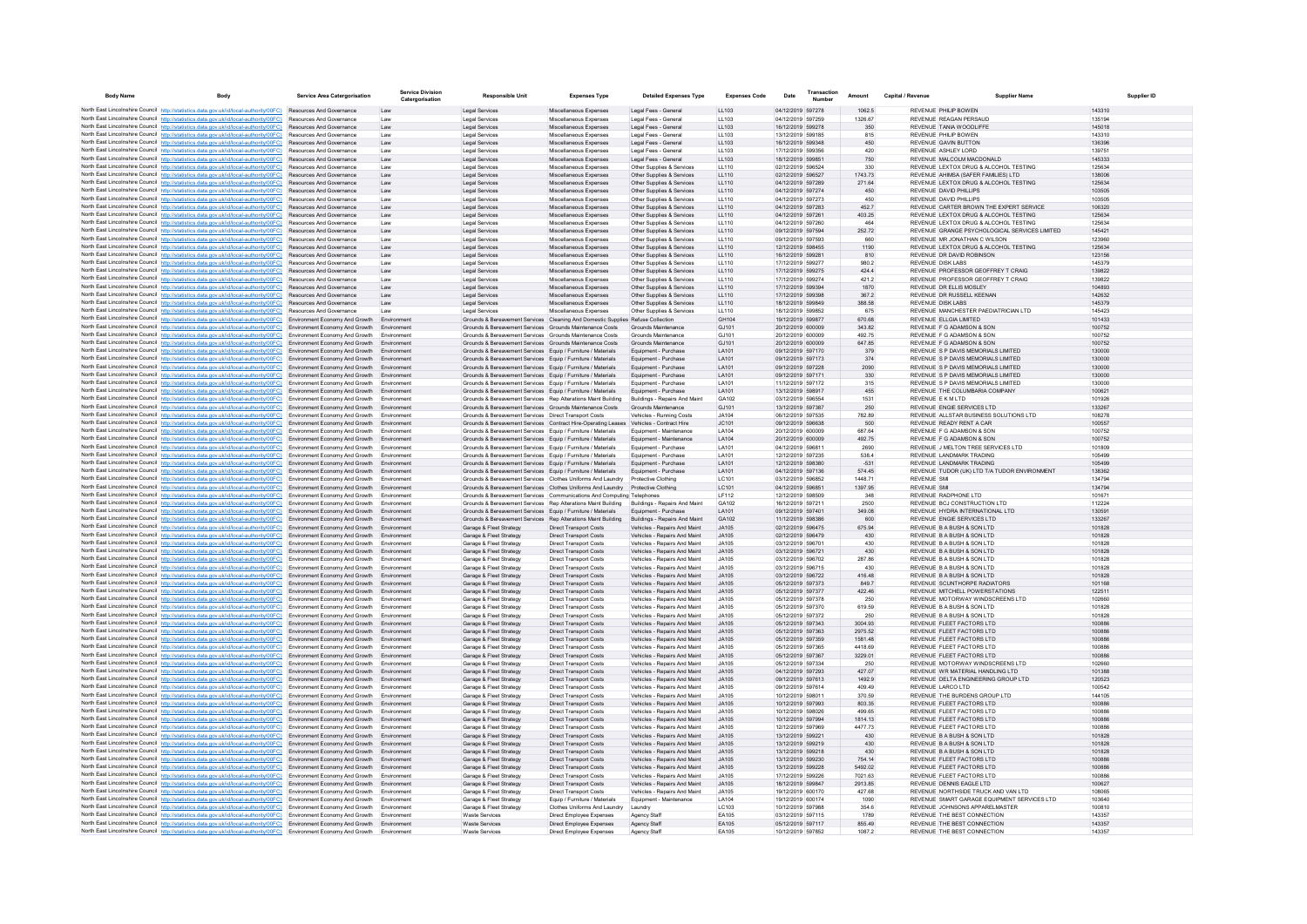| <b>Body Name</b> | <b>Body</b>                                                                                                                                                                                                                                                     | <b>Service Area Catergorisation</b>                                               | <b>Service Division</b><br>Catergorisation | <b>Responsible Unit</b>                                        | <b>Expenses Type</b>                                             | <b>Detailed Expenses Type</b>                                  | <b>Expenses Code</b> | Date                                   | Transaction | Amount               | Capital / Revenue | <b>Supplier Name</b>                                                        | <b>Supplier ID</b> |
|------------------|-----------------------------------------------------------------------------------------------------------------------------------------------------------------------------------------------------------------------------------------------------------------|-----------------------------------------------------------------------------------|--------------------------------------------|----------------------------------------------------------------|------------------------------------------------------------------|----------------------------------------------------------------|----------------------|----------------------------------------|-------------|----------------------|-------------------|-----------------------------------------------------------------------------|--------------------|
|                  | North East Lincolnshire Council http://statistics.data.gov.uk/id/local-authority/00FC) Environment Economy And Growth Environment                                                                                                                               |                                                                                   |                                            | <b>Waste Services</b>                                          | Direct Employee Expenses                                         | Agency Staff                                                   | EA105                | 10/12/2019 597853                      |             | 864.31               |                   | REVENUE THE BEST CONNECTION                                                 | 143357             |
|                  | North East Lincolnshire Council http://statistics.data.gov.uk/id/local-authority/00FC) Environment Economy And Growth                                                                                                                                           |                                                                                   |                                            | <b>Waste Services</b>                                          | Clothes Uniforms And Laundry                                     | Protective Clothing                                            | LC101                | 12/12/2019 598776                      |             | 497.04               |                   | <b>REVENUE SM</b>                                                           | 134794             |
|                  | North East Lincolnshire Council http://statistics.data.gov.uk/id/local-authority/00FC) Environment Economy And Growth                                                                                                                                           |                                                                                   | Environment                                | <b>Waste Services</b>                                          | <b>Private Contractors</b>                                       | Third Party Prov - Private                                     | PH101                | 12/12/2019 595691                      |             | 14737.8              |                   | REVENUE STRAIGHT MANUFACTURING LTD                                          | 134185             |
|                  | North East Lincolnshire Council http://statistics.data.gov.uk/id/local-authority/00FC) Environment Economy And Growth                                                                                                                                           |                                                                                   | Environment<br>Environment                 | Waste Services                                                 | Private Contractors                                              | Third Party Prov - Private                                     | PH101<br>PH105       | 17/12/2019 599756                      |             | 9900<br>Y SENSITIVE  |                   | <b>REVENUE MGB</b>                                                          | 101544<br>101125   |
|                  | North East Lincolnshire Council http://statistics.data.gov.uk/id/local-authority/00FC) Environment Economy And Growth<br>North East Lincolnshire Council http://statistics.data.gov.uk/id/local-authority/00FC)                                                 | Environment Economy And Growth                                                    | Environmen                                 | Waste Disposal And Strategy<br>Waste Disposal And Strategy     | Private Contractors<br>Private Contractors                       | <b>Contract Payments</b><br>Contract Payments Landfill Tax     | PH106                | 16/12/2019 599447<br>16/12/2019 599447 |             | Y SENSITIVE          |                   | REVENUE NEWLINCS DEVELOPMENT LTD<br>REVENUE NEWLINCS DEVELOPMENT LTD        | 101125             |
|                  | North East Lincolnshire Council http://statistics.data.gov.uk/id/local-authority/00FC) Environment Economy And Growth                                                                                                                                           |                                                                                   | Environment                                | Waste Disposal And Strategy                                    | Customer And Client Receipts                                     | Sales - Std Vat 7                                              | VC101                | 16/12/2019 599447                      |             | Y SENSITIVE          |                   | REVENUE NEWLINCS DEVELOPMENT LTD                                            | 101125             |
|                  | North East Lincolnshire Council http://statistics.data.gov.uk/id/local-authority/00FC) Environment Economy And Growth Environment                                                                                                                               |                                                                                   |                                            | <b>Regulatory Services</b>                                     | Equip / Furniture / Materials                                    | Equipment - Purchase                                           | LA101                | 17/12/2019 598770                      |             | 1584                 |                   | REVENUE CANFORD AUDIO PLC                                                   | 103123             |
|                  | North East Lincolnshire Council http://statistics.data.gov.uk/id/local-authority/00FC) Environment Economy And Growth Environment                                                                                                                               |                                                                                   |                                            | <b>Regulatory Services</b>                                     | Miscellaneous Expenses                                           | Environmental/Health Analysis                                  | LL120                | 10/12/2019 596745                      |             | 835                  |                   | REVENUE FERA SCIENCE LTD                                                    | 131671             |
|                  | North East Lincolnshire Council http://statistics.data.gov.uk/id/local-authority/00FC)<br>North East Lincolnshire Council http://statistics.data.gov.uk/id/local-authority/00FC) Environment Economy And Growth                                                 | Environment Economy And Growth                                                    | Environment<br>Environmen                  | Regulatory Services<br>Regulatory Services                     | Miscellaneous Expenses<br>Miscellaneous Expenses                 | Environmental/Health Analysis<br>Legal Fees - Courts Costs     | LL120<br>LL104       | 20/12/2019 600102<br>09/12/2019 597635 |             | 835<br>1525          |                   | REVENUE FERA SCIENCE LTD<br>REVENUE MR AUSTIN NEWMAN                        | 131671<br>140685   |
|                  | North East Lincolnshire Council http://statistics.data.gov.uk/id/local-authority/00FC) Environment Economy And Growth                                                                                                                                           |                                                                                   | Environment                                | <b>Regulatory Services</b>                                     | Equip / Furniture / Materials                                    | Goods For Resale                                               | LA123                | 20/12/2019 599952                      |             | 506.82               |                   | REVENUE VIP SYSTEM LTD                                                      | 101697             |
|                  | North East Lincolnshire Council http://statistics.data.gov.uk/id/local-authority/00FC) Environment Economy And Growth Environment                                                                                                                               |                                                                                   |                                            | <b>Regulatory Services</b>                                     | Miscellaneous Expenses                                           | <b>Environmental/Health Analysis</b>                           | 11120                | 09/12/2019 597632                      |             | 604 87               |                   | REVENUE ALS ENVIRONMENTAL LIMITED                                           | 139898             |
|                  | North East Lincolnshire Council http://statistics.data.gov.uk/id/local-authority/00FC) Environment Economy And Growth                                                                                                                                           |                                                                                   | Environment                                | Regulatory Services                                            | Miscellaneous Expenses                                           | Environmental/Health Analysis                                  | LL120                | 03/12/2019 597118                      |             | 265                  |                   | REVENUE ERESH PHARMA                                                        | 143071             |
|                  | North East Lincolnshire Council http://statistics.data.gov.uk/id/local-authority/00FC)                                                                                                                                                                          | Environment Economy And Growth<br>Environment Economy And Growth Environment      | Environment                                | Regulatory Services                                            | Miscellaneous Expenses                                           | Environmental/Health Analysis<br>Legal Fees - General          | LL120<br>LL103       | 19/12/2019 599818<br>16/12/2019 599183 |             | 1428<br>350          |                   | REVENUE SOCOTEC UK LIMITED<br>REVENUE BG SOLICITORS LLP                     | 102685<br>100514   |
|                  | North East Lincolnshire Council http://statistics.data.gov.uk/id/local-authority/00FC)<br>North East Lincolnshire Council http://statistics.data.gov.uk/id/local-authority/00FC) Environment Economy And Growth                                                 |                                                                                   | Environment                                | Regulatory Services<br><b>Regulatory Services</b>              | Miscellaneous Expenses<br><b>Private Contractors</b>             | Third Party Prov - Private                                     | PH101                | 10/12/2019 597540                      |             | 3567                 |                   | REVENUE SANGREAT KENNELS                                                    | 103270             |
|                  | North East Lincolnshire Council http://statistics.data.gov.uk/id/local-authority/00FC) Environment Economy And Growth Environment                                                                                                                               |                                                                                   |                                            | Regulatory Services                                            | Private Contractors                                              | Third Party Prov - Private                                     | PH101                | 10/12/2019 597540                      |             | $-300$               |                   | REVENUE SANGREAT KENNELS                                                    | 103270             |
|                  | North East Lincolnshire Council http://statistics.data.gov.uk/id/local-authority/00FC)                                                                                                                                                                          | Environment Economy And Growth Environment                                        |                                            | <b>Regulatory Services</b>                                     | Direct Employee Expenses                                         | Agency Staff                                                   | EA105                | 04/12/2019 597242                      |             | 327.9                |                   | REVENUE THE BEST CONNECTION                                                 | 143357             |
|                  | North East Lincolnshire Council http://statistics.data.gov.uk/id/local-authority/00FC)                                                                                                                                                                          | Environment Economy And Growth                                                    | Environmen                                 | Regulatory Service                                             | Direct Employee Expenses                                         | Agency Staft                                                   | EA105                | 04/12/2019 597243                      |             | 262.32               |                   | REVENUE THE BEST CONNECTION                                                 | 143357             |
|                  | North East Lincolnshire Council http://statistics.data.gov.uk/id/local-authority/00FC) Environment Economy And Growth Environment<br>North East Lincolnshire Council http://statistics.data.gov.uk/id/local-authority/00FC) Environment Economy And Growth      |                                                                                   | Environment                                | <b>Regulatory Services</b><br><b>Regulatory Services</b>       | Direct Employee Expenses<br>Direct Employee Expenses             | Agency Staff<br>Agency Staff                                   | EA105<br>EA105       | 04/12/2019 597244<br>04/12/2019 597246 |             | 256.86<br>256.86     |                   | REVENUE THE BEST CONNECTION<br>REVENUE THE BEST CONNECTION                  | 143357<br>143357   |
|                  | North East Lincolnshire Council http://statistics.data.gov.uk/id/local-authority/00FC) Environment Economy And Growth                                                                                                                                           |                                                                                   | Environment                                | <b>Regulatory Services</b>                                     | Direct Employee Expenses                                         | Agency Staff                                                   | EA105                | 04/12/2019 597245                      |             | 311.51               |                   | REVENUE THE BEST CONNECTION                                                 | 143357             |
|                  | North East Lincolnshire Council http://statistics.data.gov.uk/id/local-authority/00FC)                                                                                                                                                                          | Environment Economy And Growth                                                    | Environment                                | Regulatory Services                                            | Car Allowances                                                   | Travel - Employees                                             | JF101                | 10/12/2019 597571                      |             | 601.73               |                   | REVENUE CLICK TRAVEL                                                        | 127476             |
|                  | North East Lincolnshire Council http://statistics.data.gov.uk/id/local-authority/00FC)                                                                                                                                                                          | Environment Economy And Growth                                                    |                                            | Regulatory Services                                            | Car Allowances                                                   | Travel - Employees                                             | JF101                | 10/12/2019 59757                       |             | 601.73               |                   | REVENUE CLICK TRAVEL                                                        | 127476             |
|                  | North East Lincolnshire Council http://statistics.data.gov.uk/id/local-authority/00FC) Environment Economy And Growth                                                                                                                                           |                                                                                   | Environment                                | <b>Regulatory Services</b>                                     | Car Allowances                                                   | Travel - Employees                                             | JF101                | 10/12/2019 597571                      |             | 269                  |                   | REVENUE CLICK TRAVEL                                                        | 127476             |
|                  | North East Lincolnshire Council http://statistics.data.gov.uk/id/local-authority/00FC)<br>North East Lincolnshire Council http://statistics.data.gov.uk/id/local-authority/00FC) Environment Economy And Growth Economy & Growth                                | Environment Economy And Growth                                                    | Environment                                | <b>Regulatory Services</b><br>Marketing And Promotion          | Car Allowances<br>Equip / Furniture / Materials                  | Travel - Employees<br>Promotions                               | JF101<br>I A124      | 10/12/2019 597571<br>03/12/2019 596587 |             | 269<br>3800          |                   | REVENUE CLICK TRAVEL<br>REVENUE GLOBAL TOURISM SOLUTIONS (UK) LTD           | 127476<br>101028   |
|                  | North East Lincolnshire Council http://statistics.data.gov.uk/id/local-authority/00FC)                                                                                                                                                                          | Environment Economy And Growth                                                    | Economy & Growth                           | Marketing And Promotion                                        | Equip / Furniture / Materials                                    | Promotions                                                     | LA124                | 17/12/2019 599526                      |             | 1121.9               |                   | REVENUE LINCOLNSHIRE COUNTY COUNCIL                                         | 100389             |
|                  | North East Lincolnshire Council http://statistics.data.gov.uk/id/local-authority/00FC)                                                                                                                                                                          | Environment Economy And Growth                                                    | Economy & Growth                           | Marketing And Promotion                                        | Private Contractors                                              | Third Party Prov - Private                                     | PH101                | 03/12/2019 596610                      |             | 500                  |                   | REVENUE TWOFOLD ENTERTAINMENT                                               | 141587             |
|                  | North East Lincolnshire Council http://statistics.data.gov.uk/id/local-authority/00FC) Environment Economy And Growth                                                                                                                                           |                                                                                   | Economy & Growth                           | Museums & N F Heritage Centre                                  | <b>Contributions To Provisions</b>                               | Contributions - Third Sector                                   | LK102                | 11/12/2019 597805                      |             | 16143.47             |                   | REVENUE NORTH LINCOLNSHIRE COUNCIL                                          | 101186             |
|                  | North East Lincolnshire Council http://statistics.data.gov.uk/id/local-authority/00FC) Environment Economy And Growth                                                                                                                                           |                                                                                   | Economy & Growth                           | Museums & N F Heritage Centre                                  | Equip / Furniture / Materials                                    | Equipment - Purchase                                           | LA101                | 09/12/2019 597198                      |             | 3869                 |                   | REVENUE BRUYNZEEL STORAGE SYSTEMS LTD                                       | 144785             |
|                  | North East Lincolnshire Council http://statistics.data.gov.uk/id/local-authority/00FC)                                                                                                                                                                          | Environment Economy And Growth                                                    | Economy & Growth                           | Museums & N F Heritage Centre                                  | Equip / Furniture / Materials                                    | Equipment - Purchase                                           | LA101                | 09/12/2019 597198                      |             | 300                  |                   | REVENUE BRUYNZEEL STORAGE SYSTEMS LTD                                       | 144785             |
|                  | North East Lincolnshire Council http://statistics.data.gov.uk/id/local-authority/00FC)<br>North East Lincolnshire Council http://statistics.data.gov.uk/id/local-authority/00FC)                                                                                | Environment Economy And Growth<br>Environment Economy And Growth                  | Economy & Growth<br>Economy & Growth       | Museums & N F Heritage Centre<br>Museums & N F Heritage Centre | Equip / Furniture / Materials<br>Equip / Furniture / Materials   | Equipment - Purchase<br>Equipment - Purchase                   | LA101<br>LA101       | 11/12/2019 598443<br>10/12/2019 597133 |             | 1122.84<br>1356      |                   | REVENUE TRADITIONAL JOINERS & CARPENTERS LTD<br>REVENUE PRINT & COPY CENTRE | 100986<br>101409   |
|                  | North East Lincolnshire Council http://statistics.data.gov.uk/id/local-authority/00FC)                                                                                                                                                                          | Environment Economy And Growth                                                    | Economy & Growth                           | Museums & N F Heritage Centre                                  | Equip / Furniture / Materials                                    | Equipment - Purchase                                           | LA101                | 10/12/2019 597647                      |             | 600                  |                   | REVENUE KABSEC CONSULTANCY                                                  | 145396             |
|                  | North East Lincolnshire Council http://statistics.data.gov.uk/id/local-authority/00FC) Environment Economy And Growth                                                                                                                                           |                                                                                   | Fronomy & Growth                           | <b>Tourist Information Centre</b>                              | Private Contractors                                              | Third Party Prov - Private                                     | PH101                | 05/12/2019 596842                      |             | 320                  |                   | REVENUE HUMBERSTON HAPPENING                                                | 119659             |
|                  | North East Lincolnshire Council http://statistics.data.gov.uk/id/local-authority/00FC)                                                                                                                                                                          | Environment Economy And Growth                                                    | Economy & Growth                           | Community Investment Team                                      | Other Agencies                                                   | Grants Pd Over To Third Party                                  | PJ138                | 19/12/2019 600109                      |             | 7364.95              |                   | REVENUE HALLMARK PANELS LTD                                                 | 141160             |
|                  | North East Lincolnshire Council http://statistics.data.gov.uk/id/local-authority/00FC)<br>North East Lincolnshire Council http://statistics.data.gov.uk/id/local-authority/00FC)                                                                                | Environment Economy And Growth Economy & Growth<br>Environment Economy And Growth | Economy & Growth                           | Community Investment Team<br>Community Investment Team         | Other Agencies<br>Other Agencies                                 | Grants Pd Over To Third Party<br>Grants Pd Over To Third Party | PJ138<br>PJ138       | 03/12/2019 596853<br>03/12/2019 596604 |             | 527.04<br>3054.5     |                   | REVENUE HODGSON SEALANTS (HOLDINGS) LTD<br>REVENUE SCRATCH MEALS LTD        | 126162<br>13492    |
|                  | North East Lincolnshire Council http://statistics.data.gov.uk/id/local-authority/00FC) Environment Economy And Growth Economy & Growth                                                                                                                          |                                                                                   |                                            | Community Investment Team                                      | Other Agencies                                                   | Grants Pd Over To Third Party                                  | PJ138                | 17/12/2019 599520                      |             | 7500                 |                   | REVENUE GREENSTIK LTD                                                       | 143054             |
|                  | North East Lincolnshire Council http://statistics.data.gov.uk/id/local-authority/00FC) Environment Economy And Growth                                                                                                                                           |                                                                                   | Economy & Growth                           | Community Investment Team                                      | Other Anencies                                                   | Grants Pd Over To Third Party                                  | P.1138               | 18/12/2019 599927                      |             | 32038.14             |                   | REVENUE AGRIMIN LIMITED                                                     | 130564             |
|                  | North East Lincolnshire Council http://statistics.data.gov.uk/id/local-authority/00FC) Environment Economy And Growth                                                                                                                                           |                                                                                   | Economy & Growth                           | Community Investment Team                                      | Other Agencies                                                   | Grants Pd Over To Third Party                                  | PJ138                | 19/12/2019 600149                      |             | 12930                |                   | REVENUE FOWLER AND HOLDEN LTD                                               | 107391             |
|                  | North East Lincolnshire Council http://statistics.data.gov.uk/id/local-authority/00FC)                                                                                                                                                                          | Environment Economy And Growth                                                    | Economy & Growtl                           | Community Investment Team                                      | Other Agencies                                                   | Grants Pd Over To Third Party                                  | PJ138                | 12/12/2019 598862                      |             | 5818.45              |                   | REVENUE APM COMMERCIALS                                                     | 144481             |
|                  | North East Lincolnshire Council http://statistics.data.gov.uk/id/local-authority/00FC)                                                                                                                                                                          | Environment Economy And Growth                                                    | Economy & Growth                           | Community Investment Team                                      | Other Agencies                                                   | Grants Pd Over To Third Party                                  | PJ138                | 03/12/2019 596611                      |             | 7364.78<br>14729.55  |                   | REVENUE CEMINERAL LTD<br>REVENUE CEMINERAL LTD                              | 145312             |
|                  | North East Lincolnshire Council http://statistics.data.gov.uk/id/local-authority/00FC) Environment Economy And Growth<br>North East Lincolnshire Council http://statistics.data.gov.uk/id/local-authority/00FC) Environment Economy And Growth Economy & Growth |                                                                                   | Economy & Growth                           | Community Investment Team<br>Community Investment Team         | Other Agencies<br>Other Agencies                                 | Grants Pd Over To Third Party<br>Grants Pd Over To Third Party | PJ138<br>PJ138       | 18/12/2019 599934<br>19/12/2019 600110 |             | 12722.37             |                   | REVENUE THOMPSON GLOBAL LOGISTICS                                           | 145312<br>145601   |
|                  | North East Lincolnshire Council http://statistics.data.gov.uk/id/local-authority/00FC) Environment Economy And Growth                                                                                                                                           |                                                                                   | Economy & Growth                           | <b>Retained Function</b>                                       | Miscellaneous Expenses                                           | Civic Regalia And Events                                       | LL117                | 10/12/2019 598024                      |             | 2610.16              |                   | REVENUE PEACHY EVENTS SERVICES LTD                                          | 144811             |
|                  | North East Lincolnshire Council http://statistics.data.gov.uk/id/local-authority/00FC) Environment Economy And Growth                                                                                                                                           |                                                                                   | Economy & Growth                           | Retained Function                                              | Miscellaneous Expenses                                           | Civic Regalia And Events                                       | LL117                | 12/12/2019 598893                      |             | 599                  |                   | REVENUE LINCS ELECTRICAL SERVICES LTD                                       | 102044             |
|                  | North East Lincolnshire Council http://statistics.data.gov.uk/id/local-authority/00FC) Environment Economy And Growth                                                                                                                                           |                                                                                   | Fronomy & Growth                           | <b>Retained Function</b>                                       | Miscellaneous Expenses                                           | Civic Regalia And Events                                       | LL117                | 03/12/2019 597137                      |             | 530                  |                   | REVENUE MARINER MEDICAL & DRIVING SERVICES LTD                              | 110617             |
|                  | North East Lincolnshire Council http://statistics.data.gov.uk/id/local-authority/00FC) Environment Economy And Growth Economy & Growth<br>North East Lincolnshire Council http://statistics.data.gov.uk/id/local-authority/00FC) Environment Economy And Growth |                                                                                   | Economy & Growth                           | <b>Retained Function</b><br><b>Retained Function</b>           | Miscellaneous Expenses<br>Miscellaneous Expenses                 | Civic Regalia And Events<br>Civic Regalia And Events           | 1117<br>LL117        | 10/12/2019 598022<br>19/12/2019 600211 |             | 950<br>783.19        |                   | REVENUE HUMBRIA WEDDING CARRIAGES<br>REVENUE ENGIE SERVICES LTD             | 145198<br>133267   |
|                  | North East Lincolnshire Council http://statistics.data.gov.uk/id/local-authority/00FC)                                                                                                                                                                          | Environment Economy And Growth                                                    | Economy & Growth                           | Retained Function                                              | Private Contractors                                              | Third Party Prov - Private                                     | PH101                | 05/12/2019 597397                      |             | 9159                 |                   | REVENUE ENGIE SERVICES LTD                                                  | 133267             |
|                  | North East Lincolnshire Council http://statistics.data.gov.uk/id/local-authority/00FC)                                                                                                                                                                          | Environment Economy And Growth                                                    | Economy & Growth                           | <b>Retained Function</b>                                       | Private Contractors                                              | Third Party Prov - Private                                     | PH101                | 05/12/2019 597398                      |             | 36591                |                   | REVENUE ENGIE SERVICES LTD                                                  | 133267             |
|                  | North East Lincolnshire Council http://statistics.data.gov.uk/id/local-authority/00FC) Environment Economy And Growth                                                                                                                                           |                                                                                   | Economy & Growth                           | <b>Retained Function</b>                                       | Print Stationery / Gen Off Exp                                   | Publicity                                                      | LD105                | 16/12/2019 599151                      |             | 816                  |                   | REVENUE LOVELL JOHNS LTD                                                    | 141602             |
|                  | North East Lincolnshire Council http://statistics.data.gov.uk/id/local-authority/00FC) Environment Economy And Growth                                                                                                                                           |                                                                                   | Fronomy & Growth                           | <b>Retained Function</b>                                       | Private Contractors                                              | Third Party Prov - Private                                     | PH101<br>PH101       | 09/12/2019 597699                      |             | 3750                 |                   | REVENUE FROM THE FIFLOS LTD<br>REVENUE FROM THE FIFLOS LTD                  | 142950<br>142950   |
|                  | North East Lincolnshire Council http://statistics.data.gov.uk/id/local-authority/00FC) Environment Economy And Growth<br>North East Lincolnshire Council http://statistics.data.gov.uk/id/local-authority/00FC)                                                 | Environment Economy And Growth                                                    | Economy & Growth<br>Economy & Growtl       | <b>Retained Function</b><br><b>Retained Function</b>           | Private Contractors<br>Other Agencies                            | Third Party Prov - Private<br>Grants Pd Over To Third Party    | PJ138                | 17/12/2019 599519<br>10/12/2019 598020 |             | 3750<br>3000         |                   | REVENUE BIRDHOUSE PROJECTS LTD                                              | 110129             |
|                  | North East Lincolnshire Council http://statistics.data.gov.uk/id/local-authority/00FC) Environment Economy And Growth                                                                                                                                           |                                                                                   | Economy & Growth                           | Retained Function                                              | Other Agencies                                                   | Grants Pd Over To Third Party                                  | PJ138                | 13/12/2019 599182                      |             | 500                  |                   | REVENUE OUR BIG PICTURE LTD                                                 | 134087             |
|                  | North East Lincolnshire Council http://statistics.data.gov.uk/id/local-authority/00FC) Environment Economy And Growth                                                                                                                                           |                                                                                   | Economy & Growth                           | <b>Retained Function</b>                                       | Consultancy                                                      | Consultancy                                                    | PL101                | 13/12/2019 599137                      |             | 2357.55              |                   | REVENUE DR ANNA SCOTT                                                       | 145191             |
|                  | North East Lincolnshire Council http://statistics.data.gov.uk/id/local-authority/00FC) Environment Economy And Growth                                                                                                                                           |                                                                                   | Fronomy & Growth                           | <b>Retained Function</b>                                       | Private Contractors                                              | Third Party Prov - Private                                     | PH101                | 19/12/2019 599463                      |             | 4500                 |                   | REVENUE FAST STREET ARTS                                                    | 144464             |
|                  | North East Lincolnshire Council http://statistics.data.gov.uk/id/local-authority/00FC) Environment Economy And Growth                                                                                                                                           |                                                                                   | Economy & Growth                           | <b>Retained Function</b>                                       | <b>Private Contractors</b>                                       | Third Party Prov - Private                                     | <b>PH101</b>         | 19/12/2019 599462                      |             | 23800                |                   | REVENUE MAGNA VITAE LEISURE TRUST                                           | 131927             |
|                  | North East Lincolnshire Council http://statistics.data.gov.uk/id/local-authority/00FC)<br>North East Lincolnshire Council http://statistics.data.gov.uk/id/local-authority/00FC) Environment Economy And Growth                                                 | Environment Economy And Growth                                                    | Economy & Growth<br>Economy & Growth       | <b>Retained Function</b><br><b>Retained Function</b>           | Consultancy<br>Consultancy                                       | Consultancy<br>Consultancy                                     | PL101<br>PL101       | 12/12/2019 597786<br>03/12/2019 596637 |             | 2500<br>27500        |                   | REVENUE WNC LTD<br>REVENUE JONES LANG LASALLE LIMITED                       | 138884<br>138438   |
|                  | North East Lincolnshire Council http://statistics.data.gov.uk/id/local-authority/00FC) Environment Economy And Growth                                                                                                                                           |                                                                                   | Fronomy & Growth                           | In Scope Contract                                              | <b>Private Contractors</b>                                       | <b>Contract Payments</b>                                       | PH105                | 06/12/2019 597568                      |             | 382541.99            |                   | REVENUE ENGIE SERVICES LTD                                                  | 133267             |
|                  | North East Lincolnshire Council http://statistics.data.gov.uk/id/local-authority/00FC) Environment Economy And Growth                                                                                                                                           |                                                                                   | Fronomy & Growth                           | In Scope Contract                                              | Private Contractors                                              | <b>Contract Payments</b>                                       | PH105                | 06/12/2019 597568                      |             | 126939686            |                   | REVENUE ENGIE SERVICES LTD                                                  | 133267             |
|                  | North East Lincolnshire Council http://statistics.data.gov.uk/id/local-authority/00FC) Environment Economy And Growth Economy & Growth                                                                                                                          |                                                                                   |                                            | In Scope Contract                                              | Private Contractors                                              | <b>Contract Payments</b>                                       | PH105                | 06/12/2019 597568                      |             | 59955.87             |                   | REVENUE ENGIE SERVICES LTD                                                  | 133267             |
|                  | North East Lincolnshire Council http://statistics.data.gov.uk/id/local-authority/00FC) Environment Economy And Growth                                                                                                                                           |                                                                                   | Economy & Growth                           | In Scope Contract                                              | Private Contractors                                              | <b>Contract Payments</b>                                       | PH105                | 06/12/2019 597568                      |             | 2021285.92           |                   | REVENUE ENGIE SERVICES LTD                                                  | 133267             |
|                  | North East Lincolnshire Council http://statistics.data.gov.uk/id/local-authority/00FC) Environment Economy And Growth Economy & Growth<br>North East Lincolnshire Council http://statistics.data.gov.uk/id/local-authority/00FC) Environment Economy And Growth |                                                                                   | Economy & Growth                           | In Scope Contract<br>In Scope Contract                         | <b>Private Contractors</b><br><b>Private Contractors</b>         | <b>Contract Payments</b><br><b>Contract Payments</b>           | PH105<br>PH105       | 06/12/2019 597568<br>06/12/2019 597568 |             | 23433.76<br>307592.5 |                   | REVENUE ENGIE SERVICES LTD<br>REVENUE ENGIE SERVICES LTD                    | 133267<br>133267   |
|                  | North East Lincolnshire Council http://statistics.data.gov.uk/id/local-authority/00FC)                                                                                                                                                                          | Environment Economy And Growth                                                    | Economy & Growth                           | In Scope Contract                                              | Private Contractors                                              | <b>Contract Payments</b>                                       | PH105                | 06/12/2019 597568                      |             | 151417.1             |                   | REVENUE ENGIE SERVICES LTD                                                  | 133267             |
|                  | North East Lincolnshire Council http://statistics.data.gov.uk/id/local-authority/00FC)                                                                                                                                                                          | Environment Economy And Growth                                                    | Economy & Growth                           | Car Parks                                                      | Miscellaneous Expenses                                           | Other Expenses Genera                                          | LL119                | 09/12/2019 597604                      |             | 1225.44              |                   | REVENUE FLOWBIRD SMART CITY UK LIMITED                                      | 134124             |
|                  | North East Lincolnshire Council http://statistics.data.gov.uk/id/local-authority/00FC) Environment Economy And Growth                                                                                                                                           |                                                                                   | Economy & Growth                           | Car Parks                                                      | Miscellaneous Expenses                                           | Other Expenses General                                         | LL119                | 09/12/2019 597603                      |             | 1097.16              |                   | REVENUE FLOWBIRD SMART CITY UK LIMITED                                      | 134124             |
|                  | North East Lincolnshire Council http://statistics.data.gov.uk/id/local-authority/00FC) Environment Economy And Growth Economy & Growth                                                                                                                          |                                                                                   |                                            | Planning                                                       | Consultancy                                                      | Consultancy                                                    | PL101                | 10/12/2019 597813                      |             | 5799.65              |                   | REVENUE SHAKESPEARE MARTINEAU LLP                                           | 145456             |
|                  | North East Lincolnshire Council http://statistics.data.gov.uk/id/local-authority/00FC) Environment Economy And Growth                                                                                                                                           | Environment Economy And Growth                                                    | Fronomy & Growth<br>Economy & Growth       | Planning                                                       | Consultancy<br>Dlo Holding                                       | Consultancy                                                    | PI 101<br>LM101      | 10/12/2019 597814<br>03/12/2019 596552 |             | 9077 65<br>18156.77  |                   | REVENUE SHAKESPEARE MARTINEAU UP<br>REVENUE OIL NRG                         | 145456<br>138198   |
|                  | North East Lincolnshire Council http://statistics.data.gov.uk/id/local-authority/00FC)<br>North East Lincolnshire Council http://statistics.data.gov.uk/id/local-authority/00FC) Environment Economy And Growth                                                 |                                                                                   | Economy & Growth                           | Highways Dso<br>Highways Dso                                   | Dlo Holding                                                      | Depot Fuel Holding Account<br>Depot Fuel Holding Account       | LM101                | 03/12/2019 59655                       |             | 17986.37             |                   | REVENUE OIL NRG                                                             | 138198             |
|                  | North East Lincolnshire Council http://statistics.data.gov.uk/id/local-authority/00FC) Environment Economy And Growth                                                                                                                                           |                                                                                   | Economy & Growth                           | Highways Dso                                                   | Dlo Holding                                                      | Depot Fuel Holding Account                                     | LM101                | 10/12/2019 598031                      |             | 1351.75              |                   | REVENUE OIL NRG                                                             | 138198             |
|                  | North East Lincolnshire Council http://statistics.data.gov.uk/id/local-authority/00FC) Environment Economy And Growth                                                                                                                                           |                                                                                   | Economy & Growth                           | Highways Dso                                                   | Dlo Holding                                                      | Depot Fuel Holding Account                                     | LM101                | 17/12/2019 599769                      |             | 1351.75              |                   | REVENUE OIL NRG                                                             | 138198             |
|                  | North East Lincolnshire Council http://statistics.data.gov.uk/id/local-authority/00FC)                                                                                                                                                                          | Environment Economy And Growth                                                    | Economy & Growth                           | <b>Highways Dso</b>                                            | Dlo Holding                                                      | Depot Fuel Holding Account                                     | LM101                | 17/12/2019 599768                      |             | 18135                |                   | REVENUE OIL NRG                                                             | 138198             |
|                  | North East Lincolnshire Council http://statistics.data.gov.uk/id/local-authority/00FC)                                                                                                                                                                          | Environment Economy And Growth                                                    | Economy & Growth                           | <b>Highways Dso</b>                                            | Dlo Holding                                                      | Depot Fuel Holding Account                                     | LM101                | 17/12/2019 599247                      |             | 18216.83             |                   | REVENUE OIL NRG                                                             | 138198             |
|                  | North East Lincolnshire Council http://statistics.data.gov.uk/id/local-authority/00FC) Environment Economy And Growth<br>North East Lincolnshire Council http://statistics.data.gov.uk/id/local-authority/00FC)                                                 | Environment Economy And Growth                                                    | Economy & Growth<br>Economy & Growth       | <b>Street Lighting</b><br><b>Street Lighting</b>               | Rep Alterations Maint Building<br>Rep Alterations Maint Building | Street Lighting - Energy<br>Street Lighting-General Maint      | GA110<br>GA111       | 17/12/2019 599505<br>19/12/2019 599922 |             | 3631.5<br>2500.25    |                   | REVENUE NPOWER LIMITED<br>REVENUE J MCCANN & CO LTD                         | 101414<br>100841   |
|                  | North East Lincolnshire Council http://statistics.data.gov.uk/id/local-authority/00FC) Environment Economy And Growth Economy & Growth                                                                                                                          |                                                                                   |                                            | <b>Street Lighting</b>                                         | Rep Alterations Maint Building                                   | Street Lighting - Energy                                       | GA110                | 17/12/2019 599506                      |             | 563.95               |                   | REVENUE NPOWER LIMITED                                                      | 101414             |
|                  | North East Lincolnshire Council http://statistics.data.gov.uk/id/local-authority/00FC) Environment Economy And Growth                                                                                                                                           |                                                                                   | Economy & Growth                           | <b>Street Lighting</b>                                         | <b>Rep Alterations Maint Building</b>                            | Street Lighting - Energy                                       | GA110                | 17/12/2019 599505                      |             | 10440.55             |                   | REVENUE NPOWER LIMITED                                                      | 101414             |
|                  | North East Lincolnshire Council http://statistics.data.gov.uk/id/local-authority/00FC) Environment Economy And Growth                                                                                                                                           |                                                                                   | Economy & Growth                           | <b>Street Lighting</b>                                         | Rep Alterations Maint Building                                   | Street Lighting-General Main                                   | GA111                | 19/12/2019 599922                      |             | 377.07               |                   | REVENUE J MCCANN & CO LTD                                                   | 100841             |
|                  | North East Lincolnshire Council http://statistics.data.gov.uk/id/local-authority/00FC) Environment Economy And Growth                                                                                                                                           |                                                                                   | Economy & Growth                           | <b>Street Lighting</b>                                         | Rep Alterations Maint Building                                   | Street Light-Irrecoverable Dam                                 | GA112                | 19/12/2019 599922                      |             | 1740.33              |                   | REVENUE J MCCANN & CO LTD                                                   | 10084              |
|                  | North East Lincolnshire Council http://statistics.data.gov.uk/id/local-authority/00FC) Environment Economy And Growth<br>North East Lincolnshire Council http://statistics.data.gov.uk/id/local-authority/00FC) Environment Economy And Growth Economy & Growth |                                                                                   | Economy & Growth                           | Street Lighting<br><b>Street Lighting</b>                      | Rep Alterations Maint Building<br>Private Contractors            | Traffic Signs / Signals<br>Third Party Prov - Private          | GA113<br>PH101       | 19/12/2019 599922<br>19/12/2019 599922 |             | 446 18<br>1309 31    |                   | REVENUE J MCCANN & CO LTD<br>REVENUE J MCCANN & CO LTD                      | 100841<br>100841   |
|                  | North East Lincolnshire Council http://statistics.data.gov.uk/id/local-authority/00FC) Environment Economy And Growth Economy & Growth                                                                                                                          |                                                                                   |                                            | <b>Street Lighting</b>                                         | Rep Alterations Maint Building                                   | Street Lighting - Energy                                       | GA110                | 17/12/2019 599506                      |             | 1712.35              |                   | REVENUE NPOWER LIMITED                                                      | 101414             |
|                  | North East Lincolnshire Council http://statistics.data.gov.uk/id/local-authority/00FC) Environment Economy And Growth                                                                                                                                           |                                                                                   | Economy & Growtl                           | <b>Street Lighting</b>                                         | <b>Rep Alterations Maint Building</b>                            | Street Lighting - Energy                                       | GA110                | 17/12/2019 599505                      |             | 31321.65             |                   | REVENUE NPOWER LIMITED                                                      | 101414             |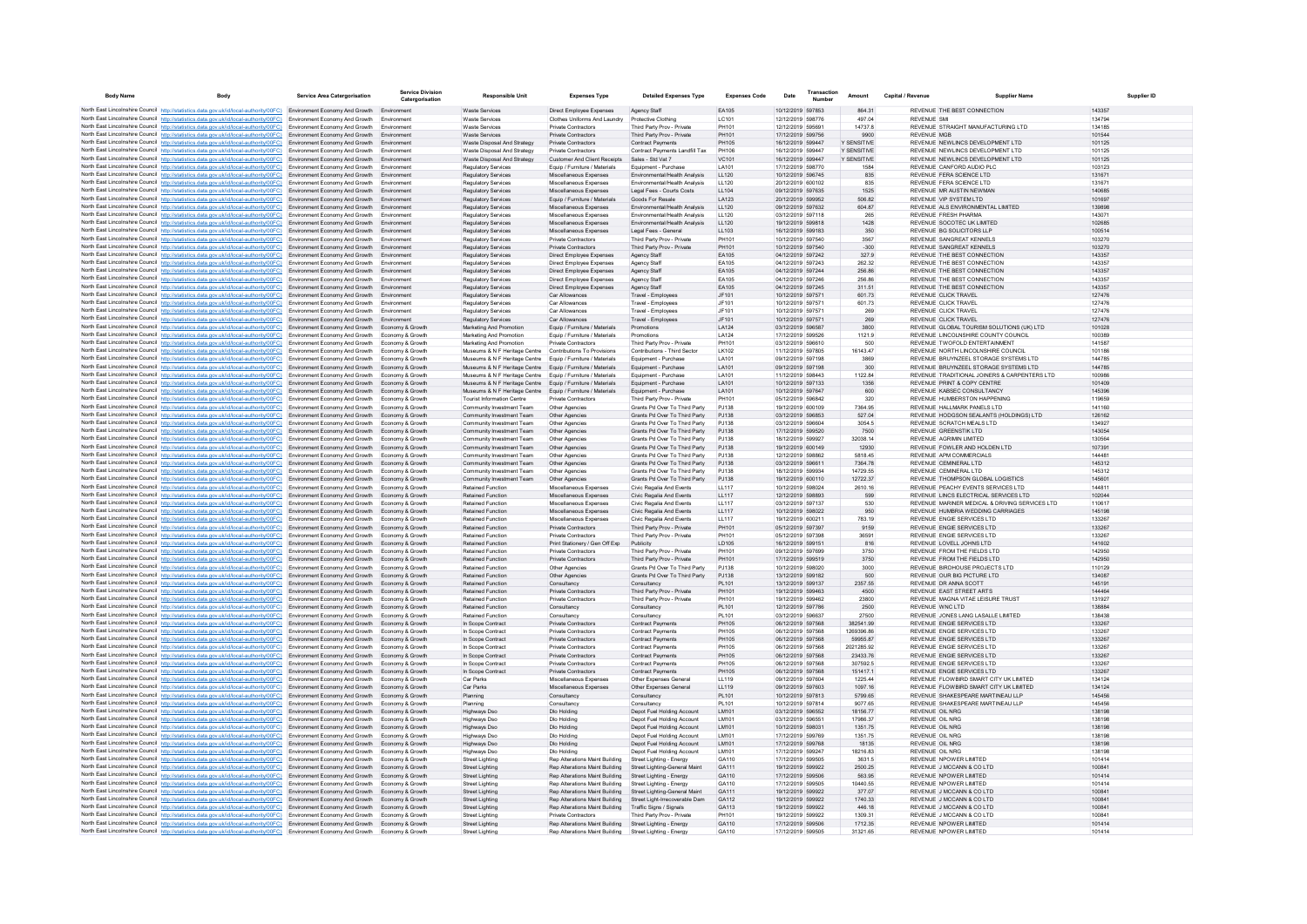| <b>Body Name</b> | Body                                                                                                                                                                                                            | <b>Service Area Catergorisation</b>                                      | Service Division<br>Catergorisation  | <b>Responsible Unit</b>                                            | <b>Expenses Type</b>                                                                     | <b>Detailed Expenses Type</b>                                   | <b>Expenses Code</b>  | Date                                   | Transaction | Amount                     | Canital / Revenue | <b>Supplier Name</b>                                                                                   | Supplier ID                                                    |
|------------------|-----------------------------------------------------------------------------------------------------------------------------------------------------------------------------------------------------------------|--------------------------------------------------------------------------|--------------------------------------|--------------------------------------------------------------------|------------------------------------------------------------------------------------------|-----------------------------------------------------------------|-----------------------|----------------------------------------|-------------|----------------------------|-------------------|--------------------------------------------------------------------------------------------------------|----------------------------------------------------------------|
|                  | North East Lincolnshire Council http://statistics.data.gov.uk/id/local-authority/00FC) Environment Economy And Growth Economy & Growth                                                                          |                                                                          |                                      | <b>Street Lighting</b>                                             | Rep Alterations Maint Building                                                           | Street Lighting - Energy                                        | GA110                 | 17/12/2019 599503                      |             | 1690.2                     |                   | REVENUE NPOWER LIMITED                                                                                 | 101414                                                         |
|                  | North East Lincolnshire Council http://statistics.data.gov.uk/id/local-authority/00FC)                                                                                                                          | Environment Economy And Growth                                           | Economy & Growth                     | <b>Street Lighting</b>                                             | Rep Alterations Maint Building                                                           | Street Lighting-General Maint                                   | GA111                 | 19/12/2019 599900                      |             | 2885.36                    |                   | REVENUE J MCCANN & CO LTD                                                                              | 100841                                                         |
|                  | North East Lincolnshire Council http://statistics.data.gov.uk/id/local-authority/00FC) Environment Economy And Growth                                                                                           |                                                                          | Economy & Growth                     | <b>Street Lighting</b>                                             | Rep Alterations Maint Building                                                           | Street Lighting-General Maint                                   | GA111                 | 19/12/2019 599922                      |             | 10637.6                    |                   | REVENUE J MCCANN & CO LTD                                                                              | 100841                                                         |
|                  | North East Lincolnshire Council http://statistics.data.gov.uk/id/local-authority/00FC)<br>North East Lincolnshire Council http://statistics.data.gov.uk/id/local-authority/00FC)                                | Environment Economy And Growth<br>Environment Economy And Growth         | Economy & Growth<br>Fronomy & Growth | Street Lighting<br><b>Street Lighting</b>                          | Rep Alterations Maint Building<br>Rep Alterations Maint Building                         | Street Lighting-General Maint<br>Street Light-Irrecoverable Dam | GA111<br>GA112        | 19/12/2019 599922<br>19/12/2019 599922 |             | 664.55<br>579.26           |                   | REVENUE J MCCANN & CO LTD<br>REVENUE JIMCCANN & CO LTD                                                 | 100841<br>100841                                               |
|                  | North East Lincolnshire Council http://statistics.data.gov.uk/id/local-authority/00FC)                                                                                                                          | Environment Economy And Growth                                           | Economy & Growth                     | <b>Street Lighting</b>                                             | Rep Alterations Maint Building                                                           | Street Light-Irrecoverable Dam                                  | GA112                 | 19/12/2019 599924                      |             | 860.54                     |                   | REVENUE NORTHERN POWERGRID (YORKSHIRE) PLC                                                             | 108328                                                         |
|                  | North East Lincolnshire Council http://statistics.data.gov.uk/id/local-authority/00FC)                                                                                                                          | Environment Economy And Growth                                           | Economy & Growth                     | <b>Street Lighting</b>                                             | Rep Alterations Maint Building                                                           | Traffic Mgmt-Irrecoverable Dan                                  | GA115                 | 19/12/2019 599922                      |             | 833.47                     |                   | REVENUE J MCCANN & CO LTD                                                                              | 100841                                                         |
|                  | North East Lincolnshire Council http://statistics.data.gov.uk/id/local-authority/00FC) Environment Economy And Growth<br>North East Lincolnshire Council http://statistics.data.gov.uk/id/local-authority/00FC) | Environment Economy And Growth                                           | Economy & Growth<br>Fronomy & Growth | <b>Street Lighting</b><br>Street Lighting                          | Rep Alterations Maint Building Traffic Signs / Signals<br>Ren Alterations Maint Building | Traffic Signs / Signals                                         | GA113<br>GA113        | 19/12/2019 599922<br>19/12/2019 599922 |             | 5518.75<br>1148 42         |                   | REVENUE J MCCANN & CO LTD<br>REVENUE J MCCANN & CO LTD                                                 | 100841<br>100841                                               |
|                  | North East Lincolnshire Council http://statistics.data.gov.uk/id/local-authority/00FC)                                                                                                                          | Environment Economy And Growth                                           | Economy & Growth                     | <b>Street Lighting</b>                                             | Private Contractors                                                                      | Third Party Prov - Private                                      | PH101                 | 19/12/2019 599922                      |             | 246177                     |                   | REVENUE J MCCANN & CO LTD                                                                              | 100841                                                         |
|                  | North East Lincolnshire Council http://statistics.data.gov.uk/id/local-authority/00FC)                                                                                                                          | Environment Economy And Growth                                           | Economy & Growth                     | <b>Street Lighting</b>                                             | Rep Alterations Maint Building                                                           | Vandalism - Premises                                            | GA109                 | 19/12/2019 599922                      |             | 377.06                     |                   | REVENUE J MCCANN & CO LTD                                                                              | 100841                                                         |
|                  | North East Lincolnshire Council http://statistics.data.gov.uk/id/local-authority/00FC)                                                                                                                          | Environment Economy And Growth                                           | Economy & Growth                     | <b>Transport Policy</b>                                            | Private Contractors                                                                      | Concessionary Fares                                             | PH104                 | 12/12/2019 597744                      |             | Y SENSITIVE                |                   | REVENUE GRAYSCROFT BUS SERVICES LIMITED                                                                | 101786                                                         |
|                  | North East Lincolnshire Council http://statistics.data.gov.uk/id/local-authority/00FC)<br>North East Lincolnshire Council http://statistics.data.gov.uk/id/local-authority/00FC)                                | Environment Economy And Growth<br>Environment Economy And Growth         | Economy & Growth<br>Economy & Growth | <b>Transport Policy</b><br><b>Transport Policy</b>                 | Private Contractors<br>Private Contractors                                               | Concessionary Fares<br>Concessionary Fares                      | PH104<br>PH104        | 17/12/2019 599294<br>04/12/2019 597149 |             | Y SENSITIVE<br>Y SENSITIVE |                   | REVENUE STAGECOACH SERVICES<br>REVENUE ARRIVA RAIL NORTH LTD                                           | 101404<br>134093                                               |
|                  | North East Lincolnshire Council http://statistics.data.gov.uk/id/local-authority/00FC)                                                                                                                          | <b>Environment Economy And Growth</b>                                    | Fronomy & Growth                     | <b>Transport Policy</b>                                            | Private Contractors                                                                      | Concessionary Fares                                             | PH104                 | 19/12/2019 599955                      |             | Y SENSITIVE                |                   | REVENUE ESP SYSTEX LTD.                                                                                | 102062                                                         |
|                  | North East Lincolnshire Council http://statistics.data.gov.uk/id/local-authority/00FC)                                                                                                                          | Environment Economy And Growth                                           | Economy & Growth                     | <b>Transport Policy</b>                                            | Private Contractors                                                                      | Subsidies                                                       | PH102                 | 18/12/2019 599827                      |             | Y SENSITIVE                |                   | REVENUE STAGECOACH SERVICES                                                                            | 101404                                                         |
|                  | North East Lincolnshire Council http://statistics.data.gov.uk/id/local-authority/00FC) Environment Economy And Growth                                                                                           |                                                                          | Economy & Growth                     | <b>Transport Policy</b>                                            | Private Contractors                                                                      | <b>Contract Payments</b>                                        | PH105                 | 18/12/2019 599824                      |             | 19905                      |                   | REVENUE STAGECOACH SERVICES                                                                            | 101404                                                         |
|                  | North East Lincolnshire Council http://statistics.data.gov.uk/id/local-authority/00FC) Environment Economy And Growth<br>North East Lincolnshire Council http://statistics.data.gov.uk/id/local-authority/00EC) | Environment Economy And Growth                                           | Fronomy & Growth<br>Economy & Growth | <b>Transport Policy</b><br><b>Transport Policy</b>                 | Contributions To Provisions<br>Private Contractors                                       | Contributions - Communities<br><b>Contract Payments</b>         | I K101<br>PH105       | 16/12/2019 597815<br>06/12/2019 596515 |             | 447<br>22367               |                   | REVENUE ENGIE SERVICES LTD<br>REVENUE LOVE TO RIDE LTD.                                                | 133267<br>119407                                               |
|                  | North East Lincolnshire Council http://statistics.data.gov.uk/id/local-authority/00FC)                                                                                                                          | Environment Economy And Growth                                           | Economy & Growth                     | <b>Energy Project</b>                                              | Direct Employee Expenses                                                                 | Agency Staff                                                    | FA105                 | 05/12/2019 597305                      |             | 456.58                     |                   | REVENUE MATRIX SCM LTD                                                                                 | 108117                                                         |
|                  | North East Lincolnshire Council http://statistics.data.gov.uk/id/local-authority/00FC)                                                                                                                          | Environment Economy And Growth                                           | Economy & Growth                     | <b>Energy Project</b>                                              | Direct Employee Expenses                                                                 | Agency Staff                                                    | EA105                 | 11/12/2019 598537                      |             | 456.58                     |                   | REVENUE MATRIX SCM LTD                                                                                 | 108117                                                         |
|                  | North East Lincolnshire Council http://statistics.data.gov.uk/id/local-authority/00FC) Environment Economy And Growth                                                                                           |                                                                          | Economy & Growth                     | <b>Energy Project</b>                                              | Direct Employee Expenses                                                                 | Agency Staff                                                    | EA105                 | 18/12/2019 599925                      |             | 458.06                     |                   | REVENUE COMENSURA LTD                                                                                  | 145197                                                         |
|                  | North East Lincolnshire Council http://statistics.data.gov.uk/id/local-authority/00FC)<br>North East Lincolnshire Council http://statistics.data.gov.uk/id/local-authority/00FC)                                | Environment Economy And Growth<br>Environment Economy And Growth         | Economy & Growth<br>Economy & Growth | <b>Energy Project</b><br><b>Energy Project</b>                     | Car Allowances<br>Car Allowances                                                         | Travel - Employees<br>Travel - Employees                        | JF101<br>JF101        | 10/12/2019 597571<br>10/12/2019 597571 |             | 388.54<br>276.84           |                   | REVENUE CLICK TRAVEL<br>REVENUE CLICK TRAVEL                                                           | 127476<br>127476                                               |
|                  | North East Lincolnshire Council http://statistics.data.gov.uk/id/local-authority/00FC)                                                                                                                          | Environment Economy And Growth                                           | Economy & Growth                     | <b>Energy Project</b>                                              | Car Allowances                                                                           | Travel - Employeer                                              | JF101                 | 10/12/2019 597571                      |             | 276.84                     |                   | REVENUE CLICK TRAVEL                                                                                   | 127476                                                         |
|                  | North East Lincolnshire Council http://statistics.data.gov.uk/id/local-authority/00FC)                                                                                                                          | Environment Economy And Growth                                           | Economy & Growth                     | Energy Project                                                     | Car Allowances                                                                           | Travel - Employees                                              | JF101                 | 10/12/2019 597571                      |             | 276.84                     |                   | REVENUE CLICK TRAVEL                                                                                   | 127476                                                         |
|                  | North East Lincolnshire Council http://statistics.data.gov.uk/id/local-authority/00FC)                                                                                                                          | Environment Economy And Growth                                           | Economy & Growth                     | <b>Energy Project</b>                                              | Print Stationery / Gen Off Exp                                                           | Advertising                                                     | LD104                 | 19/12/2019 593311                      |             | 450                        |                   | REVENUE WALTONS PUBLICATIONS LTD                                                                       | 128186                                                         |
|                  | North East Lincolnshire Council http://statistics.data.gov.uk/id/local-authority/00FC)                                                                                                                          | Environment Economy And Growth                                           | Economy & Growth                     | <b>Energy Project</b>                                              | Print Stationery / Gen Off Exp                                                           | Advertising                                                     | <b>ID104</b><br>LD104 | 10/12/2019 598062<br>18/12/2019 599950 |             | 62423<br>4698.62           |                   | REVENUE PACE COMMUNICATIONS LIMITED<br>REVENUE PACE COMMUNICATIONS LIMITED                             | 140495<br>140495                                               |
|                  | North East Lincolnshire Council http://statistics.data.gov.uk/id/local-authority/00FC)<br>North East Lincolnshire Council http://statistics.data.gov.uk/id/local-authority/00FC)                                | Environment Economy And Growth<br>Environment Economy And Growth         | Economy & Growth<br>Economy & Growth | <b>Energy Project</b><br><b>Energy Project</b>                     | Print Stationery / Gen Off Exp<br>Print Stationery / Gen Off Exp                         | Advertising<br>Advertising                                      | LD104                 | 03/12/2019 596820                      |             | 9195.84                    |                   | REVENUE LINCS FM GROUP LTD                                                                             | 101523                                                         |
|                  | North East Lincolnshire Council http://statistics.data.gov.uk/id/local-authority/00FC)                                                                                                                          | Environment Economy And Growth                                           | Economy & Growth                     | <b>Energy Project</b>                                              | Print Stationery / Gen Off Exp                                                           | Advertising                                                     | LD104                 | 05/12/2019 597292                      |             | 300                        |                   | REVENUE WALTONS PUBLICATIONS LTD                                                                       | 128186                                                         |
|                  | North East Lincolnshire Council http://statistics.data.gov.uk/id/local-authority/00FC)                                                                                                                          | Environment Economy And Growth                                           | Economy & Growth                     | <b>Energy Project</b>                                              | Print Stationery / Gen Off Exp                                                           | Printing And Stationery                                         | LD103                 | 10/12/2019 597708                      |             | 253                        |                   | REVENUE LYRECO UK LIMITED                                                                              | 101120                                                         |
|                  | North East Lincolnshire Council http://statistics.data.gov.uk/id/local-authority/00FC)                                                                                                                          | Environment Economy And Growth                                           | Fronomy & Growth                     | <b>Energy Project</b>                                              | Print Stationery / Gen Off Exp                                                           | Publicity                                                       | <b>ID105</b>          | 12/12/2019 598404                      |             | 506.6                      |                   | REVENUE PACE COMMUNICATIONS LIMITED                                                                    | 140495                                                         |
|                  | North East Lincolnshire Council http://statistics.data.gov.uk/id/local-authority/00FC)<br>North East Lincolnshire Council http://statistics.data.gov.uk/id/local-authority/00FC)                                | Environment Economy And Growth<br>Environment Economy And Growth         | Economy & Growth<br>Economy & Growth | <b>Energy Project</b><br><b>Energy Project</b>                     | Print Stationery / Gen Off Exp<br>Print Stationery / Gen Off Exp                         | Publicity<br>Publicity                                          | LD105<br>LD105        | 12/12/2019 598405<br>12/12/2019 598406 |             | 443.28<br>341.96           |                   | REVENUE PACE COMMUNICATIONS LIMITED<br>REVENUE PACE COMMUNICATIONS LIMITED                             | 140495<br>140495                                               |
|                  | North East Lincolnshire Council http://statistics.data.gov.uk/id/local-authority/00FC)                                                                                                                          | Environment Economy And Growth                                           | Economy & Growth                     | <b>Energy Project</b>                                              | Print Stationery / Gen Off Exp                                                           | Publicity                                                       | LD105                 | 18/12/2019 599926                      |             | 2500                       |                   | REVENUE REACH PUBLISHING SERVICES LIMITED                                                              | 141974                                                         |
|                  | North East Lincolnshire Council http://statistics.data.gov.uk/id/local-authority/00FC)                                                                                                                          | Environment Economy And Growth                                           | Economy & Growth                     | <b>Energy Project</b>                                              | Print Stationery / Gen Off Exp                                                           | Publicity                                                       | LD105                 | 03/12/2019 596819                      |             | 450                        |                   | REVENUE WALTONS PUBLICATIONS LTD                                                                       | 128186                                                         |
|                  | North East Lincolnshire Council http://statistics.data.gov.uk/id/local-authority/00FC)                                                                                                                          | Environment Economy And Growth                                           | Economy & Growth                     | <b>Energy Project</b>                                              | Communications And Computing Computer S/Ware - Maintenance                               |                                                                 | I F102                | 18/12/2019 599928                      |             | 3557.63                    |                   | REVENUE HEROES ADVERTISING & PR LTD T/A AFFINITY                                                       | 140496                                                         |
|                  | North East Lincolnshire Council http://statistics.data.gov.uk/id/local-authority/00FC)<br>North East Lincolnshire Council http://statistics.data.gov.uk/id/local-authority/00FC)                                | Environment Economy And Growth<br>Environment Economy And Growth         | Economy & Growth<br>Economy & Growth | <b>Energy Project</b><br><b>Energy Project</b>                     | Miscellaneous Expenses<br>Miscellaneous Expenses                                         | Other Supplies & Services<br>Other Supplies & Services          | LL110<br>LL110        | 17/12/2019 599285<br>19/12/2019 600147 |             | 1275<br>1775               |                   | REVENUE NORFOLK & WAVENEY ENTERPRISE SERVICES LTD<br>REVENUE NORFOLK & WAVENEY ENTERPRISE SERVICES LTD | 145349<br>145349                                               |
|                  | North East Lincolnshire Council http://statistics.data.gov.uk/id/local-authority/00FC)                                                                                                                          | <b>Environment Economy And Growth</b>                                    | Economy & Growth                     | <b>Energy Project</b>                                              | Private Contractors                                                                      | <b>Contract Payments</b>                                        | PH105                 | 13/12/2019 599192                      |             | 250                        |                   | REVENUE NEP ENERGY SERVICES LTD                                                                        | 144602                                                         |
|                  | North East Lincolnshire Council http://statistics.data.gov.uk/id/local-authority/00FC) Environment Economy And Growth                                                                                           |                                                                          | Economy & Growth                     | <b>Energy Project</b>                                              | Private Contractors                                                                      | <b>Contract Payments</b>                                        | PH105                 | 13/12/2019 599192                      |             | 1020                       |                   | REVENUE NEP ENFRGY SERVICES LTD                                                                        | 144602                                                         |
|                  | North East Lincolnshire Council http://statistics.data.gov.uk/id/local-authority/00FC)                                                                                                                          | Environment Economy And Growth                                           | Economy & Growth                     | <b>Energy Project</b>                                              | Private Contractors                                                                      | <b>Contract Payments</b>                                        | PH105                 | 13/12/2019 599192                      |             | 2390                       |                   | REVENUE NEP ENERGY SERVICES LTD                                                                        | 144602                                                         |
|                  | North East Lincolnshire Council http://statistics.data.gov.uk/id/local-authority/00FC)<br>North East Lincolnshire Council http://statistics.data.gov.uk/id/local-authority/00FC)                                | Environment Economy And Growth<br>Environment Economy And Growth         | Housing<br>Housing                   | <b>Supporting People</b>                                           | Other Agencies                                                                           | Third Pp - Block Gross<br>Third Pp - Block Gross                | PJ103<br>PJ103        | 17/12/2019 599197<br>17/12/2019 599196 |             | 21567<br>6825              |                   | REVENUE DOORSTEP<br>REVENUE DOORSTEP                                                                   | 100310<br>100310                                               |
|                  | North East Lincolnshire Council http://statistics.data.gov.uk/id/local-authority/00FC)                                                                                                                          | Environment Economy And Growth                                           | Housing                              | <b>Supporting People</b><br>Supporting People                      | Other Agencies<br>Other Agencies                                                         | Third Pp - Block Gross                                          | PJ103                 | 17/12/2019 599201                      |             | 5165.16                    |                   | REVENUE LONGHURST AND HAVELOK HOMES LTD                                                                | 100342                                                         |
|                  | North East Lincolnshire Council http://statistics.data.gov.uk/id/local-authority/00FC) Environment Economy And Growth                                                                                           |                                                                          | Housing                              | <b>Supporting People</b>                                           | Other Agencies                                                                           | Third Pp - Block Gross                                          | PJ103                 | 17/12/2019 599203                      |             | 16630.25                   |                   | REVENUE LONGHURST AND HAVELOK HOMES LTD                                                                | 100342                                                         |
|                  | North East Lincolnshire Council http://statistics.data.gov.uk/id/local-authority/00FC)                                                                                                                          | Environment Economy And Growth                                           | Housing                              | <b>Supporting People</b>                                           | Other Agencies                                                                           | Third Pp - Block Gross                                          | PJ103                 | 17/12/2019 599202                      |             | 4214.86                    |                   | REVENUE LONGHURST AND HAVELOK HOMES LTD                                                                | 100342                                                         |
|                  | North East Lincolnshire Council http://statistics.data.gov.uk/id/local-authority/00FC)<br>North East Lincolnshire Council http://statistics.data.gov.uk/id/local-authority/00FC)                                | Environment Economy And Growth                                           | Housing<br>Housing                   | <b>Supporting People</b>                                           | Other Agencies                                                                           | Third Pp - Block Gross<br>Third Pp - Block Gross                | PJ103<br>PJ103        | 17/12/2019 599199<br>17/12/2019 599200 |             | 30745<br>34238.75          |                   | REVENUE LONGHURST AND HAVELOK HOMES LTD<br>REVENUE LONGHURST AND HAVELOK HOMES LTD                     | 100342<br>100342                                               |
|                  | North East Lincolnshire Council http://statistics.data.gov.uk/id/local-authority/00FC)                                                                                                                          | Environment Economy And Growth<br>Environment Economy And Growth         | Housing                              | Supporting People<br>Supporting People                             | Other Agencies<br>Other Agencies                                                         | Third Pp - Block Gross                                          | P.1103                | 17/12/2019 599195                      |             | 9555                       |                   | REVENUE THE SALVATION ARMY                                                                             | 100309                                                         |
|                  | North East Lincolnshire Council http://statistics.data.gov.uk/id/local-authority/00FC)                                                                                                                          | Environment Economy And Growth                                           | Housing                              | <b>Supporting People</b>                                           | Other Agencies                                                                           | Third Pp - Block Gross                                          | PJ103                 | 17/12/2019 599198                      |             | 13195                      |                   | REVENUE WOMENS AID                                                                                     | 100326                                                         |
|                  | North East Lincolnshire Council http://statistics.data.gov.uk/id/local-authority/00FC)                                                                                                                          | Environment Economy And Growth                                           |                                      | <b>Supporting People</b>                                           | Other Agencies                                                                           | Third Pp - Block Gross                                          | PJ103                 | 16/12/2019 599396                      |             | 3987                       |                   | REVENUE NHS NORTH EAST LINCOLNSHIRE CCG                                                                | 121549                                                         |
|                  | North East Lincolnshire Council http://statistics.data.gov.uk/id/local-authority/00FC)<br>North East Lincolnshire Council http://statistics.data.gov.uk/id/local-authority/00FC)                                | Environment Economy And Growth<br>Environment Economy And Growth         | Housing<br>Housing                   | <b>Supporting People</b><br>Supporting People                      | Other Agencies<br>Other Agencies                                                         | Third Pp - Block Gross<br>Third Pp - Block Gross                | PJ103<br>PJ103        | 18/12/2019 600082<br>17/12/2019 599194 |             | 4115<br>19814.52           |                   | REVENUE NHS NORTH EAST LINCOLNSHIRE CCG<br>REVENUE GRIMSBY CLEETHORPES & HUMBER REGION YMCA            | 121549<br>100305                                               |
|                  | North East Lincolnshire Council http://statistics.data.gov.uk/id/local-authority/00FC)                                                                                                                          | Environment Economy And Growth                                           | Housing                              | <b>Supporting People</b>                                           | Private Contractors                                                                      | Third Party Prov - Private                                      | PH101                 | 12/12/2019 598752                      |             | 440                        |                   | REVENUE RPS LINCOLNSHIRE LIMITED                                                                       | 143983                                                         |
|                  | North East Lincolnshire Council http://statistics.data.gov.uk/id/local-authority/00FC)                                                                                                                          | Environment Economy And Growth                                           | Housing                              | <b>Supporting People</b>                                           | Private Contractors                                                                      | Third Party Prov - Private                                      | PH101                 | 11/12/2019 597199                      |             | 1794                       |                   | REVENUE RPS LINCOLNSHIRE LIMITED                                                                       | 143983                                                         |
|                  | North East Lincolnshire Council http://statistics.data.gov.uk/id/local-authority/00FC)                                                                                                                          | Environment Economy And Growth                                           | Housing                              | <b>Supporting People</b>                                           | Private Contractors                                                                      | Third Party Prov - Private                                      | PH101                 | 23/12/2019 599452                      |             | 1620                       |                   | REVENUE FIRE OWL MEDIA                                                                                 | 136682                                                         |
|                  | North East Lincolnshire Council http://statistics.data.gov.uk/id/local-authority/00FC)<br>North East Lincolnshire Council http://statistics.data.gov.uk/id/local-authority/00FC)                                | Environment Economy And Growth Housing<br>Environment Economy And Growth | Housing                              | Home Options & Hous Rel Supp<br>Home Ontions & Hous Rel Supp       | Private Contractors<br>Private Contractors                                               | Third Party Prov - Private<br>Third Party Prov - Private        | PH101<br>PH101        | 03/12/2019 596749<br>11/12/2019 598538 |             | 250<br>900                 |                   | REVENUE REDACTED PERSONAL INFORMATION<br>REVENUE REDACTED PERSONAL INFORMATION                         | REDACTED PERSONAL INFORMATION<br>REDACTED PERSONAL INFORMATION |
|                  | North East Lincolnshire Council http://statistics.data.gov.uk/id/local-authority/00FC)                                                                                                                          | Environment Economy And Growth                                           | Housing                              | Home Options & Hous Rel Supp                                       | Private Contractors                                                                      | Third Party Prov - Private                                      | PH101                 | 19/12/2019 600094                      |             | 390                        |                   | REVENUE REDACTED PERSONAL INFORMATION                                                                  | REDACTED PERSONAL INFORMATION                                  |
|                  | North East Lincolnshire Council http://statistics.data.gov.uk/id/local-authority/00FC)                                                                                                                          | Environment Economy And Growth                                           | Housing                              | Home Options & Hous Rel Supp                                       | Private Contractors                                                                      | Third Party Prov - Private                                      | PH101                 | 04/12/2019 597120                      |             | 270.5                      |                   | <b>REVENUE HE WORDS</b>                                                                                | 122711                                                         |
|                  | North East Lincolnshire Council http://statistics.data.gov.uk/id/local-authority/00FC)                                                                                                                          | Environment Economy And Growth                                           | Housing                              | Home Options & Hous Rel Supp                                       | Private Contractors                                                                      | Third Party Prov - Private                                      | PH101                 | 09/12/2019 597138                      |             | 1000                       |                   | REVENUE REDACTED PERSONAL INFORMATION                                                                  | REDACTED PERSONAL INFORMATION                                  |
|                  | North East Lincolnshire Council http://statistics.data.gov.uk/id/local-authority/00FC)<br>North East Lincolnshire Council http://statistics.data.gov.uk/id/local-authority/00FC)                                | Environment Economy And Growth<br>Environment Economy And Growth         | Housing<br>Housing                   | Home Options & Hous Rel Supp<br>Home Options & Hous Rel Supp       | Private Contractors<br>Private Contractors                                               | Third Party Prov - Private<br>Third Party Prov - Private        | PH101<br>PH101        | 02/12/2019 596699<br>12/12/2019 598452 |             | 433<br>380.4               |                   | REVENUE REDACTED PERSONAL INFORMATION<br>REVENUE LONGHURST & HAVELOK HOMES (RENT A/C)                  | REDACTED PERSONAL INFORMATION<br>103092                        |
|                  | North East Lincolnshire Council http://statistics.data.gov.uk/id/local-authority/00FC)                                                                                                                          | Environment Economy And Growth                                           | Housing                              | Home Options & Hous Rel Supp                                       | Private Contractors                                                                      | Third Party Prov - Private                                      | PH101                 | 17/12/2019 599368                      |             | 322.56                     |                   | REVENUE LONGHURST & HAVELOK HOMES (RENT A/C)                                                           | 103092                                                         |
|                  | North East Lincolnshire Council http://statistics.data.gov.uk/id/local-authority/00FC)                                                                                                                          | Environment Economy And Growth                                           | Housing                              | Home Options & Hous Rel Supp                                       | Private Contractors                                                                      | Third Party Prov - Private                                      | PH101                 | 19/12/2019 599798                      |             | 913.68                     |                   | REVENUE LINCOLNSHIRE HOUSING PARTNERSHIP                                                               | 140117                                                         |
|                  | North East Lincolnshire Council http://statistics.data.gov.uk/id/local-authority/00FC)                                                                                                                          | Environment Economy And Growth                                           | Housing                              | Home Options & Hous Rel Supp                                       | Private Contractors                                                                      | Third Party Prov - Private                                      | PH101                 | 19/12/2019 599846                      |             | 305.32                     |                   | REVENUE LONGHURST & HAVELOK HOMES (RENT A/C)                                                           | 103092                                                         |
|                  | North East Lincolnshire Council http://statistics.data.gov.uk/id/local-authority/00FC).<br>North East Lincolnshire Council http://statistics.data.gov.uk/id/local-authority/00FC)                               | Environment Economy And Growth                                           | Housing                              | Home Options & Hous Rel Supp                                       | Private Contractors                                                                      | Third Party Prov - Private<br>Other                             | PH101<br>P.1121       | 19/12/2019 600148<br>16/12/2019 598800 |             | 500<br>600 12              |                   | REVENUE LINCOLNSHIRE HOUSING PARTNERSHIP<br>REVENUE NAVIGO HEALTH AND SOCIAL CARE CIC.                 | 140117<br>128894                                               |
|                  | North East Lincolnshire Council http://statistics.data.gov.uk/id/local-authority/00FC)                                                                                                                          | Environment Economy And Growth<br>Environment Economy And Growth         | Housing<br>Housing                   | Home Options & Hous Rel Supp<br>Home Options & Hous Rel Supp       | Other Agencies<br>Rent                                                                   | Service Charge                                                  | GC102                 | 06/12/2019 597547                      |             | 475.93                     |                   | REVENUE NORTH EAST LINCOLNSHIRE COUNCIL                                                                | 100894                                                         |
|                  | North East Lincolnshire Council http://statistics.data.gov.uk/id/local-authority/00FC)                                                                                                                          | Environment Economy And Growth                                           | Housing                              | Home Options & Hous Rel Supp Rents                                 |                                                                                          | Rent                                                            | GC101                 | 09/12/2019 597704                      |             | 350                        |                   | REVENUE REDACTED PERSONAL INFORMATION                                                                  | REDACTED PERSONAL INFORMATION                                  |
|                  | North East Lincolnshire Council http://statistics.data.gov.uk/id/local-authority/00FC) Environment Economy And Growth                                                                                           |                                                                          | Housing                              | Home Options & Hous Rel Supp Rents                                 |                                                                                          | Rent                                                            | GC101                 | 23/12/2019 600920                      |             | 1120                       |                   | REVENUE REDACTED PERSONAL INFORMATION                                                                  | REDACTED PERSONAL INFORMATION                                  |
|                  | North East Lincolnshire Council http://statistics.data.gov.uk/id/local-authority/00FC)                                                                                                                          | Environment Economy And Growth                                           | Housing                              | Home Options & Hous Rel Supp Rents                                 | Rents                                                                                    | Rent                                                            | GC101                 | 23/12/2019 600921<br>23/12/2019 600922 |             | 880                        |                   | REVENUE REDACTED PERSONAL INFORMATION<br>REVENUE REDACTED PERSONAL INFORMATION                         | REDACTED PERSONAL INFORMATION                                  |
|                  | North East Lincolnshire Council http://statistics.data.gov.uk/id/local-authority/00FC)<br>North East Lincolnshire Council http://statistics.data.gov.uk/id/local-authority/00FC)                                | Environment Economy And Growth<br>Environment Economy And Growth         | Housing<br>Housing                   | Home Options & Hous Rel Supp<br>Home Options & Hous Rel Supp       | Rents                                                                                    | Rent<br>Rent                                                    | GC101<br>GC101        | 09/12/2019 597705                      |             | 350<br>630                 |                   | REVENUE REDACTED PERSONAL INFORMATION                                                                  | REDACTED PERSONAL INFORMATION<br>REDACTED PERSONAL INFORMATION |
|                  | North East Lincolnshire Council http://statistics.data.gov.uk/id/local-authority/00FC)                                                                                                                          | Environment Economy And Growth                                           | Housing                              | Home Options & Hous Rel Supp Rents                                 |                                                                                          | Rent                                                            | GC101                 | 09/12/2019 597707                      |             | 440                        |                   | REVENUE REDACTED PERSONAL INFORMATION                                                                  | REDACTED PERSONAL INFORMATION                                  |
|                  | North East Lincolnshire Council http://statistics.data.gov.uk/id/local-authority/00FC)                                                                                                                          | Environment Economy And Growth                                           | Housing                              | Home Options & Hous Rel Supp                                       | Rents                                                                                    | Rent                                                            | GC101                 | 10/12/2019 597703                      |             | 630                        |                   | REVENUE REDACTED PERSONAL INFORMATION                                                                  | REDACTED PERSONAL INFORMATION                                  |
|                  | North East Lincolnshire Council http://statistics.data.gov.uk/id/local-authority/00FC)                                                                                                                          | Environment Economy And Growth                                           | Housing                              | Home Options & Hous Rel Supp                                       | Rents                                                                                    | Rent                                                            | GC <sub>101</sub>     | 10/12/2019 597706                      |             | 330                        |                   | REVENUE REDACTED PERSONAL INFORMATION                                                                  | REDACTED PERSONAL INFORMATION                                  |
|                  | North East Lincolnshire Council http://statistics.data.gov.uk/id/local-authority/00FC)<br>North East Lincolnshire Council http://statistics.data.gov.uk/id/local-authority/00FC)                                | Environment Economy And Growth<br>Environment Economy And Growth         | Housing<br>Housing                   | Home Options & Hous Rel Supp Rents<br>Home Options & Hous Rel Supp | Rents                                                                                    | Rent<br>Rent                                                    | GC101<br>GC101        | 23/12/2019 600924<br>23/12/2019 600925 |             | 385<br>385                 |                   | REVENUE REDACTED PERSONAL INFORMATION<br>REVENUE REDACTED PERSONAL INFORMATION                         | REDACTED PERSONAL INFORMATION<br>REDACTED PERSONAL INFORMATION |
|                  | North East Lincolnshire Council http://statistics.data.gov.uk/id/local-authority/00FC)                                                                                                                          | Environment Economy And Growth Housing                                   |                                      | Home Options & Hous Rel Supp Rents                                 |                                                                                          | Rent                                                            | GC101                 | 23/12/2019 600926                      |             | 385                        |                   | REVENUE REDACTED PERSONAL INFORMATION                                                                  | REDACTED PERSONAL INFORMATION                                  |
|                  | North East Lincolnshire Council http://statistics.data.gov.uk/id/local-authority/00FC)                                                                                                                          | Environment Economy And Growth                                           | Housing                              | Home Options & Hous Rel Supp                                       | Rents                                                                                    | Rent                                                            | GC101                 | 23/12/2019 600927                      |             | 630                        |                   | REVENUE REDACTED PERSONAL INFORMATION                                                                  | REDACTED PERSONAL INFORMATION                                  |
|                  | North East Lincolnshire Council http://statistics.data.gov.uk/id/local-authority/00FC)                                                                                                                          | Environment Economy And Growth                                           | Housing                              | Home Options & Hous Rel Supp Rents                                 |                                                                                          | Rent                                                            | GC101                 | 23/12/2019 600928                      |             | 630                        |                   | REVENUE REDACTED PERSONAL INFORMATION                                                                  | REDACTED PERSONAL INFORMATION                                  |
|                  | North East Lincolnshire Council http://statistics.data.gov.uk/id/local-authority/00FC)<br>North East Lincolnshire Council http://statistics.data.gov.uk/id/local-authority/00FC)                                | Environment Economy And Growth                                           | Housing                              | Home Options & Hous Rel Supp Rents                                 |                                                                                          | Rent<br>Rent                                                    | GC101<br>GC101        | 23/12/2019 600929<br>23/12/2019 600934 |             | 630                        |                   | REVENUE REDACTED PERSONAL INFORMATION<br>REVENUE REDACTED PERSONAL INFORMATION                         | REDACTED PERSONAL INFORMATION<br>REDACTED PERSONAL INFORMATION |
|                  | North East Lincolnshire Council http://statistics.data.gov.uk/id/local-authority/00FC)                                                                                                                          | Environment Economy And Growth<br>Environment Economy And Growth         | Housing<br>Housing                   | Home Options & Hous Rel Supp<br>Home Options & Hous Rel Supp       | Rents<br>Rents                                                                           | Rent                                                            | GC101                 | 23/12/2019 600937                      |             | 420<br>360                 |                   | REVENUE REDACTED PERSONAL INFORMATION                                                                  | REDACTED PERSONAL INFORMATION                                  |
|                  | North East Lincolnshire Council http://statistics.data.gov.uk/id/local-authority/00EC)                                                                                                                          | Environment Economy And Growth                                           | Housing                              | Home Options & Hous Rel Supp                                       | Rents                                                                                    | Rent                                                            | GC <sub>101</sub>     | 23/12/2019 600938                      |             | 300                        |                   | REVENUE REDACTED PERSONAL INFORMATION                                                                  | REDACTED PERSONAL INFORMATION                                  |
|                  | North East Lincolnshire Council http://statistics.data.gov.uk/id/local-authority/00FC)                                                                                                                          | Environment Economy And Growth                                           | Housing                              | Home Options & Hous Rel Supp                                       | Rents                                                                                    | Rent                                                            | GC <sub>101</sub>     | 23/12/2019 600940                      |             | 385                        |                   | REVENUE REDACTED PERSONAL INFORMATION                                                                  | REDACTED PERSONAL INFORMATION                                  |
|                  | North East Lincolnshire Council http://statistics.data.gov.uk/id/local-authority/00FC) Environment Economy And Growth Housing                                                                                   |                                                                          |                                      | Home Options & Hous Rel Supp Rents<br>Home Options & Hous Rel Supp |                                                                                          | Rent<br>Rent                                                    | GC101<br>GC101        | 23/12/2019 600941<br>23/12/2019 600942 |             | 275<br>495                 |                   | REVENUE REDACTED PERSONAL INFORMATION<br>REVENUE REDACTED PERSONAL INFORMATION                         | REDACTED PERSONAL INFORMATION<br>REDACTED PERSONAL INFORMATION |
|                  | North East Lincolnshire Council http://statistics.data.gov.uk/id/local-authority/00FC) Environment Economy And Growth                                                                                           |                                                                          | Housing                              |                                                                    |                                                                                          |                                                                 |                       |                                        |             |                            |                   |                                                                                                        |                                                                |